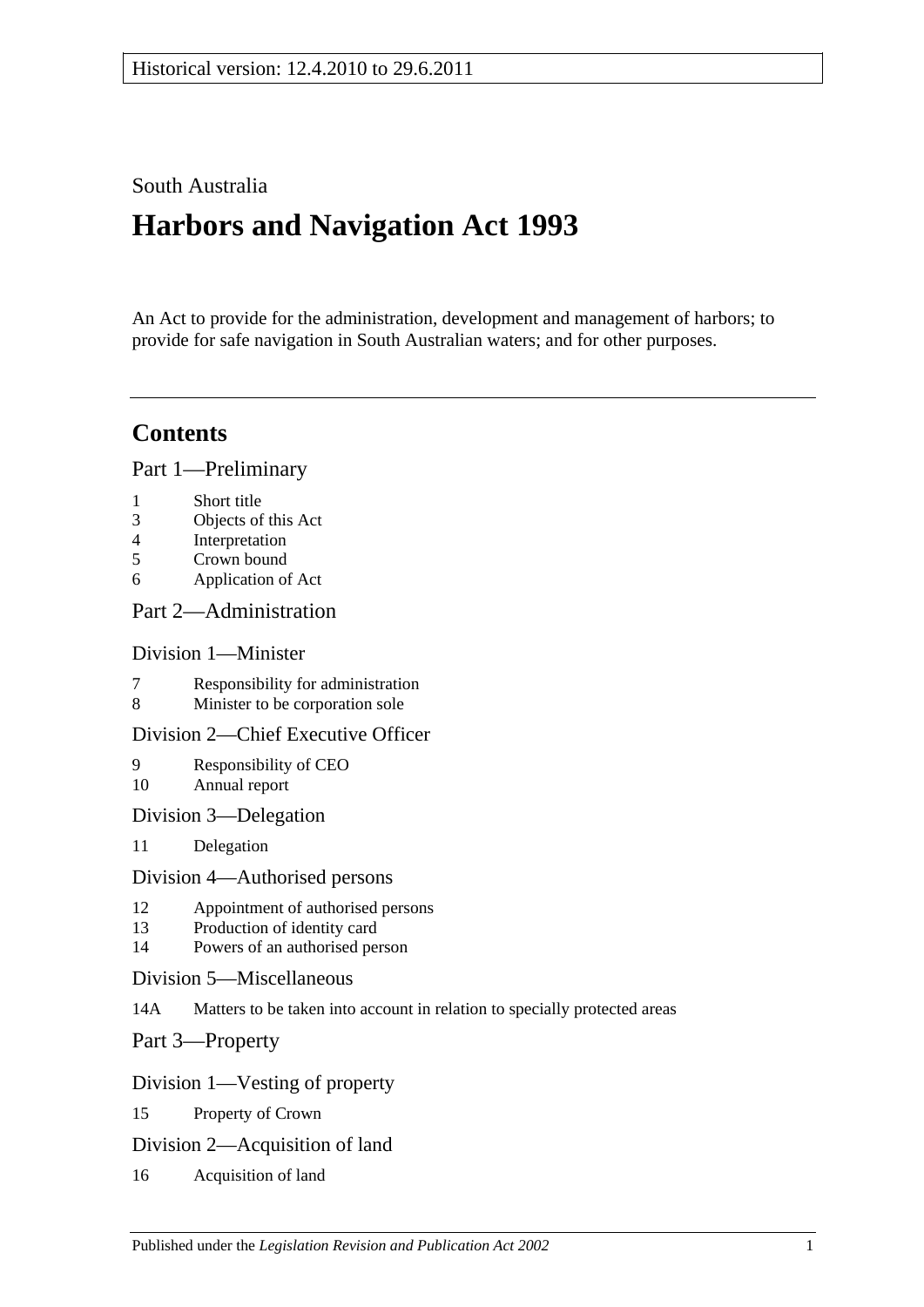- [Division 3—Resumption of land](#page-16-5)
- 17 [Resumption](#page-16-6)
- [Division 4—Care, control and management of property](#page-17-0)
- 18 [Care, control and management of property](#page-17-1)
- 18A [By-laws](#page-17-2)
- [Division 5—Dealings with property](#page-18-0)
- 19 [Power to grant leases and licences over land](#page-18-1)
- [Division 6—Rateability of land](#page-18-2)
- 20 [Rateability of land](#page-18-3)
- [Division 7—Damage to property](#page-18-4)
- 21 [Liability for damage](#page-18-5)

## [Part 4—General powers to protect navigation and to restrict use of waters](#page-20-0)

## [Division 1—Navigational aids](#page-20-1)

- 22 [Control of navigational aids](#page-20-2)
- 23 [Establishment of navigational aids](#page-20-3)
- 24 [Interference with navigational aids](#page-20-4)

## [Division 2—Clearance of wrecks](#page-21-0)

25 [Clearance of wrecks etc](#page-21-1)

## [Division 3—Restrictions on use of waters](#page-21-2)

- 26 [Licences for aquatic activities](#page-21-3)
- 27 [Restricted areas](#page-22-0)
- [Part 5—Harbors and ports](#page-24-0)

# [Division 1—Control and management of harbors and ports](#page-24-1)

- 28 [Control and management of harbors](#page-24-2)
- 28A [Power to assign control and management of ports](#page-24-3)
- 28B [Port operating agreements](#page-24-4)
- 28C [General responsibility of port operator](#page-25-0)
- 28D [Variation of port operating agreement](#page-25-1)
- 28E [Agreements to be tabled in Parliament](#page-25-2)
- 28F [Power to deal with non-compliance](#page-25-3)
- 28G [Power to appoint manager](#page-26-0)
- 28H [Powers of the manager](#page-26-1)

#### [Division 2—Port management officers](#page-27-0)

29 [Port management officers](#page-27-1)

#### [Division 2A—Operational powers](#page-27-2)

- 29A [Interpretation](#page-27-3)
- 29B [Power of direction](#page-27-4)
- 29C [Power to board vessel](#page-28-0)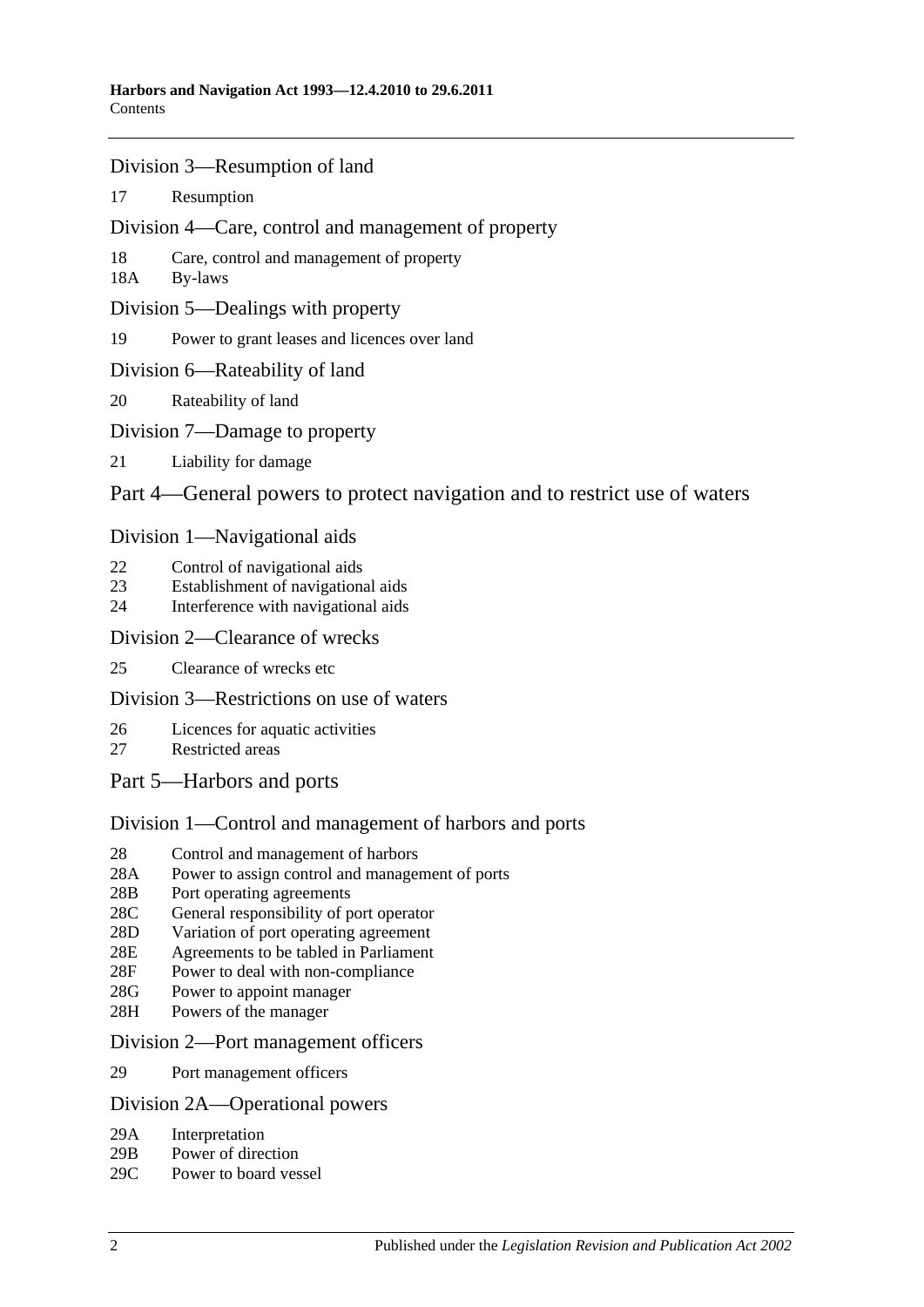#### [Division 3—Harbor improvement work](#page-28-1)

- 30 [Dredging or other similar work](#page-28-2)
- 30A [Development of harbors and maritime facilities](#page-28-3)
- 30B Application of *[Development Act](#page-29-0) 1993*

#### [Division 4—Harbor charges etc](#page-29-1)

- 31 [Power to fix charges](#page-29-2)
- 31A Power to waive [or reduce charges](#page-29-3)
- 31B [Charges in respect of goods](#page-29-4)
- 31C [Charges in respect of vessels](#page-30-0)
- 31D [Power to prevent use of harbor or port facilities](#page-30-1)

#### [Part 5A—Pilotage](#page-32-0)

- 33 [Licensing of pilots](#page-32-1)
- 34 [Pilotage exemption certificate](#page-32-2)
- 35 [Compulsory pilotage](#page-33-0)
- 36 [Duties and immunities of pilots](#page-33-1)

#### [Part 6—Crewing](#page-34-0)

#### [Division 1—Application of this Part](#page-34-1)

37 [Vessels to which this Part applies](#page-34-2)

#### [Division 2—Obligation to have adequate crew](#page-34-3)

- 38 [Obligation to have adequate crew](#page-34-4)
- 39 [Exemptions](#page-34-5)

#### [Division 3—State Crewing Committee](#page-34-6)

- 39A [Interpretation](#page-34-7)
- 40 [State Crewing Committee](#page-35-0)
- 41 [Nomination of members by owner](#page-35-1)
- 42 [Conditions of office](#page-36-0)
- 42A [Vacancies or defects in appointment of members](#page-36-1)

#### [Division 4—Procedures and powers of Committee](#page-36-2)

- 43 [Procedures at meetings](#page-36-3)
- 44 [Power to obtain information](#page-37-0)
- 45 [Determinations in relation to crew](#page-37-1)

## [Part 7—Certificates of competency](#page-38-0)

- 46 [Vessels to which this Part applies](#page-38-1)
- 47 [Requirement for certificate of competency](#page-38-2)
- 48 [Issue of certificates of competency or exemptions](#page-39-0)
- 49 [Cancellation of certificate of competency by court](#page-40-0)
- 50 [Cancellation of certificate of competency by Minister](#page-40-1)

## [Part 8—Hire of vessels](#page-42-0)

- 51 [Vessels to which this Part applies](#page-42-1)
- 52 [Obligation to hold licence](#page-42-2)
- 52A [Duration and granting of licence](#page-42-3)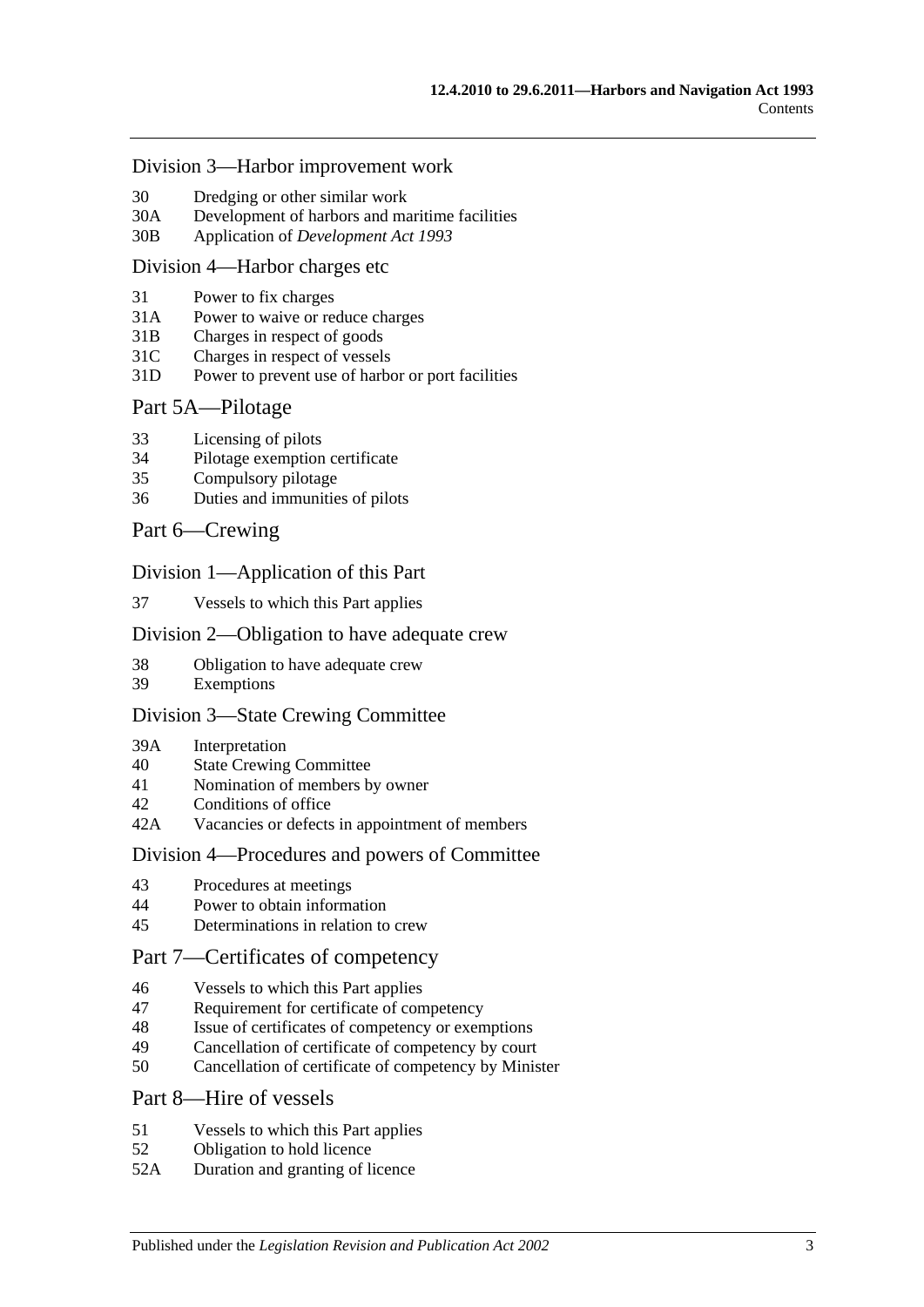#### 53 [Terms and conditions of licence](#page-42-4)

# [Part 9—Registration, certificates of survey, loadline certificates and](#page-44-0)  [Australian Builders Plates](#page-44-0)

## [Division 1—Registration of vessels](#page-44-1)

- 54 [Application of Division](#page-44-2)<br>55 Registration
- [Registration](#page-44-3)

## [Division 2—Certificates of survey](#page-44-4)

- 56 [Application of this Division](#page-44-5)
- 57 [Appointment of surveyors](#page-44-6)
- 58 [Issue of certificate of survey](#page-45-0)
- 59 [Certificate of survey](#page-45-1)
- 60 [Obligation to hold certificate of survey](#page-45-2)

## [Division 3—Loadline certificates](#page-46-0)

- 61 [Application of this Division](#page-46-1)<br>62 Issue of loadline certificate
- [Issue of loadline certificate](#page-46-2)
- 63 [Loadline certificate](#page-46-3)
- 64 [Obligation to hold loadline certificate](#page-46-4)

## [Division 4—Australian Builders Plates](#page-47-0)

- 64A [Application of this Division](#page-47-1)
- 64B [Certain vessels not to be sold without Australian Builders Plate affixed etc](#page-47-2)
- 64C [General defence](#page-48-0)

## [Part 10—Safety](#page-50-0)

## [Division 1—Safety generally](#page-50-1)

- 65 [General requirements](#page-50-2)
- 65A [Requirement to have emergency position indicating radio beacon](#page-50-3)
- 66 [Power to prohibit use of unsafe vessel](#page-50-4)
- 67 [Minister's power to act in an emergency](#page-51-0)

### [Division 2—Survey](#page-51-1)

68 [Requirement of survey](#page-51-2)

#### [Division 3—Operation of vessels](#page-52-0)

- 69 [Careless operation of a vessel](#page-52-1)
- 69A [Dangerous operation of a vessel](#page-52-2)

## [Division 4—Alcohol and other drugs](#page-52-3)

- 70 [Alcohol and other drugs](#page-52-4)
- 71 [Authorised person may require alcotest or breath analysis](#page-54-0)
- 72 [Authorised person may require drug screening test, oral fluid analysis and blood test](#page-56-0)
- 72A [Schedule 1A](#page-60-0) [further regulates blood and oral fluid sample processes](#page-60-0)
- 72C [Concentration of alcohol in breath taken to indicate concentration of alcohol in blood](#page-60-1)
- 73 [Evidence](#page-60-2)
- 73A [Breath analysis where drinking occurs after operation of vessel](#page-64-0)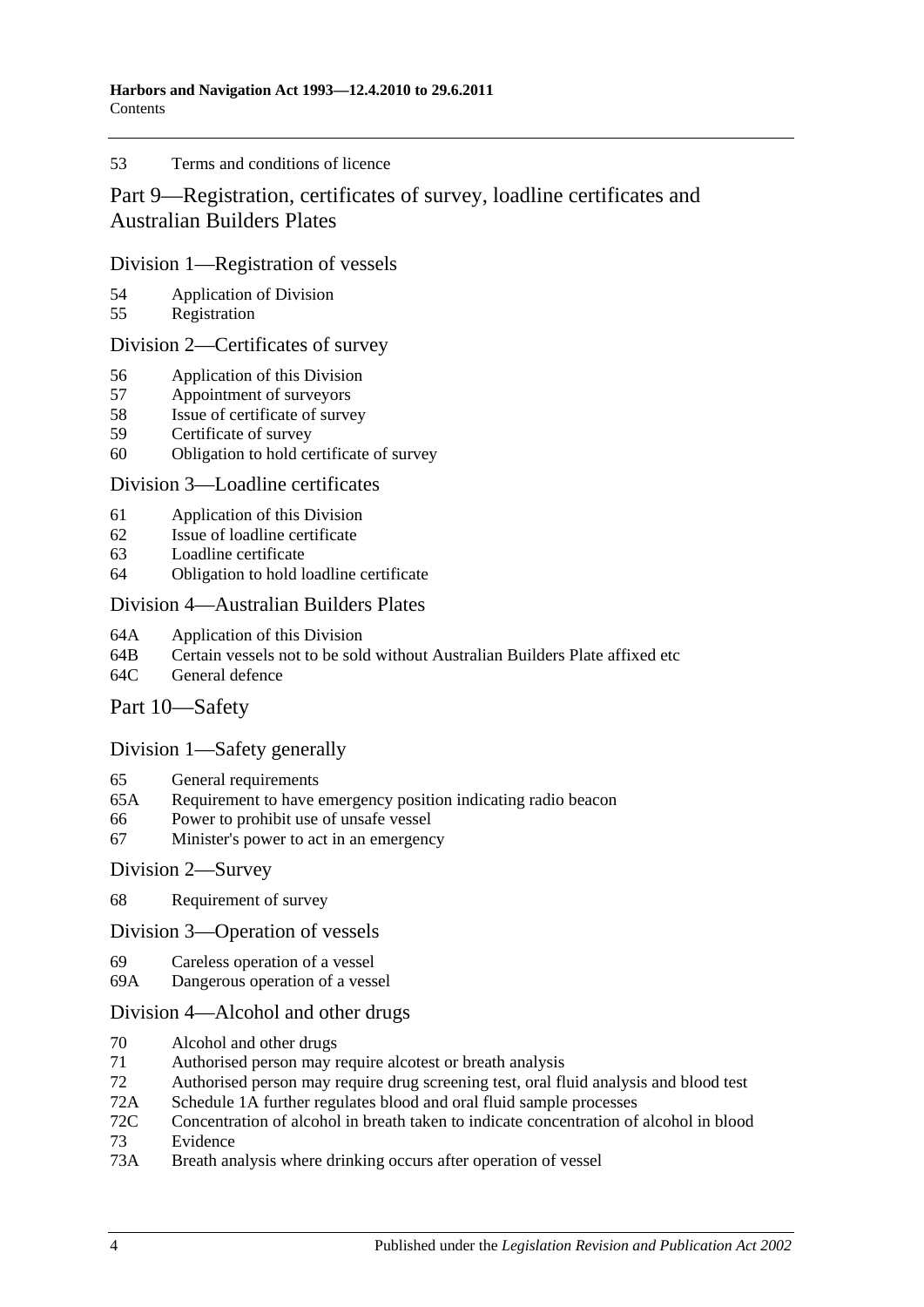- 73B [Oral fluid analysis or blood test where consumption of prescribed drug occurs after](#page-65-0)  [operation of vessel](#page-65-0)
- 74 [Compulsory blood tests of injured persons including water skiers](#page-65-1)

## [Part 11—Accidents](#page-68-0)

- 75 [Casualties to be reported](#page-68-1)
- 76 [Duty to give assistance and provide particulars](#page-68-2)

## [Part 12—Court of Marine Enquiry](#page-70-0)

## [Division 1—Constitution of Court](#page-70-1)

77 [Constitution of Court](#page-70-2)

## [Division 2—Enquiries into casualties](#page-70-3)

78 [Enquiries into casualties](#page-70-4)

## [Division 3—Enquiries into misconduct or incompetence](#page-70-5)

79 [Enquiries into misconduct or incompetence](#page-70-6)

#### [Division 4—Administrative review](#page-71-0)

80 [Review of administrative decisions](#page-71-1)

## [Part 13—Application of Commonwealth Act and International Conventions](#page-72-0)

- 81 [Application of Commonwealth Act](#page-72-1)
- 82 [Agreement between the Commonwealth and the State](#page-72-2)

## [Part 14—Miscellaneous](#page-74-0)

- 83 [Regattas etc](#page-74-1)
- 84 [Conduct on board vessels](#page-74-2)
- 85 [Unlawful use of vessels](#page-74-3)
- 86 [Liability of directors](#page-74-4)
- 87 [Evidentiary provision](#page-75-0)
- 89 [Officers' liability](#page-75-1)
- 90 [Recreational boating fees and charges](#page-76-0)
- 90A [Facilities Fund](#page-76-1)
- 91 [Regulations](#page-76-2)

## [Schedule 1—Harbors](#page-80-0)

1 [Harbors to which this Act applies](#page-80-1)

## [Schedule 1A—Blood and oral fluid sample processes](#page-81-0)

## Part 1—Preliminary

1 [Interpretation](#page-81-1)

## Part 2—Processes relating to blood samples under section 71, 72 or 74

- 2 [Blood sample processes generally](#page-81-2)<br>3 Blood tests by registered nurses
- [Blood tests by registered nurses](#page-83-0)
- 4 [Police officer to be present when blood sample taken](#page-83-1)
- 5 [Cost of blood tests under certain sections](#page-83-2)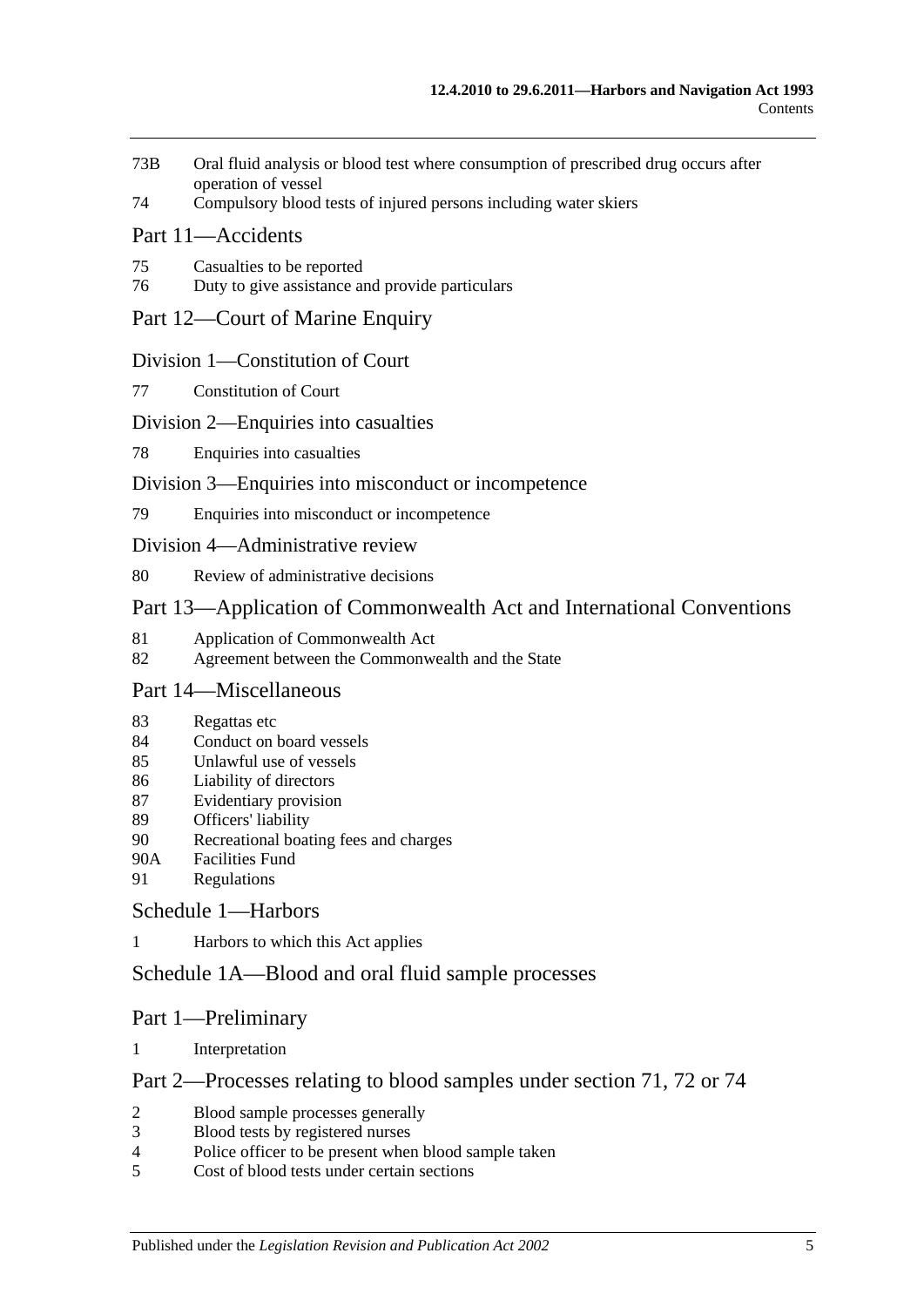6 [Provisions relating to medical practitioners etc](#page-83-3)

## Part 3—Processes relating to oral fluid samples under section 72

7 [Oral fluid sample processes](#page-84-0)

Part 4—Other provisions relating to blood or oral fluid samples under Part 10 Division 4

- 8 [Blood or oral fluid sample or results of analysis etc not to be used for other purposes](#page-86-0)<br>9 Destruction of blood or oral fluid sample taken under Part 10 Division 4
- 9 [Destruction of blood or oral fluid sample taken under Part 10 Division 4](#page-86-1)

## [Schedule 2—Transitional provisions](#page-86-2)

- 2 [Transitional provisions](#page-86-3)<br>3 Vesting of land etc held
- [Vesting of land etc held in name of Minister of Marine](#page-87-0)

## [Legislative history](#page-88-0)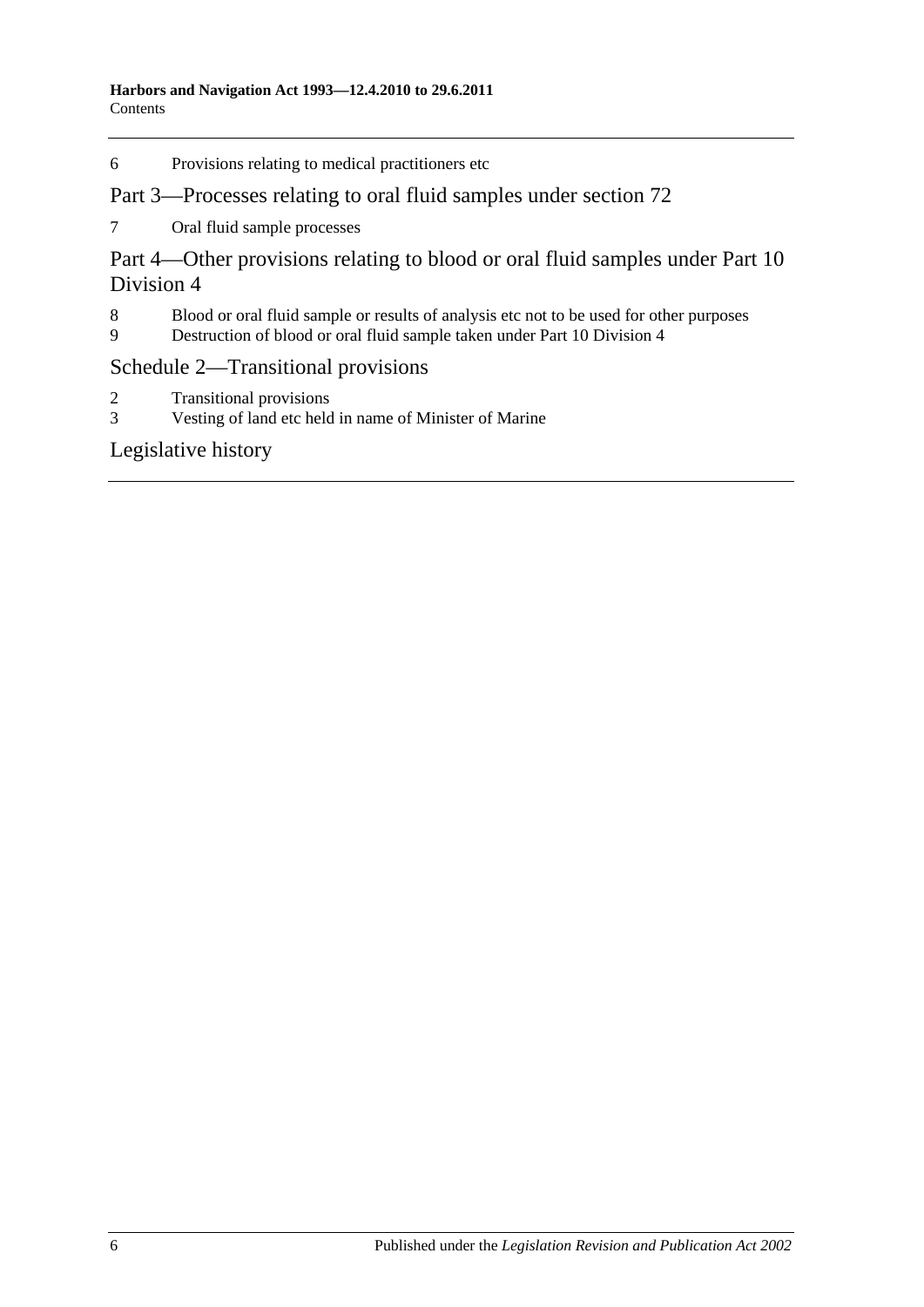## <span id="page-6-0"></span>**The Parliament of South Australia enacts as follows:**

# **Part 1—Preliminary**

## <span id="page-6-1"></span>**1—Short title**

This Act may be cited as the *Harbors and Navigation Act 1993*.

## <span id="page-6-2"></span>**3—Objects of this Act**

The objects of this Act are—

- (a) to provide for the efficient and effective administration and management of South Australian harbors and harbor facilities for the purpose of maximising their use and promoting trade; and
- (b) to ensure that efficient and reliable cargo transfer facilities are established and maintained; and
- (c) to promote the safe, orderly and efficient movement of shipping within harbors; and
- (d) to promote the economic use and the proper commercial exploitation of harbors and harbor facilities; and
- (e) to provide for the safe navigation of vessels in South Australian waters; and
- (f) to provide for the safe use of South Australian waters for recreational and other aquatic activities; and
- (g) insofar as this Act applies to the Adelaide Dolphin Sanctuary, to further the objects and objectives of the *[Adelaide Dolphin Sanctuary Act](http://www.legislation.sa.gov.au/index.aspx?action=legref&type=act&legtitle=Adelaide%20Dolphin%20Sanctuary%20Act%202005) 2005*; and
- (h) insofar as this Act applies to a marine park, to further the objects of the *[Marine Parks Act](http://www.legislation.sa.gov.au/index.aspx?action=legref&type=act&legtitle=Marine%20Parks%20Act%202007) 2007*.

## <span id="page-6-3"></span>**4—Interpretation**

(1) In this Act, unless the contrary intention appears—

*Adelaide Dolphin Sanctuary* has the same meaning as in the *[Adelaide Dolphin](http://www.legislation.sa.gov.au/index.aspx?action=legref&type=act&legtitle=Adelaide%20Dolphin%20Sanctuary%20Act%202005)  [Sanctuary Act](http://www.legislation.sa.gov.au/index.aspx?action=legref&type=act&legtitle=Adelaide%20Dolphin%20Sanctuary%20Act%202005) 2005*;

*adjacent land* means—

- (a) land extending from the low water mark on the seashore to the nearest road or section boundary, or to a distance of 50 metres from high water mark (whichever is the lesser distance); or
- (b) land extending from the edge of any other navigable waterway or body of water in the State to the nearest road or section boundary or for a distance of 50 metres (whichever is the lesser),

(but does not include land vested in fee simple in any person other than the Minister or land withdrawn from the Minister under the transitional provisions);

*alcotest* means a test by means of apparatus approved for the purpose of conducting alcotests under the *[Road Traffic Act](http://www.legislation.sa.gov.au/index.aspx?action=legref&type=act&legtitle=Road%20Traffic%20Act%201961) 1961*;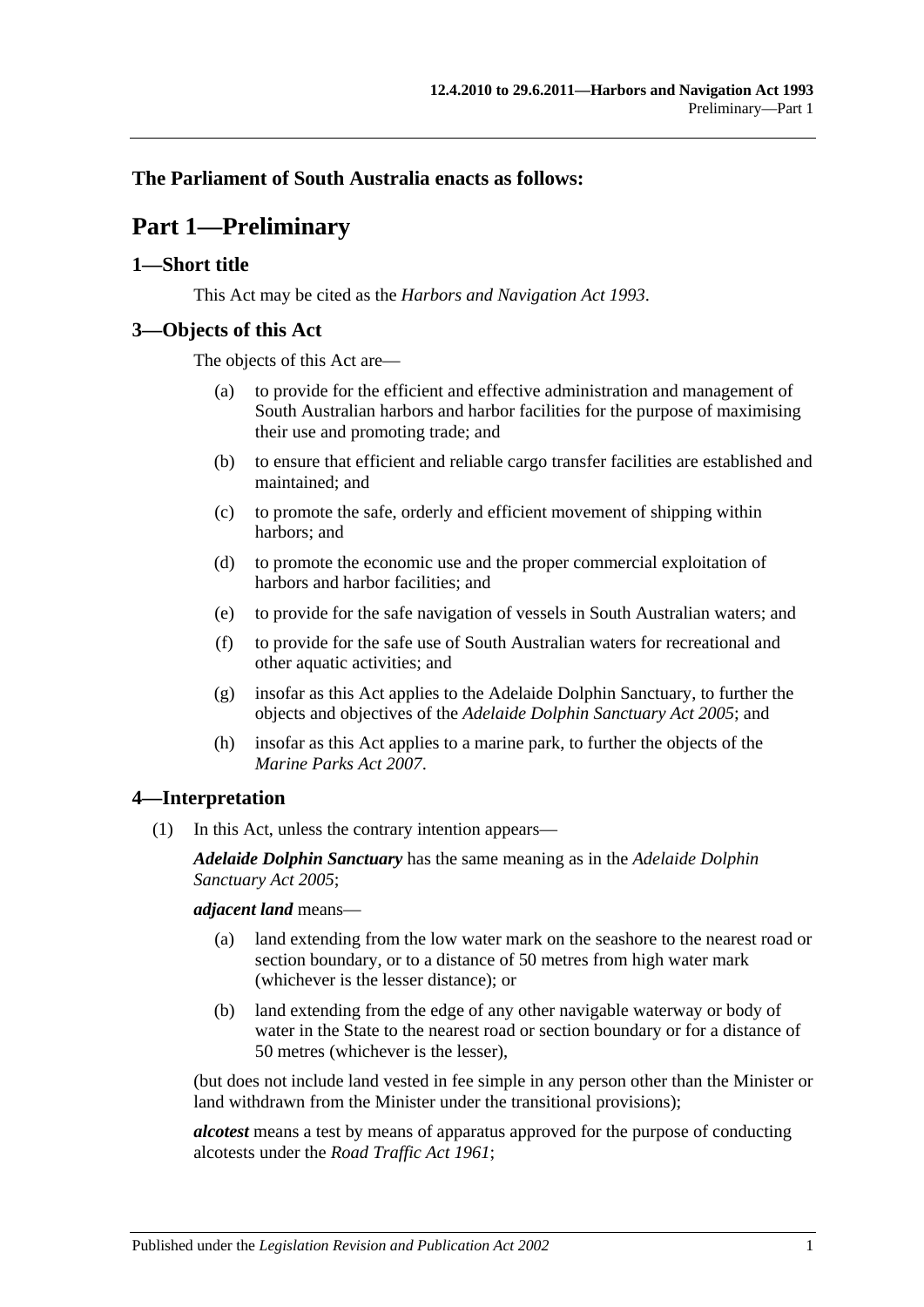*analyst* means a person who is an analyst for the purposes of the *[Road Traffic](http://www.legislation.sa.gov.au/index.aspx?action=legref&type=act&legtitle=Road%20Traffic%20Act%201961)  Act [1961](http://www.legislation.sa.gov.au/index.aspx?action=legref&type=act&legtitle=Road%20Traffic%20Act%201961)*;

*approved blood test kit* means a kit of a kind declared under the *[Road Traffic Act](http://www.legislation.sa.gov.au/index.aspx?action=legref&type=act&legtitle=Road%20Traffic%20Act%201961) 1961* to be an approved blood test kit;

*authorised person* means a person appointed under [Part 2](#page-12-0) or a police officer;

*breath analysing instrument* means apparatus of a kind approved as a breath analysing instrument under the *[Road Traffic Act](http://www.legislation.sa.gov.au/index.aspx?action=legref&type=act&legtitle=Road%20Traffic%20Act%201961) 1961*;

*breath analysis* means an analysis of breath by means of a breath analysing instrument;

*category 1 offence* means an offence against [section](#page-53-0) 70(2) involving a concentration of alcohol of less than .08 grams in 100 millilitres of blood;

*category 2 offence* means an offence against [section](#page-53-0) 70(2) involving a concentration of alcohol of not less than .08 grams but less than .15 grams in 100 millilitres of blood;

*category 3 offence* means an offence against [section](#page-53-0) 70(2) involving a concentration of alcohol of not less than .15 grams in 100 millilitres of blood;

*CEO* means the chief executive officer of the Department;

*commercial vessel* means a vessel used for industrial, commercial or scientific purposes and includes a vessel of a class declared by regulation to be a class of commercial vessels;

*Commonwealth Act* means the *Navigation Act 1912* of the Commonwealth;

*crew*, of a vessel, includes—

- (a) in the case of a commercial vessel—the master;
- (b) in the case of a recreational vessel—the operator,

and any person acting in a position declared by regulation to be a position of responsibility;

*department* means the department or administrative unit of the Public Service that has, subject to the Minister, responsibility for administering this Act;

*drug screening test* means a test by means of an apparatus of a kind approved under the *[Road Traffic Act](http://www.legislation.sa.gov.au/index.aspx?action=legref&type=act&legtitle=Road%20Traffic%20Act%201961) 1961* for the purpose of conducting drug screening tests;

*expiable offence* means an offence against this Act declared by regulation to be an expiable offence;

*fishing vessel* means—

- (a) a vessel (not propelled solely by oars) used in the taking of fish for sale; or
- (b) a vessel (not propelled solely by oars) used in connection with aquaculture whether or not it is used in the taking of fish for sale;

*harbor* means—

- (a) any of the harbors mentioned in [Schedule 1](#page-80-0) (unless declared by regulation not to be a harbor); or
- (b) a place—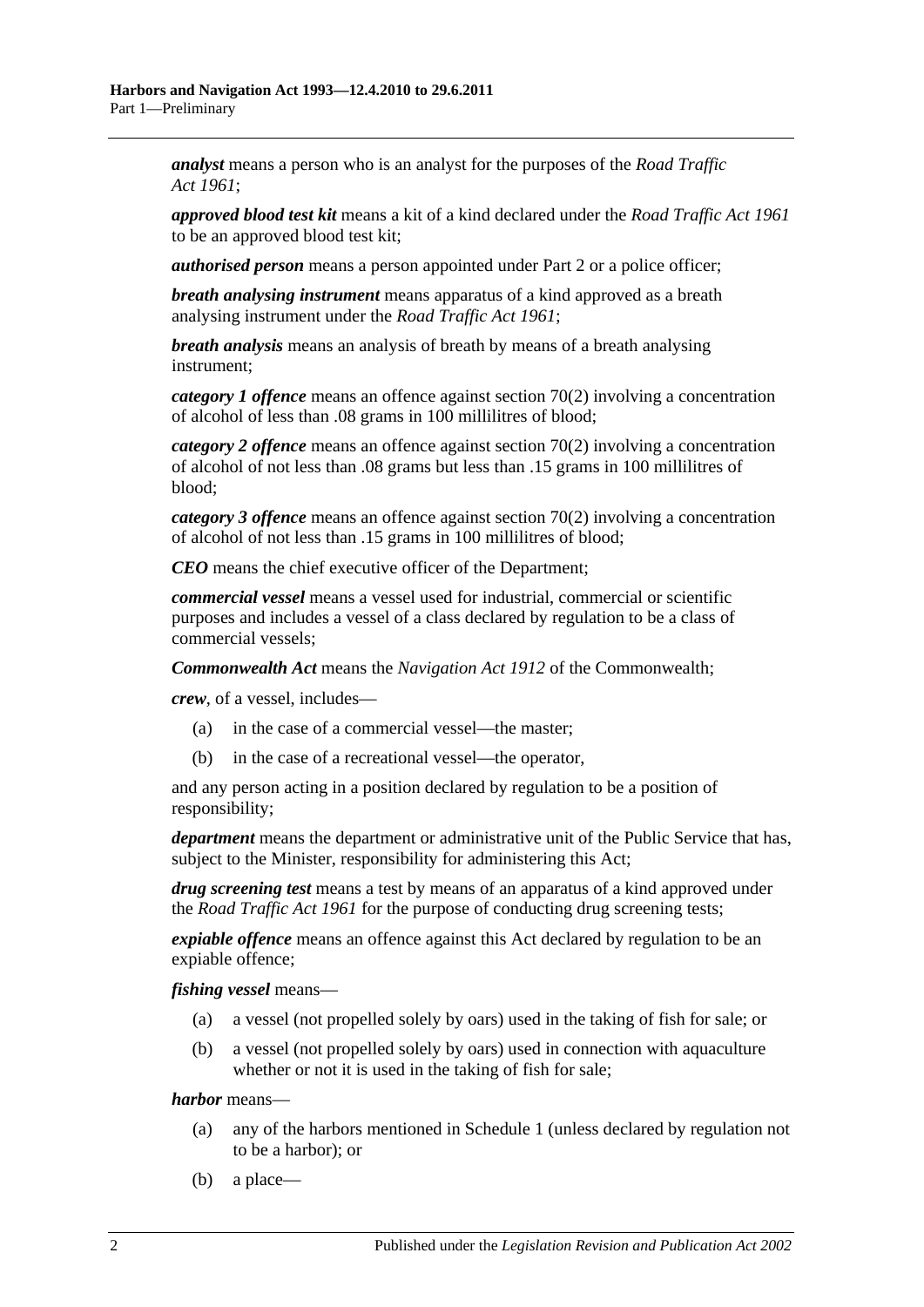- (i) at which facilities exist for the loading or mooring of vessels or at which such facilities might be conveniently established; and
- (ii) declared by regulation to be a harbor;

*hospital* means an institution declared under the *[Road Traffic Act](http://www.legislation.sa.gov.au/index.aspx?action=legref&type=act&legtitle=Road%20Traffic%20Act%201961) 1961* to be a hospital for the purposes of section 47I of that Act;

*interest* in land means—

- (a) any legal or equitable estate or interest in the land; or
- (b) any easement, right, power, or privilege in, under, over, affecting, or in connection with, the land;

*jurisdiction* means—

- (a) the State (and, in particular, the navigable waters within its limits); and
- (b) so much of the territorial sea of Australia as is adjacent to the State; and
- (c) any other navigable waters declared by regulation to be within the jurisdiction,

but does not include navigable waters declared by regulation not to be within the jurisdiction;

*key position*, in relation to the crew of a vessel, means—

- (a) the position of master or operator of the vessel; or
- (b) a position of a class declared by regulation to be one in relation to which a certificate of competency is required;

*land* includes an interest in land:

*marine park* has the same meaning as in the *[Marine Parks Act](http://www.legislation.sa.gov.au/index.aspx?action=legref&type=act&legtitle=Marine%20Parks%20Act%202007) 2007*;

*master* means the person in charge of a commercial vessel but does not include a licensed pilot acting as such;

*Metropolitan Adelaide* has the same meaning as in the *[Development Act](http://www.legislation.sa.gov.au/index.aspx?action=legref&type=act&legtitle=Development%20Act%201993) 1993*;

*misconduct* includes negligence;

*navigation* of a vessel includes any movement of the vessel from place to place whether or not the vessel moves or is moved under its own power;

*navigational aid* means—

- (a) a lighthouse, beacon, buoy, or other mark or structure (whether equipped with a light or not) intended to be an aid to navigation; or
- (b) a radio beacon or other device intended to be an aid to navigation;

*operator* means the person in charge of a recreational vessel, while that vessel is under way;

*oral fluid* includes saliva;

*oral fluid analysis* means an analysis of oral fluid by means of an apparatus of a kind approved under the *[Road Traffic Act](http://www.legislation.sa.gov.au/index.aspx?action=legref&type=act&legtitle=Road%20Traffic%20Act%201961) 1961* for the conduct of oral fluid analyses;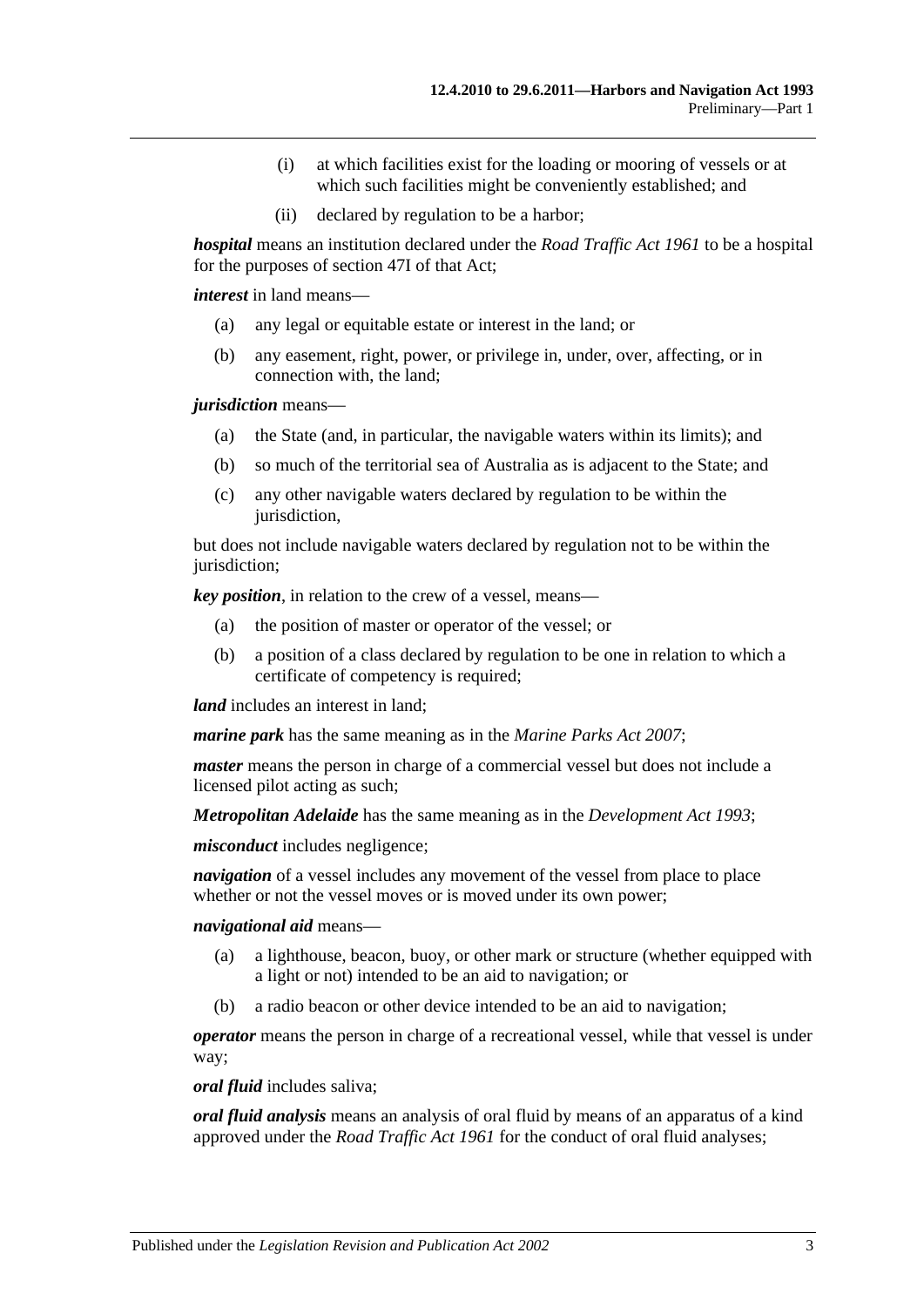*owner* of a vessel includes—

- (a) in relation to a commercial vessel—
	- (i) a charterer; and
	- (ii) an agent of the owner or the charterer;
- (b) in relation to a recreational vessel—a person who takes the vessel on hire;

*pilot* means a person, who although not a member of a vessel's crew, temporarily takes control (subject however to the master's overriding authority) of the vessel's navigation;

*port* means land and waters (which must comprise or include the whole or some of the land and waters constituting a harbor) constituted as a port by the regulations;

*port management officer* means—

- (a) a port management officer appointed under [section](#page-27-1) 29; or
- (b) an authorised person;

*port operator* means—

- (a) a person authorised by a port operating agreement to operate a port; or
- (b) if there is no such person—the Minister;

*prescribed alcohol or drug offence* means an offence against [Part 10 Division 4;](#page-52-3)

*prescribed circumstances*—a requirement to submit to an alcotest or breath analysis under [section](#page-54-0) 71, or a direction to stop a vessel for the purpose of making such a requirement, is made or given in prescribed circumstances if the authorised person who makes the requirement or gives the direction believes on reasonable grounds that the person of whom the requirement is, or is to be, made has, within the preceding 8 hours—

- (a) committed an offence of a prescribed class; or
- (b) behaved in a manner that indicates that his or her ability to do the following is impaired:
	- (i) operate a vessel; or
	- (ii) as a member of the crew of a vessel, engage in duties affecting the safe navigation, operation or use of the vessel; or
- (c) been involved in an accident as—
	- (i) the operator of a vessel; or
	- (ii) a member of the crew of a vessel who was, or ought to have been, engaged in duties affecting the safe navigation, operation or use of the vessel;

*prescribed concentration of alcohol* means a concentration of .05 grams or more in 100 millilitres of blood;

*prescribed drug* means a substance declared under the *[Road Traffic Act](http://www.legislation.sa.gov.au/index.aspx?action=legref&type=act&legtitle=Road%20Traffic%20Act%201961) 1961* to be a prescribed drug;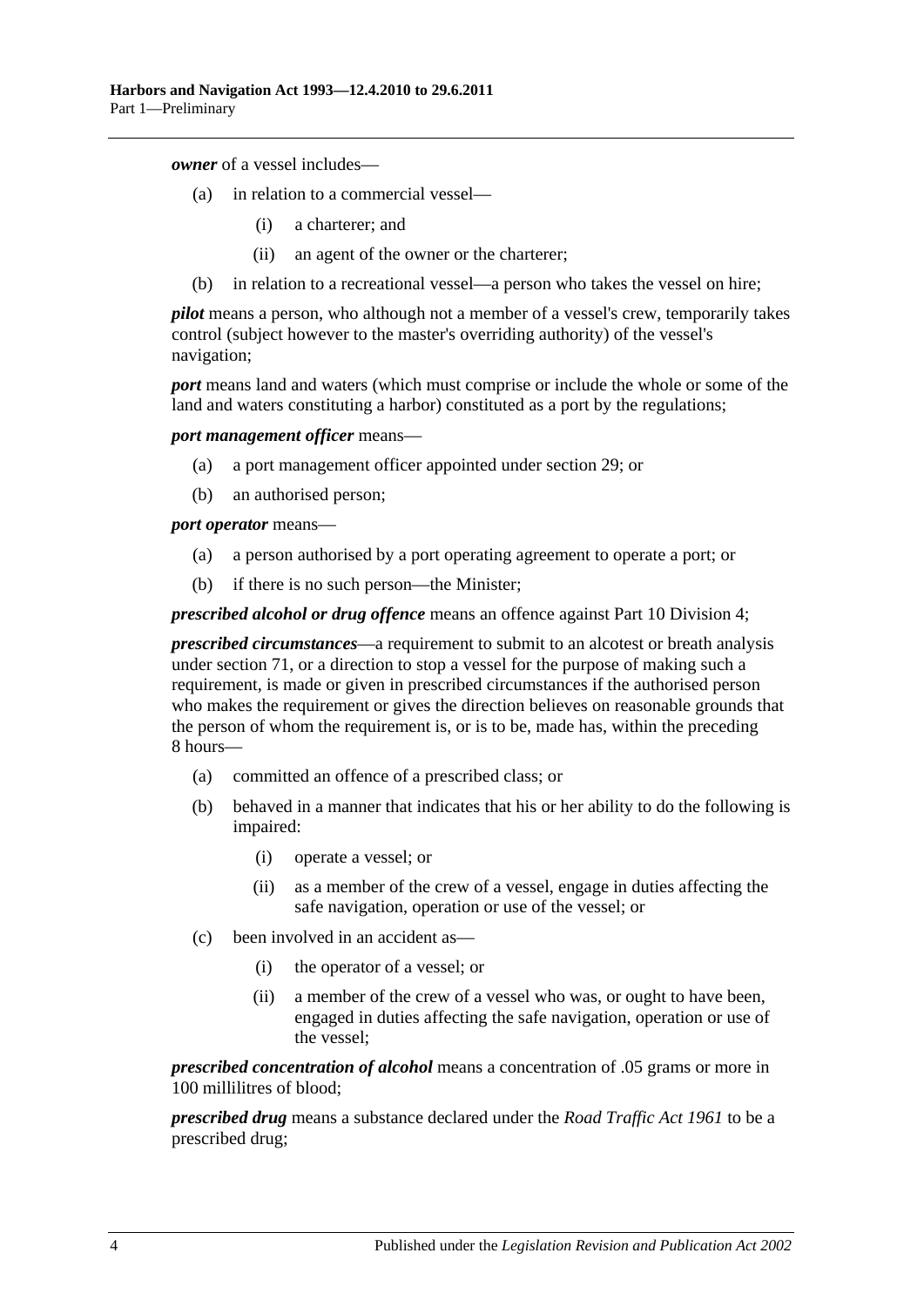*recreational vessel* means a vessel used for purposes that are not solely industrial, commercial or scientific purposes and includes a vessel of a class declared by regulation to be a class of recreational vessels;

*subjacent land* means land underlying navigable waters within the jurisdiction;

*speed*, in relation to a vessel, means speed with reference to a stationary horizontal plane (as distinct from speed through water which may itself be in motion);

*vessel* means—

- (a) a ship, boat or vessel used in navigation; or
- (b) an air-cushion vehicle, or other similar craft, used wholly or primarily in transporting passengers or goods by water; or
- (c) a surf board, wind surf board, motorised jet ski, water skis or other similar device on which a person rides through water; or
- (d) a structure that is designed to float in water and is used for commercial, industrial or scientific purposes,

but does not include a structure of a class excluded by regulation from the ambit of this definition;

*wreck* includes an abandoned vessel.

- (2) For the purposes of this Act, a person is taken to operate a vessel if that person—
	- (a) rides on a surfboard or water skis or other similar device; or
	- (b) is towed by a vessel.
- (3) For the purposes of this Act, the length of a vessel is to be determined in accordance with the regulations.

## <span id="page-10-0"></span>**5—Crown bound**

- (1) This Act binds the Crown not only in right of South Australia but also, so far as the legislative power of the Parliament permits, the Crown in all its other capacities.
- (2) Nothing in this Act renders the Crown in any of its capacities liable to be prosecuted for an offence.

#### <span id="page-10-1"></span>**6—Application of Act**

- (1) This Act applies both within and outside the jurisdiction.
- (2) This Act applies outside the jurisdiction to the full extent of the extraterritorial power of the Parliament.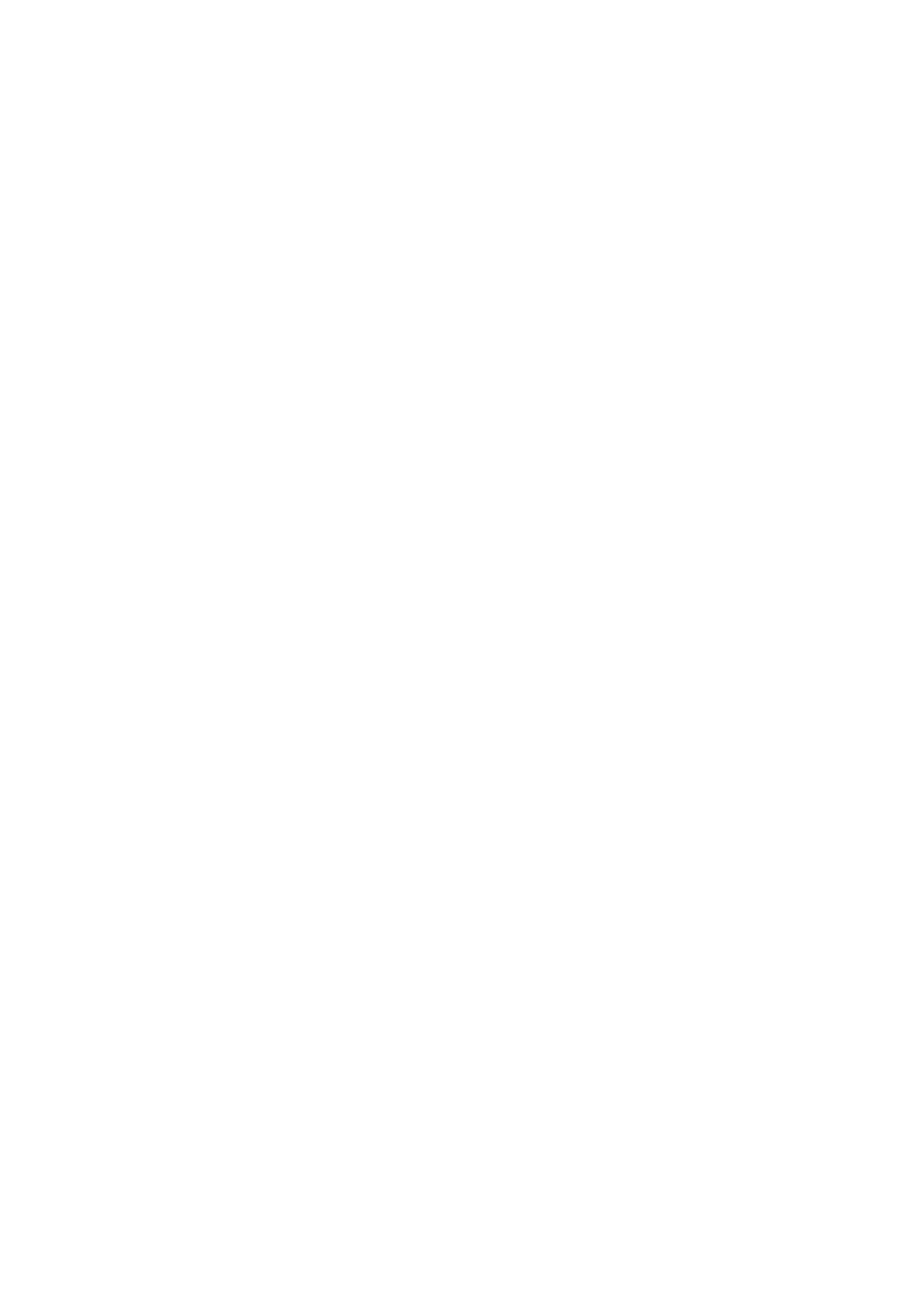# <span id="page-12-0"></span>**Part 2—Administration**

# <span id="page-12-1"></span>**Division 1—Minister**

# <span id="page-12-2"></span>**7—Responsibility for administration**

The Minister is responsible for the administration of this Act.

## <span id="page-12-3"></span>**8—Minister to be corporation sole**

- (1) The Minister is a corporation sole.
- (2) The Minister has in his or her corporate capacity all the powers of a natural person.
- (3) A document apparently bearing the common seal of the Minister will be presumed, in the absence of contrary evidence, to have been duly executed by the Minister.

# <span id="page-12-4"></span>**Division 2—Chief Executive Officer**

## <span id="page-12-5"></span>**9—Responsibility of CEO**

The CEO is, subject to the Minister's control and direction, responsible for carrying this Act into effect.

## <span id="page-12-6"></span>**10—Annual report**

- (1) The CEO must, on or before 31 October in each year, report on the administration of this Act during the preceding financial year.
- (2) The Minister must, within six sitting days after receiving the report, cause copies to be laid before both Houses of Parliament.

# <span id="page-12-7"></span>**Division 3—Delegation**

## <span id="page-12-8"></span>**11—Delegation**

- (1) The Minister may delegate to the CEO or to any other person any of the Minister's powers under this Act.
- (2) The CEO may delegate powers under this Act (including powers delegated to the CEO by the Minister).
- (3) If a delegation under this section is expressed to be made to the person holding, or acting in, a specified office or position, the delegated powers are exercisable by any person who holds, or is acting in, that position when an occasion for exercising the powers arises.
- (4) A delegation under this section is revocable at will and does not derogate from the powers of the delegator.

# <span id="page-12-9"></span>**Division 4—Authorised persons**

# <span id="page-12-10"></span>**12—Appointment of authorised persons**

(1) The CEO may appoint suitable persons to be authorised persons for the purposes of this Act.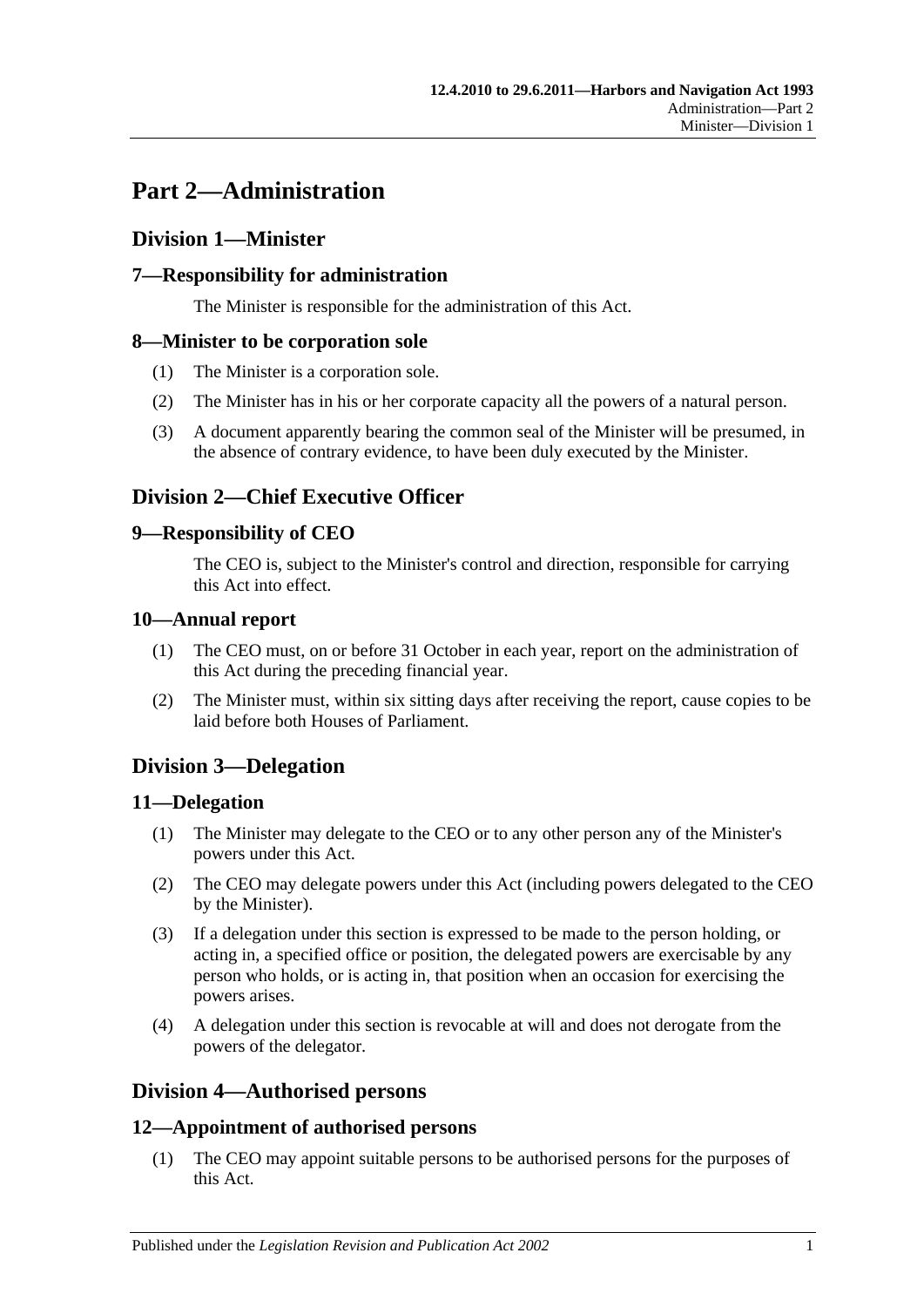- (1a) The CEO may, with the agreement of a port operator, appoint an officer or employee of the operator to be an authorised person in relation to the relevant port.
- (1b) The CEO may, with the concurrence of a council, appoint an officer or employee of the council to be an authorised person for the purposes of this Act.
- (2) An appointment under this section may be subject to conditions, including a condition limiting the exercise of powers by the authorised person to the enforcement of specified provisions of the Act or to enforcement within a specified area of the State.
- (3) An authorised person appointed under this section must be issued with an identity card—
	- (a) containing a photograph of the person; and
	- (b) if the authorised person's authority is limited to a particular port—stating the name of the port; and
	- (c) stating any conditions of appointment limiting the authorised person's authority.

## <span id="page-13-0"></span>**13—Production of identity card**

If it is practicable to do so, an authorised person must, at the request of a person against whom the authorised person proposes to exercise statutory powers, produce his or her identity card or, if the authorised person is a police officer, his or her warrant card, for inspection by that person.

## <span id="page-13-1"></span>**14—Powers of an authorised person**

- (1) Subject to any conditions specified in the instrument of appointment, an authorised person may, for any purpose connected with the administration or enforcement of this Act, exercise any of the following powers—
	- (a) the authorised person may direct any person who is apparently in charge of a vessel to manoeuvre the vessel in a specified manner, to stop the vessel, or to stop the vessel and secure it in a specified manner;
	- (b) the authorised person may board a vessel—
		- (i) for the purpose of determining—
			- (A) whether the person in charge of the vessel and the persons acting in key positions as members of the crew of the vessel hold appropriate certificates of competency or exemptions from the requirement to hold certificates of competency;
			- (B) whether the vessel is safe;
			- (C) whether the vessel is registered in accordance with this Act;
			- (D) whether there is a current certificate of survey or loadline certificate in force in relation to the vessel;
			- (E) whether the vessel has the equipment and markings required by the regulations and whether the equipment is in good working order;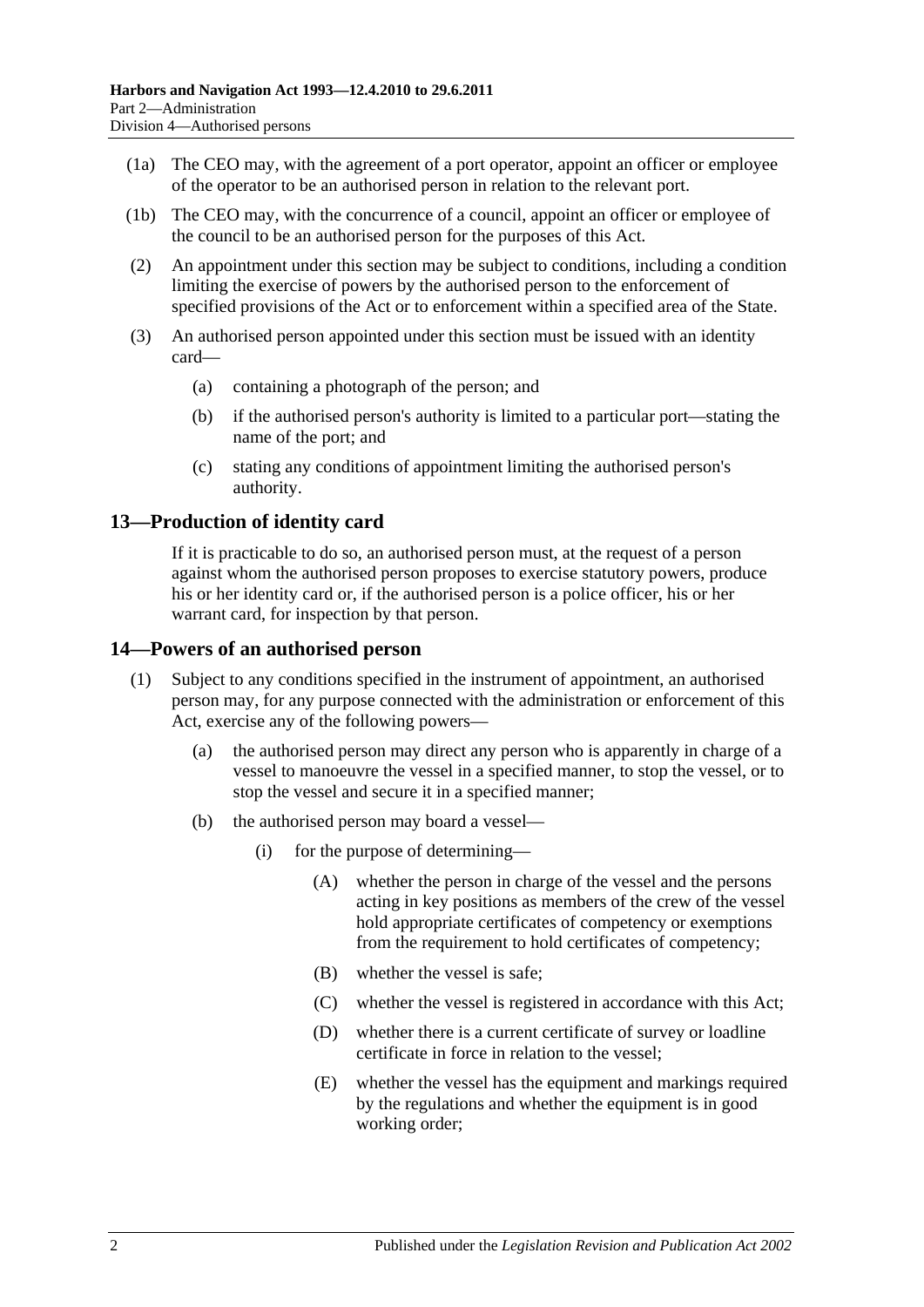- (F) whether the vessel is properly loaded in accordance with the regulations or the conditions of a certificate of survey or loadline certificate;
- (ii) for the purpose of investigating—
	- (A) a suspected offence; or
	- (B) an accident involving a vessel in the jurisdiction and resulting in loss of life or injury or in damage to property; or
	- (C) any other matter having a proper connection with the administration of this Act;
- (iii) for the purpose of requiring a person who is operating the vessel or a member of the crew of the vessel who is, or ought to be, engaged in duties affecting the safe navigation of the vessel to submit to an alcotest or breath analysis;
- (c) the authorised person may require a person apparently acting in a position for which a certificate of competency is required under this Act to produce, at a specified place and within a specified period, the certificate of competency or evidence that the person is exempt from the requirement to hold a certificate of competency;
- (d) the authorised person may require a person who is apparently in charge of a vessel—
	- (i) to produce a certificate of registration in respect of the vessel; or
	- (ii) if the vessel is of a class for which a certificate of survey or loadline certificate is usually required—to produce the certificate for inspection or evidence that the vessel is exempt from the requirement to be surveyed or to have a loadline certificate;
- (e) the authorised person may require a person whom the authorised person reasonably suspects of having committed an offence against this Act or who is, in the authorised person's opinion, in a position to give evidence of the commission of such an offence, to state his or her name and address;
- (f) for the purposes of investigating—
	- (i) a suspected offence; or
	- (ii) an accident involving a vessel in the jurisdiction and resulting in loss of life or injury, or in damage to property; or
	- (iii) any other matter having a proper connection with the administration of this Act,

the authorised person may—

- (iv) require a person to answer questions relevant to the investigation; and
- (v) require a person to produce records or equipment that the authorised person reasonably suspects are relevant to the investigation; and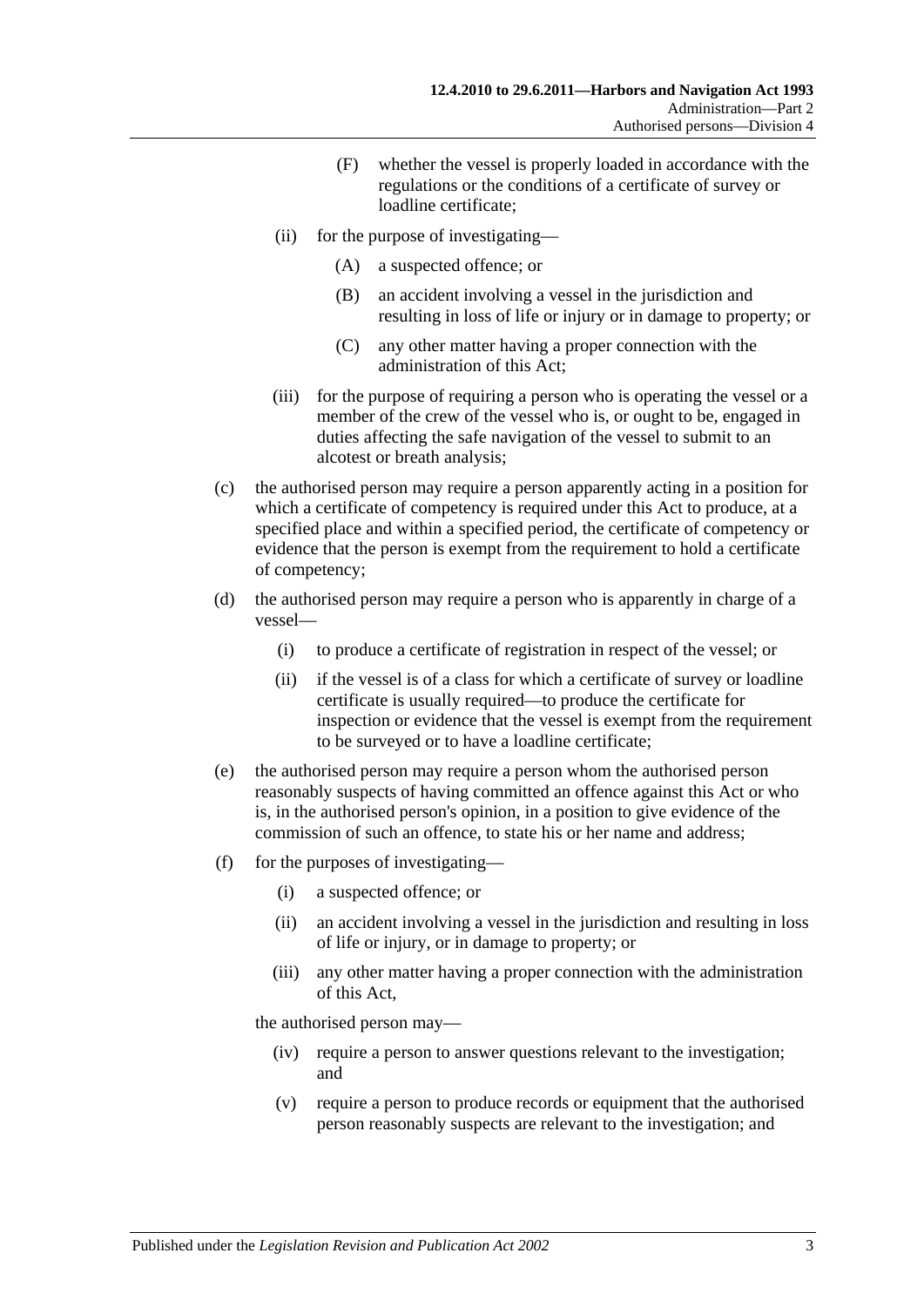- (vi) may inspect the records or equipment, make copies of the records or their contents or test the equipment and, where reasonably necessary for those purposes, seize and retain the records or equipment.
- (1a) Subject to any conditions specified in the instrument of appointment, an authorised person may give expiation notices under the *[Expiation of Offences Act](http://www.legislation.sa.gov.au/index.aspx?action=legref&type=act&legtitle=Expiation%20of%20Offences%20Act%201996) 1996* for alleged offences against this Act.
- (2) A person who—
	- (a) without reasonable excuse, fails to obey a direction or requirement of an authorised person under this Act; or
	- (b) hinders or obstructs an authorised person in the exercise of powers under this Act,

is guilty of an offence.

Maximum penalty: \$1 250.

# <span id="page-15-0"></span>**Division 5—Miscellaneous**

## <span id="page-15-1"></span>**14A—Matters to be taken into account in relation to specially protected areas**

The Minister, the CEO, an authorised person or any other person engaged in the administration of this Act must, if taking any action under this Act—

- (a) that is within the Adelaide Dolphin Sanctuary, or likely to have a direct impact on the Adelaide Dolphin Sanctuary—
	- (i) seek to further the objects and objectives of the *[Adelaide Dolphin](http://www.legislation.sa.gov.au/index.aspx?action=legref&type=act&legtitle=Adelaide%20Dolphin%20Sanctuary%20Act%202005)  [Sanctuary Act](http://www.legislation.sa.gov.au/index.aspx?action=legref&type=act&legtitle=Adelaide%20Dolphin%20Sanctuary%20Act%202005) 2005*; and
	- (ii) take into account the provisions of the Adelaide Dolphin Sanctuary Management Plan under the *[Adelaide Dolphin Sanctuary Act](http://www.legislation.sa.gov.au/index.aspx?action=legref&type=act&legtitle=Adelaide%20Dolphin%20Sanctuary%20Act%202005) 2005*, (insofar as may be relevant); or
- (b) that is within a marine park, or likely to have a direct impact on a marine park—
	- (i) seek to further the objects of the *[Marine Parks Act](http://www.legislation.sa.gov.au/index.aspx?action=legref&type=act&legtitle=Marine%20Parks%20Act%202007) 2007*; and
	- (ii) take into account the provisions of the management plan for the marine park under the *[Marine Parks Act](http://www.legislation.sa.gov.au/index.aspx?action=legref&type=act&legtitle=Marine%20Parks%20Act%202007) 2007* (insofar as may be relevant).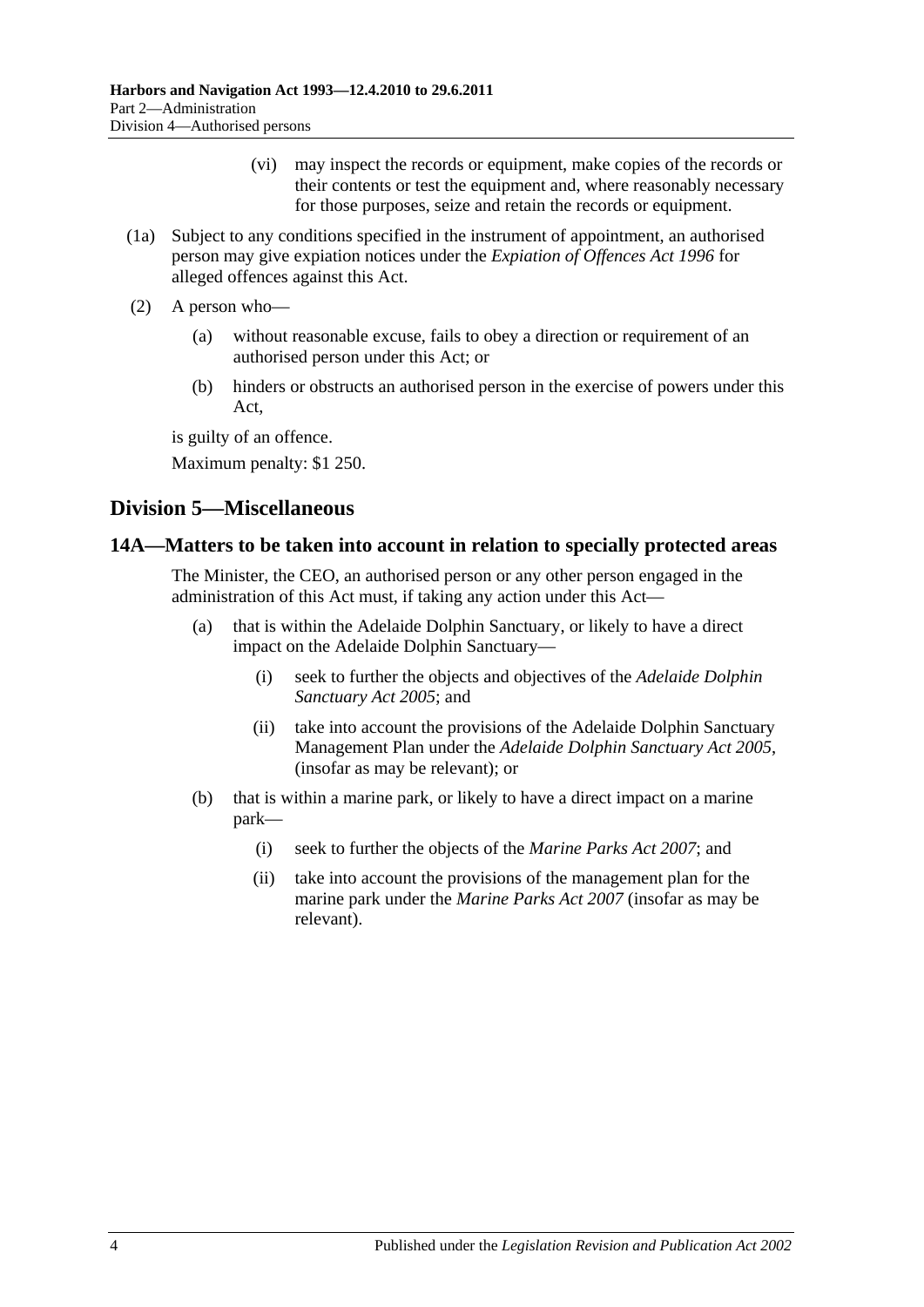# <span id="page-16-0"></span>**Part 3—Property**

# <span id="page-16-1"></span>**Division 1—Vesting of property**

# <span id="page-16-2"></span>**15—Property of Crown**

- (1) Subject to [subsection](#page-16-7) (2), the following property is vested in the Minister—
	- (a) all adjacent and subjacent land;
	- (b) all wharves, docks, jetties and other structures that are situated in a harbor;
	- (c) all wharves, docks, jetties and other structures situated outside a harbor but on adjacent or subjacent land;
	- (d) all navigational aids within the jurisdiction.
- <span id="page-16-7"></span>(2) The land that is vested in the Minister under this section is vested for an estate in fee simple but subject to any pre-existing registered interests in that land.
- (3) This section does not apply to—
	- (a) real or personal property vested in the Commonwealth, a council, or in private ownership at the commencement of this Act or subsequently transferred to the Commonwealth, a council or to private ownership; or
	- (b) land that forms part of a reserve under the *[National Parks and Wildlife](http://www.legislation.sa.gov.au/index.aspx?action=legref&type=act&legtitle=National%20Parks%20and%20Wildlife%20Act%201972)  Act [1972](http://www.legislation.sa.gov.au/index.aspx?action=legref&type=act&legtitle=National%20Parks%20and%20Wildlife%20Act%201972)*; or
	- (c) real or personal property excluded by regulation from the ambit of this section.
- (4) The *[Crown Lands Act](http://www.legislation.sa.gov.au/index.aspx?action=legref&type=act&legtitle=Crown%20Lands%20Act%201929) 1929* does not apply in relation to land vested in the Minister under this Act but the Crown may, with the concurrence of the Minister, exercise any other power that it has to grant a lease or licence over its land in relation to land vested in the Minister under this Act.

# <span id="page-16-3"></span>**Division 2—Acquisition of land**

# <span id="page-16-4"></span>**16—Acquisition of land**

- (1) The Minister may acquire land—
	- (a) for the purpose of establishing or improving a harbor or harbor facilities; or
	- (b) for the purposes of facilitating industrial or commercial development associated with or to be associated with a harbor.
- (2) The *[Land Acquisition Act](http://www.legislation.sa.gov.au/index.aspx?action=legref&type=act&legtitle=Land%20Acquisition%20Act%201969) 1969* applies to the acquisition of land under this section.

# <span id="page-16-5"></span>**Division 3—Resumption of land**

## <span id="page-16-6"></span>**17—Resumption**

The Governor may, by proclamation, resume land held by a council or other public authority as a reserve, street, road or for other public purposes—

(a) for the purpose of establishing or improving a harbor or harbor facilities; or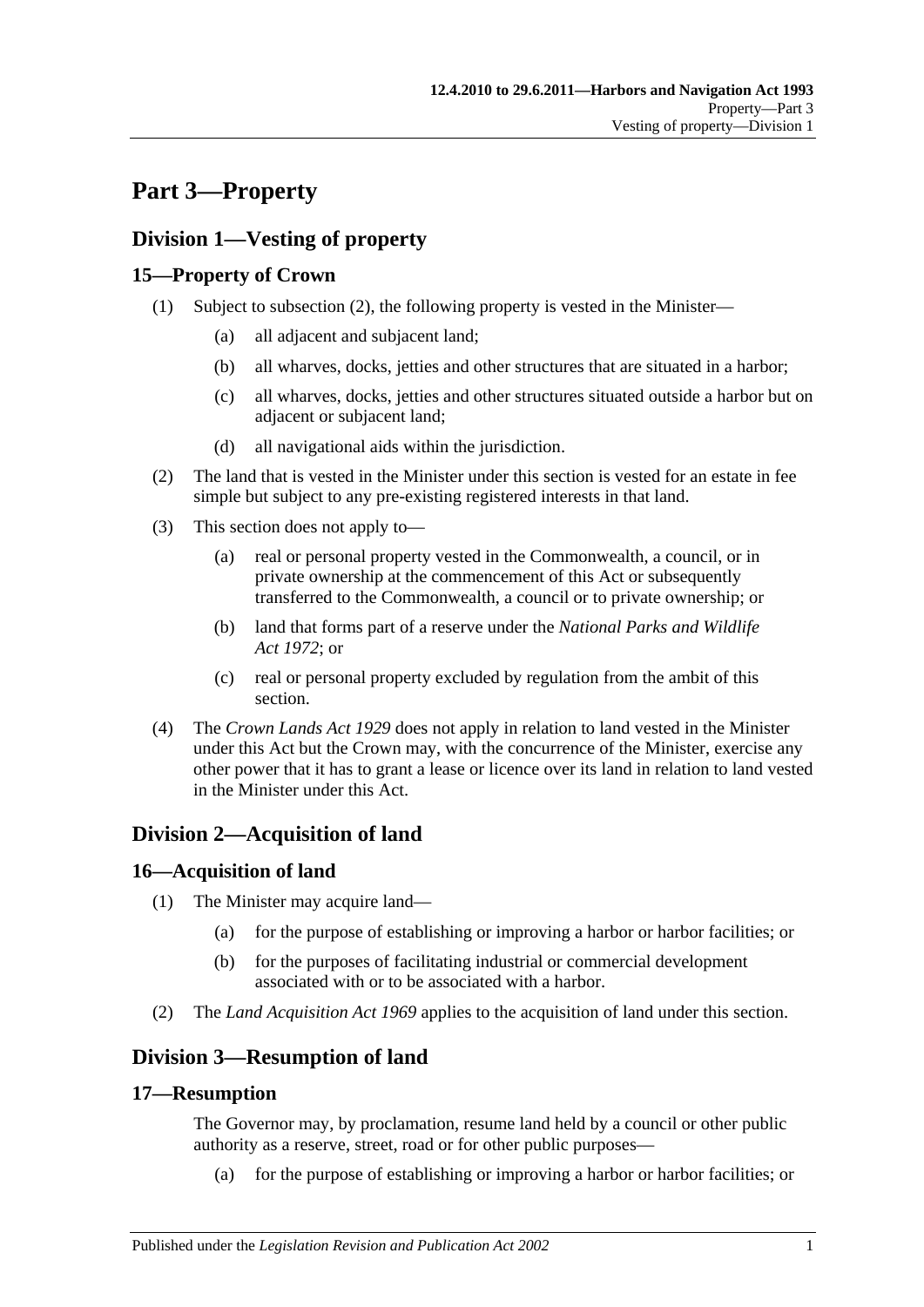(b) for the purposes of facilitating industrial or commercial development associated with or to be associated with a harbor.

# <span id="page-17-0"></span>**Division 4—Care, control and management of property**

## <span id="page-17-3"></span><span id="page-17-1"></span>**18—Care, control and management of property**

- (1) The Governor may, by proclamation, place any adjacent or subjacent land belonging to the Minister or any structure belonging to the Minister on adjacent or subjacent land, under the care, control and management of—
	- (a) any Minister of the Crown; or
	- (b) a council; or
	- (c) the Coast Protection Board; or
	- (d) any other authority or body.
- (2) A proclamation under [subsection](#page-17-3) (1)—
	- (a) may impose conditions in relation to the care, control and management of the land or structure to which it relates; and
	- (b) may be varied or revoked by a later proclamation.
- (3) A proclamation under [subsection](#page-17-3) (1) may not be made in relation to land, or a structure on land, that is within the area of a council unless the council has been consulted and given an opportunity to make representations on the matter.
- (4) Subject to any provision made by proclamation under this section, the care, control and management of adjacent and subjacent land, and of structures situated on adjacent or subjacent land (except land and structures in private ownership) are—
	- (a) if within the area of a council but not within a harbor—under the care, control and management of the council; and
	- (b) in any other case—under the care, control and management of the Minister.

# <span id="page-17-2"></span>**18A—By-laws**

- (1) A council may, with the approval of the relevant authority, make by-laws that operate in relation to—
	- (a) a port or part of a port; or
	- (b) a harbor or part of a harbor; or
	- (c) adjacent or subjacent land that is neither within a port nor a harbor.
- (1a) The *relevant authority* is—
	- (a) for a port—the port operator; or
	- (b) in any other case—the Minister.
- (2) The *[Local Government Act](http://www.legislation.sa.gov.au/index.aspx?action=legref&type=act&legtitle=Local%20Government%20Act%201934) 1934* applies to by-laws made under this section as if—
	- (a) any part of the harbor or land in relation to which the by-laws operate that is not within the area of the council were within the area of the council; and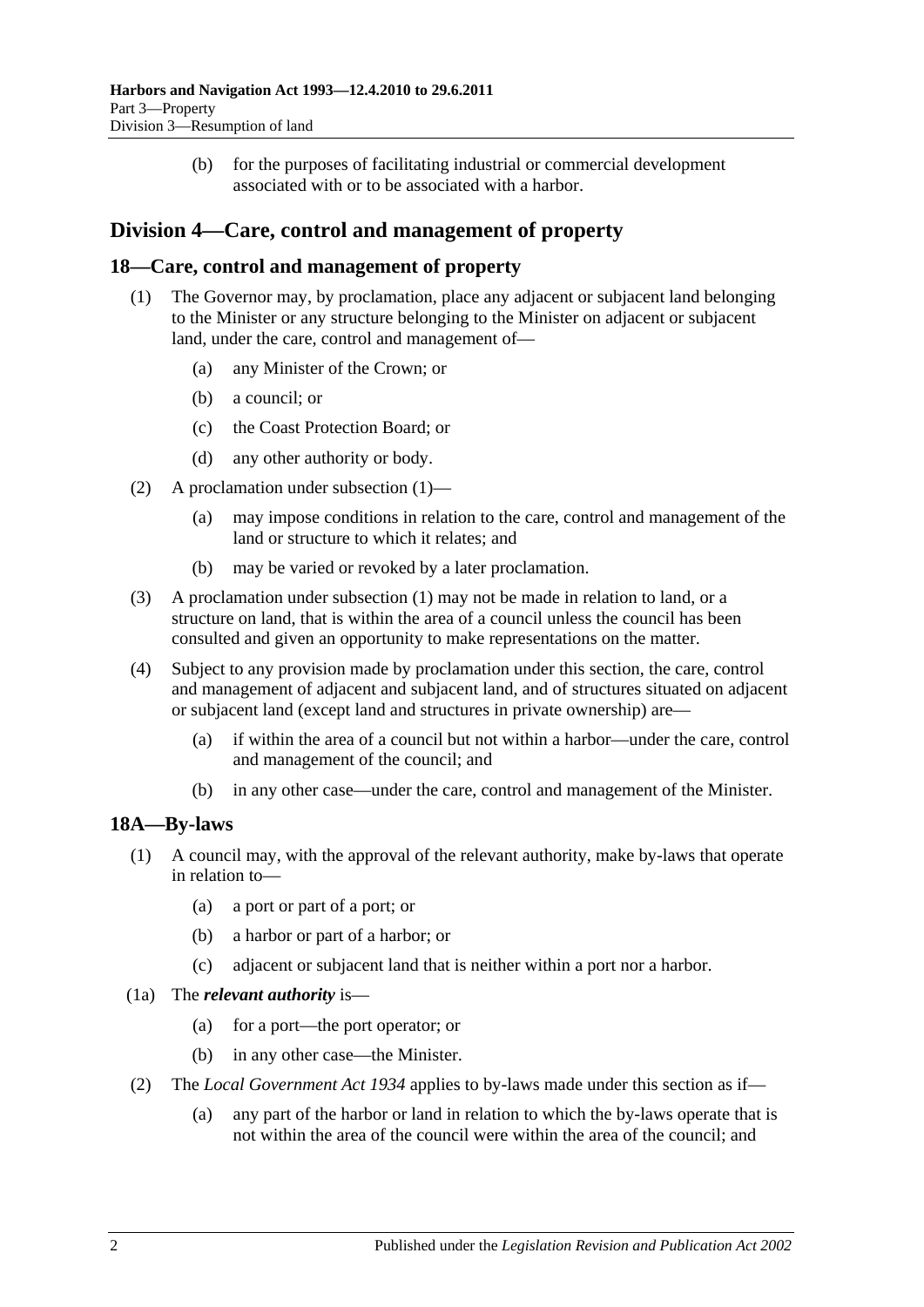- (b) any part of the harbor or land in relation to which the by-laws operate that is not under the care, control and management of the council were under the care, control and management of the council.
- <span id="page-18-6"></span>(3) The Governor may at any time, by notice in the Gazette, revoke by-laws made under this section.
- (4) The Minister must consult with the council concerned before by-laws are revoked under [subsection](#page-18-6) (3).

# <span id="page-18-0"></span>**Division 5—Dealings with property**

## <span id="page-18-1"></span>**19—Power to grant leases and licences over land**

- (1) The Minister may, on such terms and conditions as the Minister thinks fit, grant a lease of, a licence over, or other rights to occupy or use, land or a structure that is under the Minister's care, control and management under this Act.
- (2) The Minister may, on such terms and conditions as the Minister thinks fit, sell or otherwise dispose of land or a structure that is under the Minister's care, control and management under this Act.
- (3) An authority or body may, with the Minister's approval, grant a lease of, a licence over, or other rights to occupy or use, land or a structure under its care, control and management under this Act.

# <span id="page-18-2"></span>**Division 6—Rateability of land**

## <span id="page-18-3"></span>**20—Rateability of land**

- (1) Subject to [subsection](#page-18-7) (2), land vested in the Crown under this Act is not rateable under the *[Local Government Act](http://www.legislation.sa.gov.au/index.aspx?action=legref&type=act&legtitle=Local%20Government%20Act%201934) 1934*.
- <span id="page-18-7"></span>(2) If any such land (other than subjacent land in a port) is occupied under a lease or licence by some person other than the Crown or an instrumentality or agency of the Crown, that person is liable as occupier of the land to rates levied under the *[Local](http://www.legislation.sa.gov.au/index.aspx?action=legref&type=act&legtitle=Local%20Government%20Act%201934)  [Government Act](http://www.legislation.sa.gov.au/index.aspx?action=legref&type=act&legtitle=Local%20Government%20Act%201934) 1934*.

# <span id="page-18-4"></span>**Division 7—Damage to property**

## <span id="page-18-5"></span>**21—Liability for damage**

- (1) If property of the Crown or the Minister is damaged by a vessel, the owner of the vessel is liable to the Minister for the amount of the damage.
- (2) If property in private ownership consisting of harbor facilities or a navigational aid is damaged by a vessel, the owner of the vessel is liable to the owner of the property for the amount of the damage.
- (3) The liability may be enforced by action against the owner or by action against the vessel (or both).
- (4) This section creates a strict liability that exists irrespective of fault and irrespective of whether the vessel is under compulsory pilotage at the time the damage is caused.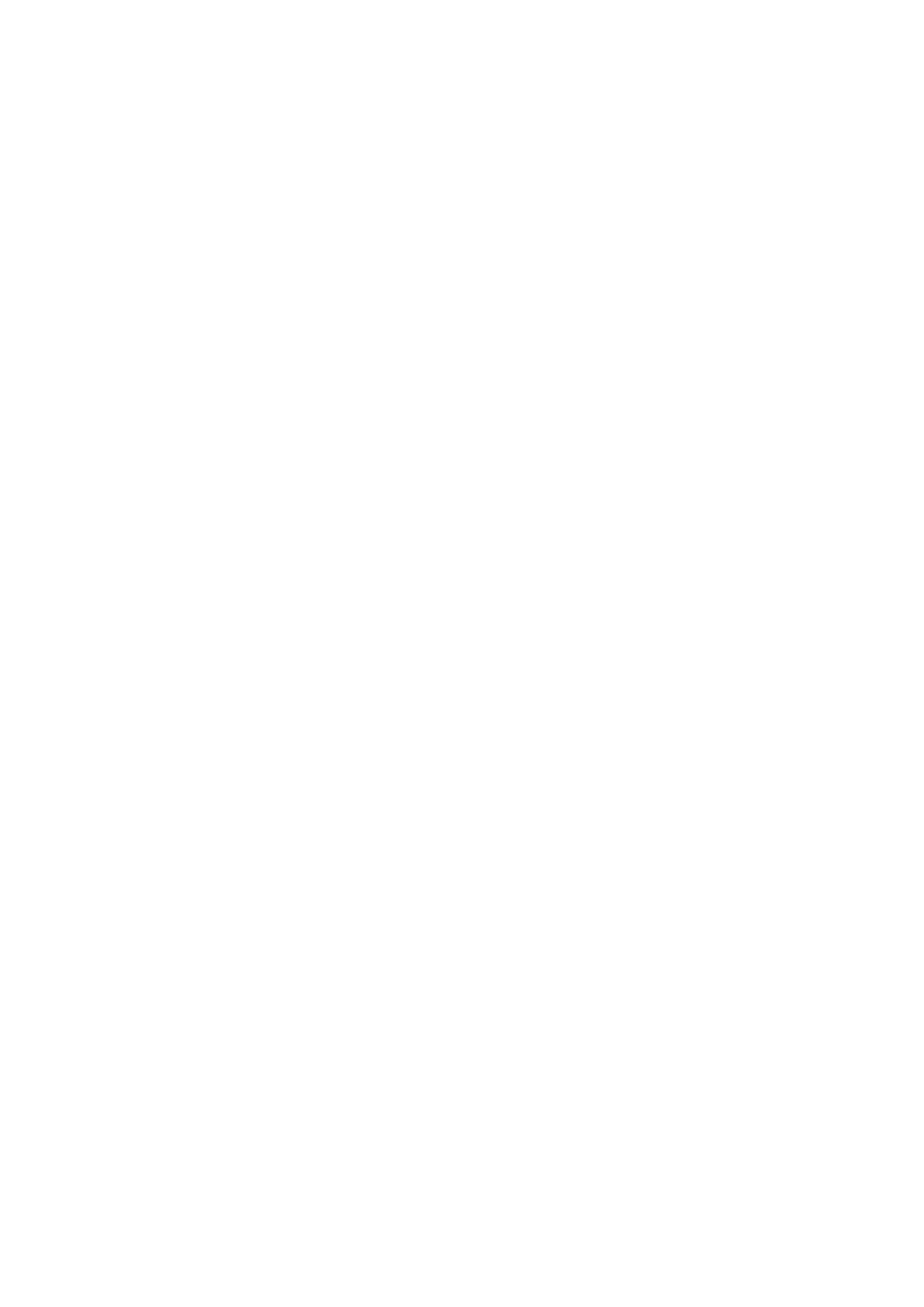# <span id="page-20-0"></span>**Part 4—General powers to protect navigation and to restrict use of waters**

# <span id="page-20-1"></span>**Division 1—Navigational aids**

## <span id="page-20-2"></span>**22—Control of navigational aids**

- (1) The Minister is entitled to possession and control of all navigational aids within the jurisdiction except those belonging to the Commonwealth.
- (2) The Minister may, on terms and conditions consistent with any relevant port operating agreement, delegate to a port operator control over a navigational aid situated in, or on the approach to, the port.
- (3) If a navigational aid existing at the commencement of this subsection is situated on land that was not then owned by the Minister, or is later disposed of, an easement over the land is created entitling the Minister—
	- (a) to maintain a navigational aid on the land; and
	- (b) to have such access to the land as may be necessary for operating, maintaining, repairing, replacing or removing the navigational aid.
- (4) If the Minister reasonably requires access to land for the purpose of operating, maintaining, repairing, replacing or removing a navigational aid on adjacent land or waters, an easement is created conferring on the Minister the rights of access reasonably necessary for those purposes.

## <span id="page-20-3"></span>**23—Establishment of navigational aids**

- (1) The Minister may establish and maintain such navigational aids as the Minister considers necessary or desirable for the safe navigation of vessels within the jurisdiction.
- <span id="page-20-5"></span>(2) The Minister may direct any person who carries on a business involving the mooring, loading or unloading of vessels to establish, maintain and operate navigational aids of a specified kind at specified places.
- (3) A person who fails, without reasonable excuse, to comply with a direction under [subsection](#page-20-5) (2) is guilty of an offence.

Maximum penalty: \$5 000.

# <span id="page-20-6"></span><span id="page-20-4"></span>**24—Interference with navigational aids**

(1) A person must not, without the Minister's permission, interfere with a navigational aid.

Maximum penalty: \$750.

- (2) For the purposes of [subsection](#page-20-6) (1), the mooring of a vessel to a navigational aid constitutes interference with the navigational aid.
- <span id="page-20-7"></span>(3) If the Minister is of the opinion that a particular light or signal might be confused with the light or signal produced by a navigational aid, the Minister may, by notice in writing to the person in charge of the device that produces the light or signal, require the person to take action specified in the notice to prevent the possibility of confusion.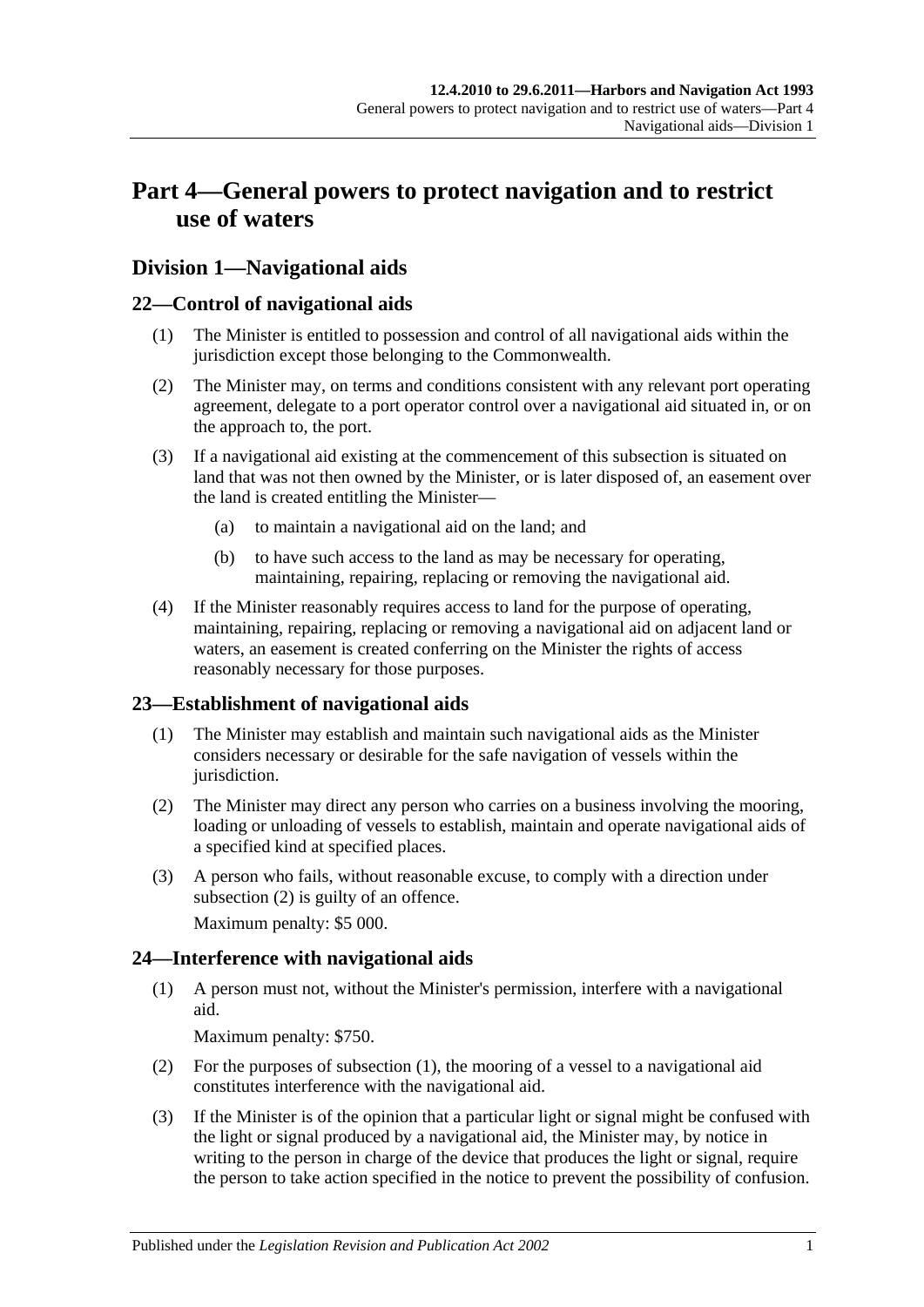- (4) If a person fails to comply with a requirement under [subsection](#page-20-7) (3) within the time allowed in the notice, the Minister may take the action specified in the notice and recover the cost of doing so from the person.
- (5) A person who fails, without reasonable excuse, to comply with a notice under [subsection](#page-20-7) (3) is guilty of an offence. Maximum penalty: \$750.

# <span id="page-21-0"></span>**Division 2—Clearance of wrecks**

## <span id="page-21-1"></span>**25—Clearance of wrecks etc**

- (1) The Minister may, by notice in writing, require the owner of any wreck within the jurisdiction to remove the wreck.
- (1a) A port operator may, by notice in writing, require the owner of any wreck within the port to remove the wreck.
- (2) If a person deposits any substance or thing within the jurisdiction so as to obstruct navigation, or to pollute waters, the Minister may, by notice in writing, require that person to take action specified in the notice to remove the substance or thing or to mitigate the consequences of the pollution.
- (2a) If a person deposits any substance or thing within a port so as to obstruct navigation, or to pollute waters, the port operator may, by notice in writing, require that person to take action specified in the notice to remove the substance or thing or to mitigate the consequences of the pollution.
- <span id="page-21-5"></span>(3) If a person fails to comply with a requirement under this section within the time allowed in the notice, the Minister or the port operator (as the case requires) may remove the wreck or take the action specified in the notice and recover the costs of doing so, as a debt, from the person in default.
- <span id="page-21-4"></span>(4) A person who fails without reasonable excuse to comply with a notice under this section is guilty of an offence.

Maximum penalty: \$5 000.

(5) A court by which a person is convicted of an offence against [subsection](#page-21-4) (4) may, on application by the Minister or the port operator (as the case requires), order the convicted person to reimburse costs reasonably incurred by the applicant in acting under [subsection](#page-21-5) (3) (to the extent those costs have not been already recovered).

# <span id="page-21-2"></span>**Division 3—Restrictions on use of waters**

# <span id="page-21-3"></span>**26—Licences for aquatic activities**

- (1) The CEO may grant a licence entitling an organisation or person to use, in accordance with the terms and conditions of the licence, any waters within the jurisdiction for the purposes of an aquatic sport or activity or for any other purposes stated in the licence.
- (2) If the licence is to be granted in relation to waters within a port, the CEO may only grant the licence with the consent of the port operator (but the operator's consent must not be unreasonably withheld).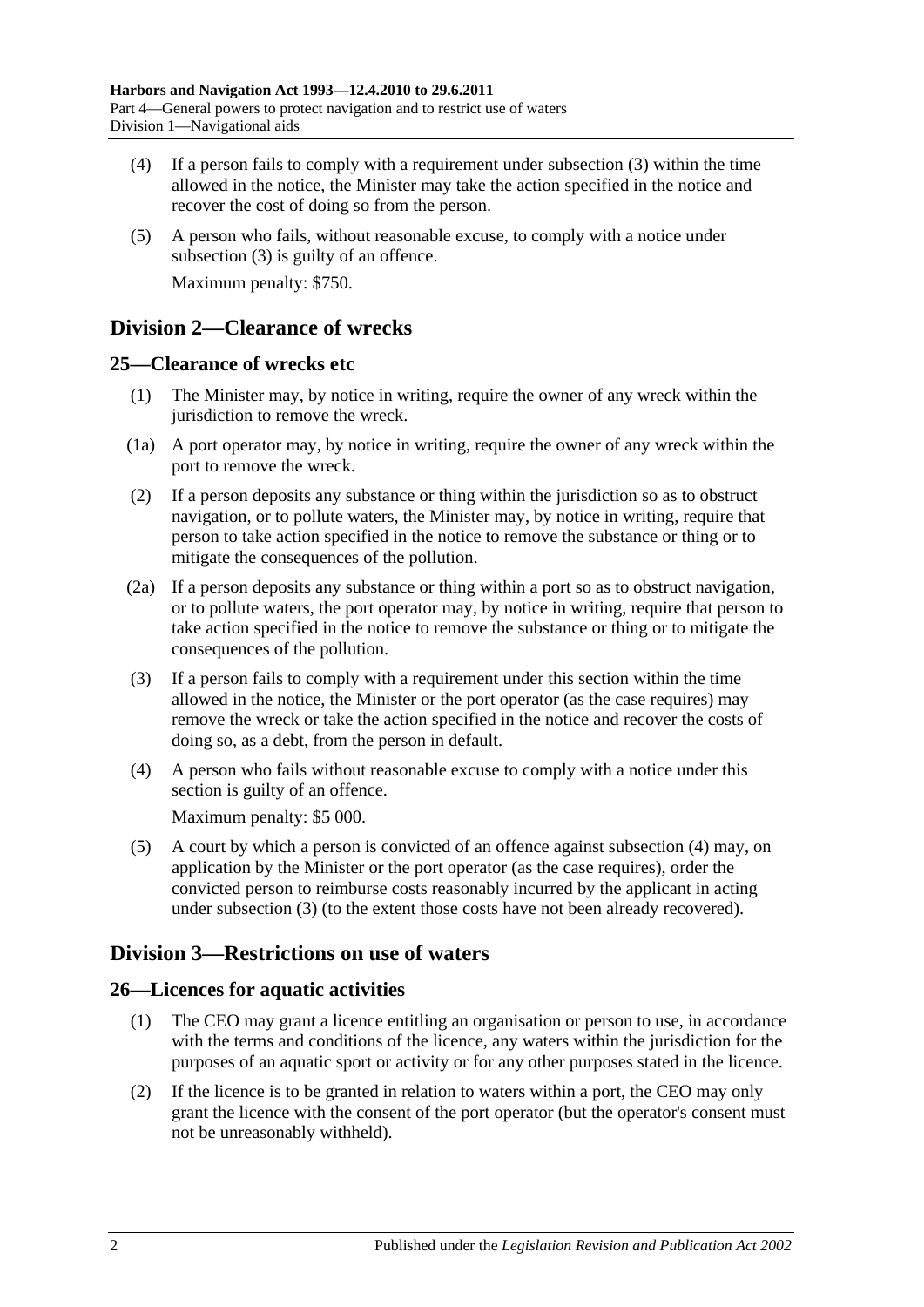- <span id="page-22-1"></span>(2a) If the licence is to be granted in relation to waters that form part of the River Murray, the CEO must—
	- (a) consult with the Minister to whom the administration of the *[River Murray](http://www.legislation.sa.gov.au/index.aspx?action=legref&type=act&legtitle=River%20Murray%20Act%202003)  Act [2003](http://www.legislation.sa.gov.au/index.aspx?action=legref&type=act&legtitle=River%20Murray%20Act%202003)* is committed; and
	- (b) comply with the Minister's directions (if any) in relation to the issuing of the licence (including a direction that the licence not be granted, or that if it is to be granted, then the licence be subject to conditions specified by the Minister).
- <span id="page-22-2"></span>(2b) If the licence is to be granted in relation to waters that form part of—
	- (a) the Adelaide Dolphin Sanctuary—the CEO must consult with and have regard to the views of the Minister to whom the administration of the *[Adelaide Dolphin Sanctuary Act](http://www.legislation.sa.gov.au/index.aspx?action=legref&type=act&legtitle=Adelaide%20Dolphin%20Sanctuary%20Act%202005) 2005* is committed; or
	- (b) a marine park—the CEO must consult with and have regard to the views of the Minister to whom the administration of the *[Marine Parks](http://www.legislation.sa.gov.au/index.aspx?action=legref&type=act&legtitle=Marine%20Parks%20Act%202007) Act 2007* is committed.
- (2c) The regulations may exclude specified categories of licence from the operation of [subsection](#page-22-1) (2a) or [\(2b\).](#page-22-2)
- (3) The licensee may be required by the terms and conditions of the licence to take specified action for the purposes of informing the public of the area of waters to which the licence relates and of the times the licensee is entitled to use of those waters in accordance with the licence.
- (4) A person who, without the consent of the licensee, intrudes into waters when the licensee has, under the licence, an exclusive right to use those waters is guilty of an offence.

```
Maximum penalty: $750<sup>1</sup>
```
Expiation fee: \$105.

- (5) The CEO may revoke a licence granted under this section for a breach of a term or condition of the licence.
- (6) In this section—

*River Murray* has the same meaning as in the *[River Murray Act](http://www.legislation.sa.gov.au/index.aspx?action=legref&type=act&legtitle=River%20Murray%20Act%202003) 2003*.

**Note—**

1 By virtue of Act No. 17 of 2001 s 4 (see *Gazette 25.10.2001 p4686*) the maximum penalty for this offence was fixed at \$750 (no expiation fee) for 30 October 2001 only. Section 26 was substituted on 31 October 2001 by Act No. 81 of 2000 s 11 (see *Gazette 25.10.2001 p4687*).

## <span id="page-22-3"></span><span id="page-22-0"></span>**27—Restricted areas**

- (1) The Governor may, by regulation, regulate, restrict or prohibit—
	- (a) the entry of vessels or vessels of a specified class into specified waters within the jurisdiction; or
	- (b) the operation or use of vessels in specified waters within the jurisdiction; or
	- (c) aquatic activity or aquatic activity of a specified class in specified waters within the jurisdiction.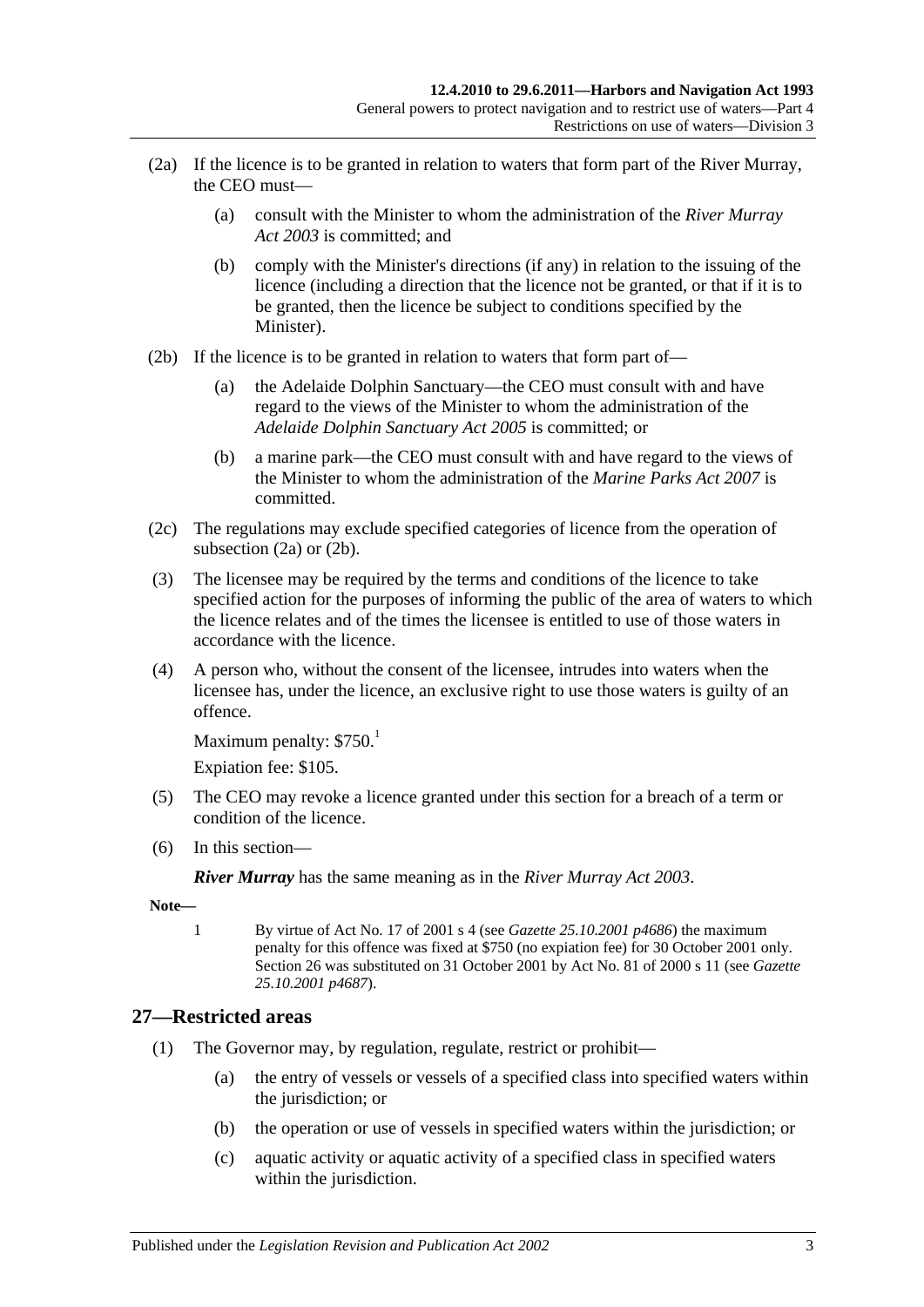- (1a) A regulation may only be made under [subsection](#page-22-3) (1) in relation to waters within a port with the consent of the port operator (but consent must not be unreasonably withheld).
- <span id="page-23-0"></span>(2) The Minister must take reasonable steps to inform the public of the nature of requirements of any regulation under this section and of the waters to which it applies by marking out the waters and erecting notices in the vicinity or by other appropriate means.
- (3) If a regulation is made under this section at the request of a port operator (other than the Minister) or a council, the Minister may recover costs incurred under [subsection](#page-23-0) (2) from the port operator or council as a debt.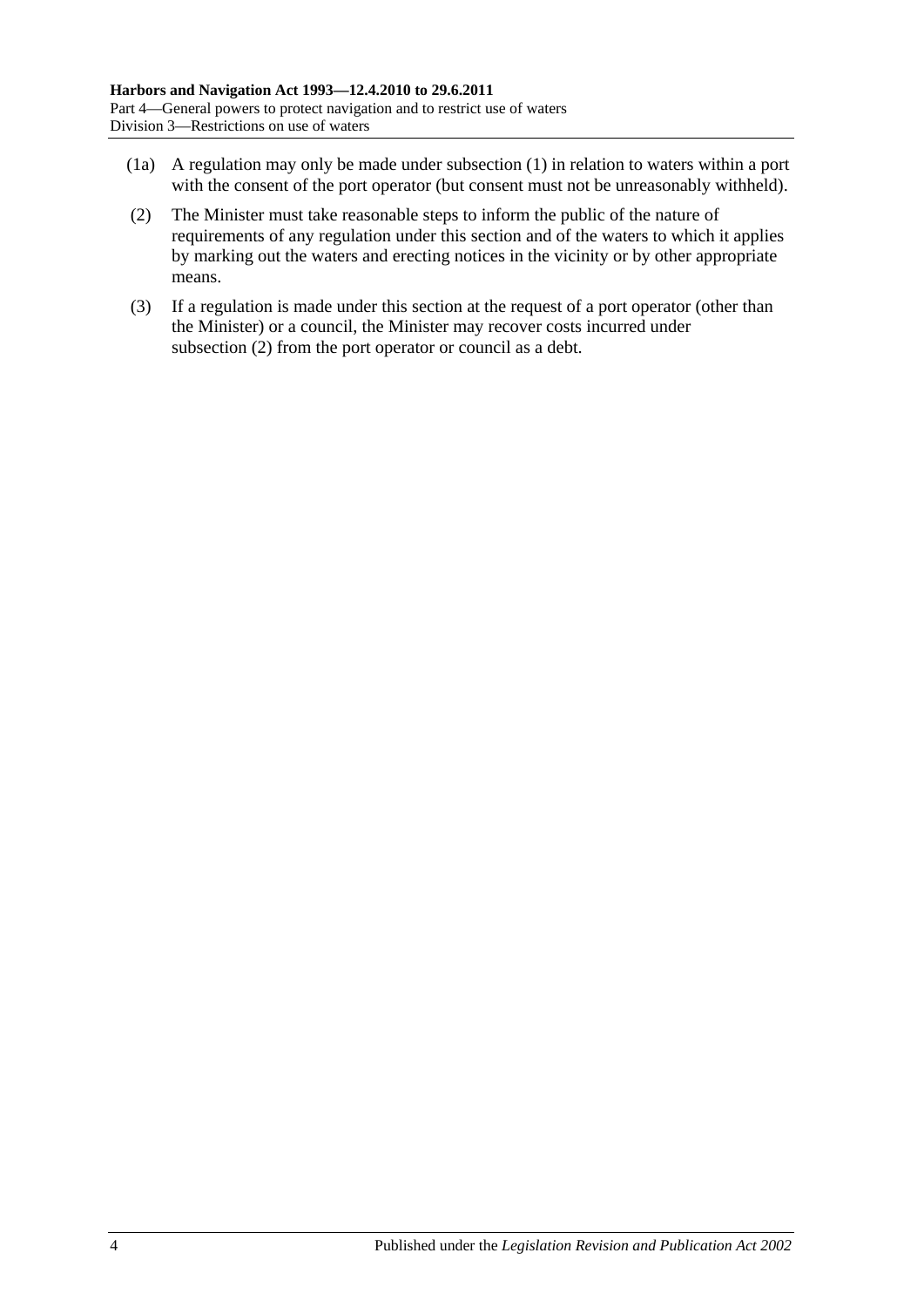# <span id="page-24-0"></span>**Part 5—Harbors and ports**

# <span id="page-24-1"></span>**Division 1—Control and management of harbors and ports**

## <span id="page-24-2"></span>**28—Control and management of harbors**

Subject to this Part, the Minister has the control and management of all harbors in the State.

## <span id="page-24-3"></span>**28A—Power to assign control and management of ports**

- (1) The Minister may, by agreement, confer on another (the *proprietor*) the right to carry on the business of operating a particular port.
- (2) The proprietor must then enter into an agreement (a *port operating agreement*) under which the Minister assigns the control and management of the port to the proprietor or a nominee of the proprietor unless—
	- (a) the Minister and the proprietor enter into an agreement under which the Minister is to continue to have the control and management of the port; or
	- (b) the proprietor has committed a serious breach of a port operating agreement and the Minister has cancelled or refused to renew the agreement on that ground.
- (3) If the Minister has the control and management of a port, the Minister may, subject to the terms of any agreement between the Minister and the proprietor, recover the costs of operating the port from the proprietor.

## <span id="page-24-4"></span>**28B—Port operating agreements**

- (1) A *port operating agreement* is an agreement providing for the control and management of the port to which the agreement relates by the person (the *port operator*) to whom the control and management of the port is assigned under the agreement.
- (2) A port operating agreement—
	- (a) must require the port operator to have appropriate resources (including appropriate contingency plans and trained staff and equipment to carry the plans into action) to deal with emergencies; and
	- (b) must require the port operator—
		- (i) to maintain the waters of the port to a specified navigable standard; and
		- (ii) to provide or maintain (or provide and maintain) navigational aids; and
		- (iii) to direct and control vessel movement in port waters; and
	- (c) may require the port operator to enter into and maintain in operation an agreement with the Royal Australian Navy about access to the port and port facilities by naval vessels; and
	- (d) may require the port operator to provide access to the port and port facilities for commercial fishing vessels on specified terms and conditions; and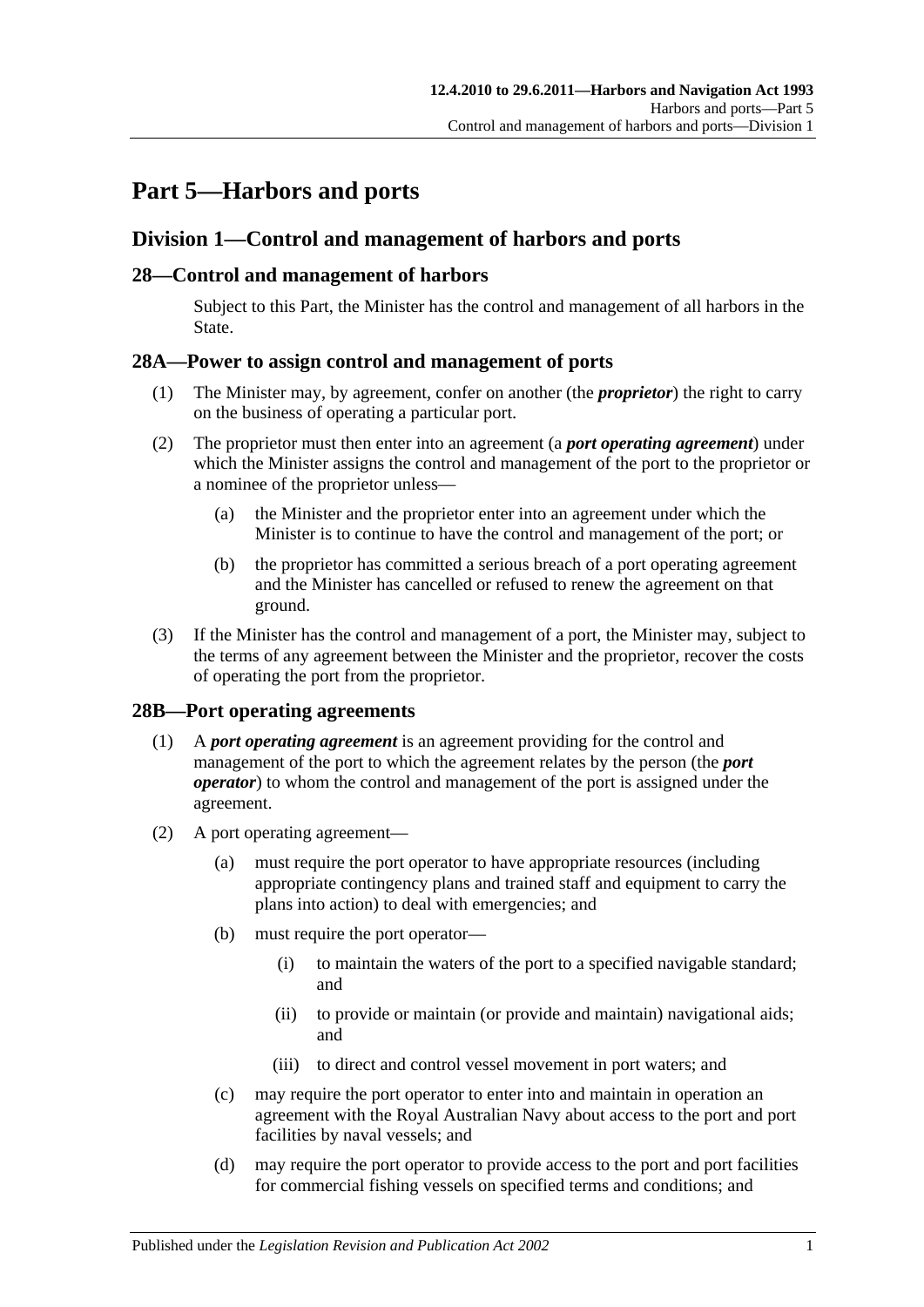- (e) may require the port operator to maintain and make available navigational charts and other information relating to the port; and
- (f) may regulate the performance of statutory powers by the port operator; and
- (g) may provide for the payment of an annual fee to the Minister (fixed by the Minister having regard to the cost of providing government supervision of the activities conducted under the agreement); and
- (h) may deal with any other matter relevant to the control and management of the port.

## <span id="page-25-0"></span>**28C—General responsibility of port operator**

- (1) A port operator is responsible for the safe operation of the port.
- (2) A port operator is responsible for managing the port in a way that avoids unfair discrimination against or in favour of any particular user of the port or port facilities.

#### <span id="page-25-1"></span>**28D—Variation of port operating agreement**

The Minister may, by agreement with the port operator, vary a port operating agreement.

#### <span id="page-25-2"></span>**28E—Agreements to be tabled in Parliament**

The Minister must, as soon as practicable after entering into a port operating agreement or an agreement for the variation of a port operating agreement, have copies of the agreement laid before both Houses of Parliament.

#### <span id="page-25-3"></span>**28F—Power to deal with non-compliance**

- (1) The Minister may take disciplinary action against a port operator for non-compliance with a port operating agreement or this Act.
- (2) The disciplinary action may consist of—
	- (a) a reprimand; or
	- (b) a fine not exceeding a limit fixed in the port operating agreement; or
	- (c) cancellation of the port operating agreement.
- (3) Before the Minister takes disciplinary action against a port operator under this section, the Minister must give written notice to the port operator—
	- (a) specifying the non-compliance; and
	- (b) stating the disciplinary action the Minister proposes to take in respect of the non-compliance; and
	- (c) allowing the port operator a reasonable opportunity to make written representations.
- (4) After considering the port operator's representations, the Minister may—
	- (a) refrain from taking disciplinary action; or
	- (b) by written notice to the port operator—
		- (i) administer a reprimand; or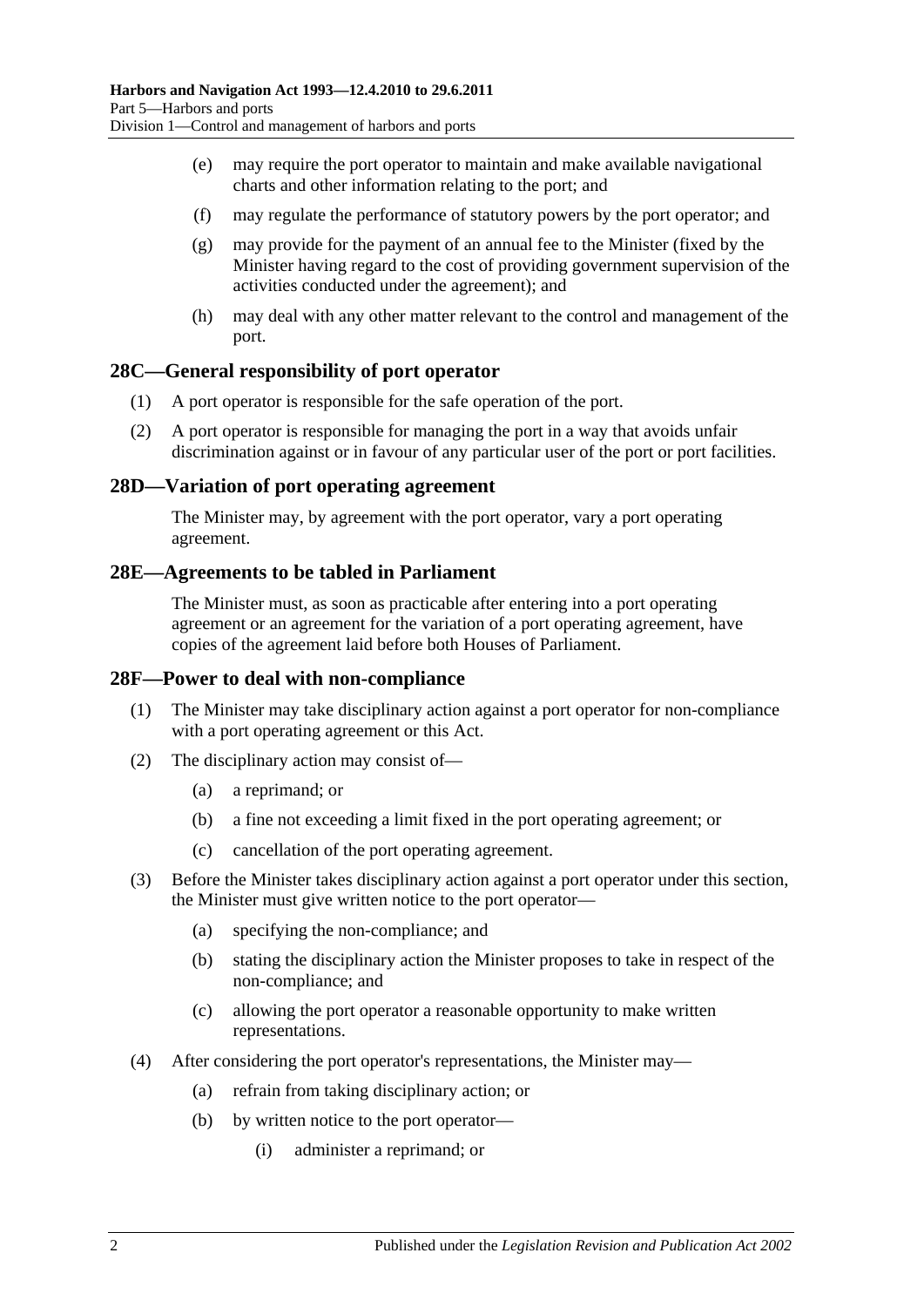- (ii) impose a fine (to be recoverable as a debt due to the Crown) of an amount stated in the earlier notice or of a lesser amount; or
- (iii) if cancellation of the port operating agreement was proposed in the earlier notice—
	- (A) impose a fine not exceeding the maximum permissible under the port operating agreement; or
	- (B) cancel the port operating agreement.
- (5) A port operator may appeal to the Court of Marine Enquiry against the disciplinary action.
- (6) On an appeal, the Court may—
	- (a) confirm, vary or reverse the Minister's decision; and
	- (b) make any consequential or ancillary order the Court thinks fit.
- (7) The port operating agreement may contain provisions governing the exercise of the Minister's powers under this section.

## <span id="page-26-2"></span><span id="page-26-0"></span>**28G—Power to appoint manager**

- $(1)$  If—
	- (a) a port operator is seriously in breach of its obligations under a port operating agreement; or
	- (b) a port operating agreement is cancelled or expires without renewal,

the Minister may appoint an official manager to operate the port.

- <span id="page-26-3"></span>(2) If a port operator—
	- (a) becomes insolvent within the meaning of Part 7.10 of the *Corporations Law*; or
	- (b) goes into liquidation,

the Minister may appoint an official manager to operate the port.

- (3) An appointment under [subsection](#page-26-2) (1) or [\(2\)](#page-26-3) may be terminated at any time by the Minister.
- (4) The port operating agreement may contain provisions governing the exercise of the Minister's powers under this section.

## <span id="page-26-4"></span><span id="page-26-1"></span>**28H—Powers of the manager**

- (1) The official manager—
	- (a) is to assume the control and management of the port; and
	- (b) is entitled to possession and control of property of the port operator (or former port operator)—
		- (i) used for the purpose of operating the port; and
		- (ii) defined in the port operating agreement as property subject to the application of this paragraph; and
	- (c) is, while the appointment continues in force, taken to be the port operator.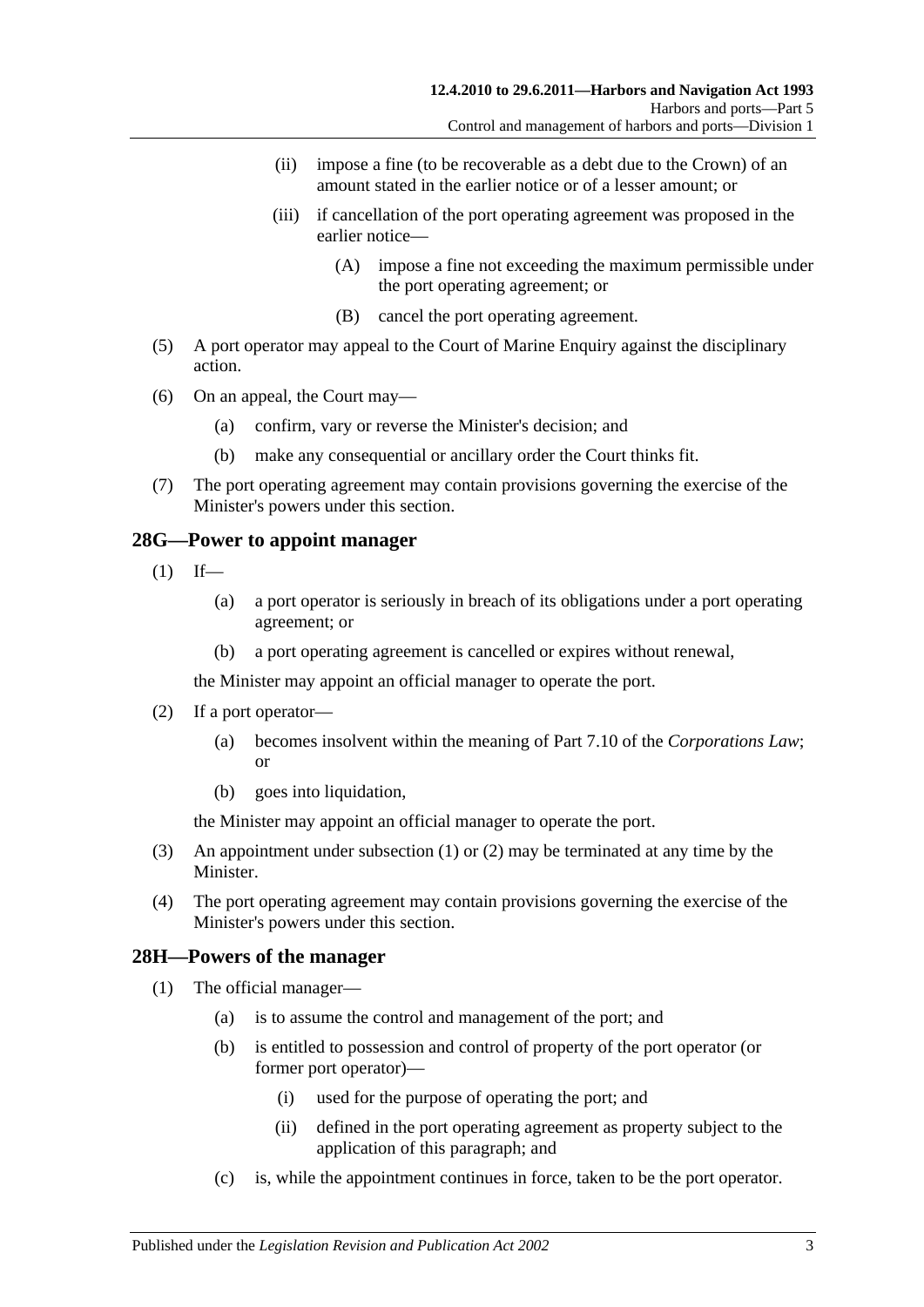- <span id="page-27-5"></span>(2) Any proceeds of the business while under official management are to be applied as follows:
	- (a) first, the proceeds are to be applied towards the costs of official management (including the official manager's remuneration); and
	- (b) secondly, a reasonable rental for the property over which the manager has assumed control is to be paid out of the proceeds while the property remains in the manager's possession; and
	- (c) thirdly, any remaining balance is to be paid into the Consolidated Account.
- (3) A port operating agreement may exclude or modify the provisions of [subsection](#page-26-4) (1) or [\(2\).](#page-27-5)
- (4) The regulations may confer powers and impose duties on official managers and regulate official management in other ways.

# <span id="page-27-0"></span>**Division 2—Port management officers**

#### <span id="page-27-1"></span>**29—Port management officers**

- (1) A port operator may appoint officers or employees of the operator to be port management officers.
- (2) The port operator must issue to each port management officer appointed by it an identity card—
	- (a) containing a photograph of the officer; and
	- (b) stating the name of the port for which the officer is appointed; and
	- (c) stating any conditions of appointment limiting the officer's authority.
- (3) A port management officer must, at the request of any person in relation to whom the officer is exercising or about to exercise powers under this Act, produce his or her identity card for inspection by that person.

# <span id="page-27-2"></span>**Division 2A—Operational powers**

#### <span id="page-27-3"></span>**29A—Interpretation**

In this Division—

*authorised officer* means—

- (a) in relation to a port—a port management officer;
- (b) in relation to a harbor that is not a port, or a part of a harbor that is not within a port—an authorised person.

#### <span id="page-27-4"></span>**29B—Power of direction**

- (1) An authorised officer may give a direction (orally, by signal, radio communication, or in any other appropriate manner) to a person in charge, or apparently in charge, of a vessel in or in the vicinity of a harbor or a port.
- (2) A direction may, for example—
	- (a) require that vessels proceed to load or unload in a particular order; or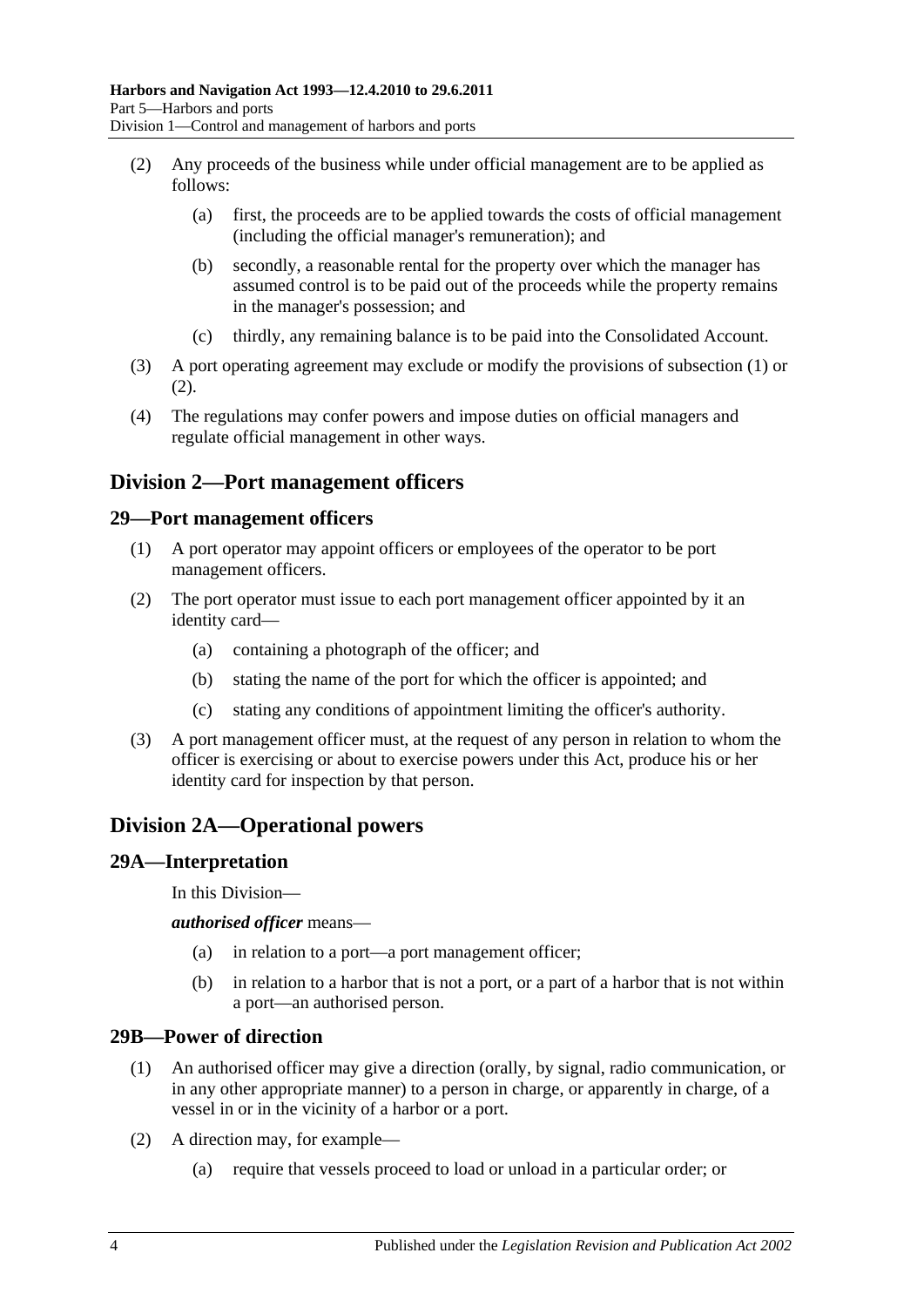- (b) require that a vessel be moored or anchored in a particular position; or
- (c) require that a vessel be secured in a particular way; or
- (d) require that a vessel be moved from a particular area or position; or
- (e) require the production of documents relating to the navigation, operation, pilotage, use or loading of the vessel.
- (3) A person who fails, without reasonable excuse, to comply with a direction under this section is guilty of an offence.

Maximum penalty: \$5 000.

#### <span id="page-28-4"></span><span id="page-28-0"></span>**29C—Power to board vessel**

- (1) A person in charge of a vessel in a harbor or port must, at the request of an authorised officer, permit the officer—
	- (a) to board the vessel; and
	- (b) to inspect the vessel and its cargo; and
	- (c) to carry out on the vessel any investigation necessary to ensure that the vessel and the business in the course of which the vessel is being used is being operated lawfully.
- <span id="page-28-5"></span>(2) If there is no-one on board a vessel to whom a request may be given under [subsection](#page-28-4) (1), the authorised officer may board the vessel and cause the vessel to be moved as the officer thinks fit.
- (3) Any costs incurred by an authorised officer under [subsection](#page-28-5) (2) are recoverable as a debt from the owner of the vessel.
- (4) A person who fails to comply with a request under this section is guilty of an offence. Maximum penalty: \$2 500.

## <span id="page-28-1"></span>**Division 3—Harbor improvement work**

#### <span id="page-28-6"></span><span id="page-28-2"></span>**30—Dredging or other similar work**

- (1) The Minister or a port operator may carry out dredging or other work to deepen, extend or clear a harbor or port.
- (2) If the owner of a wharf benefits from work carried out by the Minister under [subsection](#page-28-6) (1), the Minister may recover a reasonable proportion of the cost of the work from that owner.
- (3) The proportion of the cost to be recovered is to be determined by agreement between the Minister and the owner or, in default of agreement, by an arbitrator appointed under the *[Commercial Arbitration Act](http://www.legislation.sa.gov.au/index.aspx?action=legref&type=act&legtitle=Commercial%20Arbitration%20Act%201986) 1986*.

## <span id="page-28-3"></span>**30A—Development of harbors and maritime facilities**

- (1) The Minister or a port operator may carry out work of any kind for the development or improvement of a harbor or port.
- (2) The Minister or port operator may, for example, establish facilities for—
	- (a) the anchorage or mooring of vessels;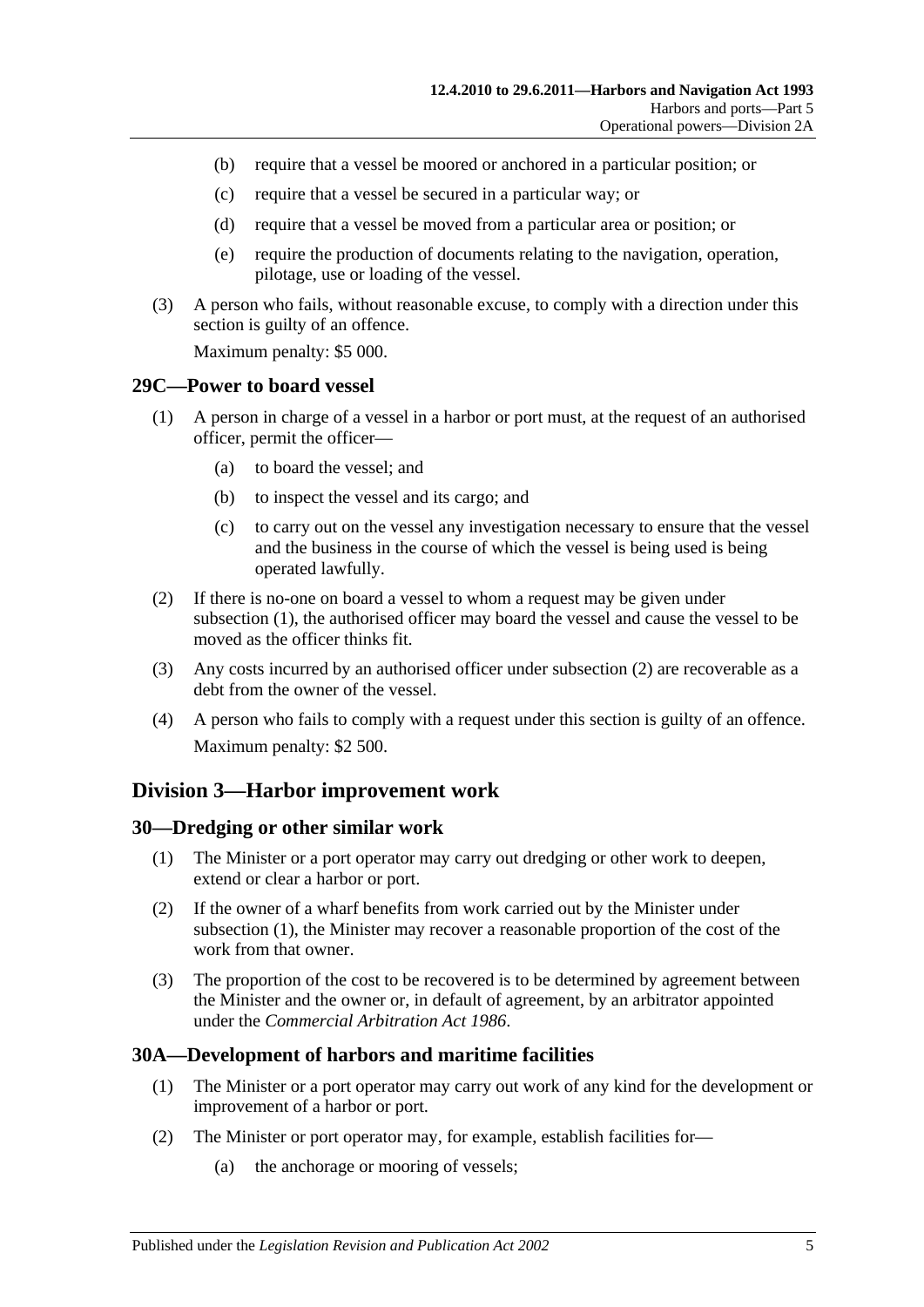- (b) the maintenance and repair of vessels;
- (c) the loading and unloading of passengers or goods;
- (d) the storage of goods;
- (e) facilitating industrial or commercial development associated with or to be associated with a harbor or port;
- (f) sporting or recreational purposes.
- (3) A port operator—
	- (a) must establish and maintain facilities and equipment for the safety of life and property in the port as required under a port operating agreement; and
	- (b) may establish and maintain other facilities and equipment for the safety of life and property.

## <span id="page-29-0"></span>**30B—Application of** *Development Act 1993*

The powers conferred by this Division are subject to the *[Development Act](http://www.legislation.sa.gov.au/index.aspx?action=legref&type=act&legtitle=Development%20Act%201993) 1993*.

## <span id="page-29-1"></span>**Division 4—Harbor charges etc**

#### <span id="page-29-2"></span>**31—Power to fix charges**

- (1) Subject to any relevant law or determination, the Minister may fix charges—
	- (a) for the use of facilities provided by the Minister for—
		- (i) the mooring of vessels;
		- (ii) the loading or unloading of passengers or goods;
		- (iii) the storage of goods;
		- (iv) the safe navigation of vessels;
		- (v) any other purpose; or
	- (b) for the entry of vessels into waters under the Minister's control and management; or
	- (c) for services provided by the Minister.
- (2) The Minister may fix default charges to be paid if a charge fixed under this section is not paid within a specified period.
- (3) The Minister must publish Schedules of the charges and default charges fixed under this section.

#### <span id="page-29-3"></span>**31A—Power to waive or reduce charges**

The Minister may waive or reduce a charge (or default charge), or extend the time for payment of a charge (or default charge), as the Minister thinks fit.

#### <span id="page-29-4"></span>**31B—Charges in respect of goods**

(1) A charge (or default charge) payable under this Division in respect of the unloading or storage of goods is recoverable as a debt from the consignor or consignee of the goods.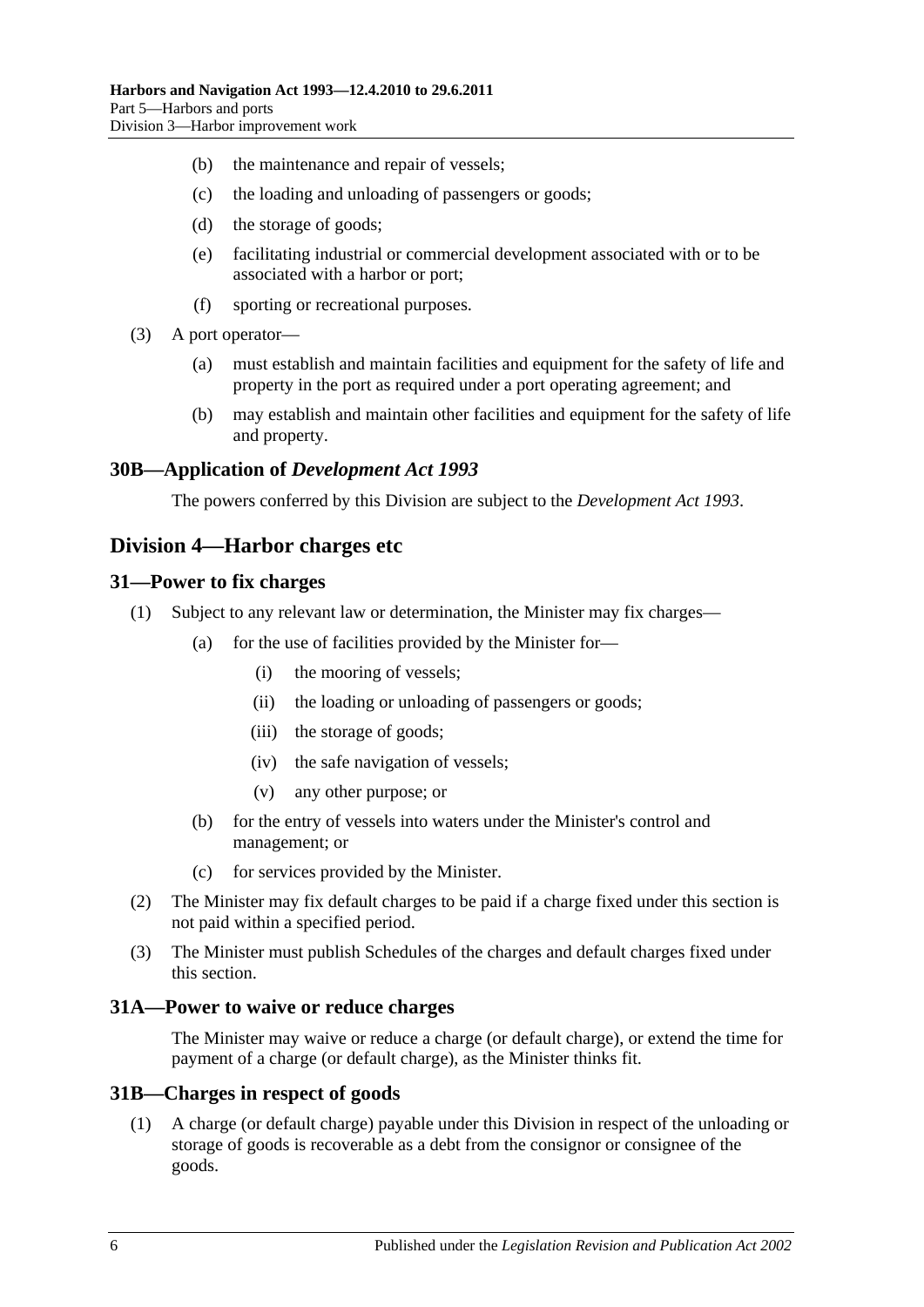- (2) The Minister may retain possession of goods until the appropriate charge is paid.
- (3) If the charge is not paid within 60 days after the goods are unloaded, the Minister may, after giving notice in writing to the consignee of the goods, sell the goods and retain the charge (together with any default charges and the costs of conducting the sale) from the proceeds of sale.

#### <span id="page-30-0"></span>**31C—Charges in respect of vessels**

- (1) If a charge to which the Minister is entitled in respect of a vessel is not paid by the date payment falls due, an authorised person may, at the Minister's direction, arrest the vessel and take it into the Minister's custody.
- (2) If the charge remains unpaid 60 days after the vessel is taken into the Minister's custody, the Minister may, after giving notice to the owner of the vessel, sell the vessel and retain the charge (together with any default charges and the costs of conducting the sale) from the proceeds of sale.

#### <span id="page-30-2"></span><span id="page-30-1"></span>**31D—Power to prevent use of harbor or port facilities**

- (1) If a person is in default in the payment of a charge (or default charge) payable under this Division, the Minister may, by written notice given to the person in default, prohibit the person from using harbor or port facilities provided by the Crown until the charge has been paid.
- (2) A person must not use facilities in contravention of a prohibition imposed under [subsection](#page-30-2)  $(1)$ .

Maximum penalty: \$2 500.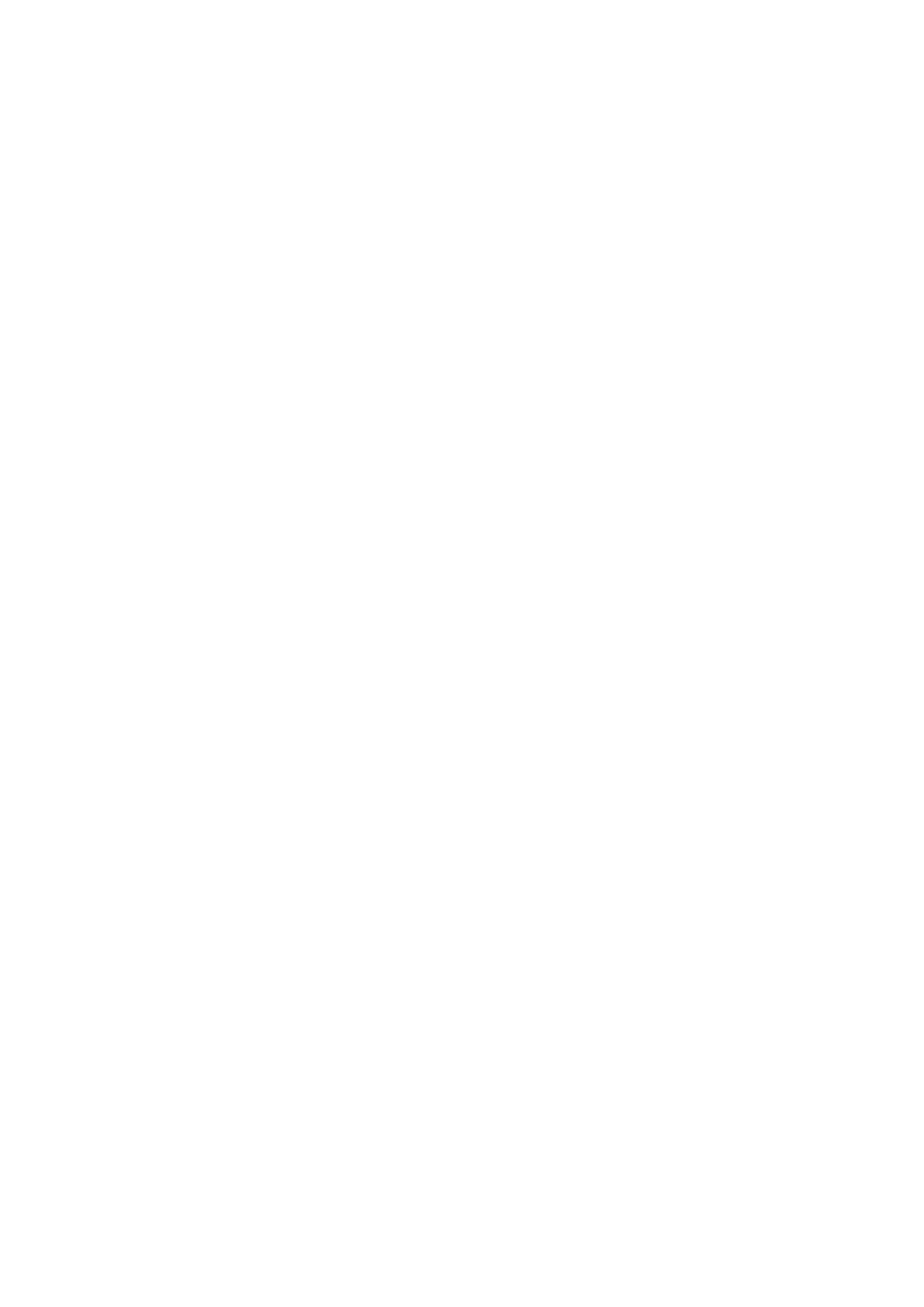# <span id="page-32-0"></span>**Part 5A—Pilotage**

## <span id="page-32-1"></span>**33—Licensing of pilots**

- (1) The CEO may license persons qualified in accordance with the regulations as pilots.
- (1a) A licence remains in force for the period specified in the regulations and may be renewed in accordance with the regulations.
- (2) A licence may be granted under this section on such conditions as the CEO thinks fit.
- (3) The CEO may, by notice in writing to the holder of a licence under this Part, vary or revoke a condition of the licence.
- (4) A person who holds a licence under this Part must not contravene or fail to comply with a condition of the licence.

Maximum penalty: \$5 000.

- (5) The CEO may, by notice in writing to a licensed pilot, cancel the licence if satisfied that the pilot—
	- (a) has been guilty of incompetence or breach of duty; or
	- (b) has breached a condition of licence; or
	- (c) has suffered mental or physical incapacity rendering the pilot incapable of satisfactorily performing the duties of a pilot.
- (6) On cancellation of a licence under this section, the former licensee must return the licence to the CEO.

Maximum penalty: \$750.

## <span id="page-32-2"></span>**34—Pilotage exemption certificate**

- (1) The CEO may issue a pilotage exemption certificate to the master of a vessel in accordance with the regulations.
- (1a) A pilotage exemption certificate remains in force for the period specified in the regulations and may be renewed in accordance with the regulations.
- (2) A pilotage exemption certificate may be granted on such conditions as the CEO thinks fit.
- (3) The CEO may, by notice in writing to the holder of a pilotage exemption certificate under this Part, vary or revoke a condition of the certificate.
- (4) A person who holds a pilotage exemption certificate under this Part must not contravene or fail to comply with a condition of the certificate. Maximum penalty: \$5 000.
- (4a) A pilotage exemption certificate lapses if the holder does not continue to have the periodic experience in the navigation of vessels required by the regulations.
- (5) The CEO may, by notice in writing to the holder of a pilotage exemption certificate, cancel the certificate if there are, in the CEO's opinion, proper reasons for doing so.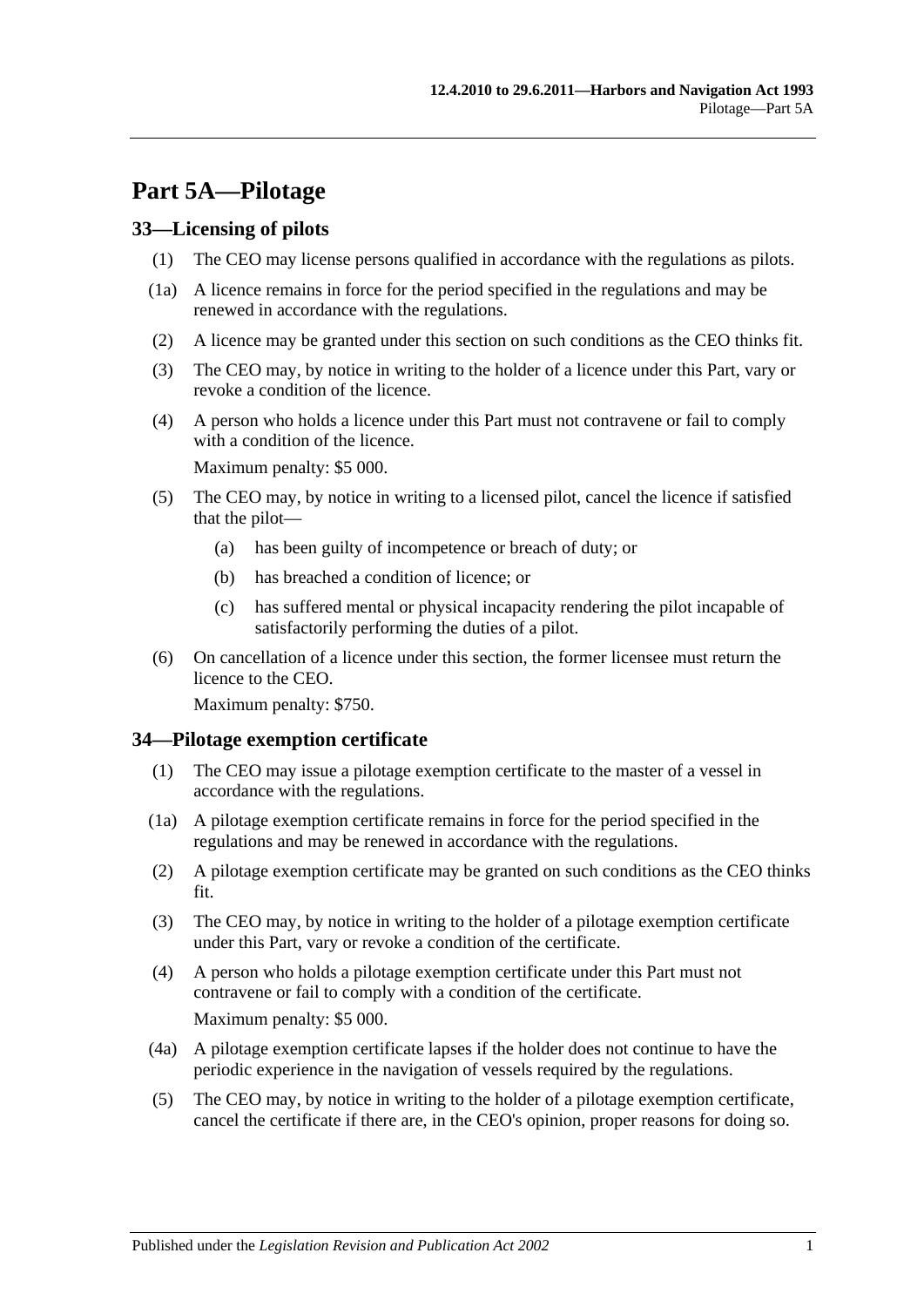(6) On cancellation of a pilotage exemption certificate under this section, the former holder of the certificate must return the certificate to the CEO.

Maximum penalty: \$750.

## <span id="page-33-0"></span>**35—Compulsory pilotage**

- (1) A vessel 35 metres or more in length must not be navigated within a harbor to which this section applies, unless—
	- (a) the vessel is navigated under the control or at the direction of a licensed pilot; or
	- (b) the master of the vessel holds a pilotage exemption certificate under this Part.
- (2) If a vessel is navigated in contravention of this section, the owner and the master are each guilty of an offence.

Maximum penalty: \$10 000.

- (3) This section applies to a harbor declared by regulation to be a harbor to which this section applies.
- (4) The CEO may, subject to such conditions as the CEO thinks fit, exempt a vessel from the requirements of this section.

## <span id="page-33-1"></span>**36—Duties and immunities of pilots**

- (1) The duty of a pilot is to pilot the vessel subject to the authority of the master, and the fact that a vessel is under pilotage does not relieve the master from responsibility for the navigation of the vessel.
- (2) No civil liability attaches to a pilot or to a pilot's employer for negligence by the pilot in relation to the pilotage of the vessel (but this subsection does not relieve from liability that may attach to a person as owner of a vessel).
- (3) The liability of the owner or master of a ship for damage resulting from a fault in the navigation of the ship is unaffected by the fact that the vessel is under pilotage or that the pilotage is compulsory.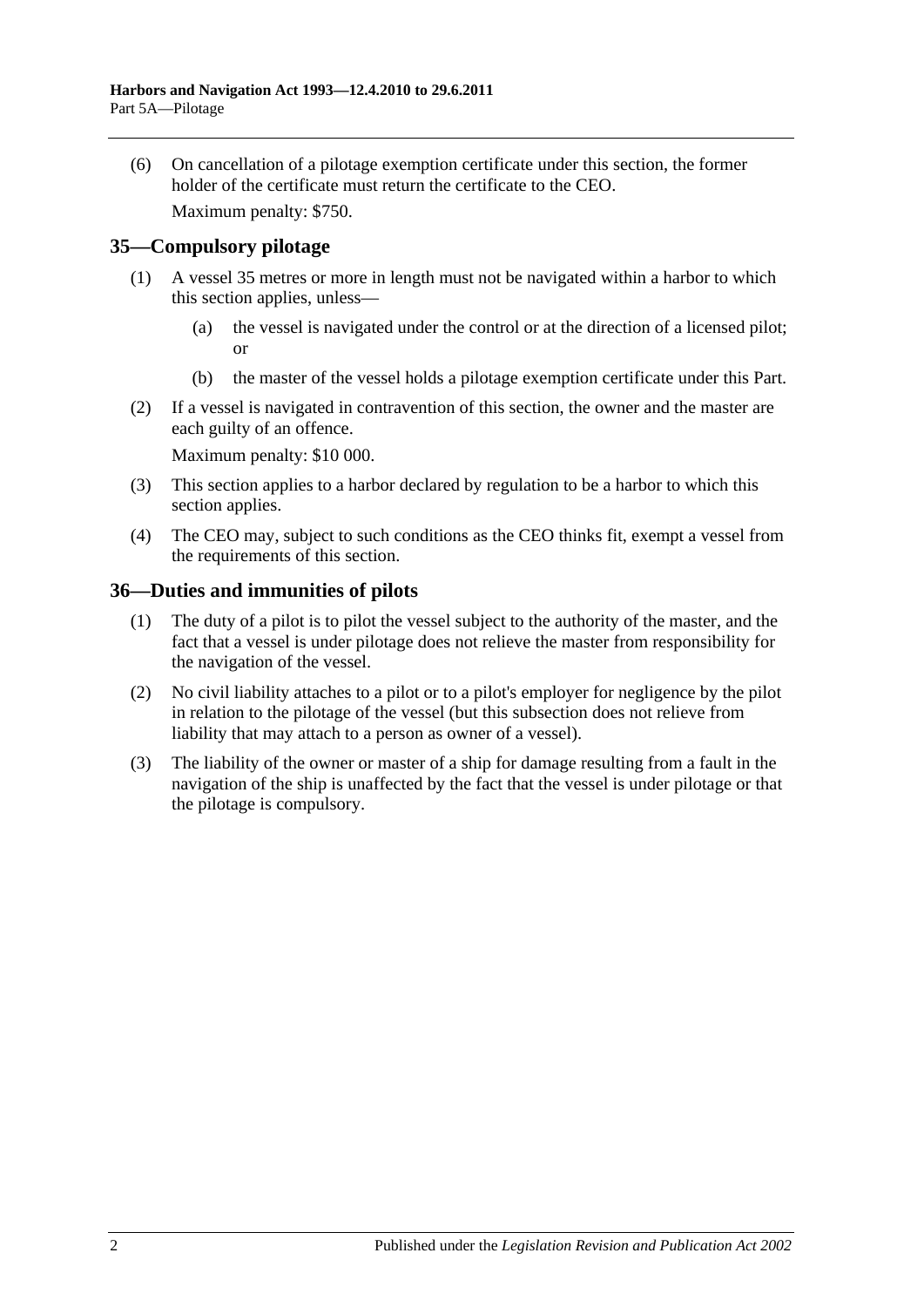# <span id="page-34-0"></span>**Part 6—Crewing**

# <span id="page-34-1"></span>**Division 1—Application of this Part**

## <span id="page-34-2"></span>**37—Vessels to which this Part applies**

This Part applies to a vessel of a class declared by regulation to be a class of vessels to which this Part applies.

# <span id="page-34-3"></span>**Division 2—Obligation to have adequate crew**

#### <span id="page-34-4"></span>**38—Obligation to have adequate crew**

- (1) If a fishing vessel to which this Part applies is operated in the jurisdiction and the crew of the vessel does not conform to the requirements of the regulations with regard to the minimum number and qualifications of the crew, the owner is guilty of an offence. Maximum penalty: \$5 000.
- (2) If a vessel (other than a fishing vessel) to which this Part applies is operated in the jurisdiction and—
	- (a) there is no current determination of the State Crewing Committee fixing the minimum number and qualifications of the crew required for the safe navigation of the vessel; or
	- (b) the crew of the vessel does not comply with the requirements of such a determination,

the owner and the master of the vessel are each guilty of an offence.

Maximum penalty: \$5 000.

## <span id="page-34-5"></span>**39—Exemptions**

- (1) The CEO may, on such conditions as the CEO thinks fit, exempt the owner or master of a vessel from the obligation to comply with the requirements of the regulations with regard to the minimum number and qualifications of the crew of the vessel or a determination of the State Crewing Committee.
- (2) The CEO may, by notice in writing to the holder of an exemption, revoke the exemption or impose further conditions if there are, in the CEO's opinion, proper reasons for doing so.

# <span id="page-34-6"></span>**Division 3—State Crewing Committee**

## <span id="page-34-7"></span>**39A—Interpretation**

In this Division—

*qualified marine engineer* means a person who holds a certificate of competency as a marine engineer (of any class) issued under this Act or has, in the opinion of the CEO, other appropriate qualifications as a marine engineer;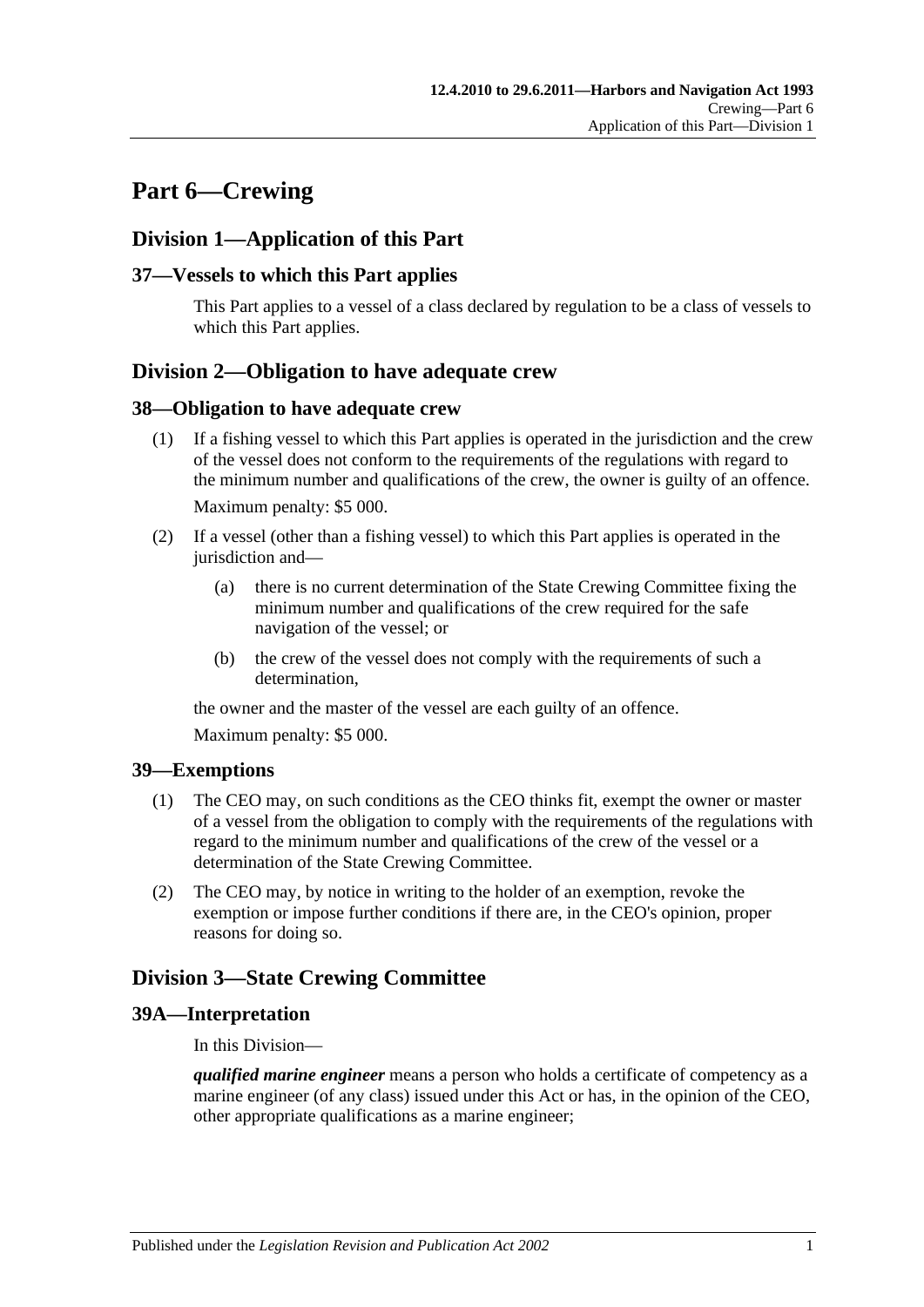*qualified master* means a person who holds a certificate of competency as a master (of any class) issued under this Act or has, in the opinion of the CEO, other appropriate qualifications as a master;

*qualified master mariner* means a person who holds—

- (a) a Master Class 1 certificate of competency issued by a marine authority of the Commonwealth; or
- (b) a qualification under the law of some other place recognised under the Commonwealth Act as equivalent to such a certificate of competency.

# <span id="page-35-0"></span>**40—State Crewing Committee**

- (1) The *State Crewing Committee* is established.
- (2) The Committee consists of—
	- (a) five members (the *appointed members*) appointed by the Governor of whom—
		- (i) one is to be a qualified master mariner nominated by the Minister;
		- (ia) one is to be a qualified master nominated by the Minister;
		- (ib) one is to be a qualified marine engineer nominated by the Minister;
		- (ii) two are to be persons who have, in the opinion of the Governor, appropriate qualifications and experience to be members of the Committee, nominated by maritime or waterfront unions;
	- (b) the members (the *nominated members*) nominated by the owner of the vessel in respect of which a determination is to be made or reviewed by the Committee.
- (2a) At least one appointed member of the Committee must be a woman and at least one must be a man.
- (3) One of the appointed members will be appointed by the Governor to preside at meetings of the Committee and another will be appointed to deputise for that member in his or her absence.
- (4) The Governor may appoint a suitable person to act as an appointed member of the Committee when a particular appointed member is absent or during a temporary vacancy in the office of that member.
- (5) The provisions governing the nomination of a member extend to the appointment of a person to act in the absence of that member or during a temporary vacancy in the office of that member.

## <span id="page-35-1"></span>**41—Nomination of members by owner**

- (1) The CEO must, at least 14 days before the Committee sits to make or review a determination in respect of a vessel, give the owner a written notice—
	- (a) informing the owner of the proposed making or review of the determination and of the date when the proceedings are to commence; and
	- (b) inviting the owner to nominate a person or persons (not exceeding two in number) to be members of the Committee for the purposes of the proceedings.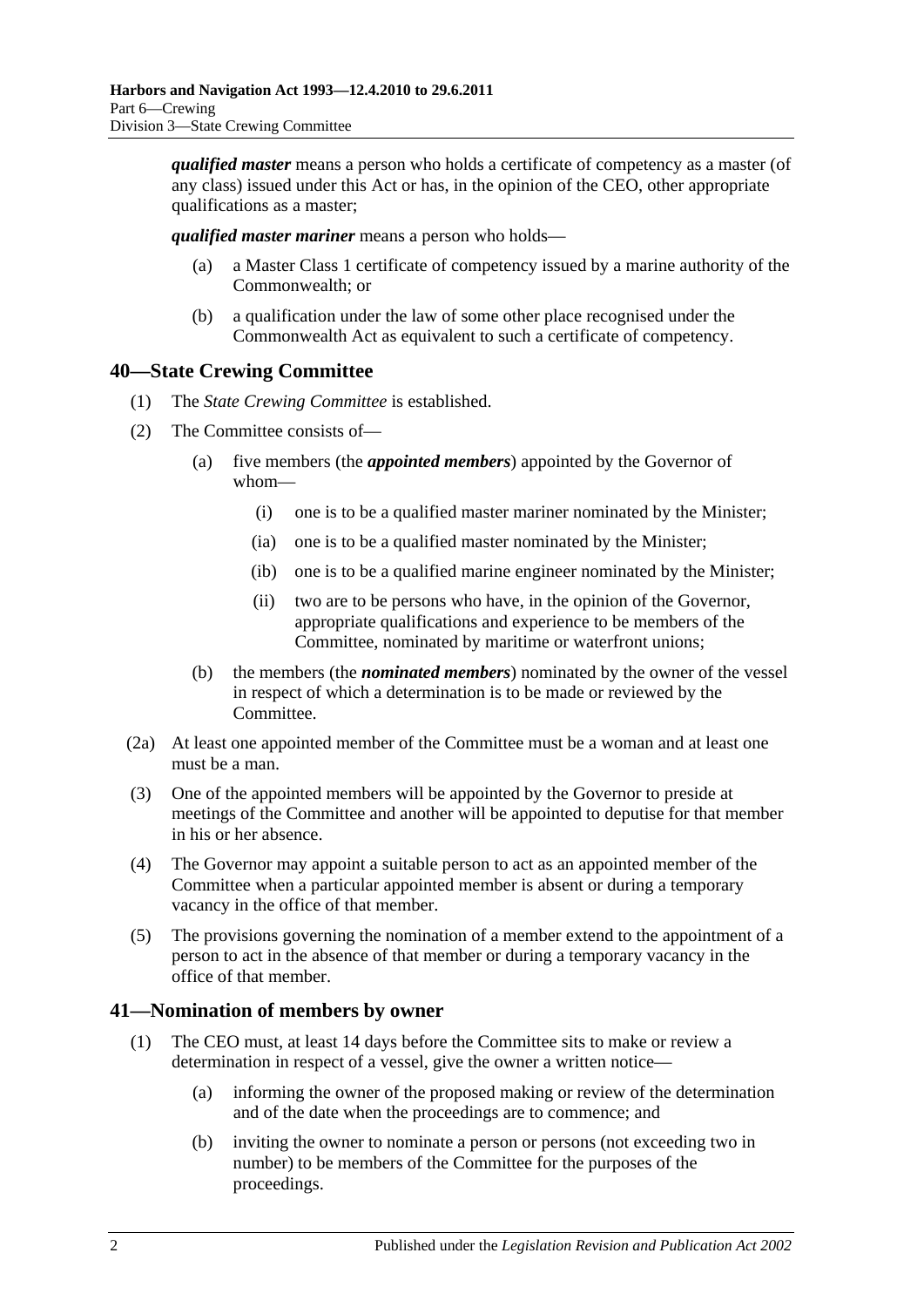- <span id="page-36-0"></span>(2) The owner may, by written notice to the CEO, nominate a person or persons (not exceeding two in number) to be members of the Committee for the purposes of the proceedings.
- (3) A person may not be nominated under [subsection](#page-36-0) (2) unless that person is a qualified master or marine engineer or is, in the opinion of the CEO, otherwise appropriately qualified to participate in the proceedings.
- (4) A nomination must be made at least 7 days before the Committee is to commence the proceedings for the making or review of the determination.
- (5) If the owner fails to make a nomination in accordance with this section the right to make the nomination lapses.

## **42—Conditions of office**

- (1) An appointed member of the Committee holds office for such term and on such terms and conditions as may be determined by the Governor.
- (2) A nominated member holds office as a member of the Committee only while matters relating to the vessel in respect of which that member was nominated are being considered or otherwise dealt with by the Committee.
- (3) A member of the Committee is entitled to such remuneration, allowances and expenses as may be determined by the Governor.

#### **42A—Vacancies or defects in appointment of members**

An act of the Committee is not invalid by reason only of a vacancy in its membership or a defect in the appointment of a member.

## **Division 4—Procedures and powers of Committee**

## **43—Procedures at meetings**

- (1) The member appointed to preside at meetings of the Committee must, if present at a meeting, preside at that meeting and, in the absence of that member, his or her deputy must preside but, if both are absent, a member chosen by those present will preside.
- (2) Subject to [subsection](#page-36-1) (3), three members of the Committee constitute a quorum of the Committee.
- <span id="page-36-1"></span>(3) A quorum must, unless the CEO otherwise directs, include the members (if any) duly nominated by the owner of the ship in respect of which the Committee is to make or review a determination.
- (4) A decision supported by a majority of the votes of the members present at a meeting of the Committee is a decision of the Committee.
- (5) Each member present at a meeting of the Committee is entitled to one vote on any matter arising for decision at that meeting and, if the votes are equal, the member presiding at the meeting is entitled to a second or casting vote.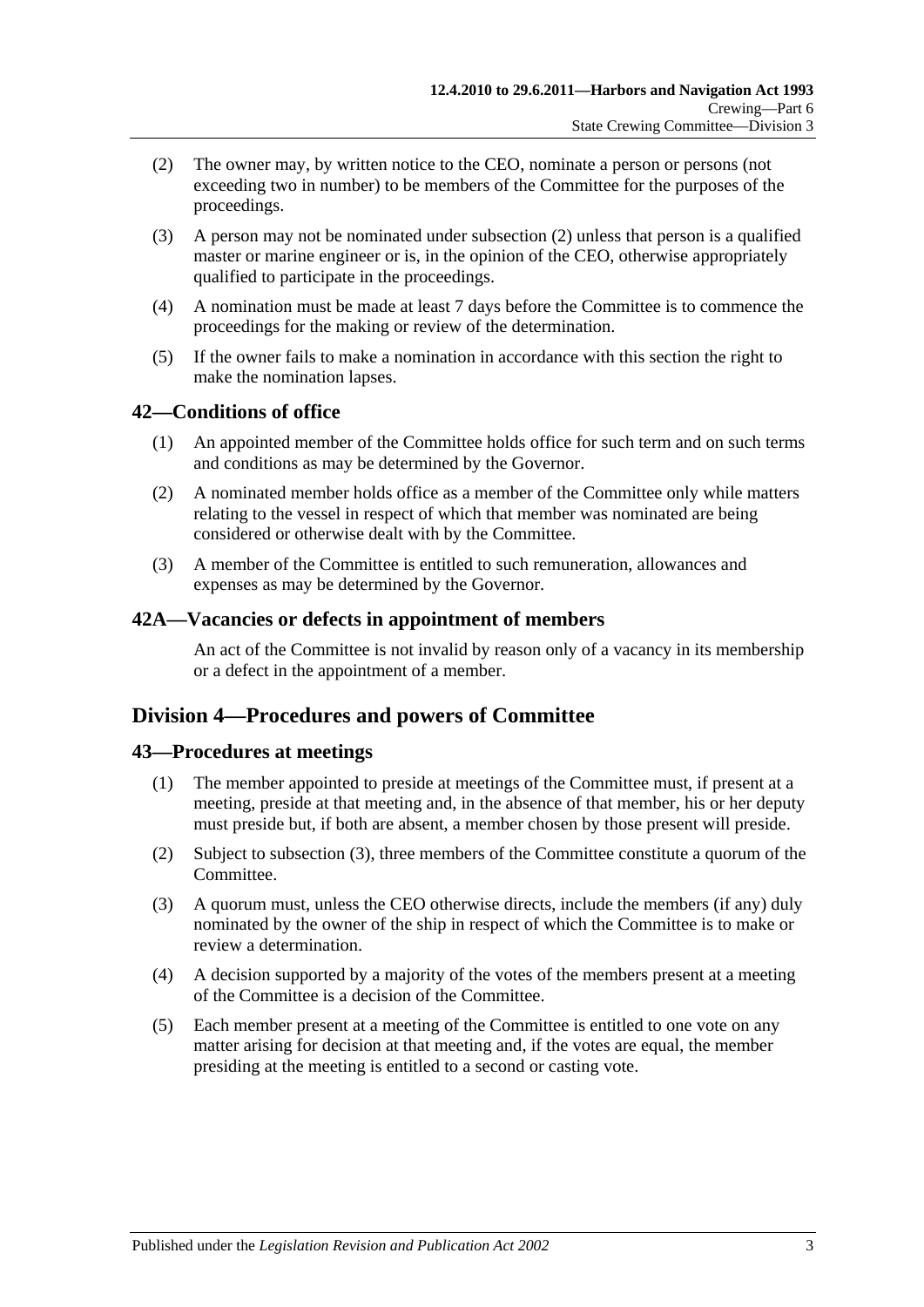## **44—Power to obtain information**

- (1) For the purposes of this Act, the Committee may—
	- (a) by summons signed by the presiding or deputy presiding member, require any person to attend before the Committee to give evidence, or to produce documents to the Committee;
	- (b) examine witnesses on oath or affirmation;
	- (c) require any person appearing before the Committee (whether summoned to appear or not) to answer questions relating to any matter before the Committee;
	- (d) enter and inspect any vessel in respect of which a determination is to be made or reviewed under this Act.
- (2) A person who—
	- (a) fails without proper excuse to comply with a summons to attend before the Committee or to produce documents;
	- (b) misbehaves before the Committee, or wilfully insults or obstructs the Committee;
	- (c) refuses to be sworn or to affirm when required to do so by the Committee;
	- (d) refuses to answer any relevant question when required to do so by the Committee,

is guilty of an offence.

Maximum penalty: \$2 500.

## **45—Determinations in relation to crew**

The Committee may, on application by the owner of a vessel (other than a fishing vessel) to which this Part applies, make or review a determination fixing the minimum number and qualifications of the crew required for the safe navigation of the vessel.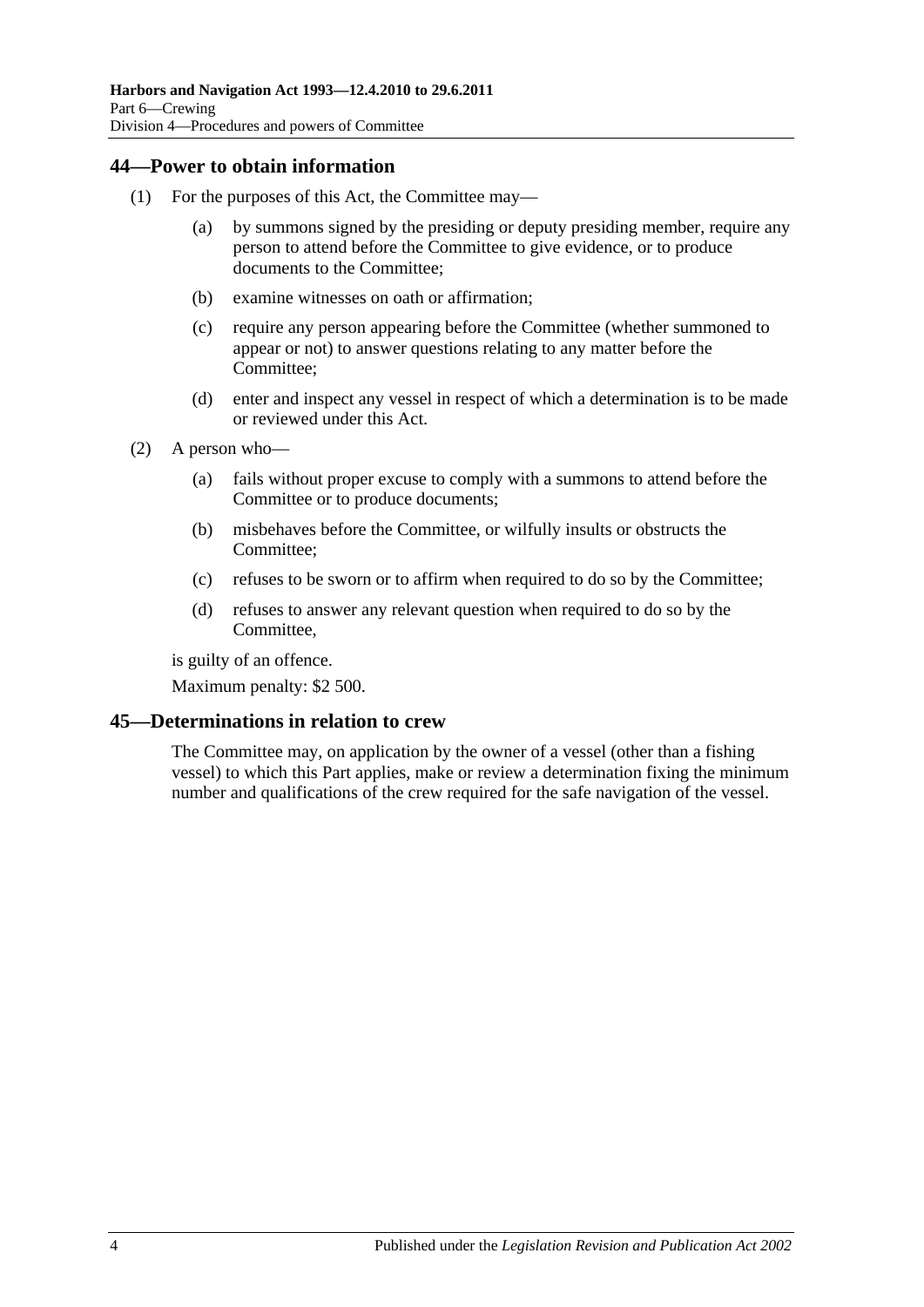# **Part 7—Certificates of competency**

## **46—Vessels to which this Part applies**

This Part applies to—

- (a) a recreational vessel fitted with an engine;
- (b) a vessel (other than a recreational vessel) of a class declared by regulation to be a class of vessels to which this Part applies.

## **47—Requirement for certificate of competency**

- (1) A person must not accept employment in a key position in the crew of a commercial vessel to which this Part applies unless that person holds—
	- (a) a certificate of competency of the appropriate class in force under this Act; or
	- (b) a qualification under the law of some other place declared by the CEO in accordance with the regulations to be equivalent to a certificate of competency of the relevant class; or
	- (c) an exemption from the requirement to hold a certificate of competency of the relevant class.

Maximum penalty: \$2 500.

- (2) A person must not employ another in a key position in the crew of a commercial vessel to which this Part applies unless that person holds—
	- (a) a certificate of competency of the appropriate class; or
	- (b) a qualification under the law of some other place declared by the CEO in accordance with the regulations to be equivalent to a certificate of competency of the relevant class; or
	- (c) an exemption from the requirement to hold a certificate of competency of the relevant class.

Maximum penalty: \$2 500.

- (3) A person must not operate a recreational vessel to which this Part applies unless that person holds—
	- (a) a certificate of competency of the appropriate class (a boat operator's licence); or
	- (b) an exemption from the requirement to hold a certificate of competency of the relevant class; or
	- (c) a special permit granted under the regulations.

Maximum penalty: \$2 500.

Expiation fee: \$105.

- (3a) A person must not cause, suffer or permit another to operate a recreational vessel to which this Part applies unless the other person holds—
	- (a) a certificate of competency of the appropriate class (a boat operator's licence); or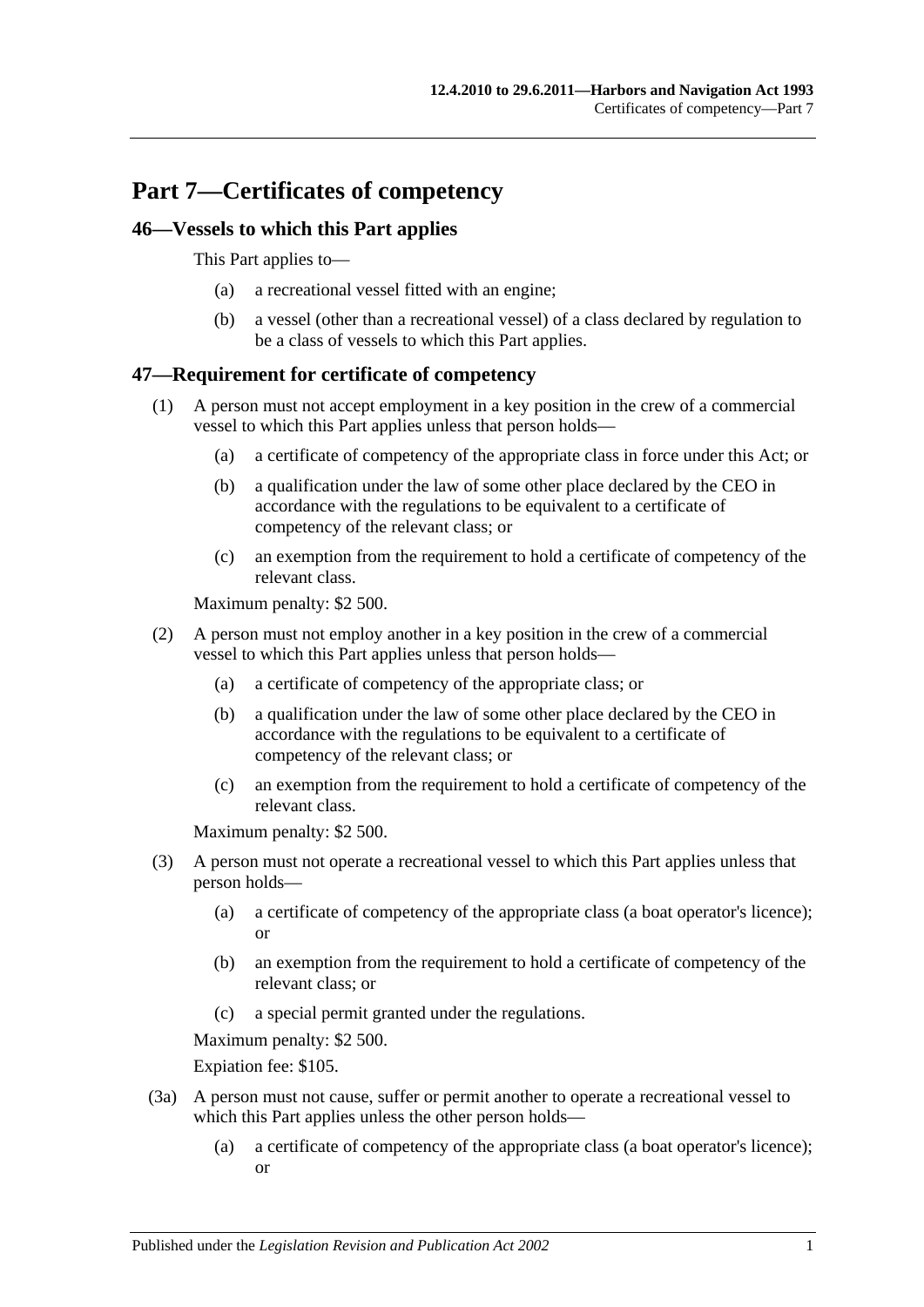- (b) an exemption from the requirement to hold a certificate of competency of the relevant class; or
- (c) a special permit granted under the regulations.

Maximum penalty: \$2 500.

Expiation fee: \$105.

- (4) A person must not hire out a recreational vessel to which this Part applies to another unless that person holds—
	- (a) a certificate of competency of the appropriate class (a boat operator's licence); or
	- (b) an exemption from the requirement to hold a certificate of competency of the relevant class; or
	- (c) a special permit granted under the regulations.

Maximum penalty: \$2 500.

Expiation fee: \$105.

(5) A person who commits an offence against this section while disqualified from holding a certificate of competency of the relevant class is liable to a fine of twice the amount prescribed above.

## **48—Issue of certificates of competency or exemptions**

- (1) The CEO must arrange for the examination of applicants seeking certificates of competency.
- (2) A person who—
	- (a) passes the examinations appropriate to a certificate of competency of a particular class; and
	- (b) satisfies the requirements of the regulations appropriate to an applicant for a certificate of competency of that class; and
	- (c) satisfies the CEO that he or she is a fit and proper person to hold a certificate of competency of that class,

is entitled to be issued with a certificate of competency of that class.

- (3) A person who is entitled to a certificate of competency will, on payment of the fee fixed by regulation, be issued with a certificate of competency.
- (4) A certificate of competency issued in respect of a recreational vessel (a boat operator's licence) continues in operation without renewal and without payment of any further fee.
- (5) The CEO may, on such conditions as the CEO thinks fit, exempt a person from the obligation to sit an examination for a certificate of competency or to hold a certificate of competency of a particular class.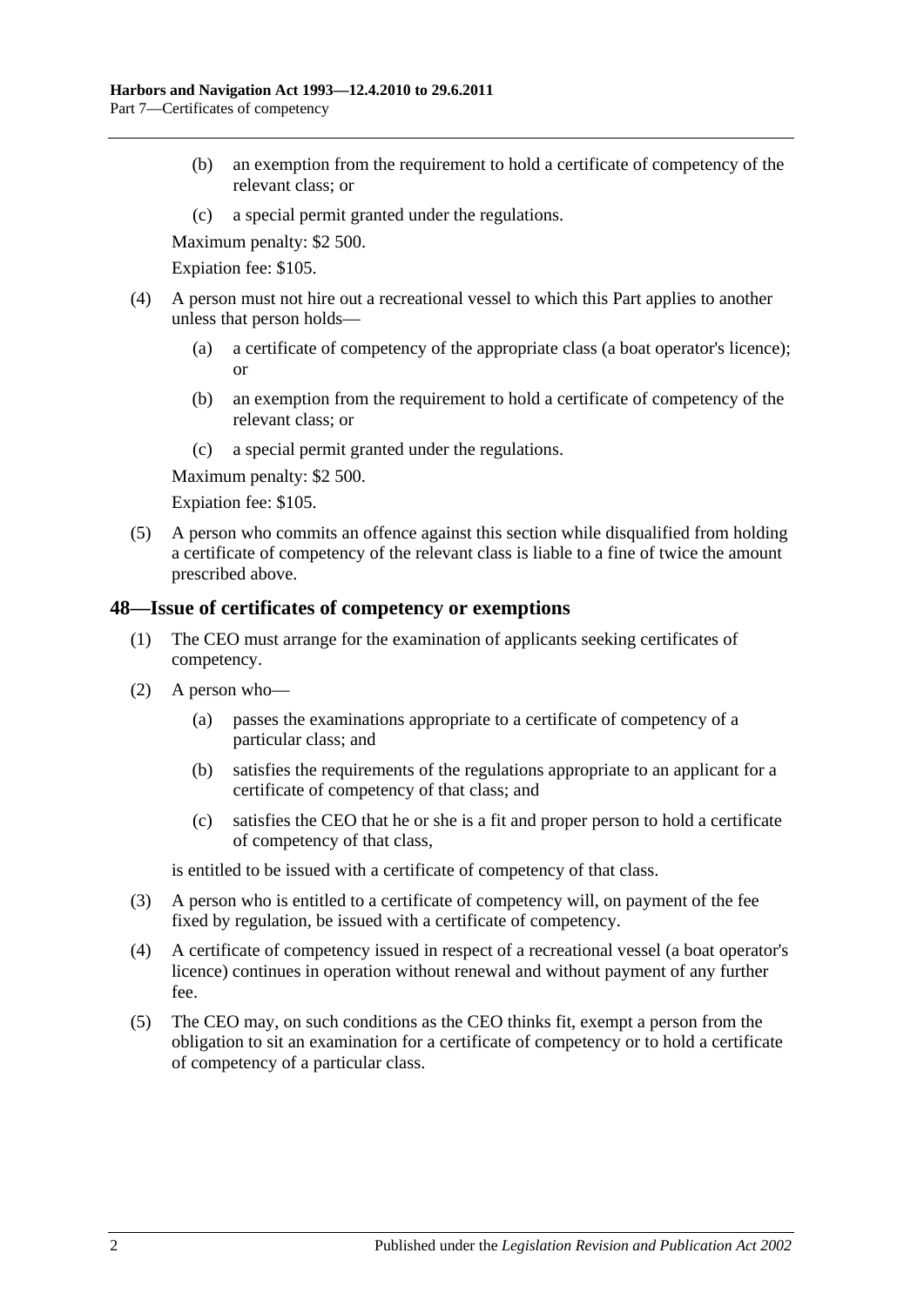## **49—Cancellation of certificate of competency by court**

Where a court convicts the holder of a certificate of competency of an offence against this Act showing the holder to have been incompetent or guilty of misconduct or to have failed in his or her duty in a matter related to navigation, the court may, in addition to imposing any other penalty, cancel the certificate of competency and disqualify the holder from again holding such a certificate for a specified period or until further order.

## **50—Cancellation of certificate of competency by Minister**

- (1) If the holder of a certificate of competency—
	- (a) is shown by the findings of the Court of Marine Enquiry or a court or tribunal with similar powers under the law of some other place to have been incompetent or guilty of misconduct or to have failed in his or her duty in a matter related to navigation; or
	- (b) is convicted of an offence showing the holder of the certificate to have been incompetent or guilty of misconduct or to have failed in his or her duty in a matter related to navigation; or
	- (c) is disqualified from holding such a certificate under the law of another place, or
	- (d) is shown to have suffered mental or physical incapacity rendering him or her incapable of satisfactorily operating a vessel or performing duties pursuant to the certificate of competency,

the Minister may, by notice in writing given to the holder, cancel the certificate of competency and disqualify the holder from again holding such a certificate for a specified period or until further notice.

- (2) If the holder of a qualification under the law of some other place—
	- (a) is convicted of an offence showing the holder of the qualification to have been incompetent or guilty of misconduct or to have failed in his or her duty in a matter related to navigation; or
	- (b) has been found by the Court of Marine Enquiry or a court or tribunal with similar powers under the law of some other place to have been incompetent or guilty of misconduct or to have failed in his or her duty in a matter related to navigation, or
	- (c) is shown to have suffered mental or physical incapacity rendering him or her incapable of satisfactorily operating a vessel or performing duties pursuant to the qualification,

the Minister may declare the qualification to be inoperative in the jurisdiction and while such a declaration remains in force the person to whom it relates will not be regarded as the holder of a qualification equivalent to a certificate of competency.

(3) On cancellation of a certificate of competency (under this or any other section of this Act), the former holder of the certificate must return the certificate to the Minister. Maximum penalty: \$750.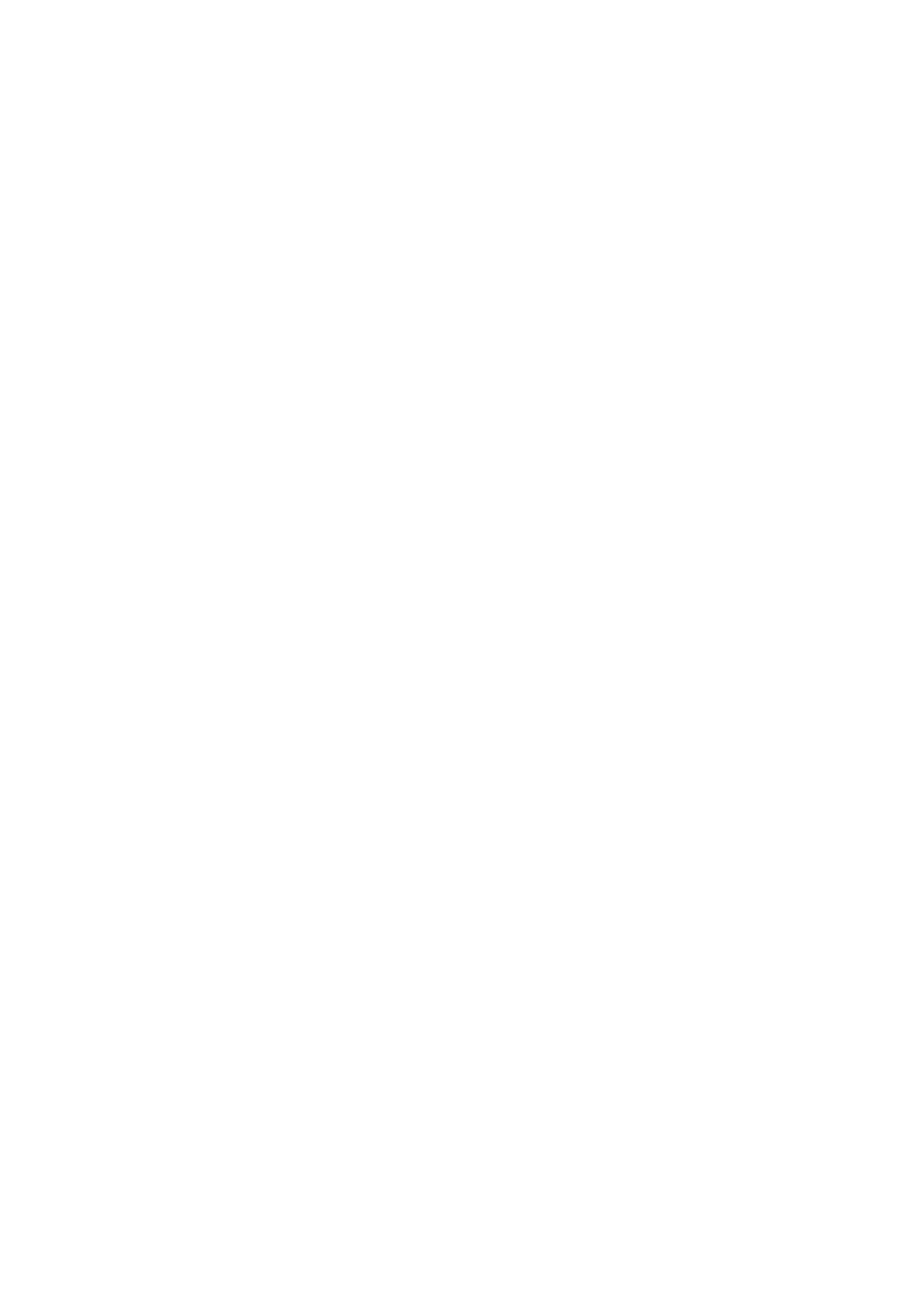# **Part 8—Hire of vessels**

## **51—Vessels to which this Part applies**

This Part applies to vessels of a class declared by regulation to be a class of vessels to which this Part applies.

#### **52—Obligation to hold licence**

A person must not carry on a business of hiring out vessels to which this Part applies unless licensed to do so under this Part.

Maximum penalty: \$2 500.

#### **52A—Duration and granting of licence**

- (1) A licence under this Part remains in force for the period specified in the regulations and may be renewed in accordance with the regulations.
- (2) The regulations may set out the circumstances in which the CEO may grant or refuse to grant a licence under this Part.

#### **53—Terms and conditions of licence**

- (1) A licence under this Part may be granted subject to such conditions as the CEO thinks fit and specifies in the licence.
- (2) The CEO may, by notice in writing to the holder of a licence under this Part, vary or revoke a condition of the licence.
- (3) A person who holds a licence under this Division must not contravene or fail to comply with a condition of the licence.

Maximum penalty: \$2 500.

- (4) The CEO may, by notice in writing to the licensee, cancel a licence for breach of a condition.
- (5) On cancellation of a licence under this section, the former licensee must return the licence to the CEO.

Maximum penalty: \$750.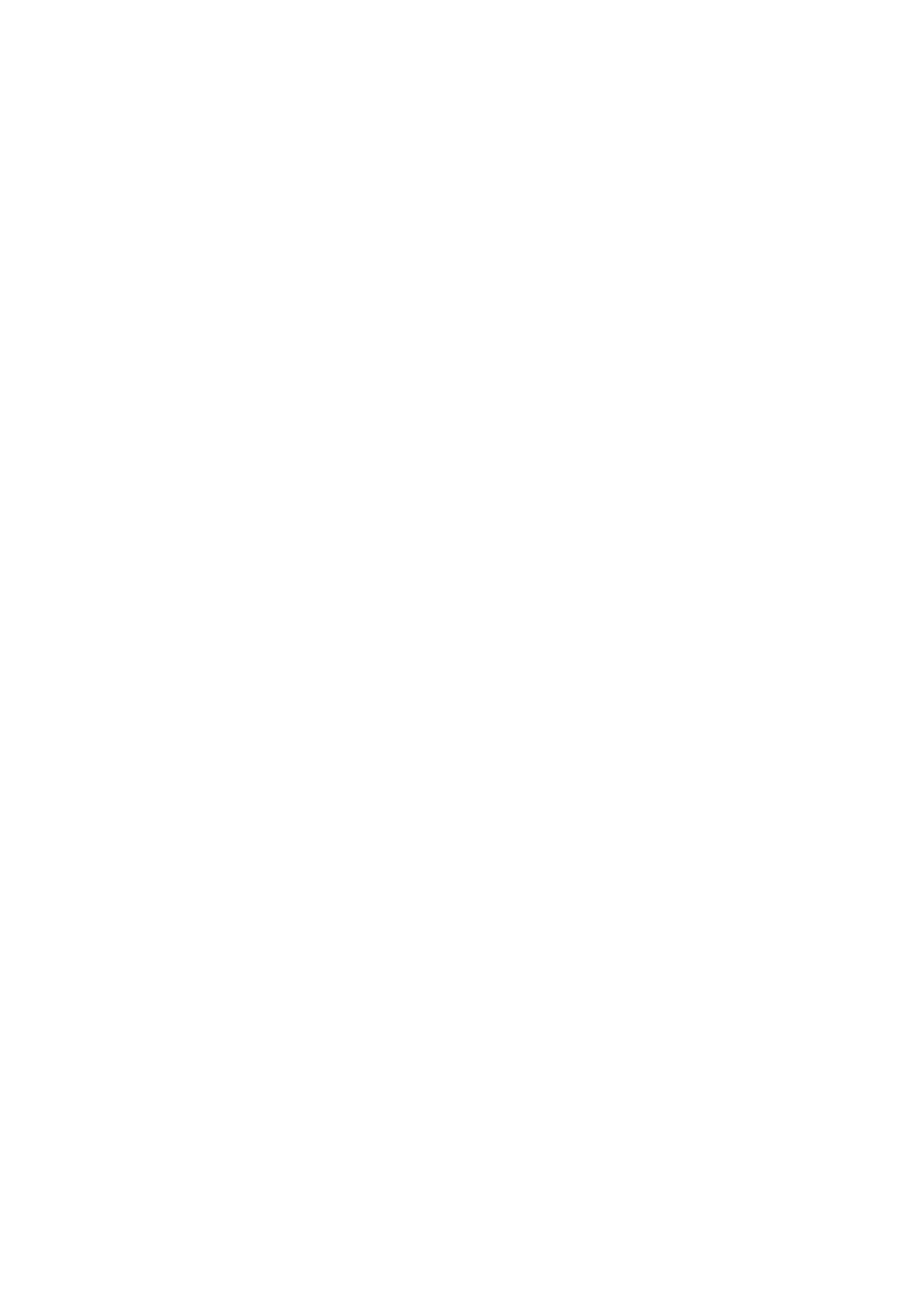# **Part 9—Registration, certificates of survey, loadline certificates and Australian Builders Plates**

## **Division 1—Registration of vessels**

## **54—Application of Division**

This Division applies to—

- (a) a recreational vessel fitted with an engine;
- (b) a vessel of a class declared by regulation to be a class of vessels to which this Division applies.

#### **55—Registration**

- (1) A vessel to which this Division applies must not be operated in the jurisdiction unless it is registered and marked in accordance with the regulations.
- (2) If a vessel to which this Division applies is operated in the jurisdiction contrary to this section, the owner of the vessel, and the master or operator of the vessel, are each guilty of an offence (but it is a defence to a charge of such an offence brought against the owner for the owner to prove that the vessel was operated without the owner's consent).

Maximum penalty: \$2 500.

Expiation fee:

- (a) if the vessel is registered but not marked in accordance with the regulations—\$210;
- (b) if the vessel is neither registered nor marked in accordance with the regulations—\$315.
- (3) The CEO may, subject to such conditions as the CEO thinks fit, grant exemptions from the requirements of this section.

## **Division 2—Certificates of survey**

## **56—Application of this Division**

This Division applies in respect of vessels of a class declared by regulation to be a class of vessels in respect of which a certificate of survey is required.

#### **57—Appointment of surveyors**

- (1) The CEO may license a suitably qualified person to be a surveyor of vessels generally or of a particular class of vessels.
- (2) A licence may be issued on such conditions as the CEO thinks fit.
- (3) A person who holds a licence under this Division must not contravene or fail to comply with a condition of the licence.

Maximum penalty: \$5 000.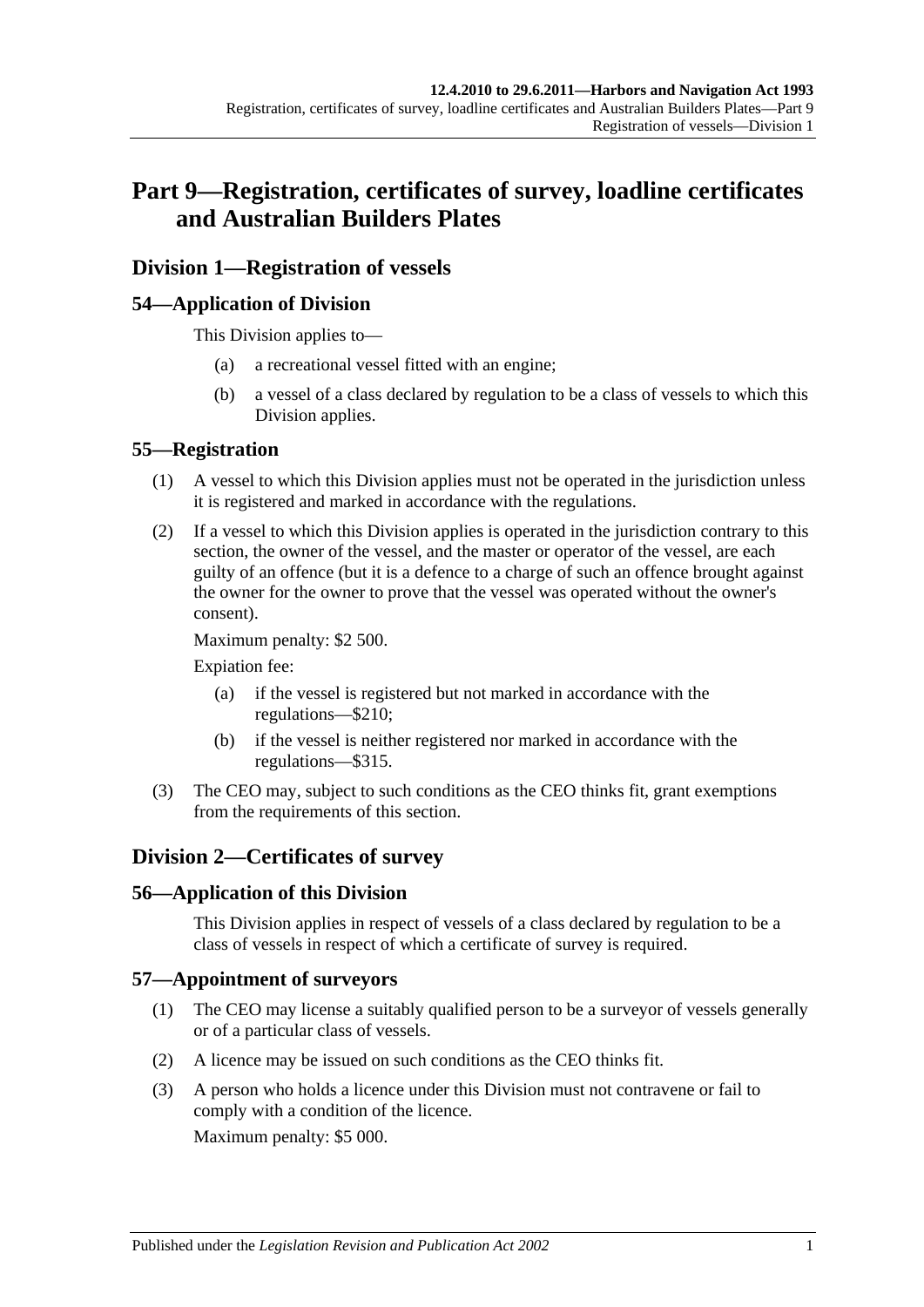- (4) The CEO may, by notice in writing to a licensed surveyor, cancel the surveyor's licence if the surveyor is shown to have been guilty of incompetence or breach of duty or to have breached a condition of the licence.
- (5) On cancellation of a licence under this section, the former licensee must return the licence to the CEO.

Maximum penalty: \$750.

#### **58—Issue of certificate of survey**

- (1) The CEO may, on the recommendation of a licensed surveyor, issue a certificate of survey in respect of a vessel.
- (2) A certificate of survey may, if the licensed surveyor so recommends, be issued subject to conditions stated in the certificate.

## **59—Certificate of survey**

- (1) A certificate of survey issued in respect of a vessel certifies—
	- (a) that the vessel is structurally sound and conforms with the requirements of the regulations; and
	- (b) that the vessel has the equipment required by the regulations and that the equipment is in working order.
- (2) A certificate of survey remains in force for a period stated in the certificate.
- <span id="page-45-0"></span> $(3)$  If—
	- (a) a structural alteration is made, without the consent of the CEO, to the hull of a vessel in respect of which a certificate of survey is in force; or
	- (b) a material alteration is made, without the consent of the CEO, to the equipment of a vessel in respect of which a certificate of survey is in force,

the certificate of survey is void.

- <span id="page-45-1"></span>(4) A certificate of survey that is void under [subsection](#page-45-0) (3) must be returned to the CEO at his or her request.
- (5) If a certificate is not returned in accordance with [subsection](#page-45-1) (4), the owner and the master of the vessel to which the certificate relates are each guilty of an offence. Maximum penalty: \$750.

## **60—Obligation to hold certificate of survey**

(1) If a vessel to which this Division applies is operated in the jurisdiction without a current certificate of survey, the owner and the master of the vessel are each guilty of an offence.

Maximum penalty: \$10 000.

(2) If a vessel in respect of which a certificate of survey is in force is operated contrary to a condition of the certificate, the owner and the master of the vessel are each guilty of an offence.

Maximum penalty: \$10 000.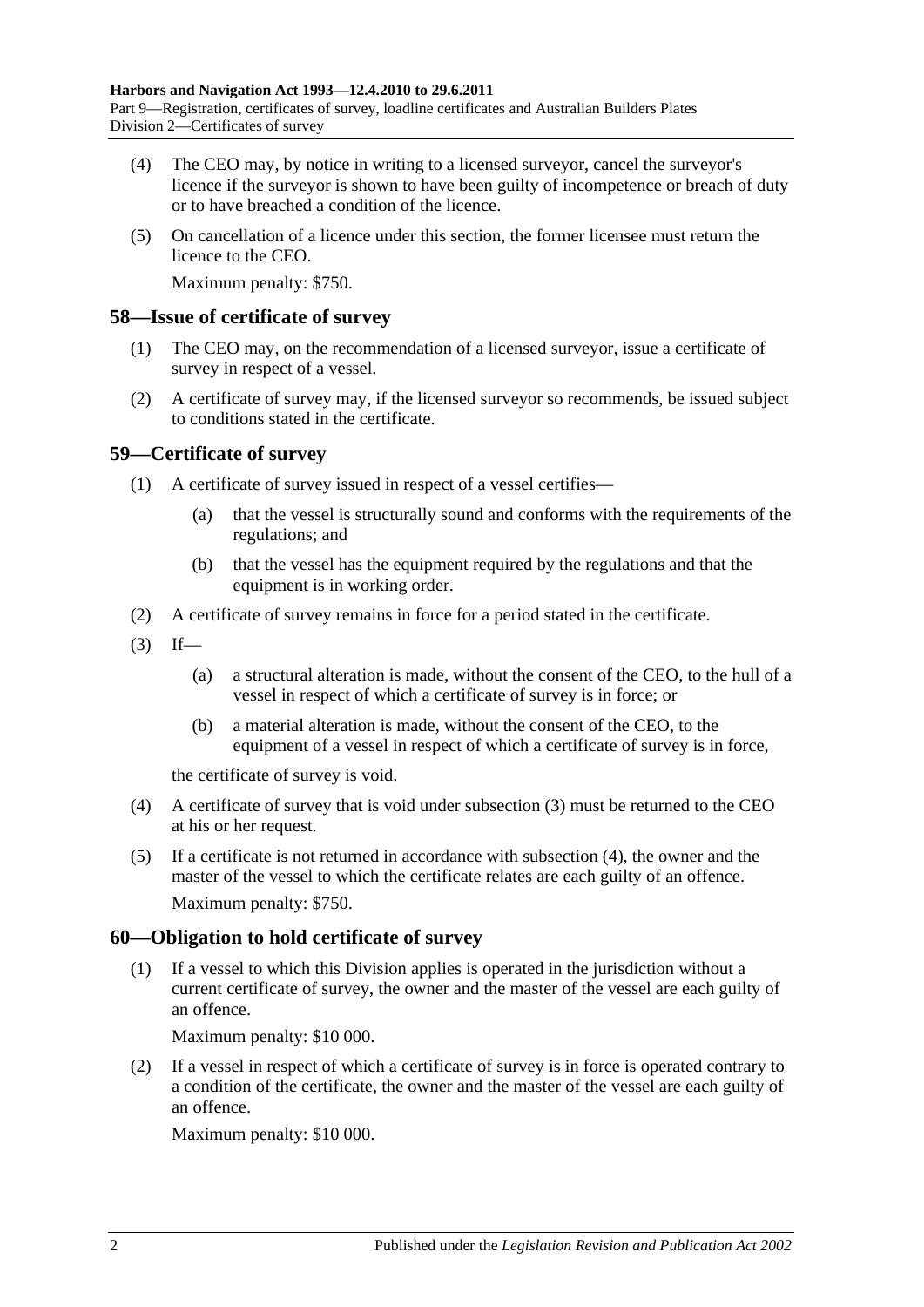- (3) In this section, a reference to a certificate of survey extends to a certificate or document issued under some other law but recognised under the regulations as equivalent to a certificate of survey.
- (4) The CEO may, subject to such conditions as the CEO thinks fit, exempt a vessel from the requirement to be surveyed under this Division.

## **Division 3—Loadline certificates**

## **61—Application of this Division**

This Division applies in respect of vessels of a class declared by regulation to be a class of vessels in respect of which a loadline certificate is required.

## **62—Issue of loadline certificate**

- (1) The CEO may issue a loadline certificate in respect of a vessel.
- (2) A loadline certificate may be issued subject to conditions stated in the certificate.

## **63—Loadline certificate**

- (1) A loadline certificate issued in respect of a vessel certifies that the vessel conforms with the requirements of the regulations in relation to markings displayed for the purposes of determining whether the vessel is properly loaded.
- (2) A loadline certificate remains in force for a period stated in the certificate.
- <span id="page-46-0"></span> $(3)$  If—
	- (a) a structural alteration is made, without the consent of the CEO, to the hull of a vessel in respect of which a loadline certificate is in force; or
	- (b) a material alteration is made, without the consent of the CEO, to the markings on a vessel in respect of which a loadline certificate is in force,

the loadline certificate is void.

- <span id="page-46-1"></span>(4) A loadline certificate that is void under [subsection](#page-46-0) (3) must be returned to the CEO at his or her request.
- (5) If a certificate is not returned in accordance with [subsection](#page-46-1) (4), the owner and the master of the vessel to which the certificate relates are each guilty of an offence. Maximum penalty: \$5 000.

## **64—Obligation to hold loadline certificate**

(1) If a vessel to which this Division applies is operated in the jurisdiction without a current loadline certificate, the owner and the master of the vessel are each guilty of an offence.

Maximum penalty: \$10 000.

(2) If a vessel in respect of which a loadline certificate is in force is operated contrary to a condition of the certificate, the owner and the master of the vessel are each guilty of an offence.

Maximum penalty: \$10 000.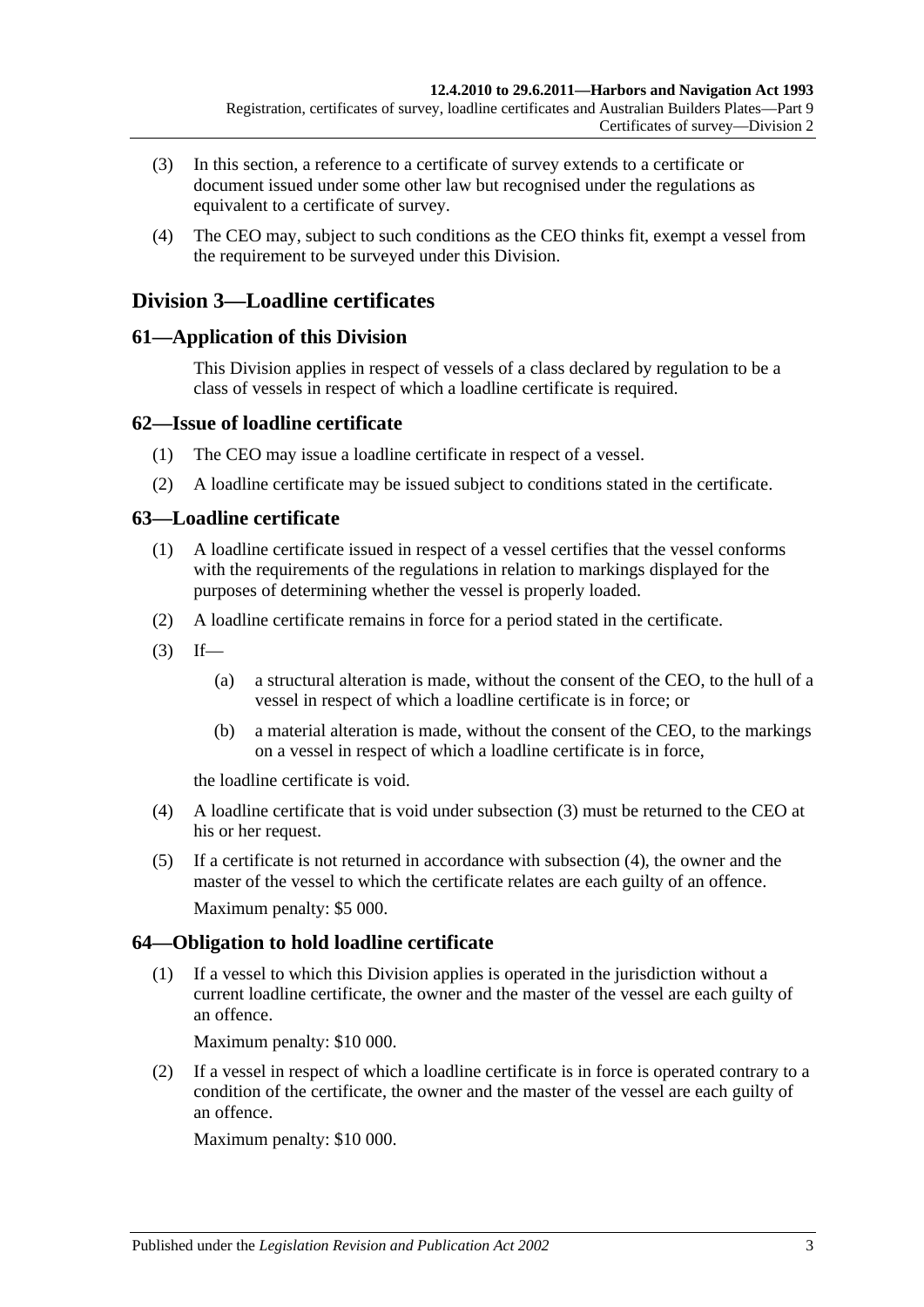- (3) In this section, a reference to a loadline certificate extends to a certificate or document issued under some other law but recognised under the regulations as equivalent to a loadline certificate.
- (4) The CEO may, subject to such conditions as the CEO thinks fit, exempt a vessel from the requirement to have a loadline certificate issued in respect of it under this Division.

## **Division 4—Australian Builders Plates**

## **64A—Application of this Division**

- (1) This Division applies in respect of vessels of a class declared by regulation to be a class of vessels in respect of which an Australian Builders Plate is required.
- (2) Nothing in this Division affects a provision under this Act requiring—
	- (a) the operator of a recreational vessel to ensure that the number of persons carried on the vessel does not exceed the number stated on a compliance plate affixed to the vessel or set out in the regulations (as the case may require); or
	- (b) a compliance plate to be affixed to a recreational vessel.

## **64B—Certain vessels not to be sold without Australian Builders Plate affixed etc**

- <span id="page-47-0"></span>(1) A person must not, without the approval of the CEO, sell or supply a vessel to which this Division applies unless—
	- (a) an Australian Builders Plate is affixed to the vessel in accordance with the regulations; and
	- (b) the information contained on the Australian Builders Plate is correct at the time of the sale or supply.

Maximum penalty: \$10 000.

- (2) This section does not apply in the case of the sale or supply of a vessel—
	- (a) declared by the regulations to have been constructed before the commencement of this section; or
	- (b) that is the second, or a subsequent, sale or supply of the vessel (disregarding any sale or supply that is for a purpose related to the manufacture of the vessel).
- (3) A person must not affix, or cause to be affixed, an Australian Builders Plate to a vessel if the person knows, or ought reasonably to have known, that the information contained on the plate was incorrect.

Maximum penalty: \$5 000.

(4) A person must not alter an Australian Builders Plate affixed to a vessel if the person knows, or ought reasonably to have known, that the alteration would result in the information contained on the plate being incorrect.

Maximum penalty: \$5 000.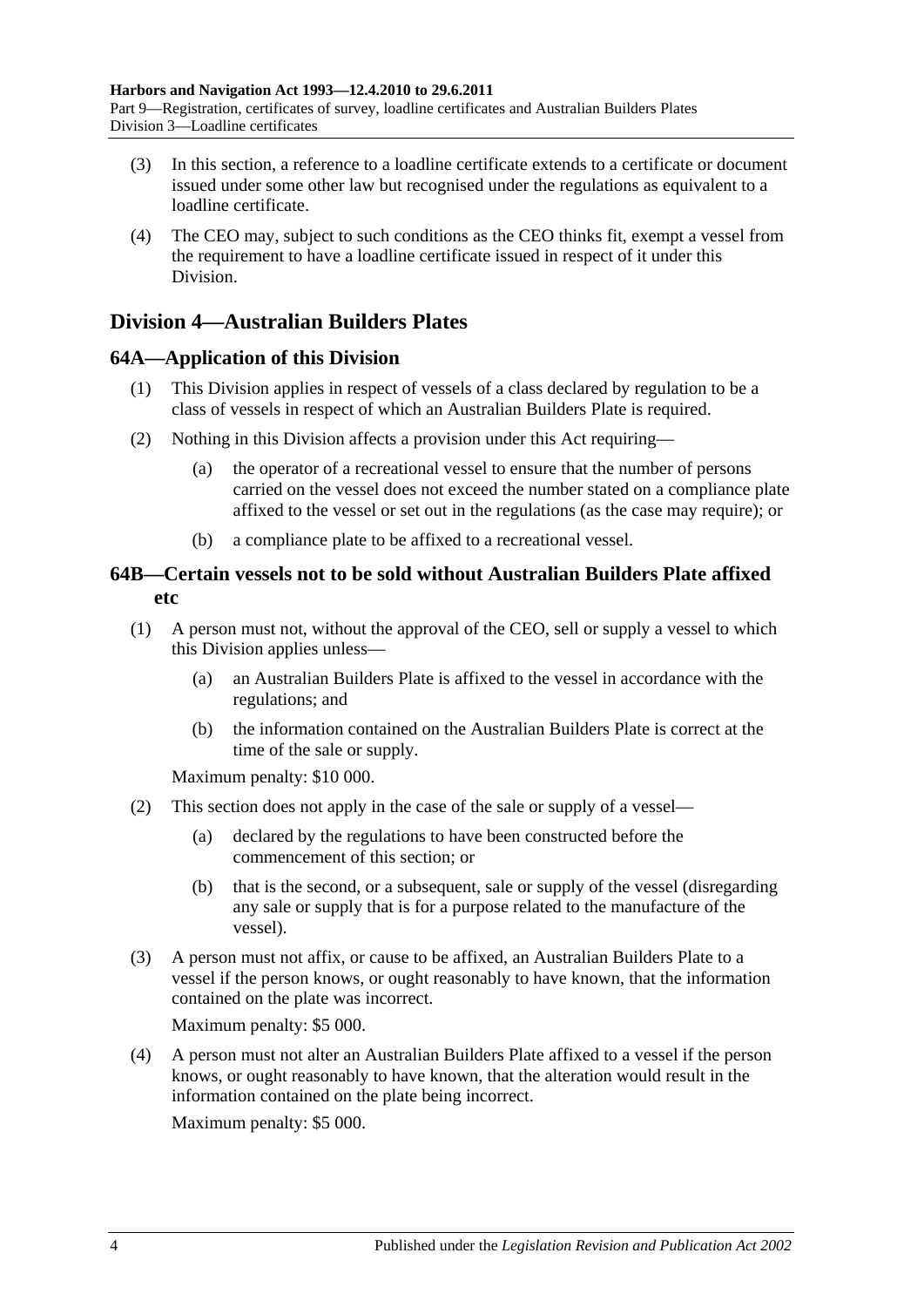- <span id="page-48-0"></span>(5) A person must not remove an Australian Builders Plate that is affixed to a vessel except—
	- (a) in order to replace it with another Australian Builders Plate; or
	- (b) with the approval of the CEO.

Maximum penalty: \$5 000.

<span id="page-48-1"></span>(6) A person must not deface or conceal an Australian Builders Plate that is affixed to a vessel.

Maximum penalty: \$5 000.

(7) In this section—

*sell or supply* includes offer for sale or supply.

#### **64C—General defence**

- (1) It is a defence to a charge of an offence against [section](#page-47-0) 64B(1) if the defendant believed on reasonable grounds that the vessel—
	- (a) was to be exported as soon as practicable after the sale of the vessel by the defendant; or
	- (b) was to be used solely for the purpose of racing in organised events (including training in, or testing of, the vessel in respect of such racing).
- (2) It is a defence to a charge of an offence against [section](#page-47-0)  $64B(1)$ , [\(5\)](#page-48-0) or [\(6\)](#page-48-1) if the defendant proves that the alleged offence was not committed intentionally and did not result from any failure on the part of the defendant to take reasonable care to avoid the commission of the offence.
- (3) In this section—

*Australia* includes the external Territories;

*exported* means exported to a place outside of Australia.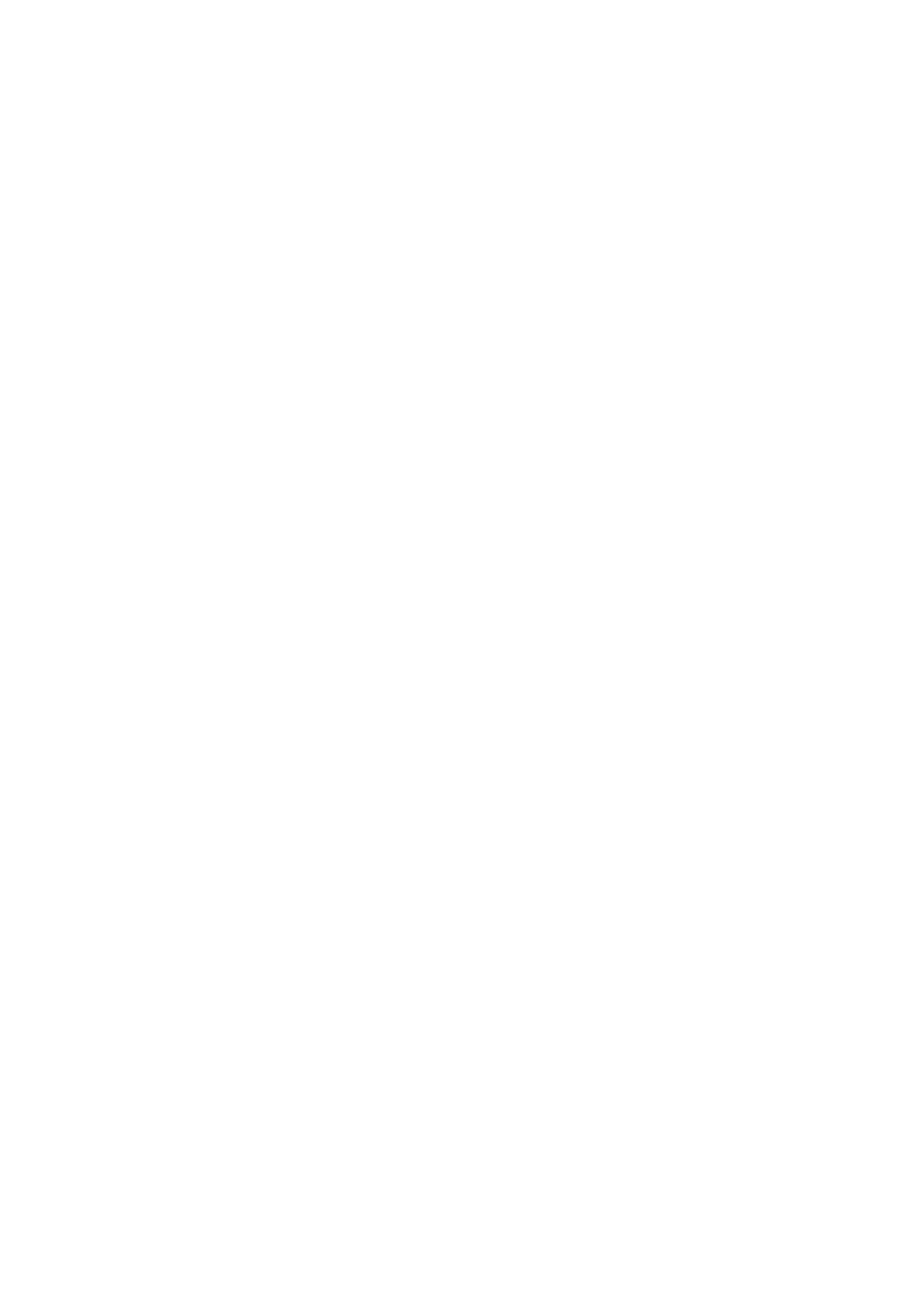# **Part 10—Safety**

## **Division 1—Safety generally**

## <span id="page-50-0"></span>**65—General requirements**

- (1) A vessel must not be operated in the jurisdiction if—
	- (a) the vessel is unsafe;
	- (b) the vessel does not have the equipment or markings required by the regulations or the equipment is not in good working order;
	- (c) the vessel is overloaded or is not properly loaded in accordance with the regulations or the conditions of a certificate of survey or loadline certificate.
- (2) If a vessel is operated in the jurisdiction contrary to [subsection](#page-50-0) (1), the owner and the master or operator are each guilty of an offence.

Maximum penalty: \$10 000.

Expiation fee:

- (a) if 1 or 2 items of equipment are involved—\$105;
- (b) if 3 or 4 items of equipment are involved—\$160;
- (c) if more than 4 items of equipment are involved—\$210.

## <span id="page-50-1"></span>**65A—Requirement to have emergency position indicating radio beacon**

- (1) A vessel of a class specified by the regulations must not be operated in the jurisdiction unless it is carrying an emergency position indicating radio beacon that complies with the requirements specified by the regulations.
- (2) If a vessel is operated in the jurisdiction contrary to [subsection](#page-50-1) (1), the owner and the master or operator are each guilty of an offence.

Maximum penalty: \$10 000.

Expiation fee: \$400.

## <span id="page-50-3"></span>**66—Power to prohibit use of unsafe vessel**

- (1) If the CEO suspects, on reasonable grounds—
	- (a) that a vessel is unsafe; or
	- (b) that a vessel does not have the equipment or markings required by this Act or the regulations or the equipment is not in good working order; or
	- (c) that a vessel is overloaded or is not properly loaded in accordance with the regulations or the conditions of a certificate of survey or a loadline certificate,

the CEO may, by order, prohibit the use of the vessel.

<span id="page-50-2"></span>(2) If an order is made under this section while the vessel is under way, the vessel must be brought as soon as possible to safe anchorage or be taken as soon as possible out of the water.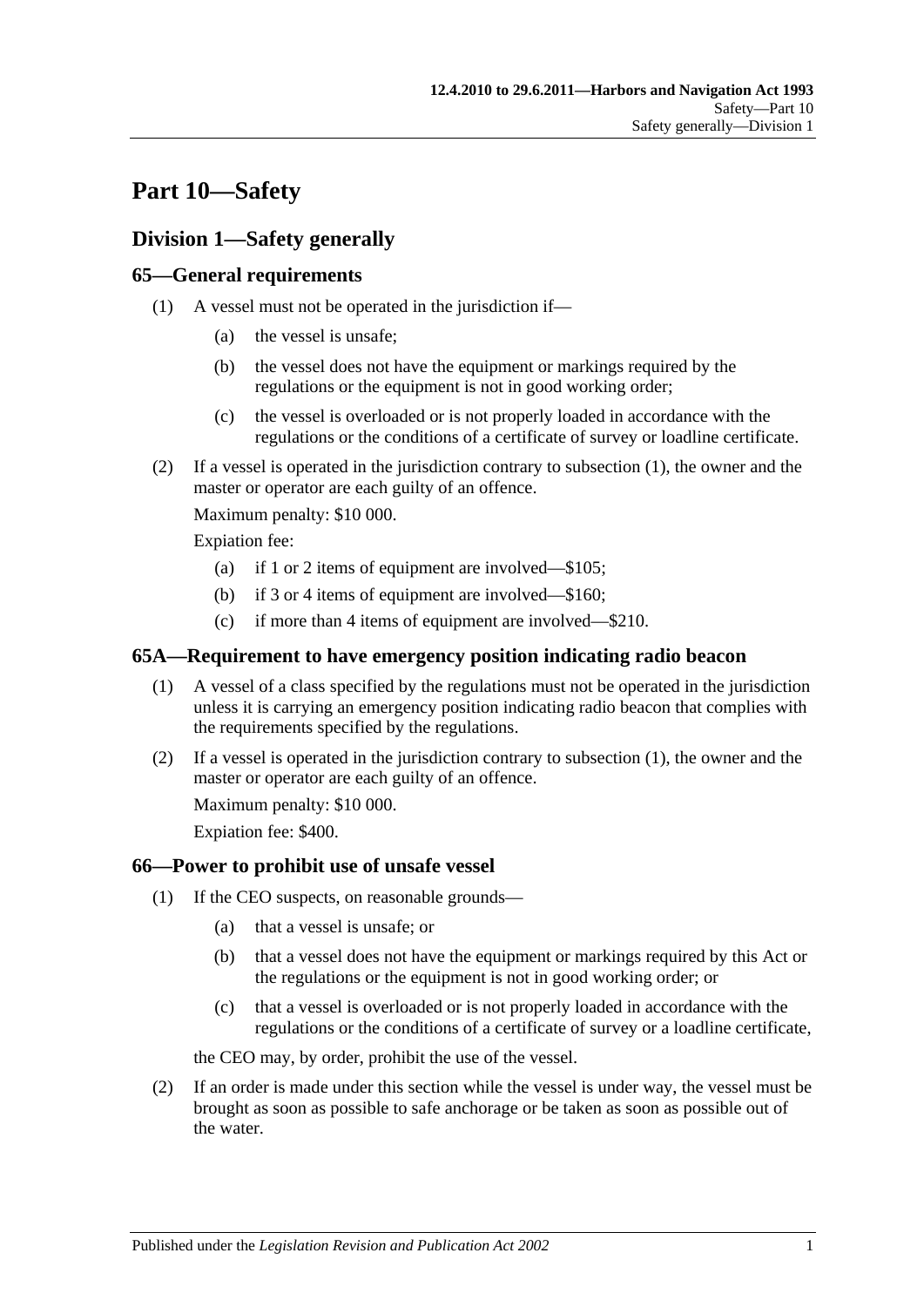(3) Except as provided in [subsection](#page-50-2) (2), if a vessel is operated contrary to an order under [subsection](#page-50-3) (1), the owner and the master of the vessel are each guilty of an offence. Maximum penalty: \$5 000.

## **67—Minister's power to act in an emergency**

- (1) In an emergency, the Minister may take action for the purpose of avoiding or minimising danger to human life or damage to property.
- (2) The Minister may (for example) exercise one or more of the following powers:
	- (a) take control of a harbor or harbor facility;
	- (b) issue directions to the master or owner of a vessel (including a direction to sink or destroy the vessel);
	- (c) issue any other directions the Minister considers appropriate in the circumstances.
- (3) A person who—
	- (a) obstructs the Minister in the exercise of powers under this section; or
	- (b) fails to comply with a direction under this section,

is guilty of an offence.

Maximum penalty: \$10 000.

(4) A port operating agreement may contain provisions governing the exercise of the Minister's powers under this section in relation to the port.

# **Division 2—Survey**

## **68—Requirement of survey**

- (1) If the CEO is of the opinion that there are reasonable grounds to suspect that a vessel may be unsafe, that a vessel does not have the equipment or markings required by the regulations or that its equipment may not be in good working order, the CEO may, by notice in writing to the owner of the vessel, require the owner to obtain a certificate from a licensed surveyor nominated by the CEO certifying that—
	- (a) the vessel is safe; and
	- (b) the vessel has the equipment and markings required by this Act and the regulations and the equipment is in good working order.
- (2) A notice under this section may prohibit the use of the vessel until the certificate is obtained.
- (3) A person who—
	- (a) fails without reasonable excuse to obtain a certificate of survey within the time allowed by a notice under this section; or
	- (b) uses a vessel contrary to a notice under this section,

is guilty of an offence.

Maximum penalty: \$5 000.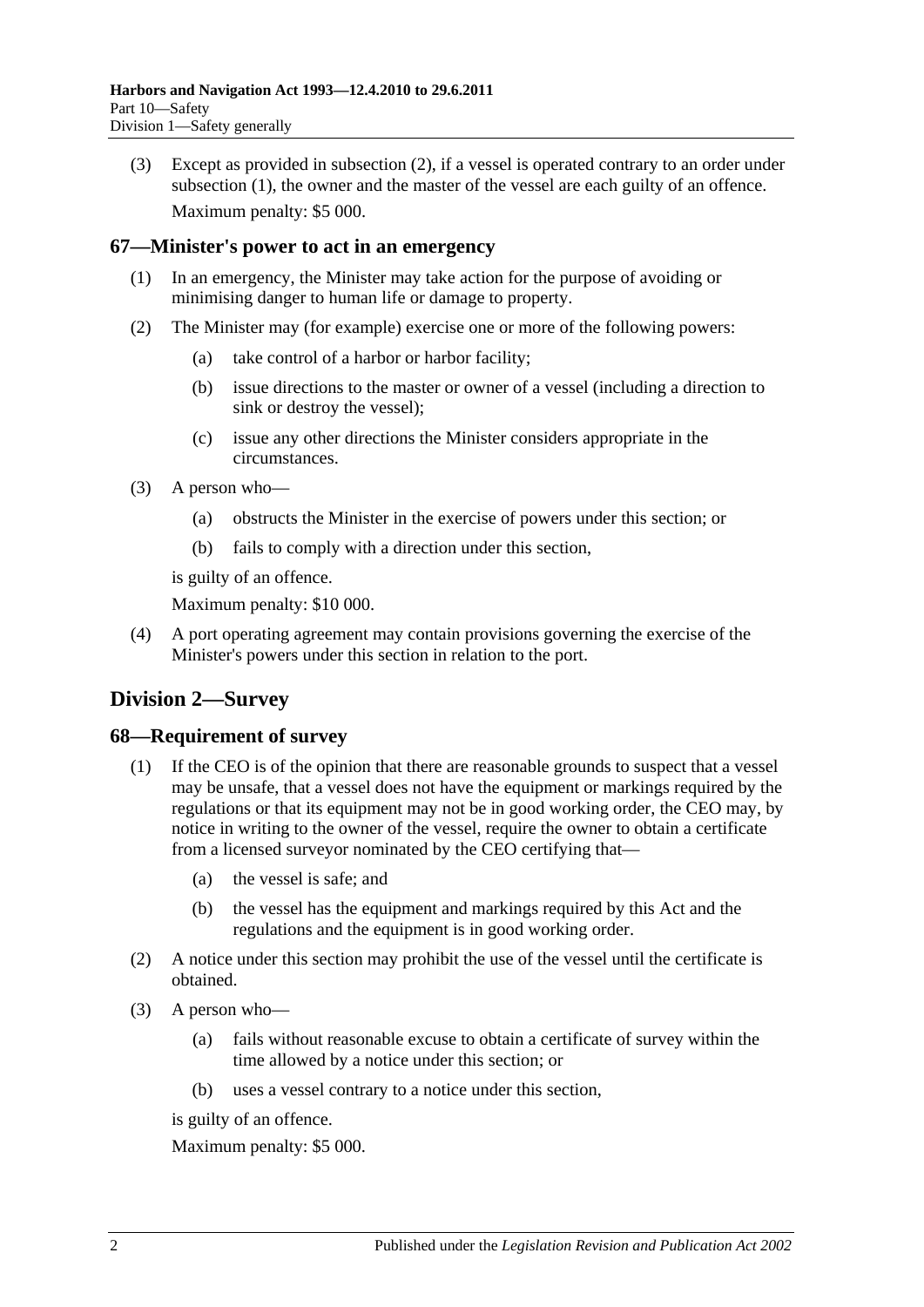## **Division 3—Operation of vessels**

#### **69—Careless operation of a vessel**

(1) A person who operates a vessel without due care for the safety of any person or property is guilty of an offence.

Maximum penalty:

- (a) for an aggravated offence—12 months imprisonment; or
- (b) for any other offence—\$2 500.
- (2) For the purposes of this section, an aggravated offence is—
	- (a) an offence that caused the death of, or serious harm to, a person; or
	- (b) an offence committed in any of the following circumstances:
		- (i) the offender committed the offence while there was present in his or her blood a concentration of .08 grams or more of alcohol in 100 millilitres of blood;
		- (ii) the offender was, at the time of the offence, operating the vessel in contravention of [section](#page-52-0) 70(1).
- (3) If a person is charged with an aggravated offence against this section, the circumstances alleged to aggravate the offence must be stated in the instrument of charge.
- (4) In this section—

#### *serious harm* means—

- (a) harm that endangers, or is likely to endanger, a person's life; or
- (b) harm that consists of, or is likely to result in, loss of, or serious and protracted impairment of, a part of the body or a physical or mental function; or
- (c) harm that consists of, or is likely to result in, serious disfigurement.

#### **69A—Dangerous operation of a vessel**

A person who operates a vessel at a dangerous speed or in a dangerous manner is guilty of an offence.

Maximum penalty: Imprisonment for 2 years.

## **Division 4—Alcohol and other drugs**

#### <span id="page-52-0"></span>**70—Alcohol and other drugs**

- $(1)$  If—
	- (a) a person operates a vessel or is a member of the crew of a vessel who is, or ought to be, engaged in duties affecting the safe navigation, operation or use of the vessel; and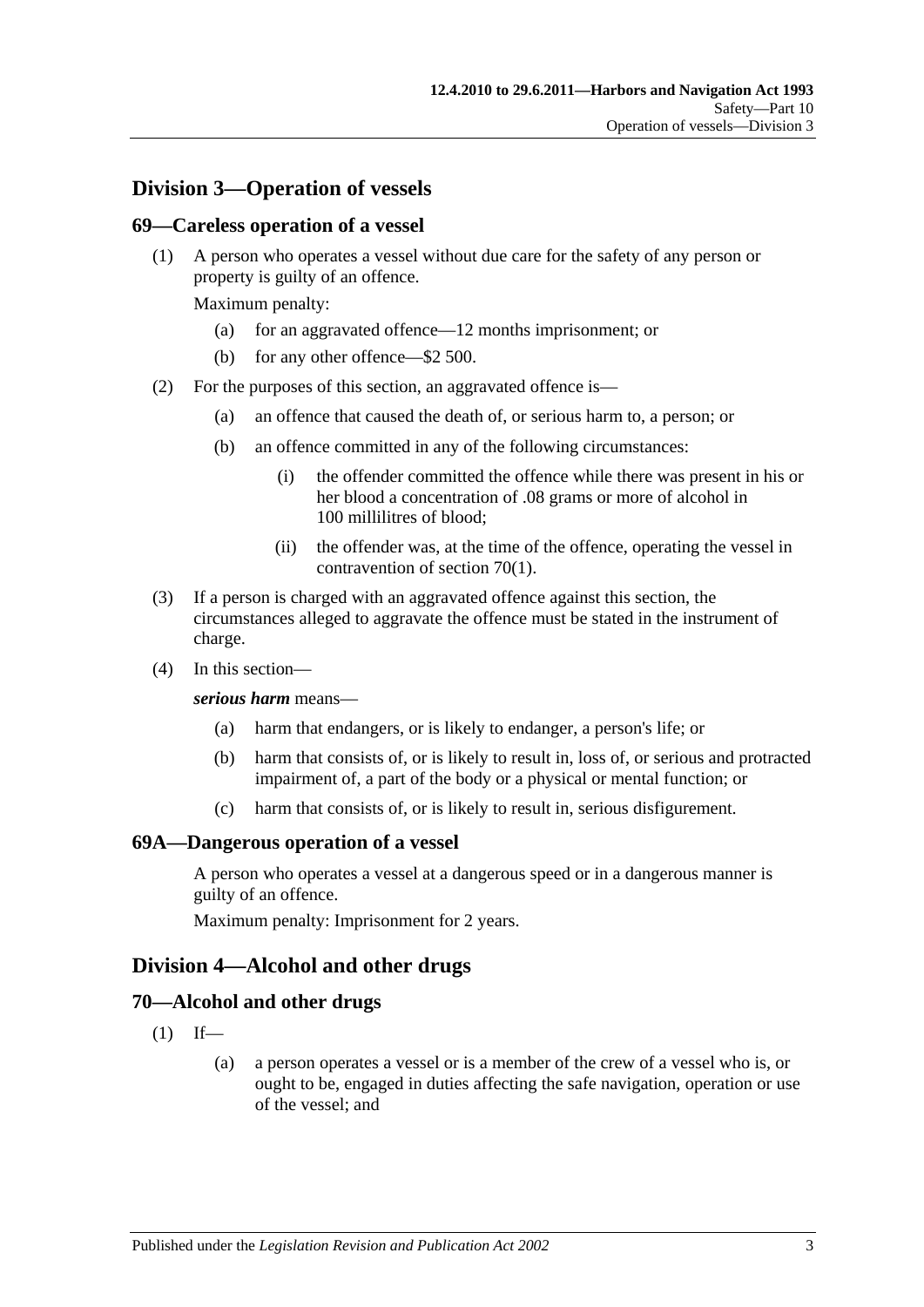(b) that person is so much under the influence of intoxicating liquor or a drug as to be incapable of exercising effective control of the vessel or of effectively discharging the duties that he or she is or ought to be performing (as the case requires).

that person is guilty of an offence.

Penalty:

- (a) for a first offence—
	- (i) a fine of not less than \$700 and not more than \$1 200; or
	- (ii) imprisonment for not more than 3 months;
- (b) for a subsequent offence—
	- (i) a fine of not less than \$1 500 and not more than \$2 500; or
	- (ii) imprisonment for not more than 6 months.

<span id="page-53-0"></span> $(2)$  If—

- (a) a person operates a vessel or is a member of the crew of a vessel who is, or ought to be, engaged in duties affecting the safe navigation, operation or use of the vessel; and
- (b) the prescribed concentration of alcohol is present in the blood of that person,

that person is guilty of an offence.

Penalty:

- (a) for a first offence—
	- (i) if the offence is a category 1 offence—a fine of \$700;
	- (ii) if the offence is a category 2 offence—a fine of not less than \$500 and not more than \$900;
	- (iii) if the offence is a category 3 offence—a fine of not less than \$700 and not more than \$1 200;
- (b) for a second offence—
	- (i) if the offence is a category 1 offence—a fine of \$700;
	- (ii) if the offence is a category 2 offence—a fine of not less than \$700 and not more than \$1 200;
	- (iii) if the offence is a category 3 offence—a fine of not less than \$1 200 and not more than \$2 000;
- (c) for a subsequent offence—
	- (i) if the offence is a category 1 offence—a fine of \$700;
	- (ii) if the offence is a category 2 offence—a fine of not less than \$1 100 and not more than \$1 800;
	- (iii) if the offence is a category 3 offence—a fine of not less than \$1 500 and not more than \$2 500.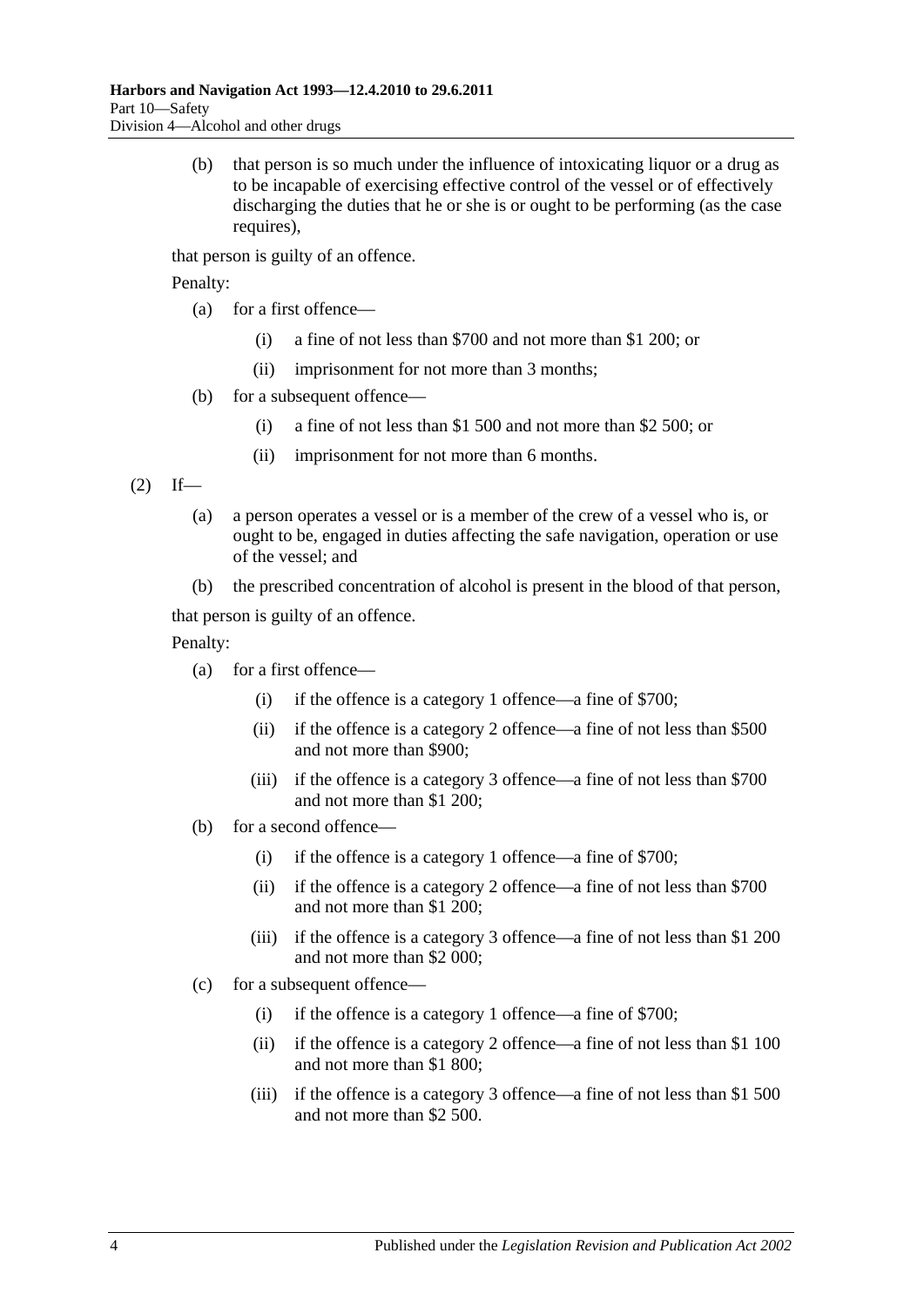- <span id="page-54-1"></span> $(3)$  If—
	- (a) a person operates a vessel or is a member of the crew of a vessel who is, or ought to be, engaged in duties affecting the safe navigation, operation or use of the vessel; and
	- (b) a prescribed drug is present in the oral fluid or blood of that person,

that person is guilty of an offence.

Penalty:

- (a) for a first offence—a fine of not less than \$500 and not more than \$900;
- (b) for a second offence—a fine of not less than \$700 and not more than \$1 200;
- (c) for a subsequent offence—a fine of not less than \$1 100 and not more than \$1 800.
- <span id="page-54-2"></span>(3a) Subject to [subsection](#page-54-0) (3b), it is a defence to a charge of an offence against [subsection](#page-54-1) (3) if the defendant proves that he or she did not knowingly consume the prescribed drug present in his or her oral fluid or blood.
- <span id="page-54-0"></span>(3b) [Subsection \(3a\)](#page-54-2) does not apply if the defendant consumed the prescribed drug believing that he or she was consuming a substance unlawfully but was mistaken as to, unaware of or indifferent to the identity of the prescribed drug.
- (4) In determining whether an offence is a first, second or subsequent offence for the purposes of this section, any previous prescribed alcohol or drug offence for which the defendant has been convicted will be taken into account, but only if the previous offence was committed within the period of 5 years immediately preceding the date on which the offence under consideration was committed.

## <span id="page-54-5"></span><span id="page-54-4"></span>**71—Authorised person may require alcotest or breath analysis**

- (1) An authorised person may require—
	- (a) a person who is operating a vessel or who has operated a vessel; or
	- (b) a person who is or was a member of the crew of a vessel that is being operated or has been operated, and who is or was, or ought to be or to have been engaged in duties affecting the safe navigation, operation or use of the vessel,

to submit to an alcotest or a breath analysis, or both.

- <span id="page-54-3"></span>(2) An authorised person may direct a person who is apparently in charge of a vessel to stop the vessel and may give other reasonable directions for the purpose of making a requirement under this section that a person submit to an alcotest or a breath analysis.
- (3) A person must forthwith comply with a direction under [subsection](#page-54-3) (2). Maximum penalty: \$2 500.
- (4) An alcotest or a breath analysis to which a person has been required to submit under this section may not be commenced more than 8 hours after—
	- (a) the person ceased to operate a vessel; or
	- (b) the person was a member of the crew of a vessel who was, or ought to have been, engaged in duties affecting the safe navigation, operation or use of the vessel.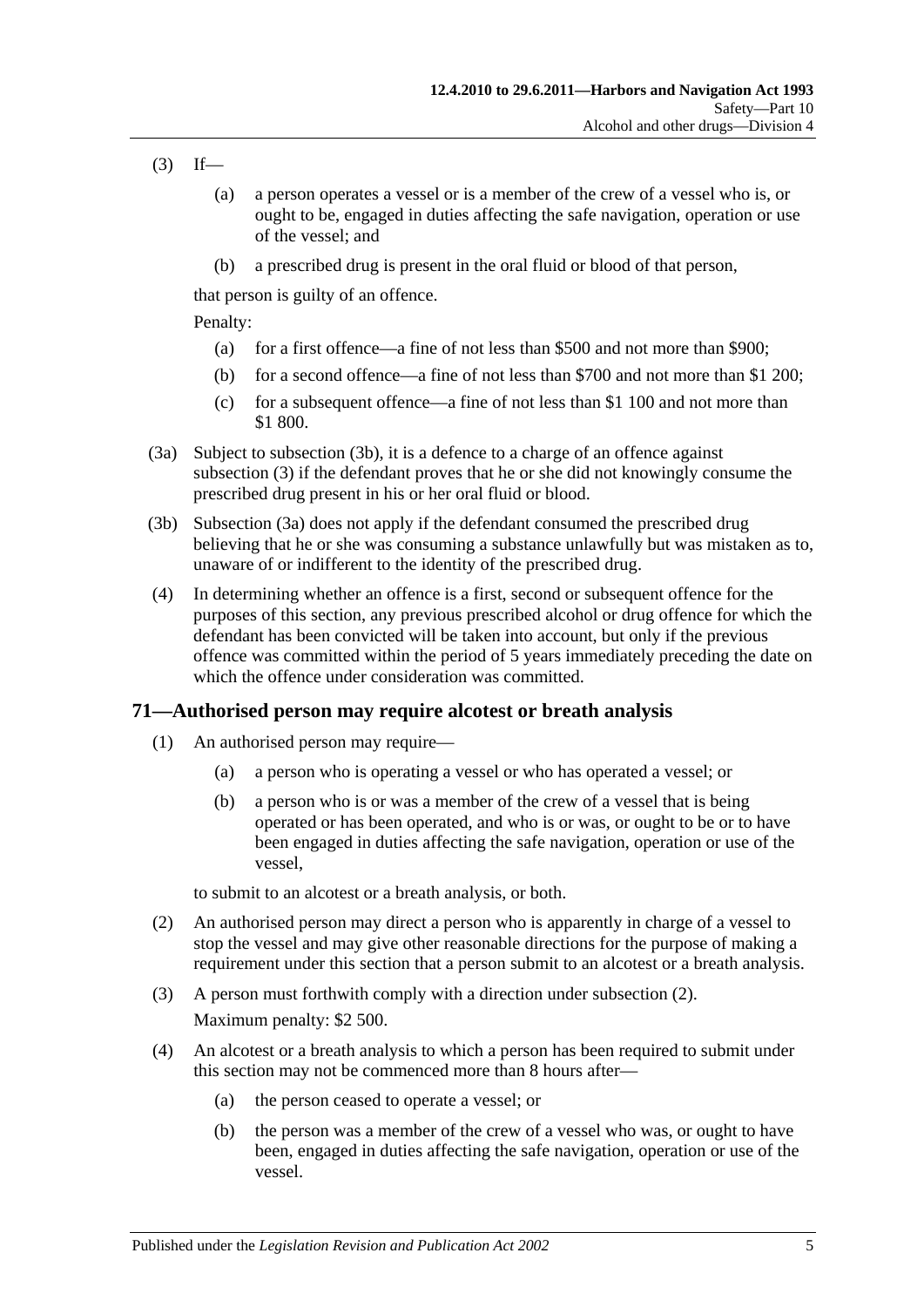- (5) The performance of an alcotest or a breath analysis that has been required under this section commences when a direction is first given by an authorised person that the person concerned exhale into the alcotest apparatus or breath analysing instrument to be used for the alcotest or breath analysis.
- (6) A breath analysis may only be conducted by a person authorised by the Commissioner of Police to operate a breath analysing instrument.
- (7) The regulations may prescribe the manner in which an alcotest or breath analysis is to be conducted and may, for example, require that more than 1 sample of breath is to be provided for testing or analysis and, in such a case, specify which reading of the apparatus or instrument will be taken to be the result of the alcotest or breath analysis for the purposes of this Division and any other Act.
- <span id="page-55-0"></span>(8) A person required under this section to submit to an alcotest or a breath analysis must not refuse or fail to comply with all reasonable directions of an authorised person in relation to the requirement and, in particular, must not refuse or fail to exhale into the apparatus by which the alcotest or breath analysis is conducted in accordance with the directions of the authorised person.

Penalty:

- (a) for a first offence—a fine of not less than \$700 and not more than \$1 200;
- (b) for a subsequent offence—a fine of not less than \$1 500 and not more than \$2 500.
- (9) It is a defence to a prosecution under [subsection](#page-55-0) (8) that—
	- (a) the requirement or direction to which the prosecution relates was not lawfully made; or
	- (b) the person was not allowed the opportunity to comply with the requirement or direction after having been given the prescribed oral advice in relation to—
		- (i) the consequences of refusing or failing to comply with the requirement or direction; and
		- (ii) the person's right to request the taking of a blood sample under [subsection](#page-55-1) (10); or
	- (c) there was, in the circumstances of the case, good reason for the defendant to refuse or fail to comply with the requirement or direction.
- <span id="page-55-1"></span>(10) If a person fails to comply with the requirement or direction under this section by reason of some physical or medical condition of the person and forthwith makes a request of an authorised person that a sample of his or her blood be taken by a medical practitioner, an authorised person must do all things reasonably necessary to facilitate the taking of a sample of the person's blood—
	- (a) by a medical practitioner nominated by the person; or
	- (b) if—
		- (i) it becomes apparent to the authorised person that there is no reasonable likelihood that a medical practitioner nominated by the person will be available to take the sample within 1 hour of the time of the request at some place not more than 10 kilometres distant from the place of the request; or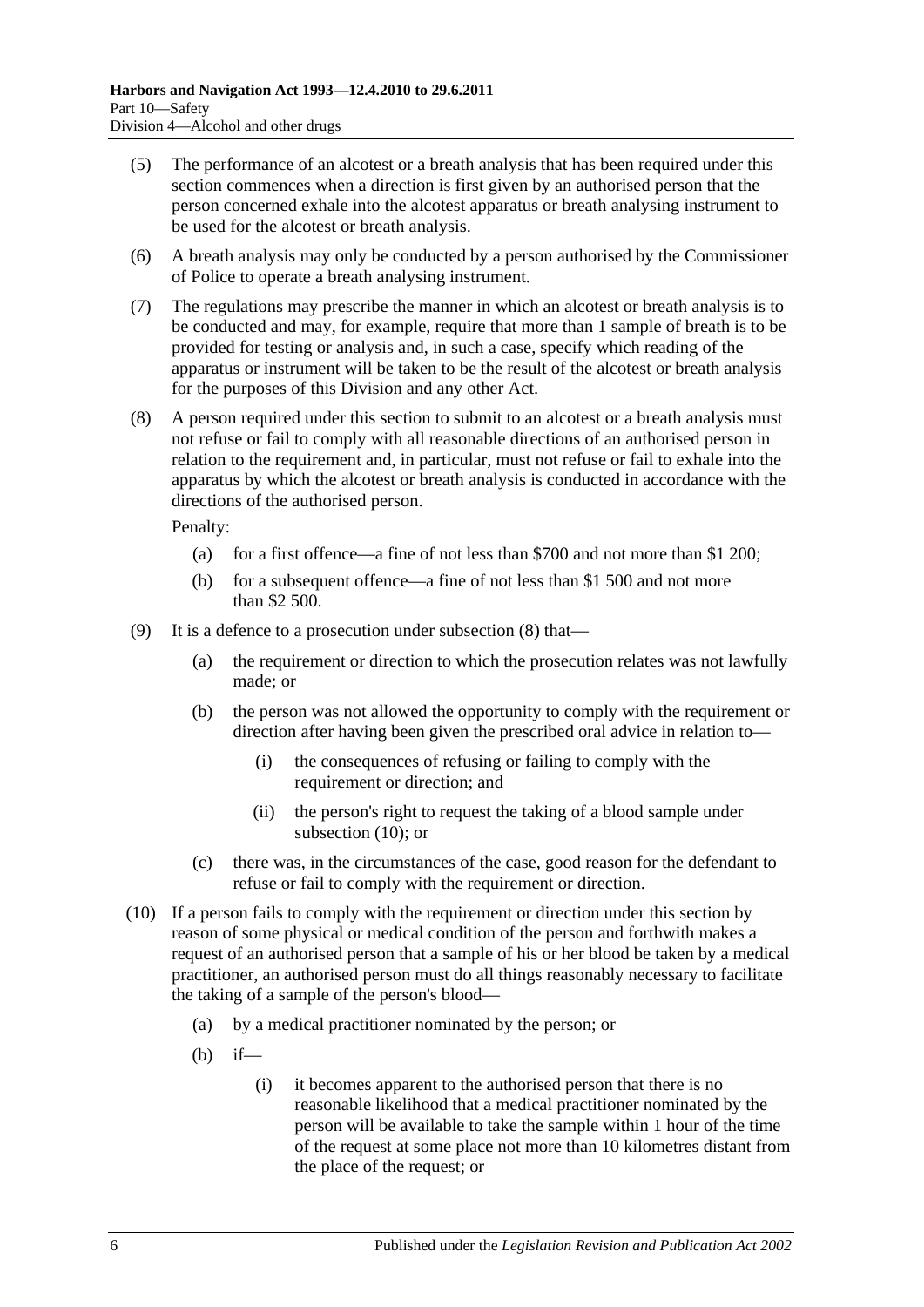(ii) the person does not nominate a particular medical practitioner,

by any medical practitioner who is available to take the sample.

- (11) A person is not entitled to refuse or fail to comply with a requirement or direction under this section on the ground that—
	- (a) the person would, or might, by complying with that requirement or direction, furnish evidence that could be used against himself or herself; or
	- (b) the person consumed alcohol after the person last operated a vessel or attempted to put a vessel in motion and before the requirement was made or the direction was given.
- (12) A person may not raise a defence that the person had good cause for a refusal or failure to comply with a requirement or direction under this section by reason of some physical or medical condition of the person unless—
	- (a) a sample of the person's blood was taken in accordance with [subsection](#page-55-1) (10); or
	- (b) the person made a request as referred to in that subsection, but—
		- (i) an authorised person failed to facilitate the taking of a sample of the person's blood as required by that subsection; or
		- (ii) a medical practitioner was not reasonably available for the purpose of taking such a sample; or
	- (c) the taking of a sample of a person's blood in accordance with [subsection](#page-55-1) (10) was not possible or reasonably advisable or practicable in the circumstances by reason of some physical or medical condition of the person.
- (13) In determining whether an offence is a first or subsequent offence for the purposes of this section, any previous prescribed alcohol or drug offence for which the defendant has been convicted will be taken into account, but only if the previous offence was committed within the period of 5 years immediately preceding the date on which the offence under consideration was committed.
- <span id="page-56-0"></span>(14) If a person—
	- (a) refuses or fails to comply with a direction under this section; or
	- (b) submits to an alcotest and the alcotest indicates that the prescribed concentration of alcohol may be present in the blood of the person,

there will be reasonable ground to suspect that the prescribed concentration of alcohol is present in the person's blood for the purposes of the exercise of any power conferred on a police officer (including a power of arrest) to prevent the person committing an offence by operating a vessel in contravention of this Division.

(15) [Subsection \(14\)](#page-56-0) does not limit the circumstances in which such a power may otherwise be exercised by a police officer under this or any other Act.

## <span id="page-56-2"></span>**72—Authorised person may require drug screening test, oral fluid analysis and blood test**

<span id="page-56-1"></span>(1) If a person has submitted to an alcotest or a breath analysis as a result of a requirement under [section](#page-54-4) 71, an authorised person may require the person to submit to a drug screening test.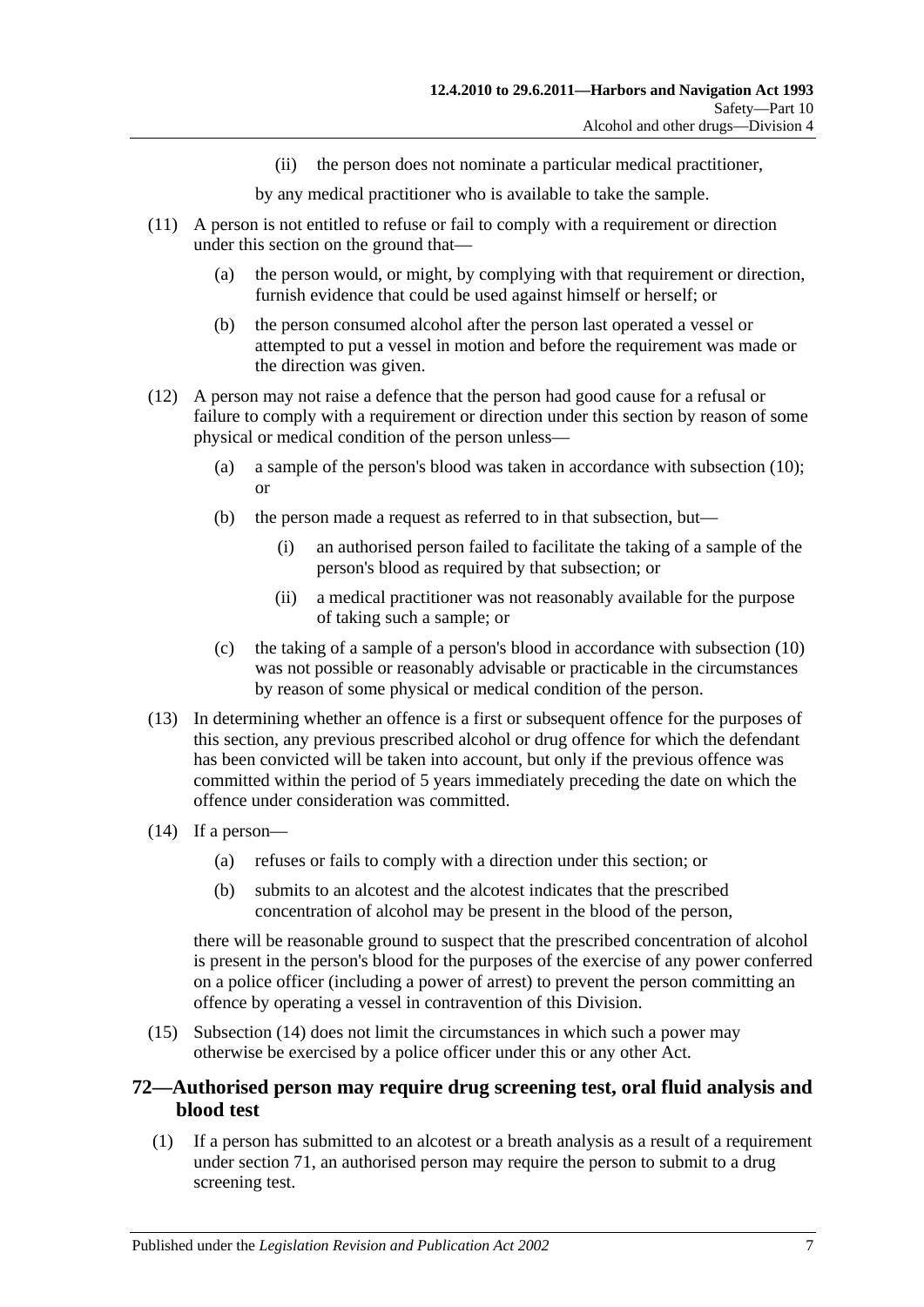- <span id="page-57-0"></span> $(2)$  If—
	- (a) a person has submitted to a drug screening test as a result of a requirement under [subsection](#page-56-1) (1) and the drug screening test indicates the presence of a prescribed drug in the person's oral fluid; or
	- (b) a person has submitted to an alcotest or breath analysis as a result of a requirement under [section](#page-54-5) 71(1) that was made in prescribed circumstances,

an authorised person may require the person to submit to an oral fluid analysis or a blood test.

- (3) If a person submits to an oral fluid analysis in compliance with a requirement made under [subsection](#page-57-0) (2) but the person is unable to produce sufficient oral fluid for a sample to be taken, an authorised person may require that the person submit to a blood test.
- <span id="page-57-1"></span>(4) An authorised person may give reasonable directions for the purpose of making a requirement under this section that a person submit to a drug screening test, oral fluid analysis or blood test.
- (5) A person must forthwith comply with a direction under [subsection](#page-57-1) (4). Maximum penalty: \$2 500.
- (6) A drug screening test, oral fluid analysis or blood test to which a person has been required to submit under this section may not be commenced more than 8 hours after—
	- (a) the person ceased to operate a vessel; or
	- (b) the person was a member of the crew of a vessel who was, or ought to have been, engaged in duties affecting the safe navigation, operation or use of the vessel.
- (7) The performance of a drug screening test, oral fluid analysis or blood test that has been required under this section commences when a direction is first given by an authorised person that the person concerned provide a sample of oral fluid or blood (as the case may be) to be used for the drug screening test, oral fluid analysis or blood test.
- (8) A drug screening test or an oral fluid analysis may only be conducted by a police officer authorised by the Commissioner of Police to conduct such tests or analyses.
- (9) The regulations may prescribe the manner in which a drug screening test, oral fluid analysis or blood test is to be conducted.
- <span id="page-57-2"></span>(10) A person required under this section to submit to a drug screening test, oral fluid analysis or blood test must not refuse or fail to comply with all reasonable directions of an authorised person in relation to the requirement and, in particular, must not refuse or fail to allow a sample of oral fluid or blood to be taken in accordance with the directions of an authorised person.

Penalty:

- (a) for a first offence—a fine of not less than \$500 and not more than \$900;
- (b) for a subsequent offence—a fine of not less than \$1 100 and not more than \$1 800.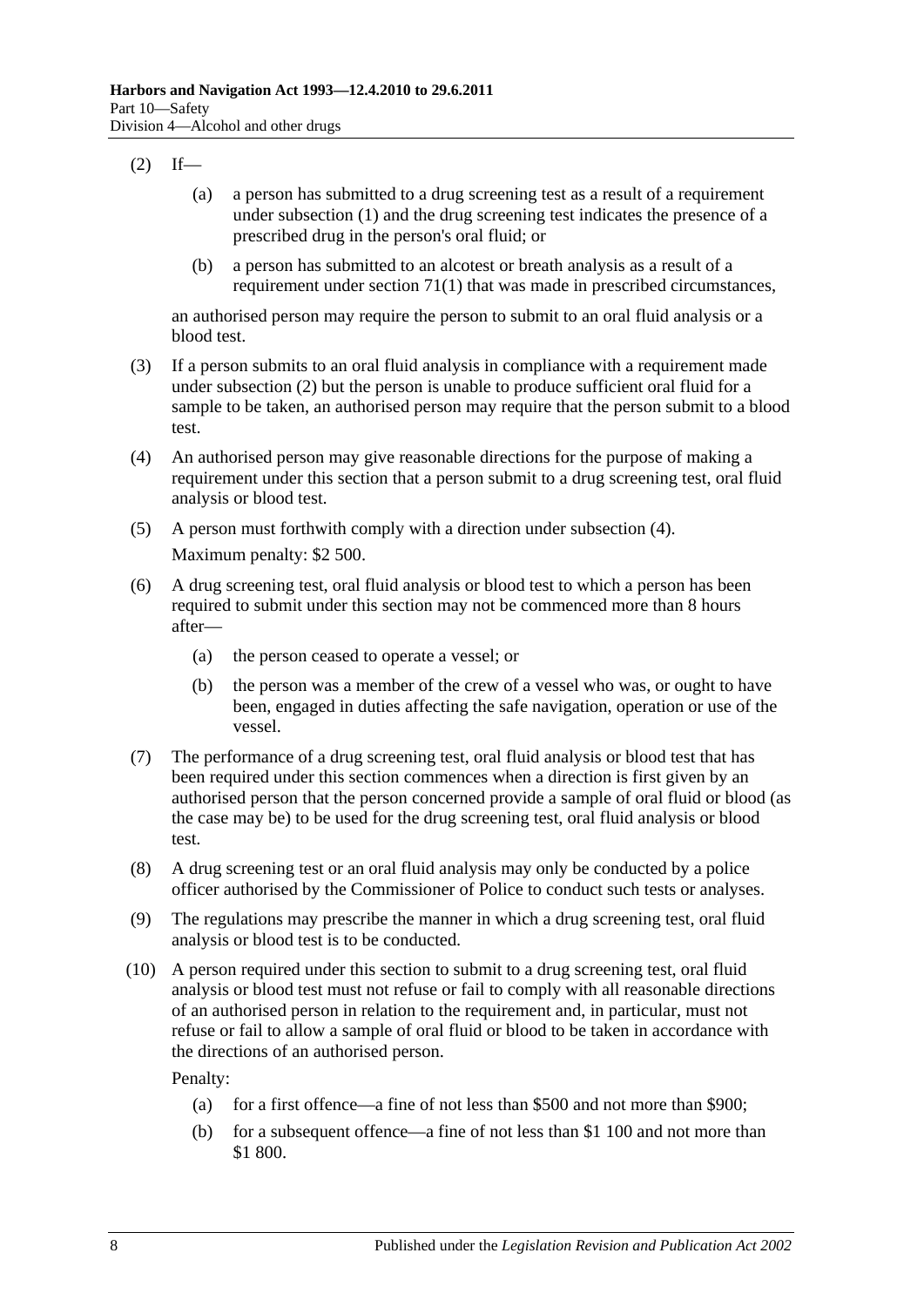- (11) It is a defence to a prosecution under [subsection](#page-57-2) (10) that—
	- (a) the requirement or direction to which the prosecution relates was not lawfully made; or
	- (b) the person was not allowed the opportunity to comply with the requirement or direction after having been given the prescribed oral advice in relation to—
		- (i) the consequences of refusing or failing to comply with the requirement or direction; and
		- (ii) in the case of—
			- (A) a drug screening test or an oral fluid analysis—the person's right to request the taking of a blood sample under [subsection](#page-58-0) (12); or
			- (B) a blood test—the person's right to request an oral fluid analysis under [subsection](#page-58-1) (13); or
	- (c) there was, in the circumstances of the case, good cause for the refusal or failure of the defendant to comply with the requirement or direction.
- <span id="page-58-0"></span>(12) If a person of whom a requirement is made or to whom a direction is given under this section relating to a drug screening test or oral fluid analysis refuses or fails to comply with the requirement or direction by reason of some physical or medical condition of the person and forthwith makes a request of an authorised person that a sample of his or her blood be taken by a medical practitioner, an authorised person must do all things reasonably necessary to facilitate the taking of a sample of the person's blood—
	- (a) by a medical practitioner nominated by the person; or
	- (b) if—
		- (i) it becomes apparent to the authorised person that there is no reasonable likelihood that a medical practitioner nominated by the person will be available to take the sample within 1 hour of the time of the request at some place not more than 10 kilometres distant from the place of the request; or
		- (ii) the person does not nominate a particular medical practitioner,

by any medical practitioner who is available to take the sample.

- <span id="page-58-1"></span>(13) If a person of whom a requirement is made or to whom a direction is given under this section relating to a blood test refuses or fails to comply with the requirement or direction by reason of some physical or medical condition of the person and forthwith makes a request of an authorised person that an oral fluid analysis be conducted, an authorised person must do all things reasonably necessary to facilitate the conduct of an oral fluid analysis unless—
	- (a) a requirement or direction under this section relating to a drug screening test or oral fluid analysis has been made of, or been given to, the person; and
	- $(b)$
- (i) the person refused or failed to comply with that requirement or direction on the ground of some physical or medical condition of the person and made a request under [subsection](#page-58-0) (12) for a sample of his or her blood to be taken in accordance with that subsection; or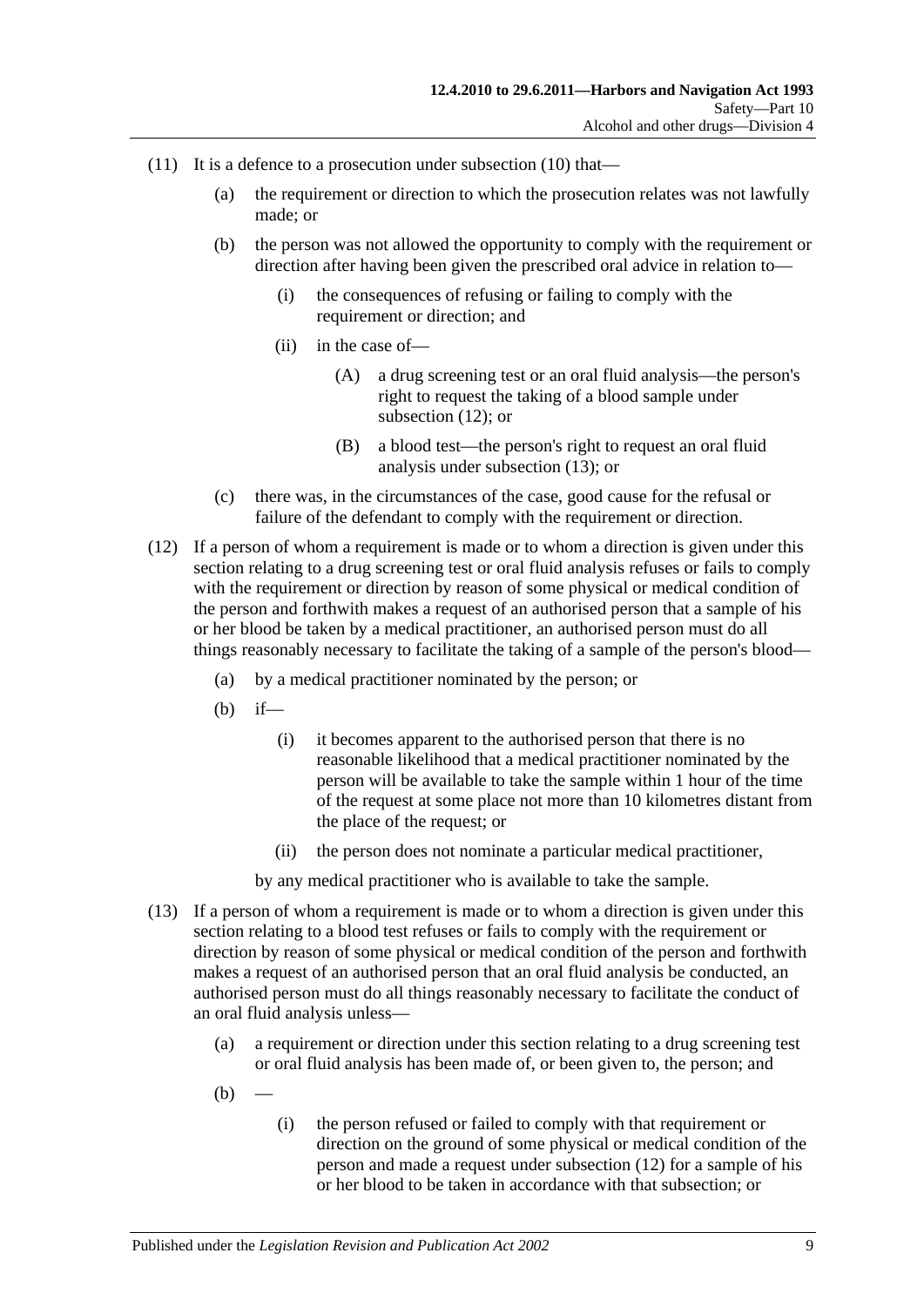- (ii) the person was unable to produce sufficient oral fluid for a sample to be taken.
- (14) A person is not entitled to refuse or fail to comply with a requirement or direction under this section on the ground that—
	- (a) the person would, or might, by complying with that requirement or direction, furnish evidence that could be used against himself or herself; or
	- (b) the person consumed a prescribed drug after the person last operated a vessel or was on duty as a member of the crew of a vessel and before the requirement was made or the direction was given.
- (15) A person may not raise a defence that the person had good cause for a refusal or failure to comply with a requirement or direction under this section relating to a drug screening test or oral fluid analysis by reason of some physical or medical condition of the person unless—
	- (a) a sample of the person's blood was taken in accordance with [subsection](#page-58-0) (12); or
	- (b) the person made a request as referred to in [subsection](#page-58-0)  $(12)$ , but—
		- (i) an authorised person failed to facilitate the taking of a sample of the person's blood as required by that subsection; or
		- (ii) a medical practitioner was not reasonably available for the purpose of taking such a sample; or
	- (c) the taking of a sample of the person's blood in accordance with [subsection](#page-58-0) (12) was not possible or reasonably advisable or practicable in the circumstances by reason of some physical or medical condition of the person.
- (16) A person may not raise a defence that the person had good cause for a refusal or failure to comply with a requirement or direction under this section relating to a blood test by reason of some physical or medical condition of the person unless—
	- (a) an oral fluid analysis was conducted in accordance with [subsection](#page-58-1) (13); or
	- (b) the person made a request as referred to in [subsection](#page-58-1) (13), but an authorised person failed to facilitate the conduct of an oral fluid analysis as required by that subsection; or
	- (c) the taking of a sample of the person's oral fluid in accordance with [subsection](#page-58-1) (13) was not possible or reasonably advisable or practicable in the circumstances by reason of some physical or medical condition of the person.
- (17) In determining whether an offence is a first or subsequent offence for the purposes of this section, any previous prescribed alcohol or drug offence for which the defendant has been convicted will be taken into account, but only if the previous offence was committed within the period of 5 years immediately preceding the date on which the offence under consideration was committed.
- <span id="page-59-0"></span>(18) If a person—
	- (a) refuses or fails to comply with a requirement or direction under this section; or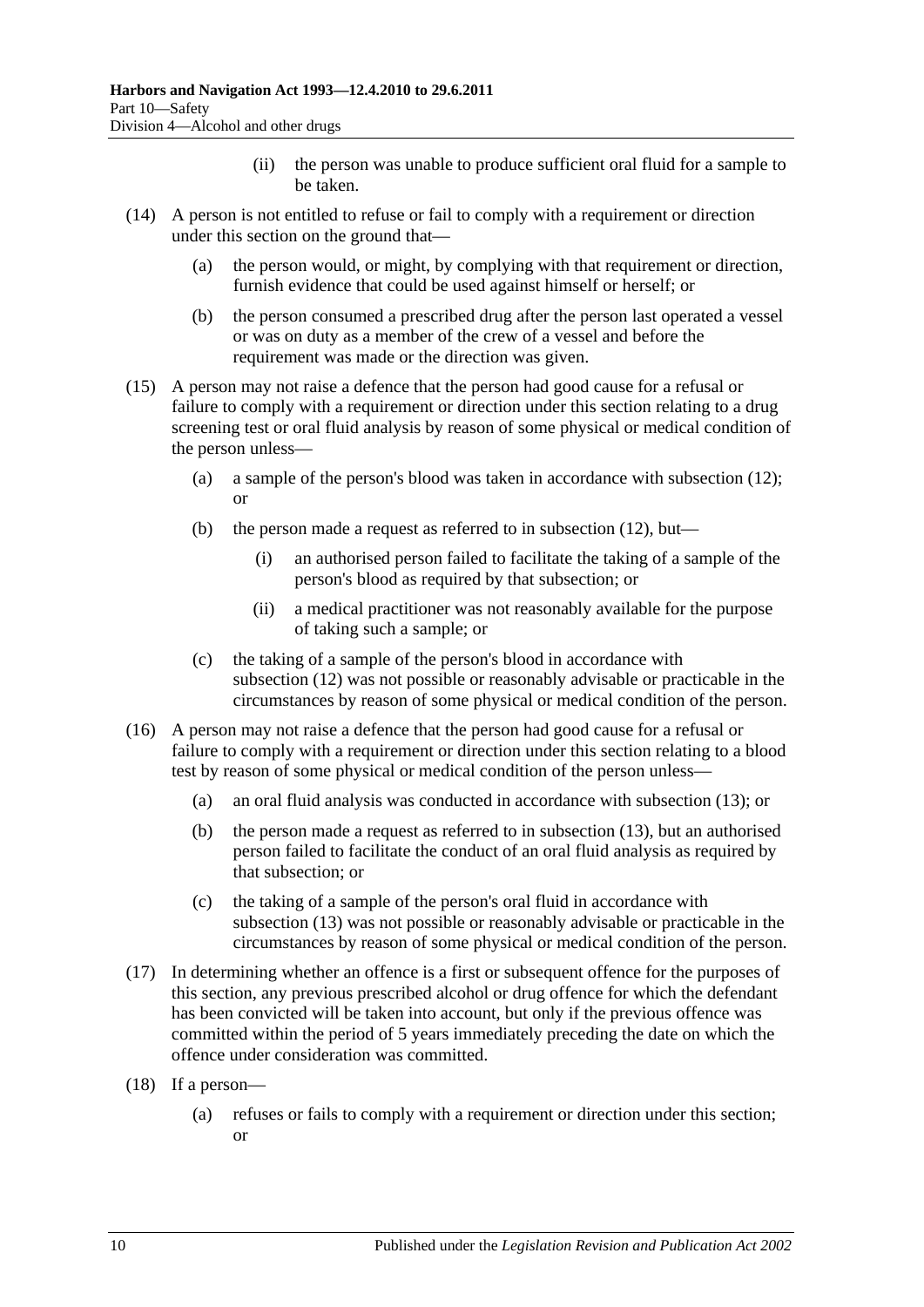(b) submits to a drug screening test or oral fluid analysis and the drug screening test or preliminary result of the oral fluid analysis indicates the presence of a prescribed drug in the person's oral fluid,

there will be reasonable ground to suspect that a prescribed drug is present in the person's oral fluid for the purposes of the exercise of any power conferred on a police officer (including a power of arrest) to prevent the person committing an offence by operating a vessel in contravention of this Division.

(19) [Subsection](#page-59-0) (18) does not limit the circumstances in which such a power may otherwise be exercised by a police officer under this or any other Act.

## **72A[—Schedule 1A](#page-81-0) further regulates blood and oral fluid sample processes**

[Schedule 1A](#page-81-0) makes further provision regulating blood and oral fluid sample processes for the purposes of this Division.

## **72C—Concentration of alcohol in breath taken to indicate concentration of alcohol in blood**

Where a person submits to an alcotest or a breath analysis and the alcotest apparatus or the breath analysing instrument produces a reading in terms of a number of grams of alcohol in 210 litres of the person's breath, the reading will, for the purposes of this Act, be taken to be that number of grams of alcohol in 100 millilitres of the person's blood.

## <span id="page-60-0"></span>**73—Evidence**

- (1) Without affecting the admissibility of evidence that might be given otherwise than in pursuance of this section, evidence may be given, in any proceedings for an offence, of the concentration of alcohol indicated as being present in the blood of the defendant by a breath analysing instrument operated by a person authorised to operate the instrument by the Commissioner of Police and, if the requirements of this Act in relation to breath analysing instruments and breath analysis, including [subsections \(5\)](#page-61-0) and [\(6\),](#page-61-1) have been complied with, it must be presumed, in the absence of proof to the contrary, that the concentration of alcohol so indicated was present in the blood of the defendant at the time of the analysis.
- <span id="page-60-2"></span>(2) No evidence can be adduced in rebuttal of the presumption created by [subsection](#page-60-0) (1) except—
	- (a) evidence of the concentration of alcohol in the blood of the defendant as indicated by analysis of a sample of blood taken and dealt with in accordance with [Schedule 1A](#page-81-0) or in accordance with the regulations; and
	- (b) evidence as to whether the results of analysis of the sample of blood demonstrate that the breath analysing instrument gave an exaggerated reading of the concentration of alcohol present in the blood of the defendant.
- <span id="page-60-1"></span>(3) If, in any proceedings for an offence, it is proved—
	- (a) that the defendant—
		- (i) operated a vessel; or
		- (ii) was a member of a crew of a vessel that was being operated and was or ought to have been engaged in duties affecting the safe navigation, operation or use of the vessel; and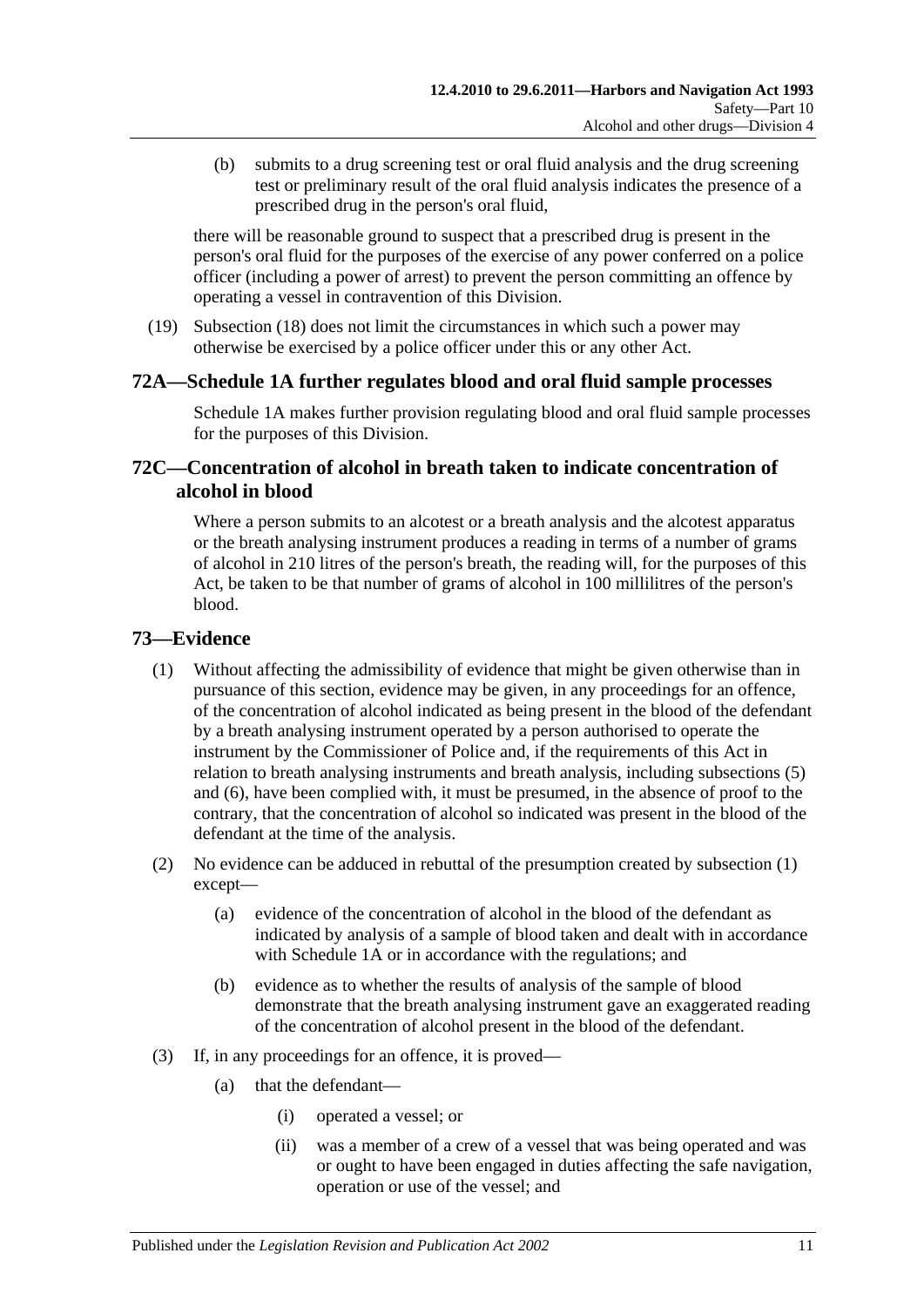(b) that a concentration of alcohol was present in the defendant's blood at the time of a breath analysis performed within the period of 2 hours immediately following the conduct referred to in [paragraph](#page-60-1) (a),

it must be conclusively presumed that that concentration of alcohol was present in the defendant's blood at the time of the conduct referred to in [paragraph](#page-60-1) (a).

- (4) No evidence can be adduced as to a breath or blood alcohol reading obtained from a coin-operated breath testing or breath analysing machine installed in a hotel or other licensed premises.
- <span id="page-61-0"></span>(5) As soon as practicable after a person has submitted to an analysis of breath by means of a breath analysing instrument, the person operating the instrument must deliver to the person whose breath has been analysed a statement in writing specifying—
	- (a) the reading produced by the breath analysing instrument; and
	- (b) the date and time of the analysis.
- <span id="page-61-2"></span><span id="page-61-1"></span>(6) If a person has submitted to an analysis of breath by means of a breath analysing instrument and the concentration of alcohol indicated as being present in the blood of that person by the instrument is the prescribed concentration of alcohol, the person operating the breath analysing instrument must immediately—
	- (a) give the person the prescribed oral advice and deliver to the person the prescribed written notice as to the operation of this Act in relation to the results of the breath analysis and as to the procedures prescribed for the taking and analysis of a sample of the person's blood; and
	- (b) at the request of the person made in accordance with the regulations, deliver an approved blood test kit to the person.
- <span id="page-61-3"></span>(7) In proceedings for an offence a certificate—
	- (a) purporting to be signed by the Minister and to certify that a person named in the certificate is an authorised person; or
	- (b) purporting to be signed by the Commissioner of Police and to certify that a person named in the certificate is authorised by the Commissioner of Police to operate breath analysing instruments; or
	- (c) purporting to be signed by a person authorised under [subsection](#page-60-0) (1) and to certify that—
		- (i) the apparatus used by the person was a breath analysing instrument within the meaning of this Act; and
		- (ii) the breath analysing instrument was in proper order and was properly operated; and
		- (iii) the provisions of this Act with respect to breath analysing instruments and the manner in which an analysis of breath by means of a breath analysing instrument is to be conducted were complied with.

will be accepted, in the absence of proof to the contrary, as proof of the matters so certified.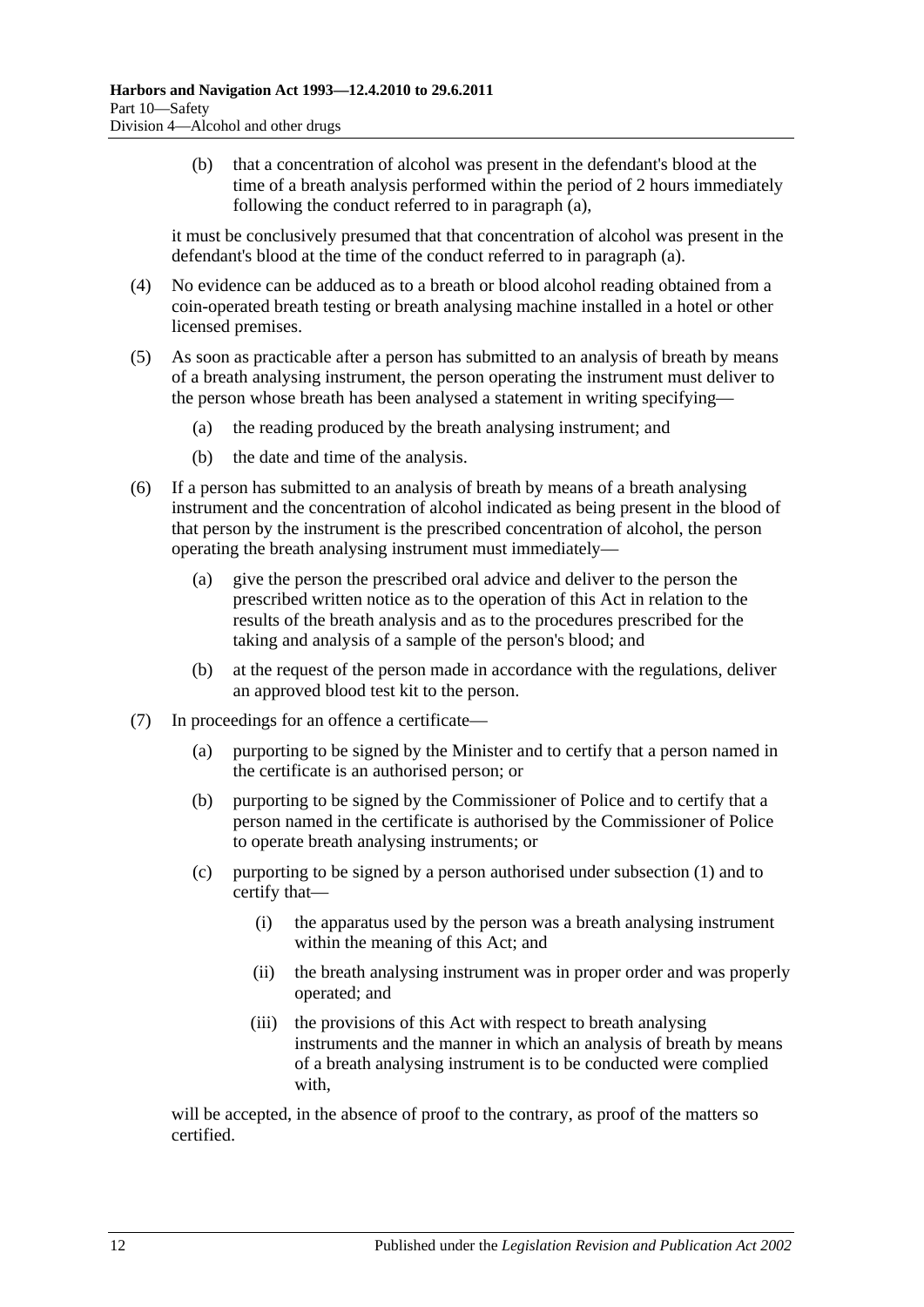- (8) A certificate purporting to be signed by an authorised person and to certify that an apparatus referred to in the certificate is or was of a kind approved under the *[Road](http://www.legislation.sa.gov.au/index.aspx?action=legref&type=act&legtitle=Road%20Traffic%20Act%201961)  [Traffic Act](http://www.legislation.sa.gov.au/index.aspx?action=legref&type=act&legtitle=Road%20Traffic%20Act%201961) 1961* for the purpose of performing alcotests, drug screening tests or oral fluid analyses is, in the absence of proof to the contrary, proof of the matter so certified.
- (9) A certificate purporting to be signed by an authorised person and to certify that a person named in the certificate submitted to an alcotest on a specified day and at a specified time and that the alcotest indicated that the prescribed concentration of alcohol may then have been present in the blood of that person is, in the absence of proof to the contrary, proof of the matter so certified.
- <span id="page-62-0"></span>(10) Subject to [subsection](#page-64-0) (22), a certificate purporting to be signed by an analyst, certifying as to the concentration of alcohol, or any drug, found in a specimen of blood identified in the certificate expressed in grams in 100 millilitres of blood is, in the absence of proof to the contrary, proof of the matters so certified.
- <span id="page-62-1"></span>(11) Subject to [subsection](#page-64-0) (22), in legal proceedings a certificate purporting to be signed by a person authorised under [subsection](#page-60-0) (1) and to certify that—
	- (a) a person named in the certificate submitted to an analysis of breath by means of a breath analysing instrument on a day and at a time specified in the certificate; and
	- (b) the breath analysing instrument produced a reading specified in the certificate; and
	- (c) a statement in writing required by [subsection](#page-61-0) (5) was delivered in accordance with that subsection,

will be accepted, in the absence of proof to the contrary, as proof of the matters so certified.

- (12) A certificate purporting to be signed by a person authorised under [subsection](#page-60-0) (1) and to certify—
	- (a) that on a date and at a time stated in the certificate, a person named in the certificate submitted to a breath analysis; and
	- (b) that the prescribed oral advice and the prescribed written notice were given and delivered to the person in accordance with [subsection](#page-61-2)  $(6)(a)$ ; and
	- $(c)$  that—
		- (i) the person did not make a request for an approved blood test kit in accordance with the regulations; or
		- (ii) at the request of the person, a kit that, from an examination of its markings, appeared to the person signing the certificate to be an approved blood test kit was delivered to the person in accordance with [subsection](#page-61-3)  $(6)(b)$ ,

is, in the absence of proof to the contrary, proof that the requirements of [subsection](#page-61-1) (6) were complied with in relation to the person.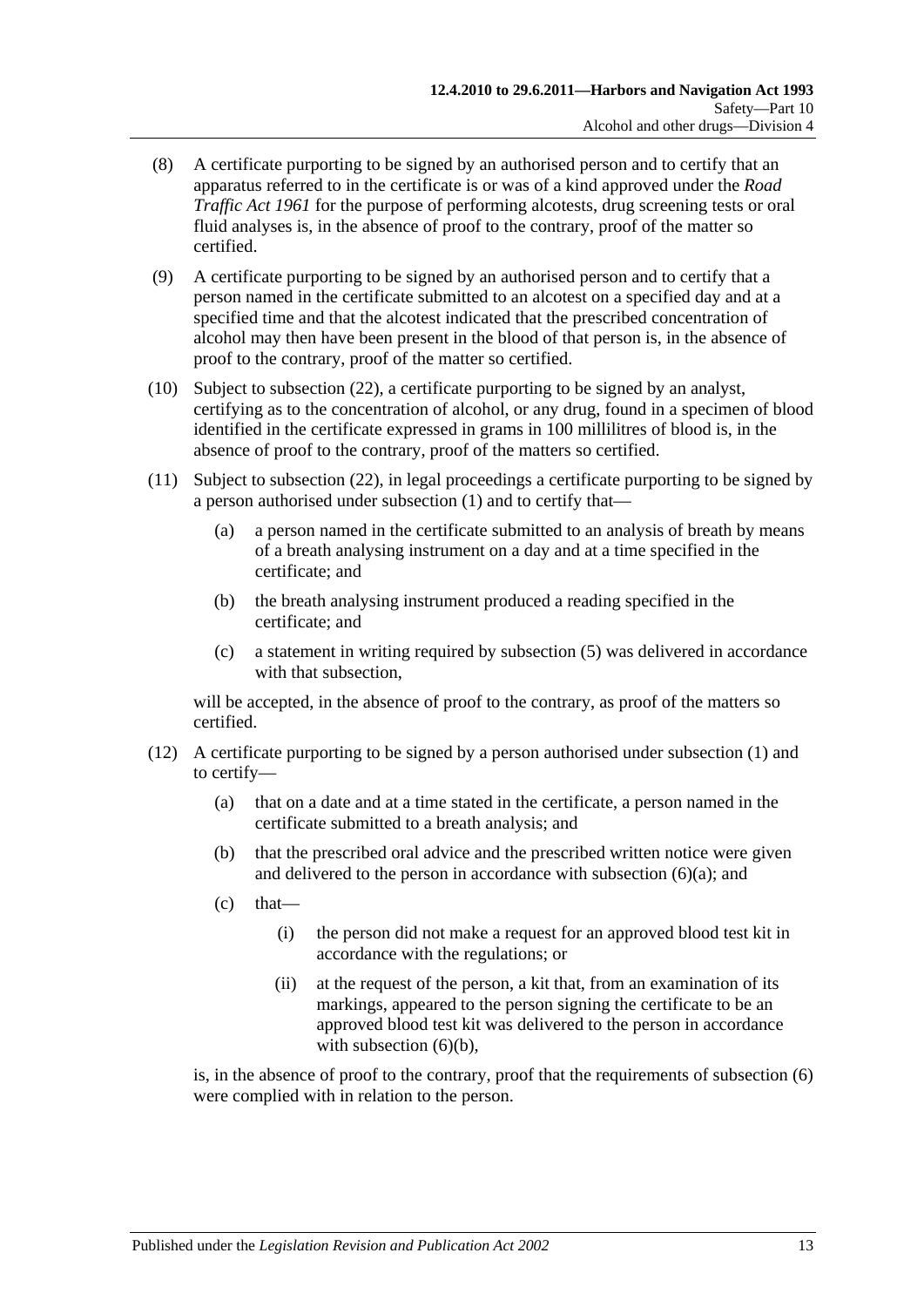- (13) A prosecution for an offence will not fail because of a deficiency of a kit delivered to the defendant in purported compliance with [subsection](#page-61-3) (6)(b) and the presumption under [subsection](#page-60-0) (1) will apply despite such a deficiency unless it is proved—
	- (a) that the defendant delivered the kit unopened to a medical practitioner for use in taking a sample of the defendant's blood; and
	- (b) by evidence of the medical practitioner, that the medical practitioner was, because of a deficiency of the kit, unable to comply with the prescribed procedures governing the manner in which a sample of a person's blood must be taken and dealt with for the purposes of [subsection](#page-60-2) (2).
- <span id="page-63-0"></span>(14) Subject to [subsection](#page-64-0) (22), an apparently genuine document purporting to be a certificate under [Schedule 1A,](#page-81-0) or a copy of such a certificate, and purporting to be signed by an authorised person, medical practitioner or analyst under [Schedule 1A](#page-81-0) is admissible in proceedings before a court and is, in the absence of proof to the contrary, proof of the matters stated in the certificate.
- (15) If a certificate of an analyst relating to a sample of blood taken under [Schedule 1A](#page-81-0) is received in evidence in proceedings before a court and states that the prescribed concentration of alcohol has been found to be present in the sample of blood to which the certificate relates, it will be presumed, in the absence of proof to the contrary, that the concentration of alcohol stated in the certificate was present in the sample when the sample was taken.
- (16) If it is proved by the prosecution in the proceedings for an offence that a concentration of alcohol was present in the defendant's blood at the time at which a sample of blood was taken under [Schedule 1A,](#page-81-0) it will be conclusively presumed that concentration of alcohol was present in the defendant's blood throughout the period of 2 hours immediately preceding the taking of the sample.
- (17) If certificates of an authorised person and analyst, or a medical practitioner and analyst under [Schedule 1A](#page-81-0) are received as evidence in proceedings before a court and contain the same identification number for the samples of oral fluid or blood to which they relate, the certificates will be presumed, in the absence of proof to the contrary, to relate to the same sample of oral fluid or blood.
- (18) If a certificate of an analyst relating to a sample of oral fluid or blood taken under [Schedule 1A](#page-81-0) is received as evidence in proceedings before a court and states that a drug has been found to be present in the sample of oral fluid or blood to which the certificate relates, it will be presumed, in the absence of proof to the contrary, that the drug stated in the certificate was present in the sample when the sample was taken.
- (19) If it is proved by the prosecution in proceedings for an offence that a drug was present in the defendant's oral fluid or blood at the time at which a sample of oral fluid or blood was taken under [Schedule 1A,](#page-81-0) it will be conclusively presumed that the drug was present in the defendant's oral fluid or blood (as the case may require) throughout the period of 3 hours immediately preceding the taking of the sample.
- (20) A certificate purporting to be signed by an authorised person and to certify that a person named in the certificate submitted to a drug screening test on a specified day and at a specified time and that the drug screening test indicated that a prescribed drug may then have been present in the oral fluid of the person is admissible in proceedings before a court and is, in the absence of proof to the contrary, proof of the matters so certified.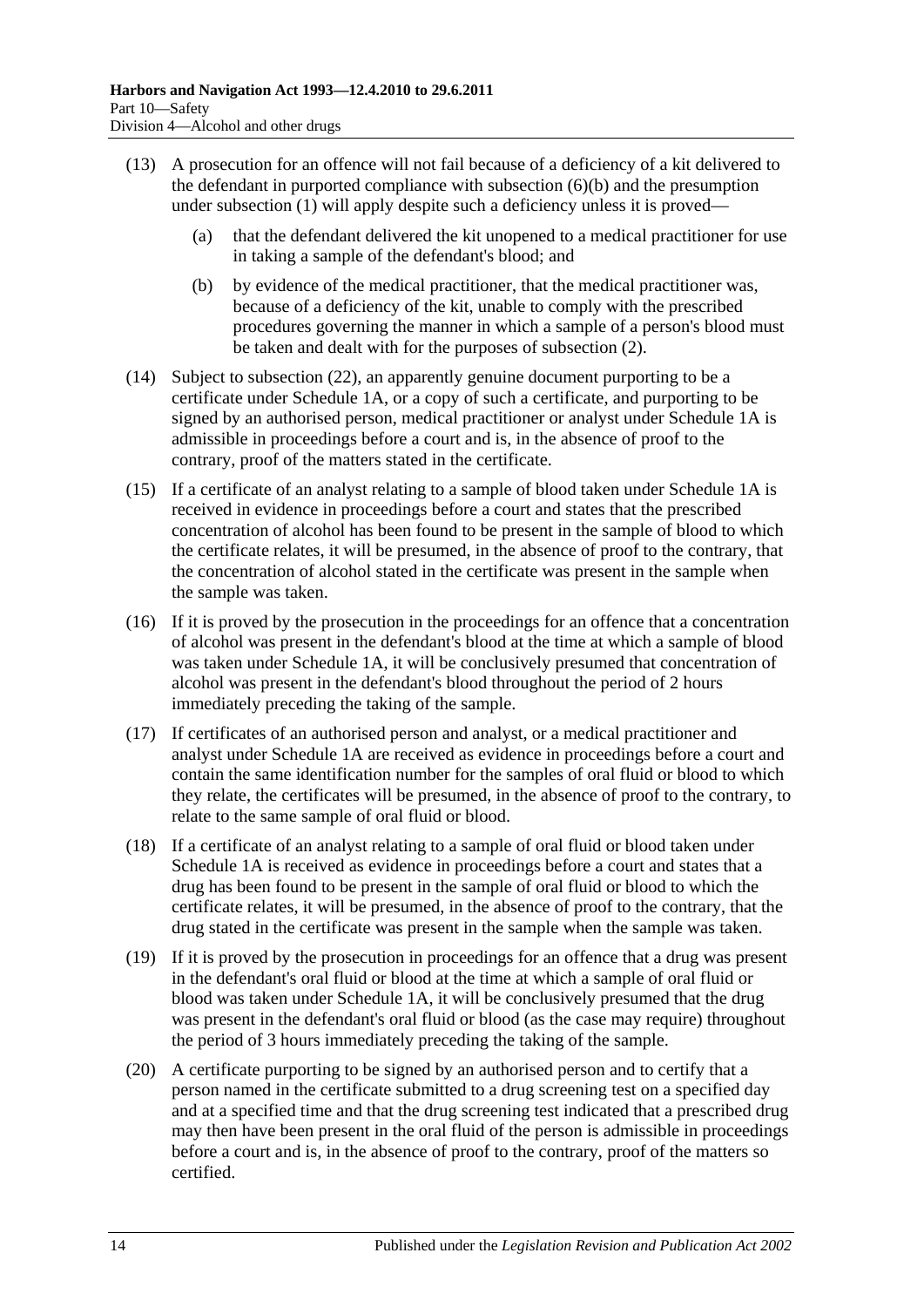- (21) A certificate—
	- (a) purporting to be signed by the Commissioner of Police and to certify that a person named in the certificate is authorised by the Commissioner of Police to conduct oral fluid analyses or drug screening tests; or
	- (b) purporting to be signed by a police officer authorised to conduct oral fluid analyses or drug screening tests under [Schedule 1A](#page-81-0) and to certify that the apparatus used to conduct an oral fluid analysis or a drug screening test was in proper order and the oral fluid analysis or drug screening test was properly conducted,

is admissible in proceedings before a court and is, in the absence of proof to the contrary, proof of the matters so certified.

- <span id="page-64-0"></span>(22) A certificate referred to in [subsection](#page-62-0) (10), [\(11\)](#page-62-1) or [\(14\)](#page-63-0) cannot be received as evidence in proceedings for an offence—
	- (a) unless a copy of the certificate proposed to be put in evidence at the trial of a person for the offence has, not less than 7 days before the commencement of the trial, been served on that person; or
	- (b) if the person on whom a copy of the certificate has been served has, not less than 2 days before the commencement of the trial, served written notice on the complainant or informant requiring the attendance at the trial of the person by whom the certificate was signed; or
	- (c) if the court, in its discretion, requires the person by whom the certificate was signed to attend at the trial.

## **73A—Breath analysis where drinking occurs after operation of vessel**

- (1) This section applies to proceedings for an offence against this Division in which the results of a breath analysis under this Division are relied on to establish the commission of the offence.
- (2) If in proceedings to which this section applies the defendant satisfies the court—
	- (a) that the defendant consumed alcohol during the period (*the relevant period*) after the defendant last operated a vessel or was on duty as a member of the crew of a vessel and before the performance of the breath analysis; and
	- (b) in a case where the defendant was required to submit to the breath analysis after involvement of the vessel in an accident—
		- (i) that the requirements of [section](#page-68-0) 76 were complied with in relation to the accident; and
		- (ii) that alcohol was not consumed by the defendant during the relevant period while at the scene of the accident; and
	- (c) that, after taking into account the quantity of alcohol consumed by the defendant during the relevant period and its likely effect on the concentration of alcohol indicated as being present in the defendant's blood by the breath analysis, the defendant should not be found guilty of the offence charged or, in the case of an offence against [section](#page-53-0)  $70(2)$ , should be found guilty of an offence of a less serious category,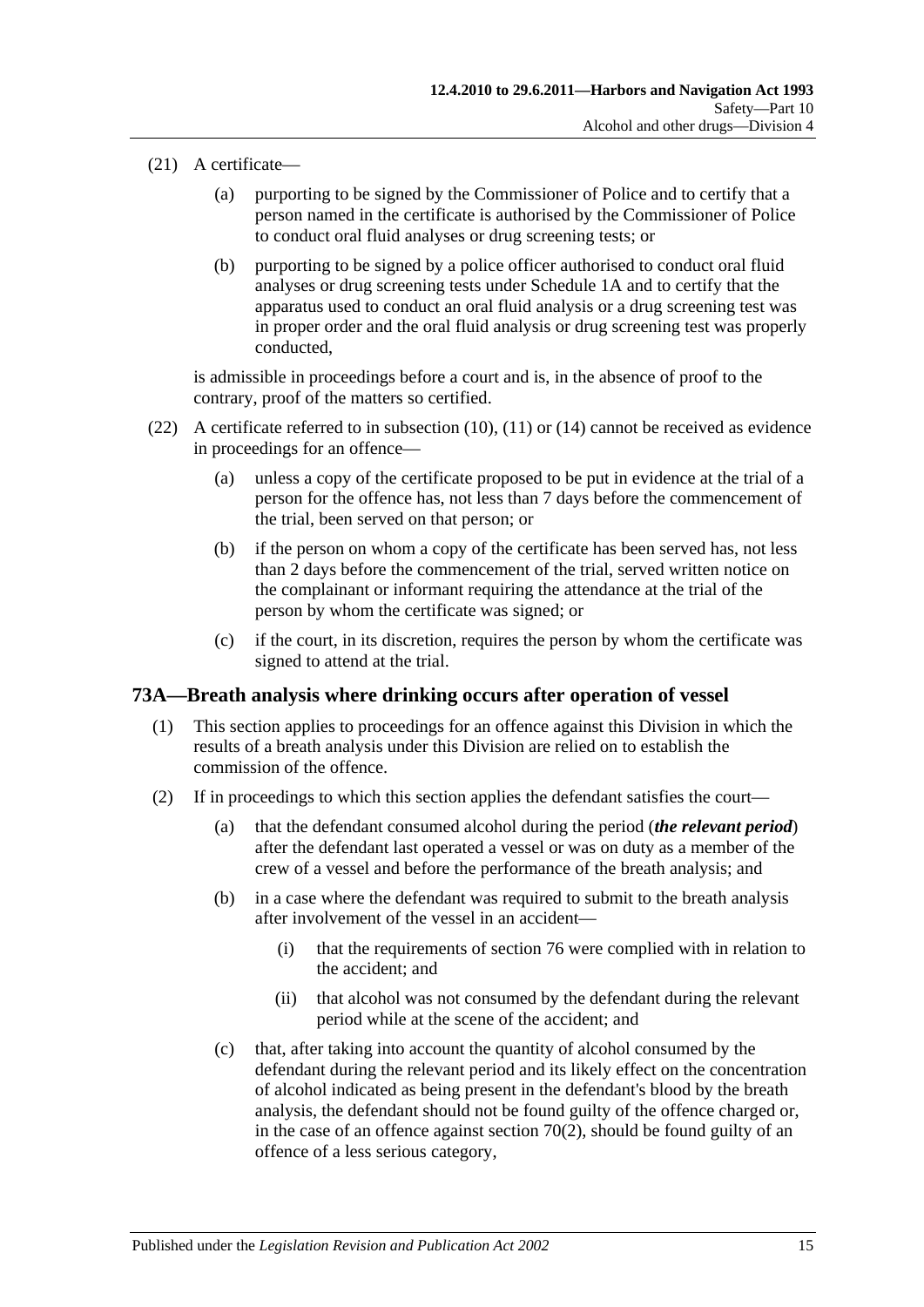the court may, despite the other provisions of this Division, find the defendant not guilty of the offence charged or guilty of an offence of a less serious category.

## **73B—Oral fluid analysis or blood test where consumption of prescribed drug occurs after operation of vessel**

- (1) This section applies to proceedings for an offence against [section](#page-52-0) 70(1) or [\(3\)](#page-54-1) in which the results of an oral fluid analysis or a blood test under [section](#page-56-2) 72 are relied on to establish the commission of the offence.
- <span id="page-65-0"></span>(2) If in proceedings to which this section applies the defendant satisfies the court—
	- (a) that the defendant consumed the prescribed drug during the relevant period; and
	- (b) that the prescribed drug was not consumed after an authorised person first exercised powers under [section](#page-54-4) 71 preliminary to the performance of the alcotest or breath analysis referred to in [section](#page-56-2) 72,

the court may, despite the other provisions of this Act, find the defendant not guilty of the offence charged.

(3) In [subsection](#page-65-0)  $(2)$ —

*relevant period* means the period between—

- (a) the conduct of the defendant giving rise to the making of the requirement that the defendant submit to the alcotest or breath analysis referred to in [section](#page-56-2) 72; and
- (b) the performance of the oral fluid analysis or blood test (as the case may be) under [section](#page-56-2) 72.

## **74—Compulsory blood tests of injured persons including water skiers**

- (1) If a vessel is involved in an accident and, within eight hours after the accident, a person apparently over the age of 10 years who was injured in the accident attends at, or is admitted into, a hospital for the purpose of receiving treatment for that injury, it is, subject to this section, the duty of the medical practitioner by whom that patient is attended to take, as soon as practicable, a sample of that patient's blood (even though the patient may be unconscious) in accordance with this section.
- <span id="page-65-1"></span>(4) If a vessel is involved in an accident and a person apparently over the age of 10 years who was injured in the accident is dead on arrival at the hospital, or dies before a sample of blood has been taken in accordance with this section and within eight hours after admission to the hospital, it is the duty of the medical practitioner who, pursuant to Part 5 of the *[Coroners Act](http://www.legislation.sa.gov.au/index.aspx?action=legref&type=act&legtitle=Coroners%20Act%202003) 2003*, notifies the State Coroner or a police officer of the death—
	- (a) to take a sample of blood from the body of the deceased in accordance with this section; or
	- (b) to notify the State Coroner as soon as practicable that, in view of the circumstances in which the death of the deceased occurred, a sample of blood should be taken from the body under this section.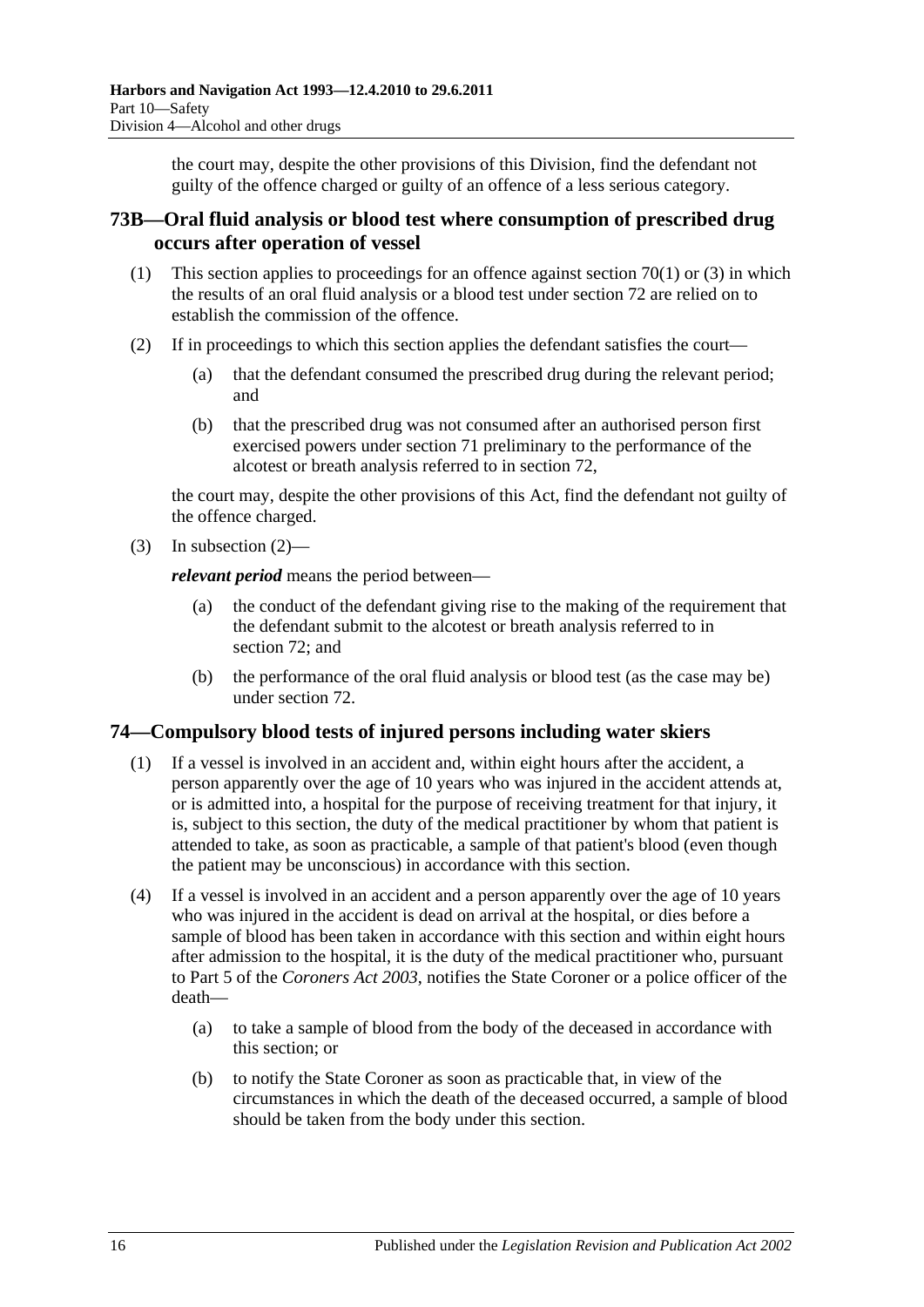- (5) The State Coroner, on receiving a notification under [subsection](#page-65-1) (4), may authorise and direct a pathologist to take a sample of blood from the body of the deceased in accordance with this section.
- (6) A medical practitioner is not obliged to take a sample of blood under this section if a sample has already been taken by another medical practitioner.
- (18) A person who, on being requested to submit to the taking of a sample of blood under this section, refuses or fails to comply with that request and who—
	- (a) fails to assign a reason based on genuine medical grounds for that refusal or failure; or
	- (b) assigns a reason for that refusal or failure that is false or misleading; or
	- (c) makes any other false or misleading statement in response to the request,

is guilty of an offence.

Penalty:

- (a) for a first offence—a fine of not less than \$700 and not more than \$1 200;
- (b) for a subsequent offence—a fine of not less than \$1 500 and not more than \$2 500.
- (19) In determining whether an offence is a first or subsequent offence for the purposes of this section, any previous prescribed alcohol or drug offence for which the defendant has been convicted will be taken into account, but only if the previous offence was committed within the period of 5 years immediately preceding the date on which the offence under consideration was committed.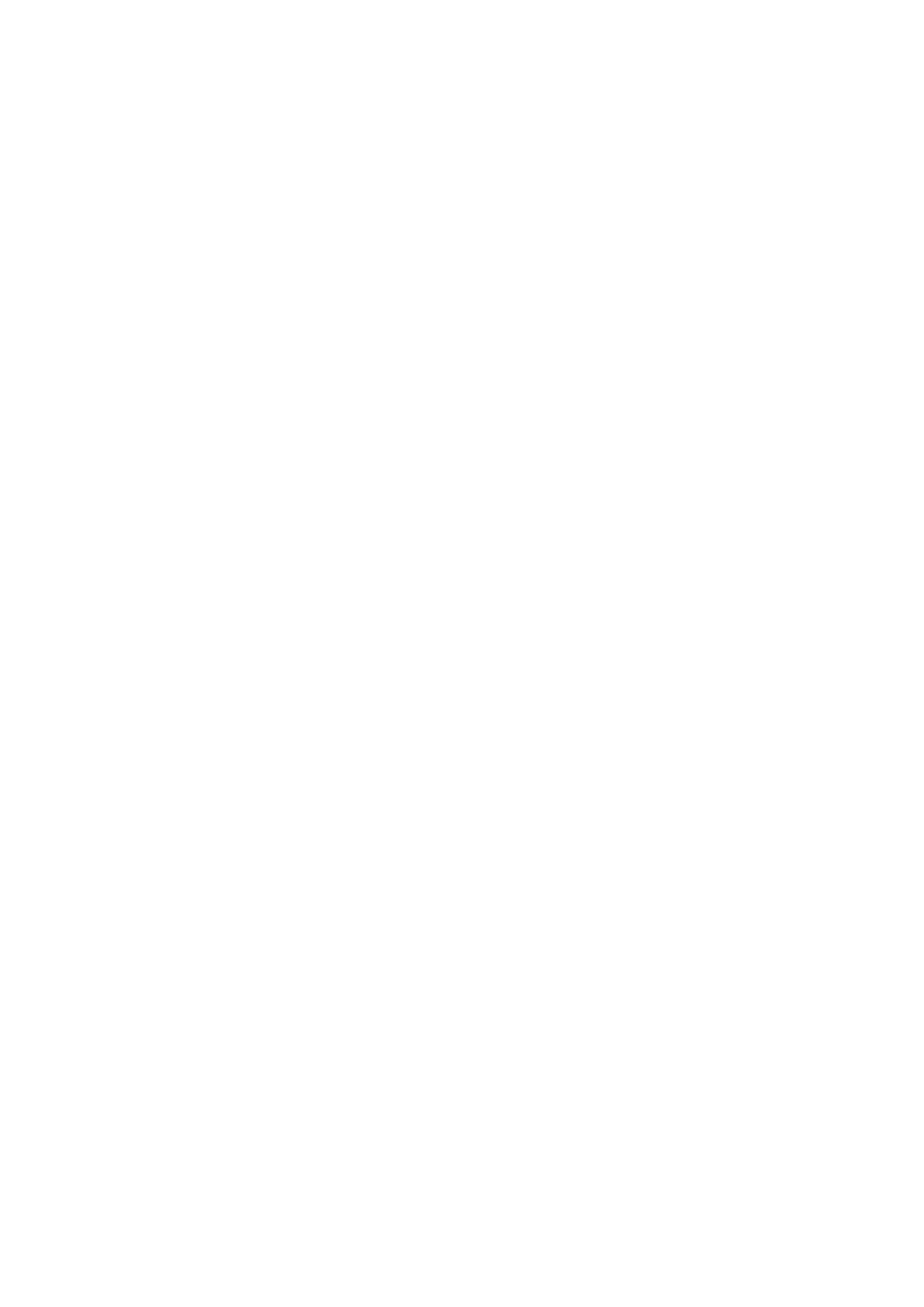# **Part 11—Accidents**

## <span id="page-68-1"></span>**75—Casualties to be reported**

- (1) If an accident involving a vessel occurs in the jurisdiction and the accident results in loss of life or personal injury or in damage to property (except minor injury or damage excluded by regulation from the ambit of this section), the accident must be reported to the CEO or an authorised person as soon as reasonably practicable but in any event within 48 hours.
- (2) A report under [subsection](#page-68-1) (1) must include such particulars as may be required by the regulations, the CEO or the authorised person.
- (3) If a report is not made as required by this section, the owner and the master or operator of the vessel are each guilty of an offence.

Maximum penalty: \$750.

Expiation fee: \$55.

#### <span id="page-68-0"></span>**76—Duty to give assistance and provide particulars**

- (1) If an accident involving a vessel occurs in the jurisdiction resulting in—
	- (a) loss of life or personal injury or possible loss of life or personal injury; or
	- (b) damage to a vessel or possible damage to a vessel,

a person who is in a position to do so must take any action that is reasonably practicable in the circumstances to prevent or minimise the loss, injury or damage.

Maximum penalty:

- (a) in the case of a person who was the operator of a vessel involved in the accident—imprisonment for 5 years;
- (b) in any other case—\$2 500.
- (2) If an accident occurs involving a vessel, the person who was in charge of the vessel at the time of the accident must inform any person injured in the accident and the owner of any property damaged in the accident of his or her name and address and of the registration number of the vessel.

Maximum penalty: \$1 250.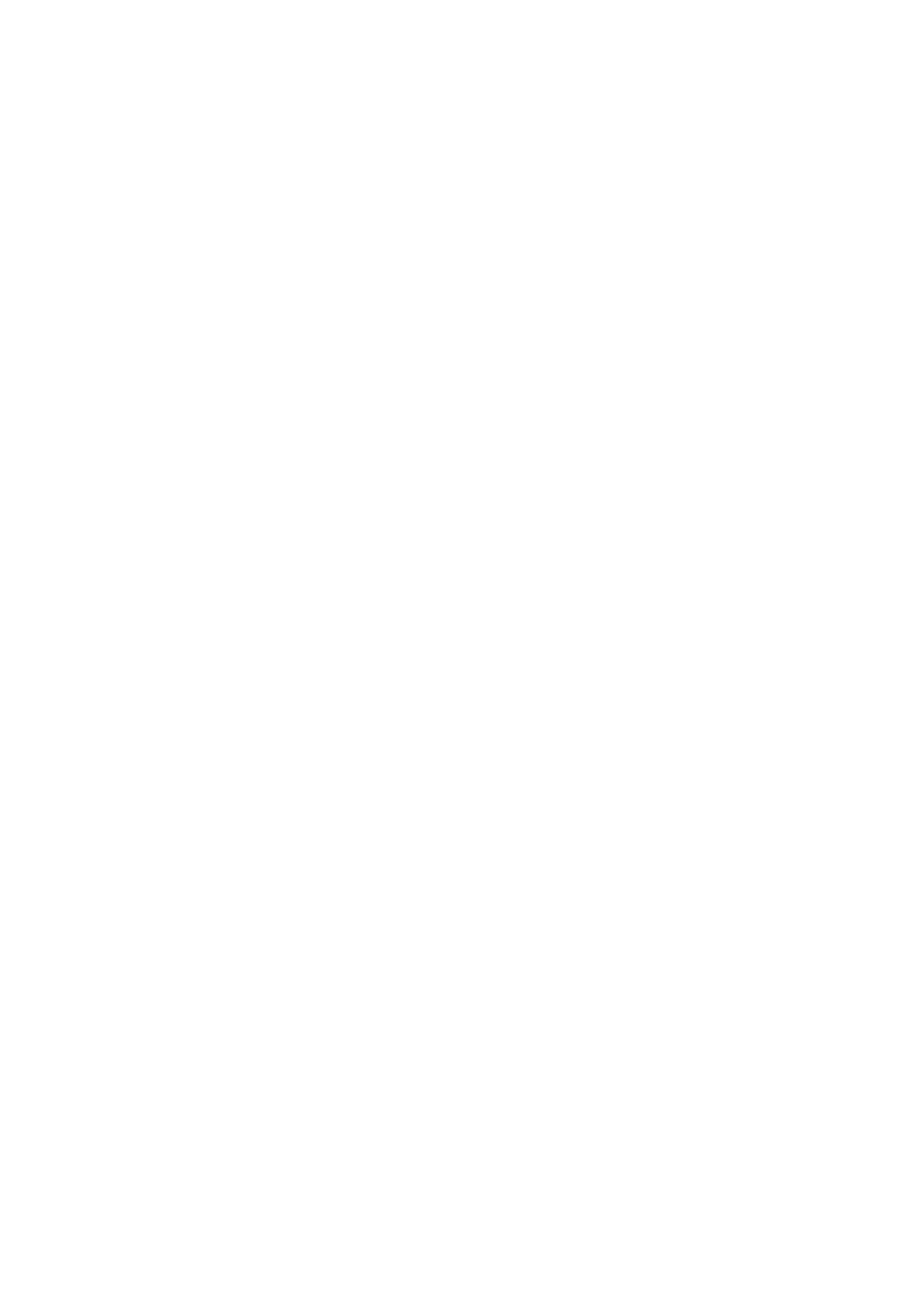# **Part 12—Court of Marine Enquiry**

## **Division 1—Constitution of Court**

## **77—Constitution of Court**

- (1) The Magistrates Court is constituted the Court of Marine Enquiry for the purposes of this Act.
- (2) The Magistrates Court, when sitting as the Court of Marine Enquiry, will sit with assessors.
- (3) The Minister will establish a panel of expert assessors for the purposes of constituting the Court as a Court of Marine Enquiry.
- (4) Whenever the Magistrates Court is to sit as the Court of Marine Enquiry, two assessors will be chosen in accordance with the regulations to sit with the Court.
- (5) The function of the assessors is to assist the Court, but they do not take part in the decision of the Court.

## **Division 2—Enquiries into casualties**

#### **78—Enquiries into casualties**

- (1) If an accident involving a vessel occurs in the jurisdiction and the accident results in loss of life or injury or in damage to property, the Minister may refer the matter to the Court of Marine Enquiry for investigation and report.
- (2) If such a reference is made to the Court of Marine Enquiry, the Court must enquire into the matter and report to the Minister on the cause of the accident.
- (3) If, on such an enquiry, the Court finds that a person who holds a certificate of competency under this Act is guilty of misconduct or incompetence, the Court may cancel or suspend the certificate of competency.

## **Division 3—Enquiries into misconduct or incompetence**

#### **79—Enquiries into misconduct or incompetence**

- (1) If there is reasonable cause to believe that a particular incident involving a vessel in the jurisdiction shows a member of the crew of the vessel to have been guilty of misconduct or incompetence, the Minister may refer the matter to the Court of Marine Enquiry for investigation and report.
- (2) If such a reference is made to the Court of Marine Enquiry, the Court must enquire into the matter and report to the Minister on the matter.
- (3) If, on such an enquiry, the Court finds that a person who holds a certificate of competency under this Act is guilty of misconduct or incompetence, the Court may cancel or suspend the certificate of competency.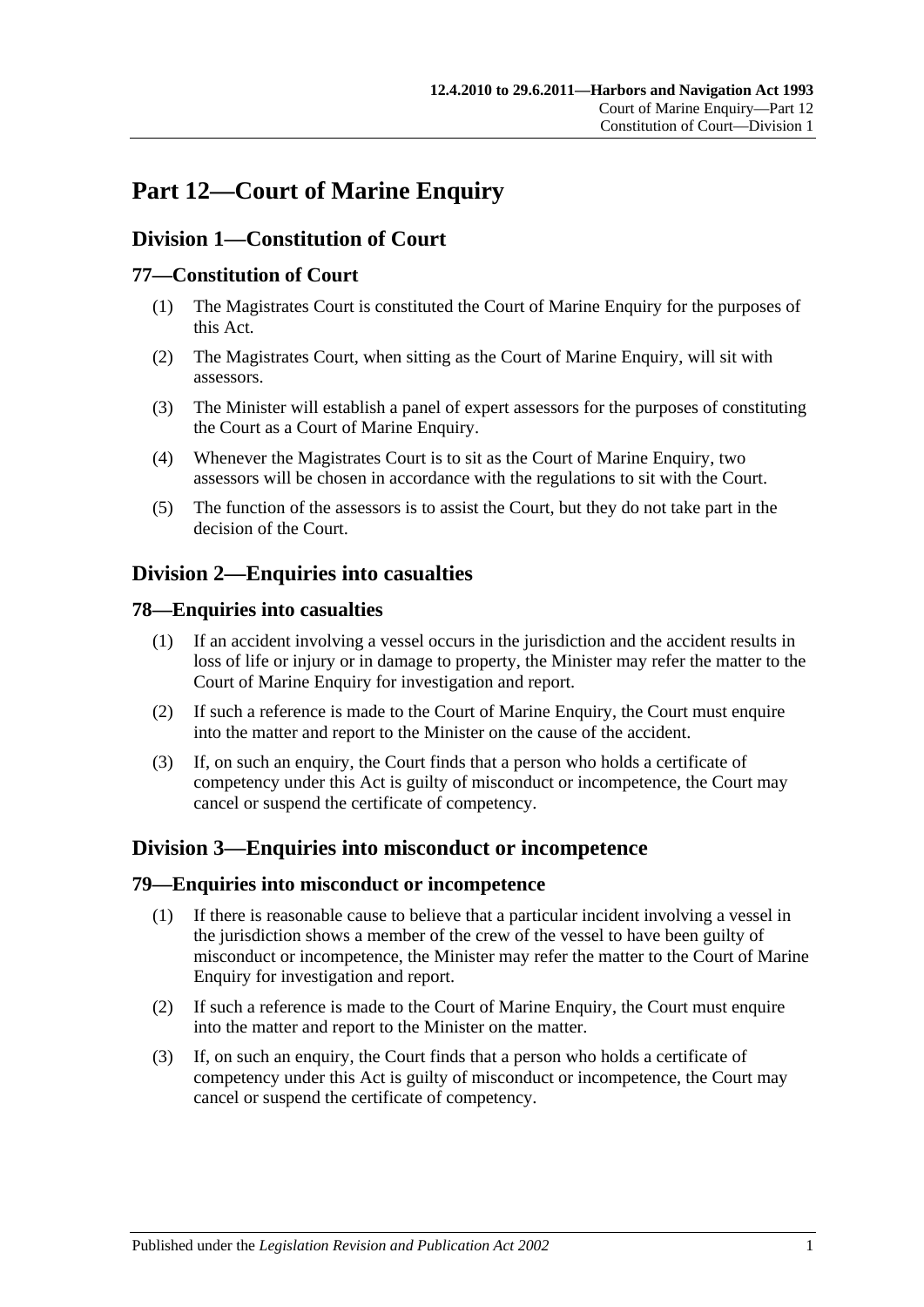# **Division 4—Administrative review**

#### **80—Review of administrative decisions**

- (1) A person who is dissatisfied with a reviewable decision or determination under this Act may, within 30 days after receiving notice of the decision or determination, apply to the person by whom the decision was made for a review of the decision.
- (2) The following decisions and determinations are reviewable:
	- (a) a decision by the Minister—
		- (i) to insist on the inclusion of a particular provision or particular provisions in a port operating agreement; or
		- (ii) not to renew a port operating agreement;
	- (b) a decision by the CEO to refuse or cancel a pilot's licence or a pilotage exemption certificate, or to impose conditions on such a licence or certificate;
	- (c) a decision by the CEO to refuse a certificate of competency;
	- (d) a decision by the Minister to cancel a certificate of competency or to disqualify a person from holding a certificate of competency;
	- (e) a decision by the Minister to declare a qualification that is under the regulations equivalent to a certificate of competency to be inoperative in the jurisdiction:
	- (f) a decision by the CEO to refuse or cancel a licence permitting the hiring out of vessels or to impose conditions on such a licence;
	- (g) a decision by the CEO to refuse a certificate of survey or to impose conditions on a certificate of survey or to refuse consent to a structural alteration to the hull of a vessel, or material alteration to the equipment of a vessel, in respect of which a certificate of survey is in force;
	- (h) a decision by the CEO to refuse a loadline certificate or to impose conditions on a loadline certificate or to refuse to consent to a structural alteration to the hull of a vessel, or a material alteration to the markings on a vessel, in respect of which a loadline certificate is in force;
	- (i) a decision by the CEO to prohibit use of a vessel;
	- (j) a determination by the State Crewing Committee.
- (3) If the applicant is dissatisfied with the decision made on the review, the applicant may apply to the Court of Marine Enquiry for a further review of the decision and, on such a review, the Court may—
	- (a) confirm, vary or reverse that decision or determination; and
	- (b) make such consequential or ancillary orders as the Court thinks fit.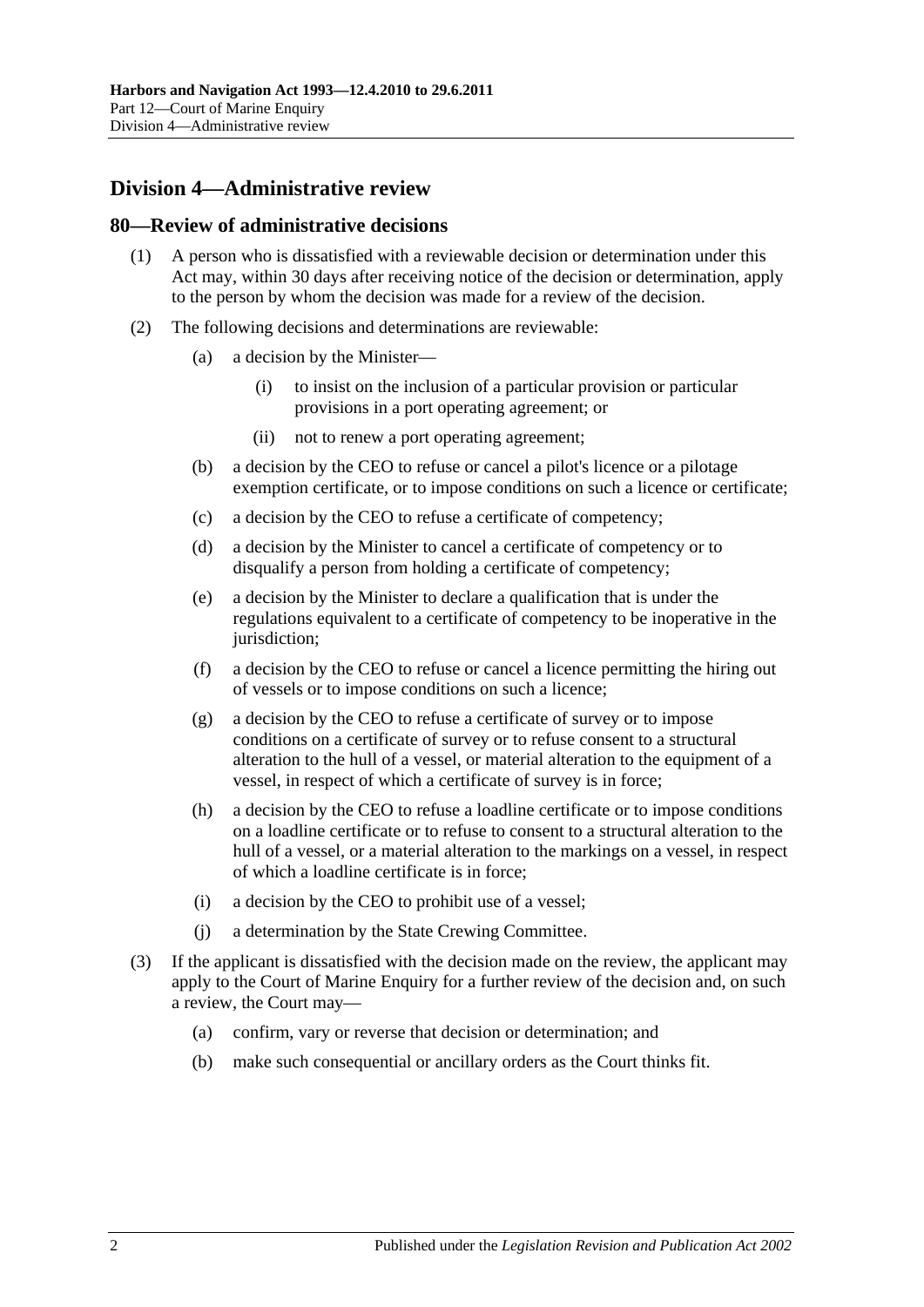# **Part 13—Application of Commonwealth Act and International Conventions**

## **81—Application of Commonwealth Act**

The regulations may apply the Commonwealth Act or specified provisions of the Commonwealth Act (subject to exclusions, adaptations and modifications set out in the regulations) to vessels in the jurisdiction or to the owners and crews of such vessels.

## **82—Agreement between the Commonwealth and the State**

The Governor may arrange with the Governor-General of the Commonwealth—

- (a) for the carrying out on behalf of the State of functions under this Act by officers of the Commonwealth; or
- (b) for the carrying out on behalf of the Commonwealth of functions under the Commonwealth Act by officers of the State.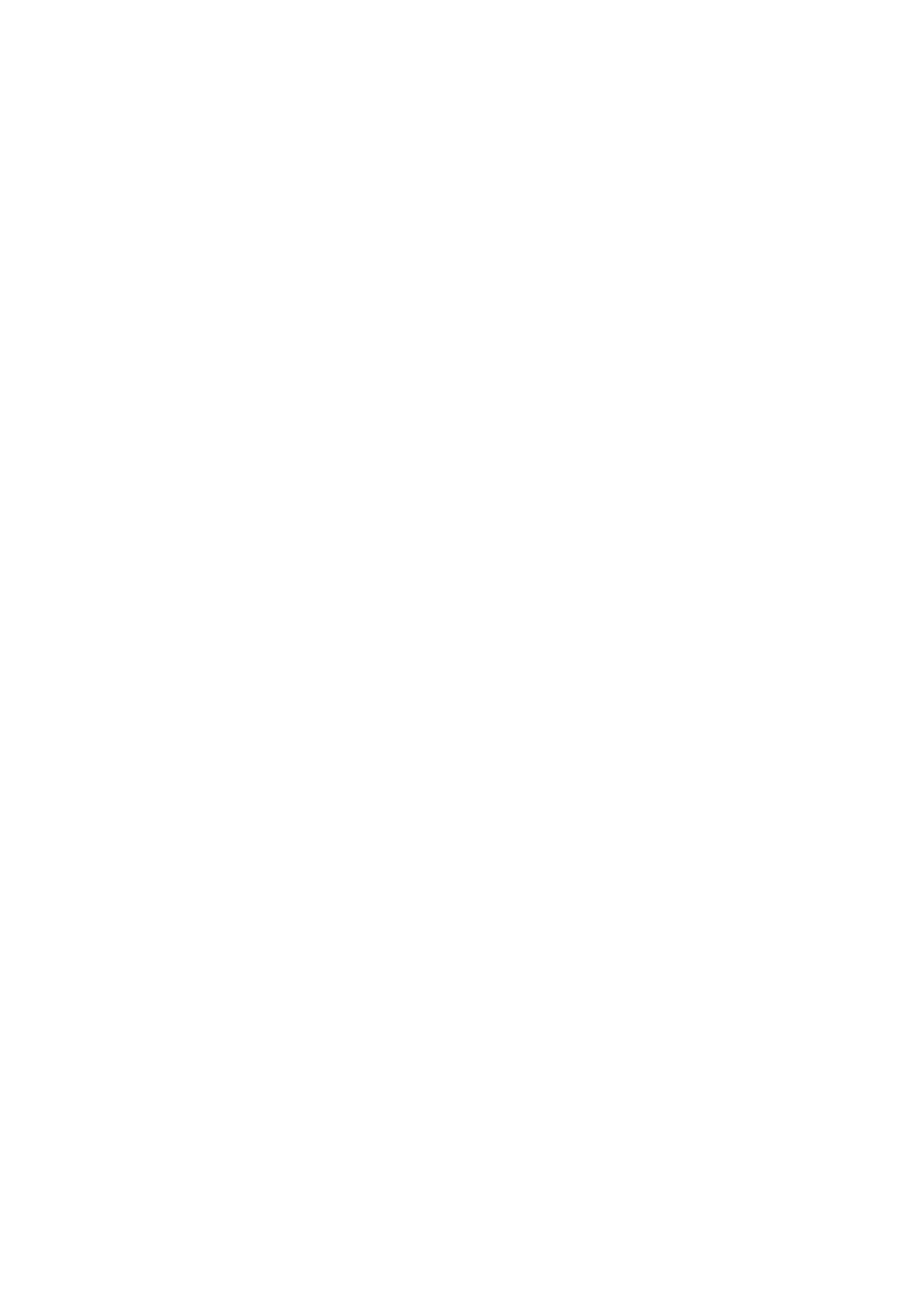# **Part 14—Miscellaneous**

## **83—Regattas etc**

- (1) The CEO may, by instrument in writing, exempt the participants, and any person or class of persons performing incidental or ancillary functions, in any regatta, race, contest or other activity likely to involve the operation of vessels in contravention of this Act from specified provisions of this Act.
- (2) An exemption under this section—
	- (a) may be granted or refused at the discretion of the CEO (but an exemption cannot be granted in respect of an activity that is to take place within a port unless the port operator has first been consulted); and
	- (b) operates for a period specified in the instrument of exemption; and
	- (c) is subject to conditions specified in the instrument of exemption.
- (3) The CEO has an absolute discretion to cancel an exemption granted under this section.

### **84—Conduct on board vessels**

(1) A person who behaves in an offensive or disorderly manner while on board a vessel is guilty of an offence.

Maximum penalty: \$1 250.

(2) A person who molests a passenger or a member of the crew of a vessel is guilty of an offence.

Maximum penalty: \$1 250.

(3) If the conduct of a person on board a vessel threatens the safety of the vessel or disrupts good order on the vessel, the person in charge of the vessel, or a person acting on his or her authority, may exercise reasonable force to restrain that person.

### **85—Unlawful use of vessels**

A person who operates or interferes with a vessel without the owner's consent and without any other lawful authority or excuse is guilty of an offence.

Maximum penalty: \$1 250.

### **86—Liability of directors**

- (1) If a corporation commits an offence against this Act, each director of the corporation is guilty of an offence and liable to the same penalty as is fixed for the principal offence unless it is proved that the principal offence did not result from failure on the director's part to take reasonable care to prevent the commission of the offence.
- (2) A director of a corporation may be prosecuted and convicted of an offence under this Act whether or not the corporation has been prosecuted or convicted of the offence committed by the corporation.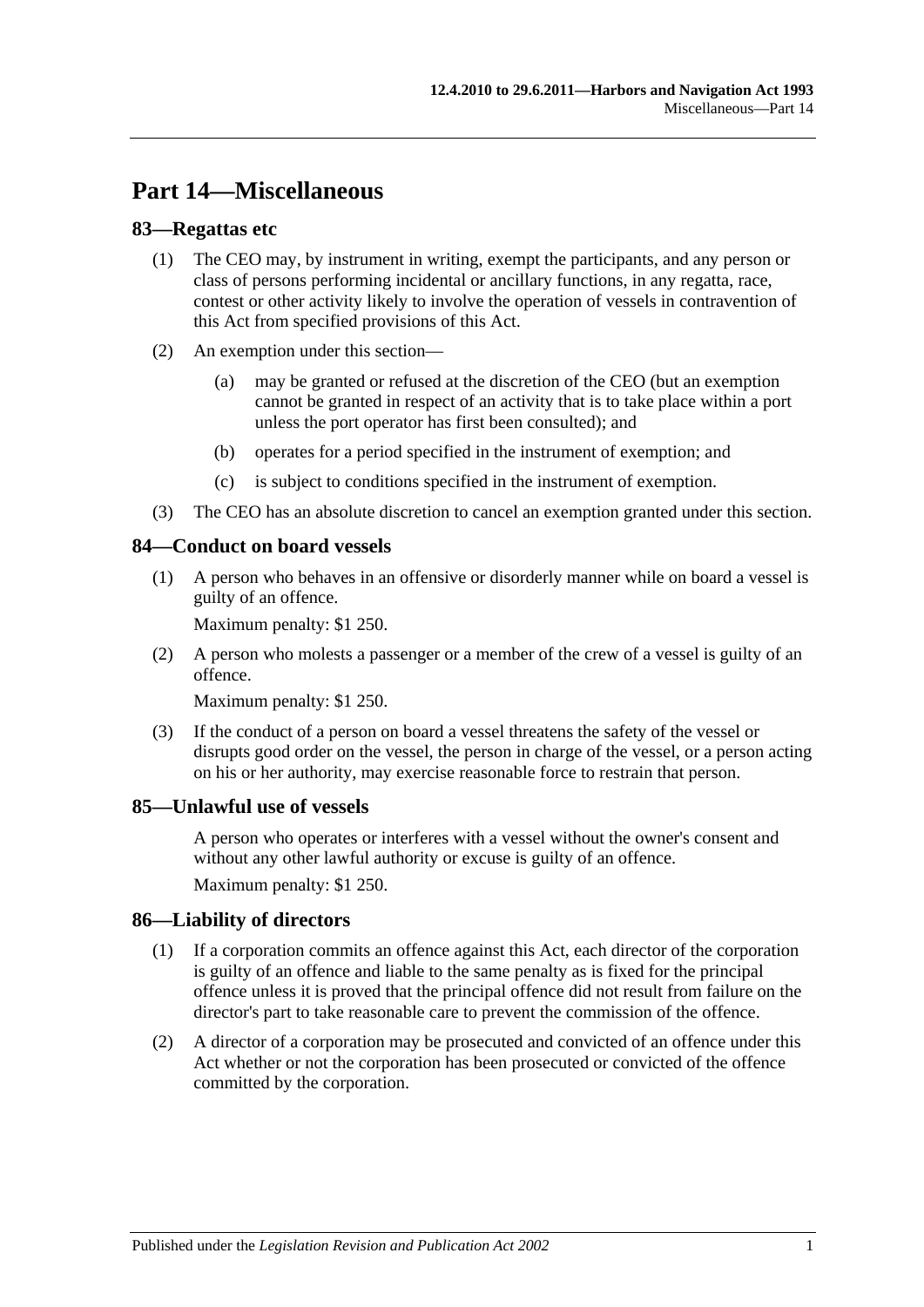(3) In this section—

*director* of a corporation includes a person occupying or acting in the position of director of the corporation whether validly appointed to occupy or duly authorised to act in the position or not, and includes a person in accordance with whose directions or instructions the directors of the corporation are accustomed to act.

## **87—Evidentiary provision**

- (1) In any legal proceedings—
	- (a) a certificate apparently signed by the Minister or the CEO as to a delegation of powers under this Act is, in the absence of proof to the contrary, proof of the matter certified;
	- (b) a certificate apparently signed by an authorised person that a place referred to in the certificate is within the jurisdiction is, in the absence of proof to the contrary, proof of the fact so certified;
	- (c) a certificate apparently signed by the CEO or a delegate of the CEO certifying that, as at a date specified in the certificate, a person named in the certificate held or did not hold a licence, certificate, or exemption under this Act of a kind referred to in the certificate is, in the absence of proof to the contrary, proof of the matter so certified;
	- (d) a certificate apparently signed by the CEO or a delegate of the CEO certifying that, as at a date specified in the certificate, a vessel referred to in the certificate was or was not registered under this Act is, in the absence of proof to the contrary, proof of the matter so certified;
	- (e) a certificate apparently signed by the CEO or a delegate of the CEO certifying that, as at a date specified in the certificate, a certificate of survey or loadline certificate was or was not in force in respect of a vessel is, in the absence of proof to the contrary, proof of the matter so certified;
	- (f) a certificate apparently signed by the CEO or a delegate of the CEO, as to the engine capacity or power of a specified vessel is, in the absence of proof to the contrary, proof of the matter so specified;
	- (g) a certificate apparently signed by the CEO or a delegate of the CEO to the effect that a specified document had not been received by the CEO or the department on or before a specified date is, in the absence of proof to the contrary, proof that the document had not been lodged or given on or before that day;
	- (h) a certificate apparently signed by the CEO or a delegate of the CEO certifying an approval or lack of approval under this Act is, in the absence of proof to the contrary, proof of the matter certified.
- (2) In proceedings for an offence against this Act, an allegation in a complaint that a specified person is or was the owner, the master or the operator of a vessel will be accepted, in the absence of proof to the contrary, as proof of the matter so alleged.

## **89—Officers' liability**

- (1) The Crown, the Minister or the CEO incurs no civil liability in consequence of—
	- (a) the issue of any licence, certificate, exemption or consent under this Act; or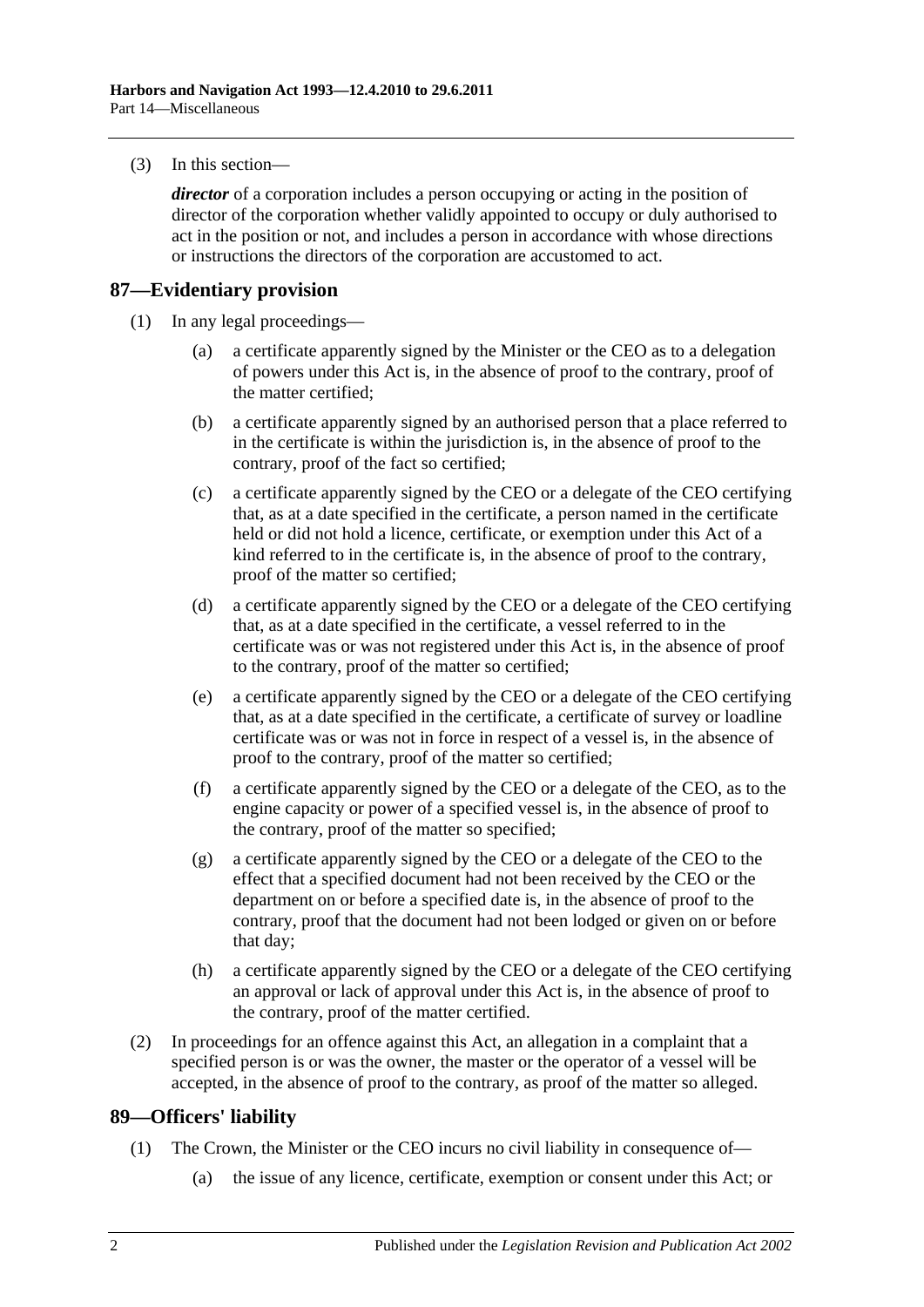- (b) any act or omission with regard to the establishment, positioning or operation of navigational aids.
- <span id="page-76-0"></span>(2) An authorised person incurs no civil liability under this Act for an honest act or omission in the exercise or purported exercise of powers under this Act.
- (3) A liability that would, but for [subsection](#page-76-0) (2), attach to an authorised person attaches instead—
	- (a) if the authorised person is an officer or employee of a port operator—to the port operator; or
	- (b) in any other case—to the Minister.
- <span id="page-76-1"></span>(4) A port management officer (other than an authorised person) incurs no civil liability for an honest act or omission in the exercise or purported exercise of powers under this Act.
- (5) Any liability that would, but for [subsection](#page-76-1) (4), attach to a port management officer attaches instead to the port operator that appointed the officer.

### **90—Recreational boating fees and charges**

- (1) All fees and charges recovered under this Act in relation to recreational vessels (other than fees and charges recovered under [Part 5\)](#page-24-0) must be paid into a separate fund.
- (2) That fund is to be applied to defray the costs of administering and enforcing this Act.

## <span id="page-76-2"></span>**90A—Facilities Fund**

- (1) The *Facilities Fund* is established.
- (2) The Fund must be kept as directed by the Treasurer.
- (3) The Fund is to consist of—
	- (a) facilities levies payable under the regulations on the registration, inspection or survey of vessels; and
	- (b) income from investment of money belonging to the Fund.
- (4) A certificate of registration, inspection or survey will not be issued for a vessel until any levy payable on the registration, inspection or survey is paid.
- (5) The Minister may, with the approval of the Treasurer, invest any of the money belonging to the Fund that is not immediately required for the purposes of the Fund in such manner as is approved by the Treasurer.
- (6) The Fund may be applied by the Minister towards—
	- (a) establishing, maintaining and improving facilities for use in connection with vessels; and
	- (b) the payment of expenses of administering the Fund.

### **91—Regulations**

(1) The Governor may make such regulations as are contemplated by this Act or as are necessary or expedient for the purposes of this Act.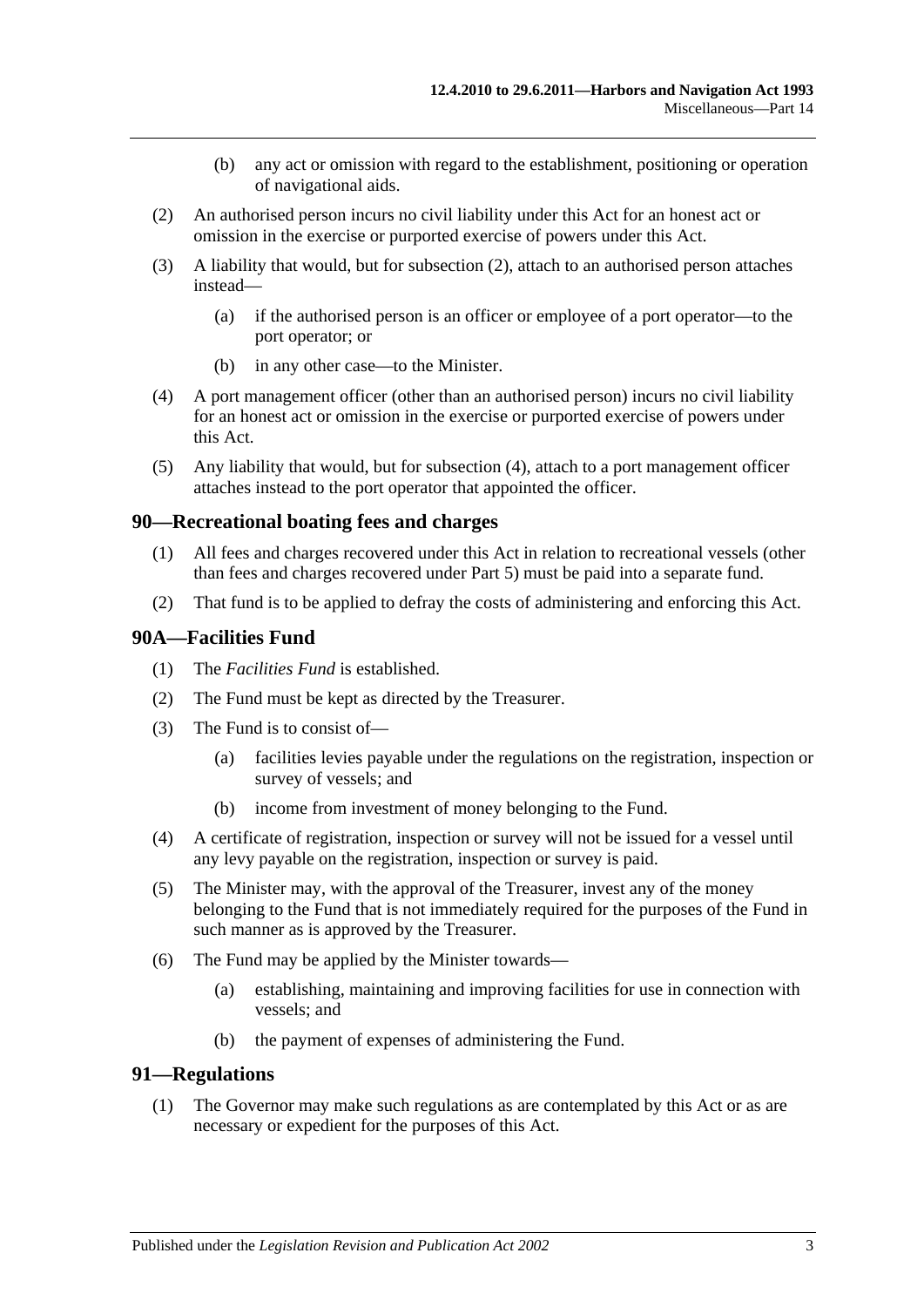- (2) The regulations may, for example—
	- (a) provide for the management of harbors and the admission and removal of vessels from them;
	- (b) regulate the mooring or anchorage of vessels;
	- (c) empower an authorised person to take action to move and secure any vessel that has not been anchored or moored in accordance with the regulations;
	- (d) regulate the loading, unloading, carriage or handling of goods, making any special provision that may be necessary or desirable in relation to dangerous goods or any other particular class of goods;
	- (e) regulate the storage of goods, making any special provision that may be necessary or desirable for the storage of dangerous goods or any other particular class of goods;
	- (f) require the use of lights or signals to minimise the risk of collisions in harbors;
	- (g) make any provision necessary or desirable to secure safety and good order in harbors or on harbor facilities or otherwise within the jurisdiction;
	- (h) regulate the navigation of vessels within the jurisdiction;
	- (i) impose rules to regulate navigation within the jurisdiction, to prevent collisions and to improve safety;
	- (j) regulate the use of hire-and-drive vessels;
	- (k) require the lighting and marking of vessels and of structures situated in or in the vicinity of navigable waters;
	- (l) require the master or agent of every vessel or of every vessel of a specified class to announce the arrival of the vessel in a harbor;
	- (m) require information as to goods to be loaded or unloaded to be kept and provided by the master or owner of a vessel or shipping agents, regulate the form in which the information is to be provided, and fix civil or criminal penalties for failing to provide the required information within the time allowed by the regulations;
	- (n) require information as to pilotage to be kept and provided by the master or pilot of a vessel;
	- (o) limiting the Minister's liability for loss of, or damage to, goods occurring while the goods are in the Minister's custody or the Minister is otherwise responsible for the goods;
	- (p) regulate, restrict or prohibit parking, or otherwise control traffic, on or in the vicinity of land or any structure under the care, control and management of the Minister;
	- (q) require that specified equipment be carried by, or fitted to, vessels of a specified class;
	- (r) declare any part of the jurisdiction to be a speed zone and impose a speed limit for that zone or otherwise impose speed limits in any part of the jurisdiction;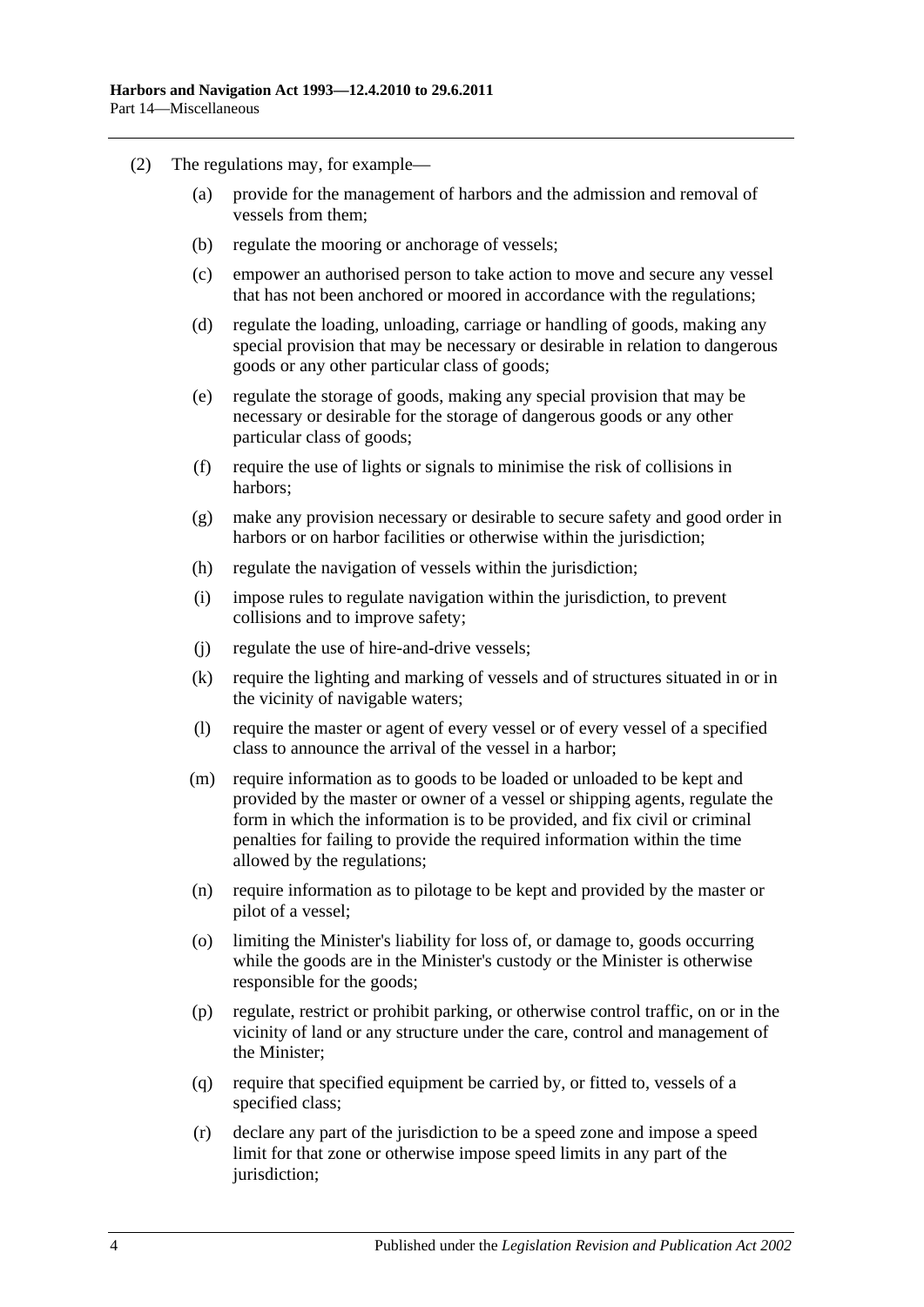- (s) regulate, restrict or prohibit the discharge of pollutants into waters within the jurisdiction or make any other provision to prevent or reduce pollution;
- (t) place limits on the mass or volume of cargo that may be carried by a vessel or the number of passengers and crew or otherwise regulate the loading of vessels;
- (u) provide for the designation of parts of wharfs or harbor facilities as restricted areas, and empower authorised persons to direct persons not to enter, or to leave, a restricted area;
- (v) place limits on the mass of vehicles on or in the vicinity of land, or any structure, under the care, control and management of the Minister;
- (w) require and regulate the reporting of accidents on or in the vicinity of land or any structure under the care, control and management of the Minister;
- (x) regulate, restrict or prohibit the deposit of waste on or in the vicinity of land or any structure under the care, control or management of the Minister;
- (y) regulate trade, advertisement or other commercial or recreational activity on or in the vicinity of land or any structure under the care, control and management of the Minister;
- (z) regulate, restrict or prohibit the carriage of dangerous cargoes;
- (aa) regulate the form or manner of any application under this Act and require documents or information to accompany such application;
- (ab) regulate the transfer of registration of a vessel or the transfer of a licence to carry on a business of hiring out vessels under this Act;
- (aba) regulate the sale of vessels to which [Part 9](#page-44-0) or a Division of [Part 9](#page-44-0) applies;
- (abb) provide for and regulate the affixing of a plate to the hull of vessels of a specified class for the purposes of identifying the hull;
- (ac) fix fees to be paid in respect of any matter under this Act and regulate the recovery, waiving or reduction of such fees;
- (af) provide for a committee (with a majority of members nominated by relevant interest groups) to advise the Minister on the amounts of the facilities levies, and the application of the Facilities Fund, under [section](#page-76-2) 90A;
- (ag) fix default charges to be paid if an amount payable under this Act is not paid within a time allowed by the regulations for payment;
- (ah) make provisions in relation to evidence in proceedings for an offence against the regulations;
- (ai) exempt (conditionally or unconditionally) specified persons or vessels or persons or vessels of a specified class, from the provisions, or any specified provisions, of this Act.
- (3) A regulation may be of general or limited application according to the class of vessels to which it applies, the area in which it applies, the circumstances of its application, or any other specified factor.
- (4) A regulation may confer discretionary powers on the Minister, the CEO or an authorised person.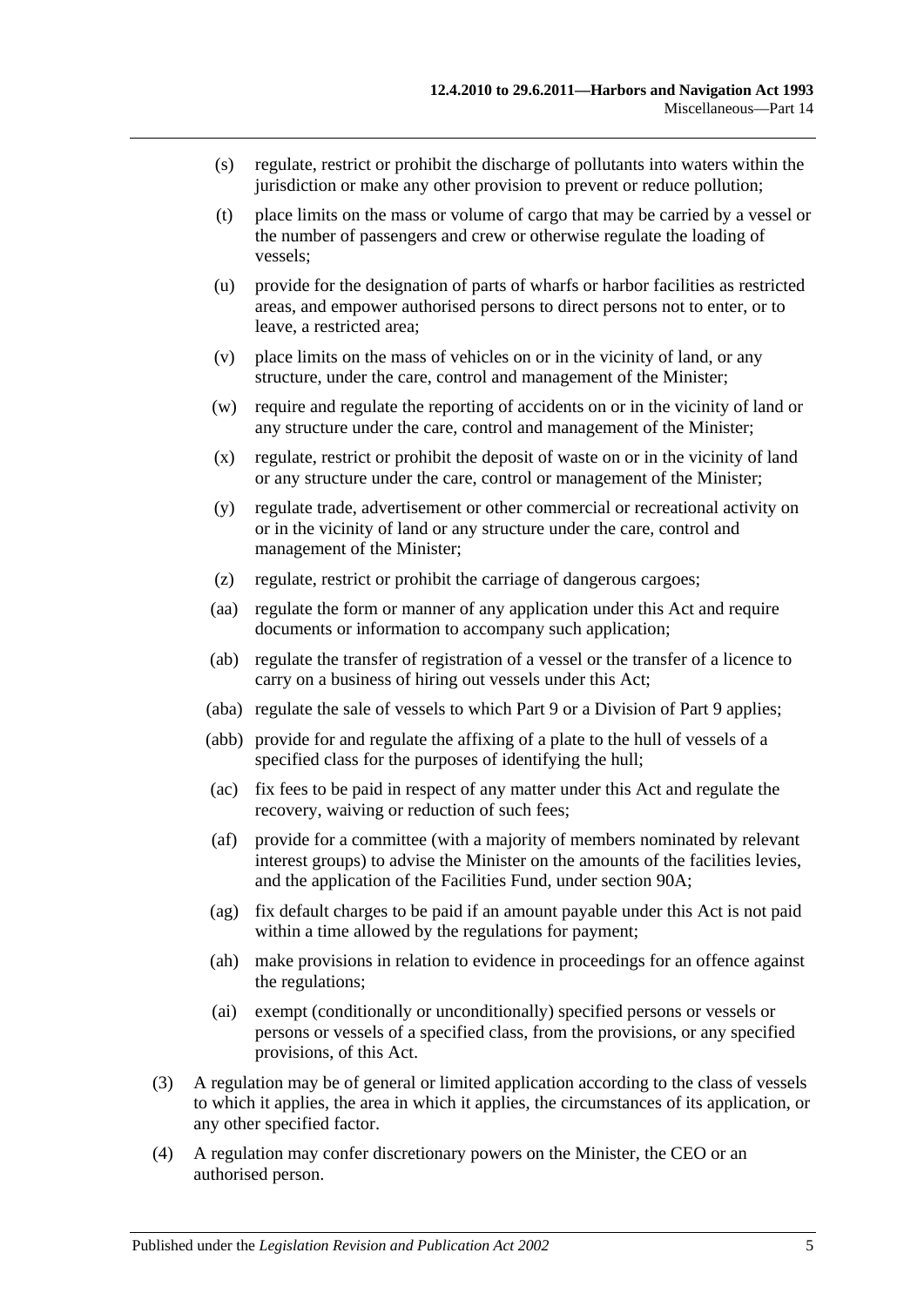- (5) The regulations may incorporate or operate by reference to a code or standard published by a specified authority as in force at a specified time or as in force from time to time.
- (6) If a code or standard is referred to or incorporated in the regulations—
	- (a) a copy of the code or standard must be kept available for inspection by members of the public, without charge and during normal office hours, at an office or offices specified in the regulations; and
	- (b) evidence of the contents of the code or standard may be given in any legal proceedings by production of a document apparently certified by the Minister to be a true copy of the code or standard.
- (7) The regulations may impose fines, not exceeding \$5 000, for offences against the regulations.
- (8) The regulations may fix expiation fees for alleged offences against the regulations.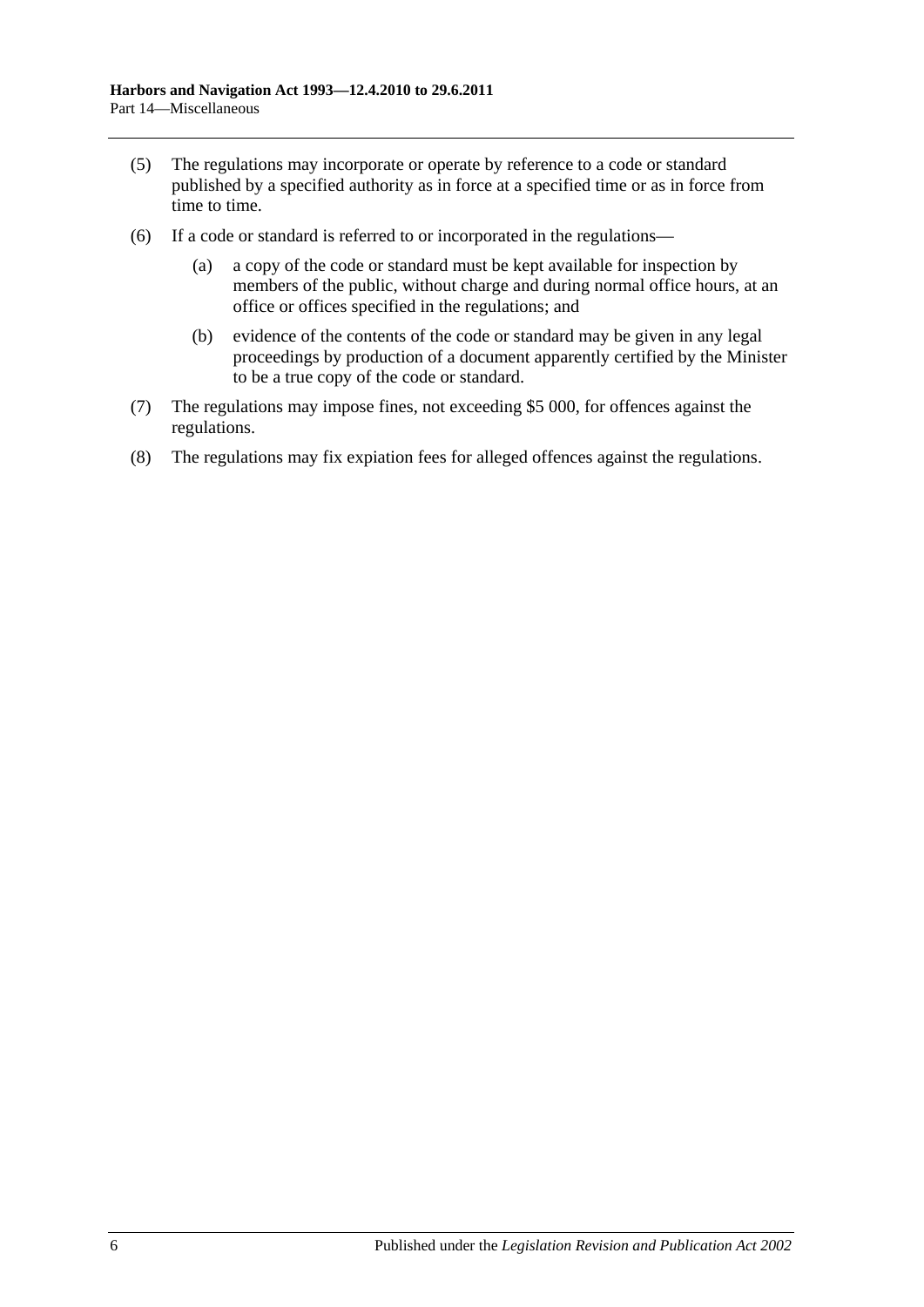## **Schedule 1—Harbors**

## **1—Harbors to which this Act applies**

(1) This Act applies to the following harbors:

American River Ardrossan Beachport and Southend Cape Jaffa Cape Jervis Coffin Bay Cowell (Franklin Harbor) Kingscote Kingston SE Klein Point Penneshaw Point Turton Port Adelaide Port Augusta Port Bonython Port Broughton Port Giles Port MacDonnell Port Pirie Port Lincoln Port Stanvac Port Wakefield Rapid Bay Robe Streaky Bay Thevenard Venus Bay Victor Harbor Vivonne Bay Wallaroo Whyalla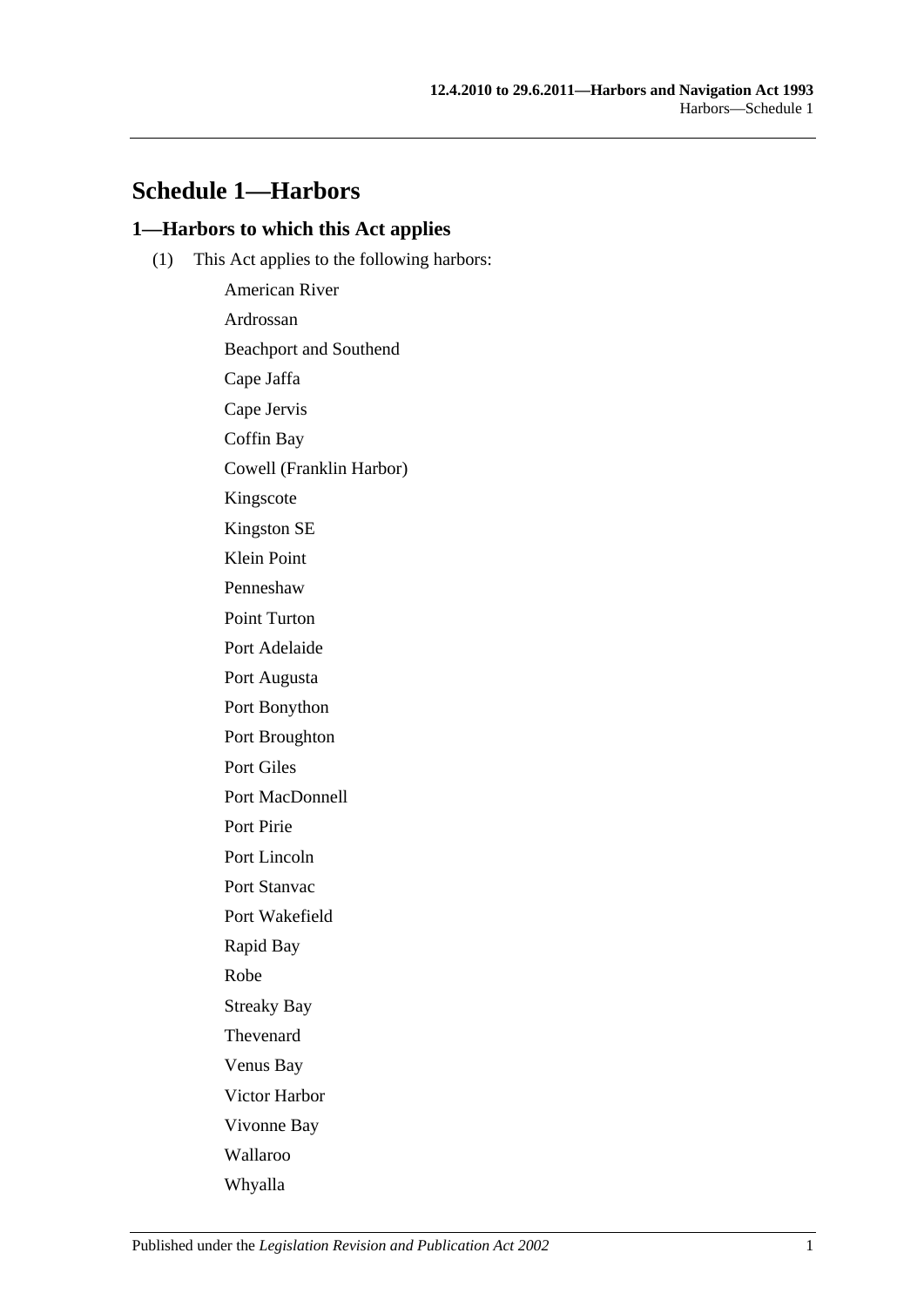(2) Regulations may be made under this Act defining the boundaries to any of the harbors referred to above.

# **Schedule 1A—Blood and oral fluid sample processes Part 1—Preliminary**

## **1—Interpretation**

In this Schedule—

*approved courier* means a person approved by the Commissioner of Police under the *[Road Traffic Act](http://www.legislation.sa.gov.au/index.aspx?action=legref&type=act&legtitle=Road%20Traffic%20Act%201961) 1961* as a courier for the purposes of Schedule 1 of that Act;

*registered nurse* means a person who is registered as a nurse under the law of this State.

## **Part 2—Processes relating to blood samples under [section](#page-54-0) 71, [72](#page-56-0) or [74](#page-65-0)**

## <span id="page-81-0"></span>**2—Blood sample processes generally**

The following provisions apply where a sample of blood is taken under [section](#page-54-0) 71, [72](#page-56-0) or [74:](#page-65-0)

- (a) a medical practitioner by whom a sample of blood is taken must—
	- (i) place the sample of blood, in approximately equal proportions, in 2 separate containers marked with an identification number distinguishing the sample from other samples of blood and seal the containers; and
	- (ii) give to the person from whom the sample was taken, or (in the case of a sample taken under [section](#page-65-0) 74) leave with the person's personal effects at the hospital, a notice in writing—
		- (A) advising that the sample has been taken under the relevant section; and
		- (B) advising that a container containing part of the sample and marked with the identification number specified in the notice will be available for collection by or on behalf of the person at a specified place; and
		- (C) containing any other information prescribed by the regulations; and
	- (iii) complete and sign a certificate containing the information required under [paragraph](#page-82-0) (d); and
	- (iv) make the containers and the certificate available to a police officer;
- (b) each container must contain a sufficient quantity of blood to enable an analysis to be made of the concentration of alcohol present in the blood or of the presence of a prescribed drug in the blood;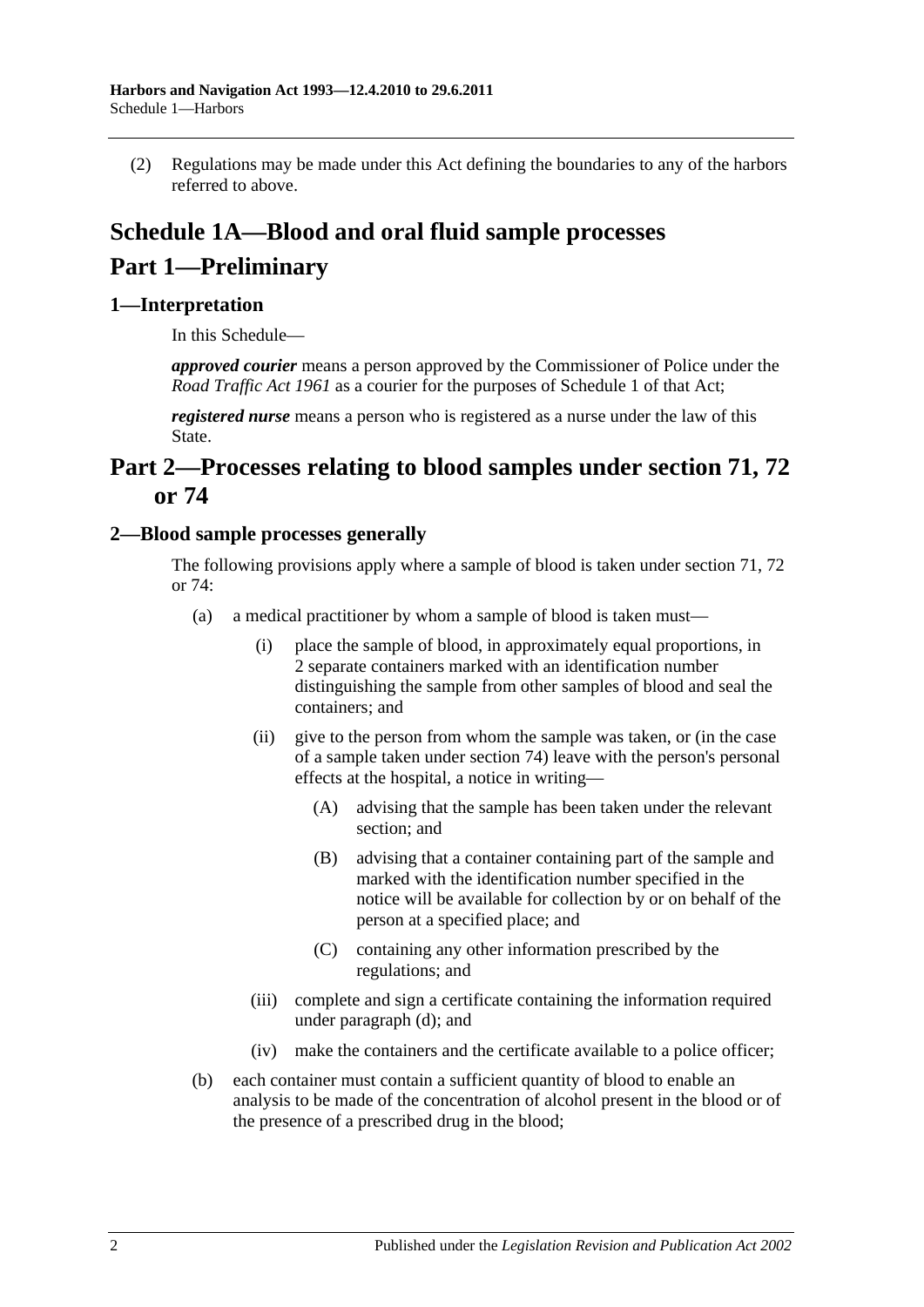- (c) it is the duty of the medical practitioner by whom the sample is taken to take such measures as are reasonably practicable in the circumstances to ensure that the blood is not adulterated and does not deteriorate so as to prevent a proper analysis of the concentration of alcohol present in the blood, or the presence of a prescribed drug in the blood;
- <span id="page-82-0"></span>(d) the certificate referred to in [paragraph](#page-81-0) (a) must state—
	- (i) the identification number of the sample marked on the containers referred to in that paragraph; and
	- (ii) the name and address of the person from whom the sample was taken; and
	- (iii) the name of the medical practitioner by whom the sample was taken; and
	- (iv) the date, time and place at which the sample was taken; and
	- (v) that the medical practitioner gave the notice referred to in that paragraph to the person from whom the sample was taken, or, as the case may be, left the notice with the person's personal effects;
- (e) one of the containers containing the sample must—
	- (i) as soon as reasonably practicable be taken by a police officer or an approved courier to the place specified in the notice given to the person or left with the person's personal effects under [paragraph](#page-81-0) (a); and
	- (ii) be kept available at that place for collection by or on behalf of the person for the period prescribed by the regulations;
- (f) after analysis of the sample in a container made available to a police officer in accordance with [paragraph](#page-81-0) (a), the analyst who performed or supervised the analysis must sign a certificate containing the following information:
	- (i) the identification number of the sample marked on the container;
	- (ii) the name and professional qualifications of the analyst;
	- (iii) the date on which the sample was received in the laboratory in which the analysis was performed;
	- (iv) the concentration of alcohol or other drug found to be present in the blood;
	- (v) any factors relating to the sample or the analysis that might, in the opinion of the analyst, adversely affect the accuracy or validity of the analysis;
	- (vi) any other information relating to the sample or analysis or both that the analyst thinks fit to include;
- (g) on completion of an analysis of a sample, the certificate of the medical practitioner by whom the sample was taken and the certificate of the analyst who performed or supervised the analysis must be sent to the Minister or retained on behalf of the Minister and, in either event, copies of the certificates must be sent—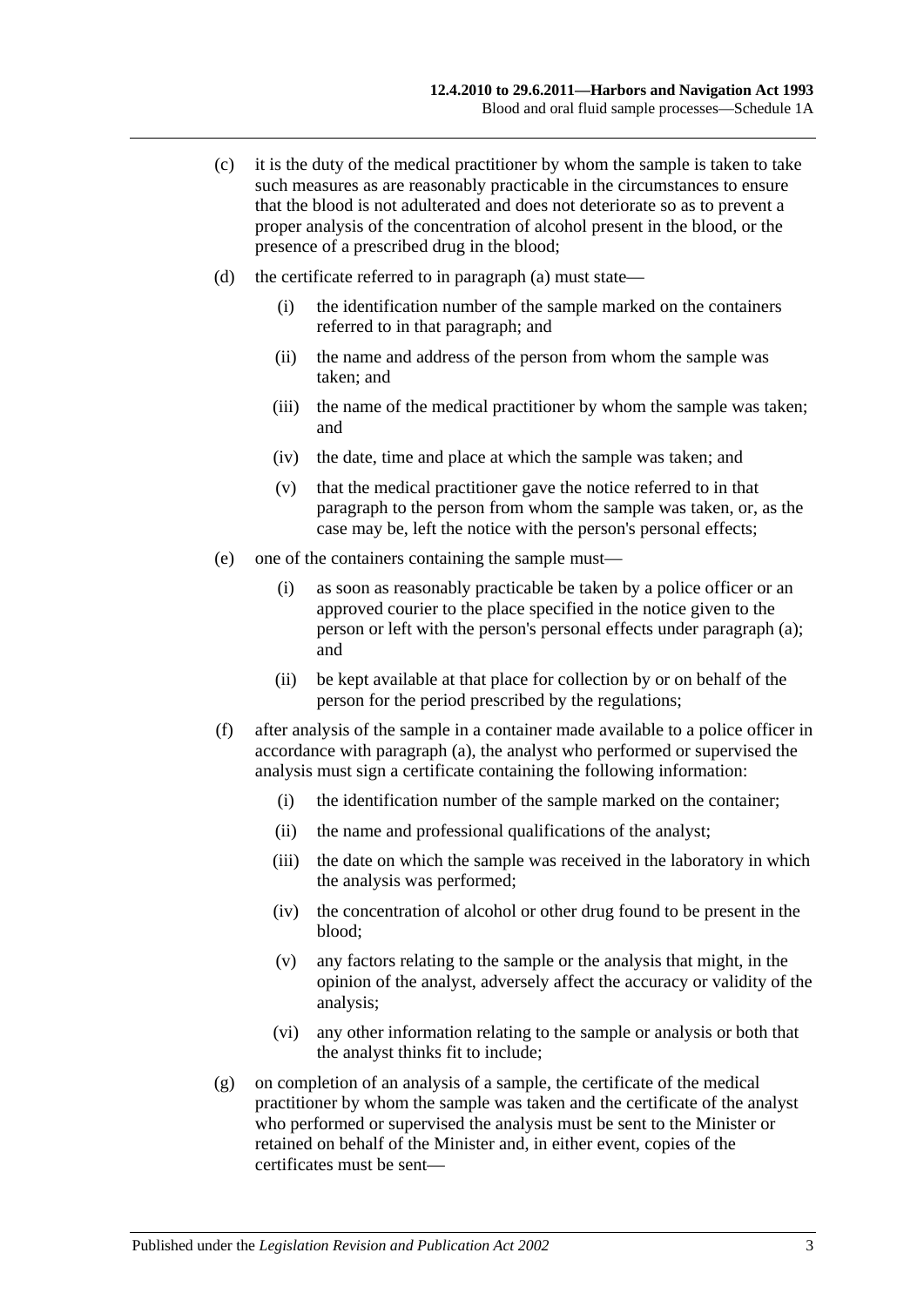- (i) to the Commissioner of Police; and
- (ii) to the medical practitioner by whom the sample was taken; and
- (iii) to the person from whom the sample was taken or, if the person is dead, a relative or personal representative of the deceased;
- <span id="page-83-0"></span>(h) if the whereabouts of the person from whom the sample is taken, or (that person being dead) the identity or whereabouts of a relative or personal representative of the deceased, is unknown, there is no obligation to comply with [paragraph](#page-83-0) (g)(iii) but copies of the certificates must, on application made within 3 years after completion of the analysis, be furnished to any person to whom they should, but for this paragraph, have been sent.

## **3—Blood tests by registered nurses**

If a person has made a request under [section](#page-55-0)  $71(10)$  or  $72(12)$ , or is required to submit to a blood test under [section](#page-57-0) 72(2) or [\(3\),](#page-57-1) at a place outside Metropolitan Adelaide—

- (a) a sample of the person's blood may be taken by a registered nurse instead of a medical practitioner for the purposes of [section](#page-55-0) 71(10) or [72\(12\)](#page-58-0) or this Schedule; and
- (b) the provisions of this Act and the regulations under this Act apply in relation to the taking of the sample of the person's blood and the subsequent dealing with the sample as if a reference in those provisions to a medical practitioner included a reference to a registered nurse.

## **4—Police officer to be present when blood sample taken**

The taking of a sample of blood under [section](#page-55-0)  $71(10)$  or  $72(2)$ , [\(3\)](#page-57-1) or [\(12\)](#page-58-0) must be in the presence of a police officer.

## **5—Cost of blood tests under certain sections**

The taking of a sample of blood under [section](#page-55-0) 71(10), [72\(12\)](#page-58-0) or [74](#page-65-0) must be at the expense of the Crown.

### **6—Provisions relating to medical practitioners etc**

- (1) No proceedings lie against a medical practitioner or registered nurse in respect of anything done in good faith and in compliance, or purported compliance, with the provisions of this Act.
- (2) A medical practitioner must not take a sample of a person's blood under this Act if, in his or her opinion, it would be injurious to the medical condition of the person to do so.
- (3) A medical practitioner is not obliged to take a sample of a person's blood under this Act if the person objects to the taking of the sample of blood and persists in that objection after the medical practitioner has informed the person that, unless the objection is made on genuine medical grounds, it may constitute an offence against this Act.
- <span id="page-83-1"></span>(4) A medical practitioner who fails, without reasonable excuse, to comply with a provision of, or to perform any duty arising under, [section](#page-65-0) 74 is guilty of an offence. Maximum penalty: \$2 500.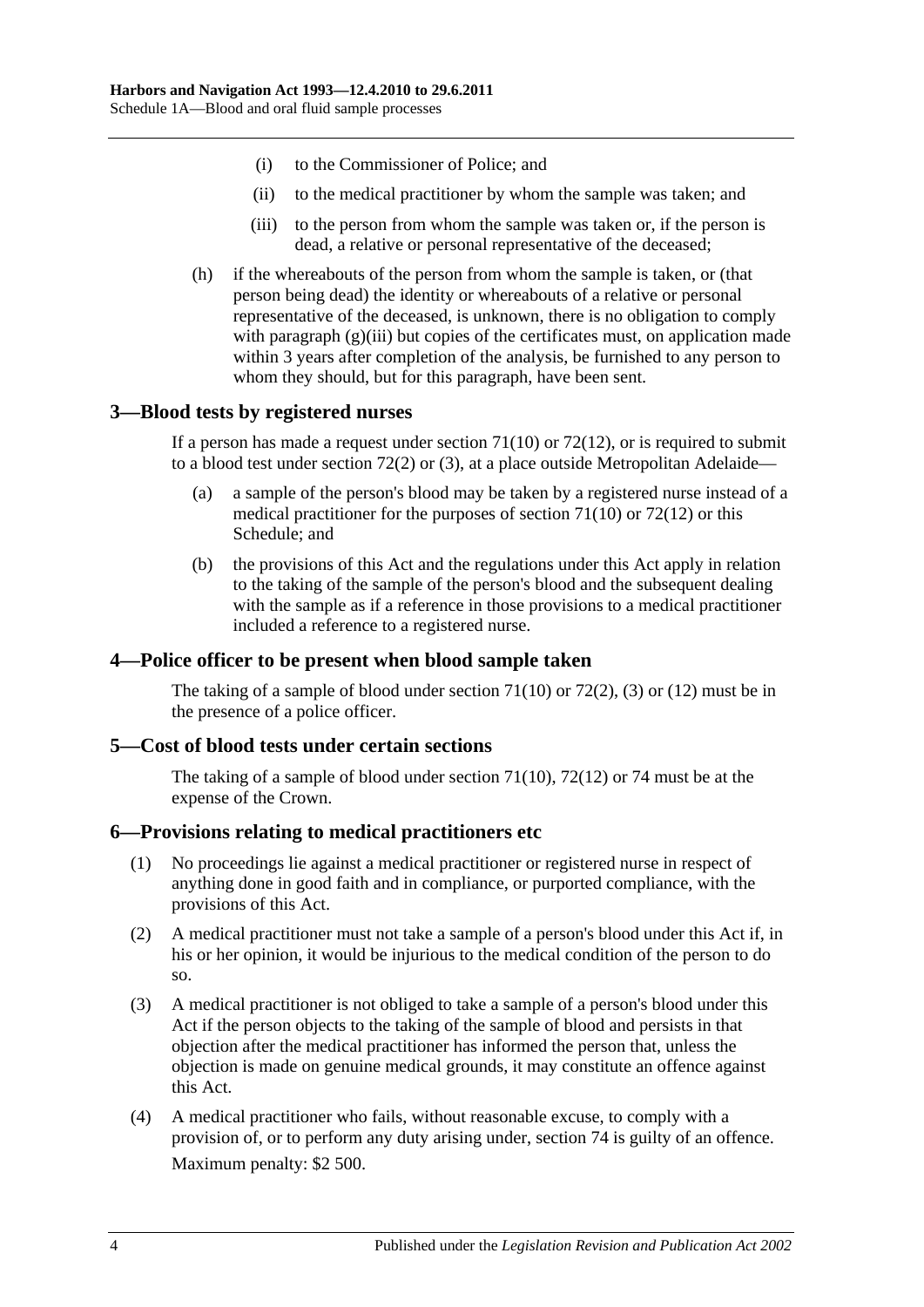- (5) No proceedings can be commenced against a medical practitioner for an offence against [subclause](#page-83-1) (4) unless those proceedings have been authorised by the Attorney-General.
- (6) An apparently genuine document purporting to be signed by the Attorney-General and to authorise proceedings against a medical practitioner for an offence under [subclause](#page-83-1) (4) must, in the absence of proof to the contrary, be accepted by any court as proof that those proceedings have been authorised by the Attorney-General.

## **Part 3—Processes relating to oral fluid samples under [section](#page-56-0) 72**

## <span id="page-84-0"></span>**7—Oral fluid sample processes**

The following provisions apply where a sample of oral fluid is taken under [section](#page-57-0) 72(2):

- (a) the police officer who conducts the oral fluid analysis must—
	- (i) place the sample of oral fluid (and any reagent or other substance required by the regulations to be added to the sample) in approximately equal proportions, in 2 separate containers marked with an identification number distinguishing the sample from other samples of oral fluid and seal the containers; and
	- (ii) give to the person from whom the sample was taken a notice in writing—
		- (A) advising that the sample has been taken under [section](#page-57-0) 72(2); and
		- (B) advising that a container containing part of the sample and marked with the identification number specified in the notice will be available for collection by or on behalf of the person at a specified place; and
		- (C) containing any other information prescribed by the regulations; and
	- (iii) complete and sign a certificate containing the information required under [paragraph](#page-82-0) (d);
- (b) each container must contain a sufficient quantity of oral fluid to enable an analysis to be made of the presence of a prescribed drug in the oral fluid;
- (c) it is the duty of the police officer who conducts the oral fluid analysis to take such measures as are reasonably practicable in the circumstances to ensure that the sample is not adulterated (other than as required under [paragraph](#page-84-0) (a)) and does not deteriorate so as to prevent a proper analysis of the presence of a prescribed drug in the oral fluid;
- (d) the certificate referred to in [paragraph](#page-81-0) (a) must state—
	- (i) the identification number of the sample marked on the containers referred to in that paragraph; and
	- (ii) the name and address of the person from whom the sample was taken; and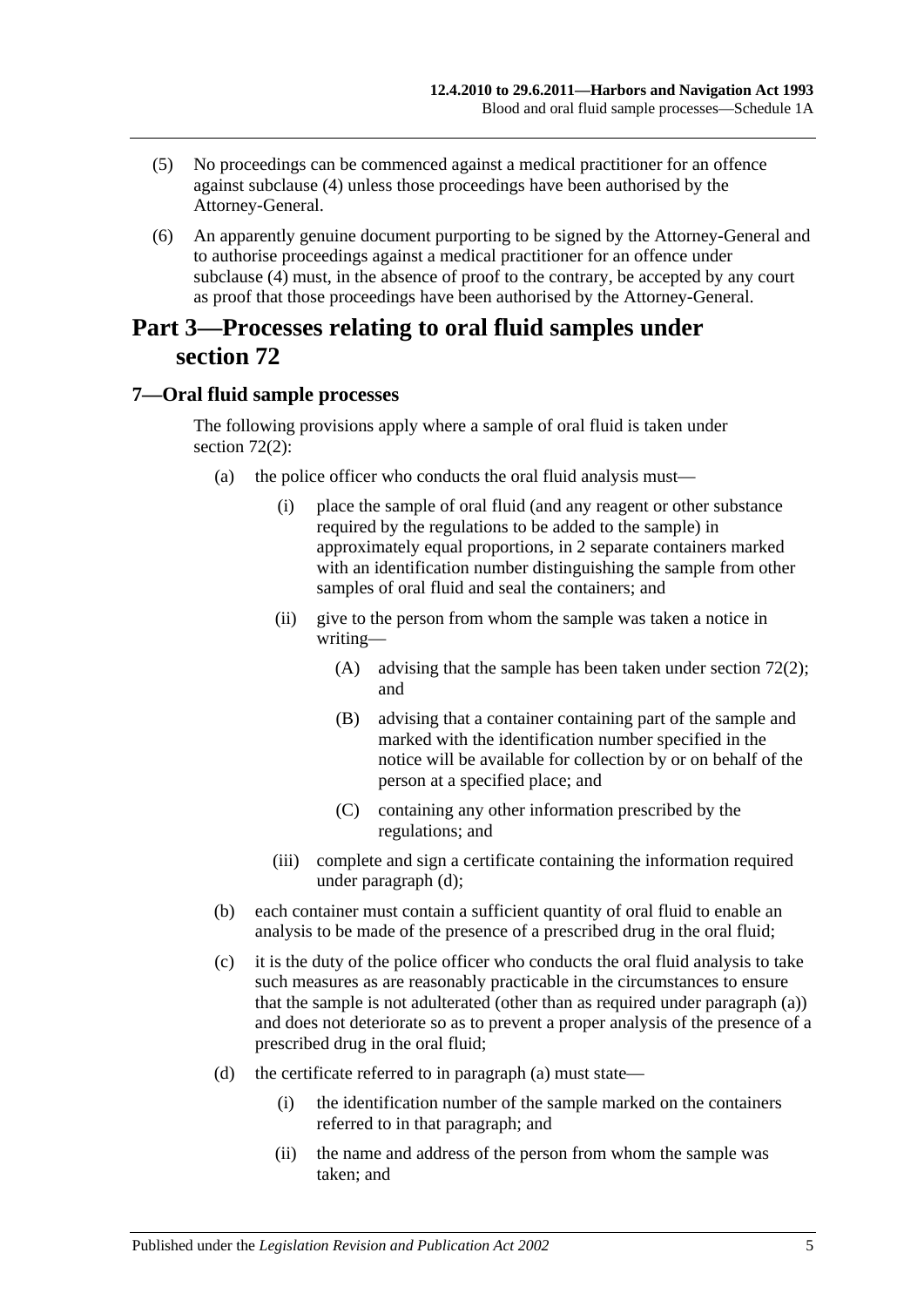- (iii) the identification number of the police officer by whom the sample was taken; and
- (iv) the date, time and place at which the sample was taken; and
- (v) that the police officer gave the notice referred to in that paragraph to the person from whom the sample was taken;
- (e) one of the containers containing the sample must—
	- (i) as soon as reasonably practicable be taken by a police officer or an approved courier to the place specified in the notice given to the person under [paragraph](#page-84-0) (a); and
	- (ii) be kept available at that place for collection by or on behalf of the person for the period prescribed by the regulations;
- (f) after analysis of the sample in a container referred to in [paragraph](#page-84-0) (a), the analyst who performed or supervised the analysis must sign a certificate containing the following information:
	- (i) the identification number of the sample marked on the container;
	- (ii) the name and professional qualifications of the analyst;
	- (iii) the date on which the sample was received in the laboratory in which the analysis was performed;
	- (iv) the information required by the regulations in relation to any prescribed drug or drugs found to be present in the sample;
	- (v) any factors relating to the sample or the analysis that might, in the opinion of the analyst, adversely affect the accuracy or validity of the analysis;
	- (vi) any other information relating to the sample or analysis or both that the analyst thinks fit to include;
- (g) on completion of an analysis of a sample, the certificate of the analyst who performed or supervised the analysis must be sent to the Minister or retained on behalf of the Minister and, in either event, copies of the certificates must be sent—
	- (i) to the Commissioner of Police; and
	- (ii) to the person from whom the sample was taken or, if the person is dead, a relative or personal representative of the deceased;
- <span id="page-85-0"></span>(h) if the whereabouts of the person from whom the sample is taken, or (that person being dead) the identity or whereabouts of a relative or personal representative of the deceased is unknown, there is no obligation to comply with [paragraph](#page-85-0)  $(g)(ii)$  but copies of the certificates must, on application made within 3 years after completion of the analysis, be furnished to any person to whom they should, but for this paragraph, have been sent.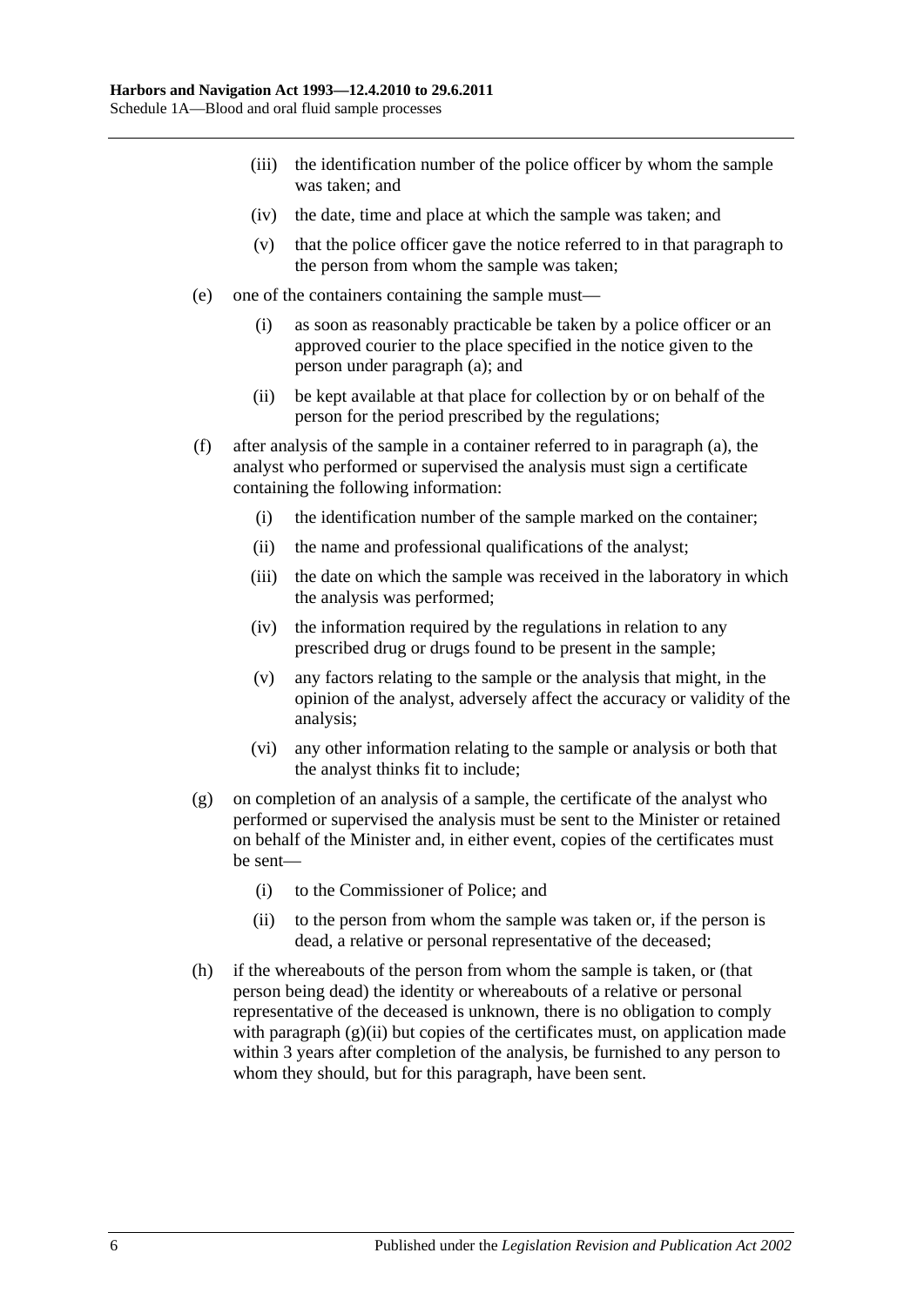# **Part 4—Other provisions relating to blood or oral fluid samples under [Part 10 Division 4](#page-52-0)**

## **8—Blood or oral fluid sample or results of analysis etc not to be used for other purposes**

- (1) A sample of blood or oral fluid taken under [Part 10 Division 4](#page-52-0) (and any other forensic material taken incidentally during a drug screening test, oral fluid analysis or blood test) must not be used for a purpose other than that contemplated by this Act.
- <span id="page-86-0"></span>(2) The results of a drug screening test, oral fluid analysis or blood test under [Part 10](#page-52-0)  [Division 4,](#page-52-0) an admission or statement made by a person relating to such a drug screening test, oral fluid analysis or blood test, or any evidence taken in proceedings relating to such a drug screening test, oral fluid analysis or blood test (or transcript of such evidence)—
	- (a) will not be admissible in evidence against the person in any proceedings, other than proceedings for an offence against this Act or an offence involving the operation or crewing of a vessel; and
	- (b) may not be relied on as grounds for the exercise of any search power or the obtaining of any search warrant.

## **9—Destruction of blood or oral fluid sample taken under [Part 10 Division 4](#page-52-0)**

The Commissioner of Police must ensure that a sample of blood or oral fluid taken under [Part 10 Division 4](#page-52-0) (and any other forensic material taken incidentally during a drug screening test, oral fluid analysis or blood test) is destroyed—

- (a) if proceedings for an offence of a kind referred to in clause  $8(2)(a)$  based on evidence of the results of analysis of the sample are not commenced within the period allowed; or
- (b) if such proceedings are commenced within the period allowed—when the proceedings (including any proceedings on appeal) are finally determined or discontinued.

# **Schedule 2—Transitional provisions**

## **2—Transitional provisions**

- (1) A certificate of survey in force under the *[Marine Act](http://www.legislation.sa.gov.au/index.aspx?action=legref&type=act&legtitle=Marine%20Act%201936) 1936* immediately before the commencement of this Act continues in force subject to this Act as if it were a certificate of survey issued under this Act.
- (2) A certificate of competency in force under the *[Marine Act](http://www.legislation.sa.gov.au/index.aspx?action=legref&type=act&legtitle=Marine%20Act%201936) 1936*, or a boat operator's licence in force under the *[Boating Act](http://www.legislation.sa.gov.au/index.aspx?action=legref&type=act&legtitle=Boating%20Act%201974) 1974*, immediately before the commencement of this Act, continues in force subject to this Act as if it were a certificate of competency issued under this Act.
- (3) If the Governor had withdrawn land from the Minister under section 64(4) of the *[Harbors Act](http://www.legislation.sa.gov.au/index.aspx?action=legref&type=act&legtitle=Harbors%20Act%201936) 1936*, the withdrawal remains in effect for the purposes of this Act unless revoked by the Governor.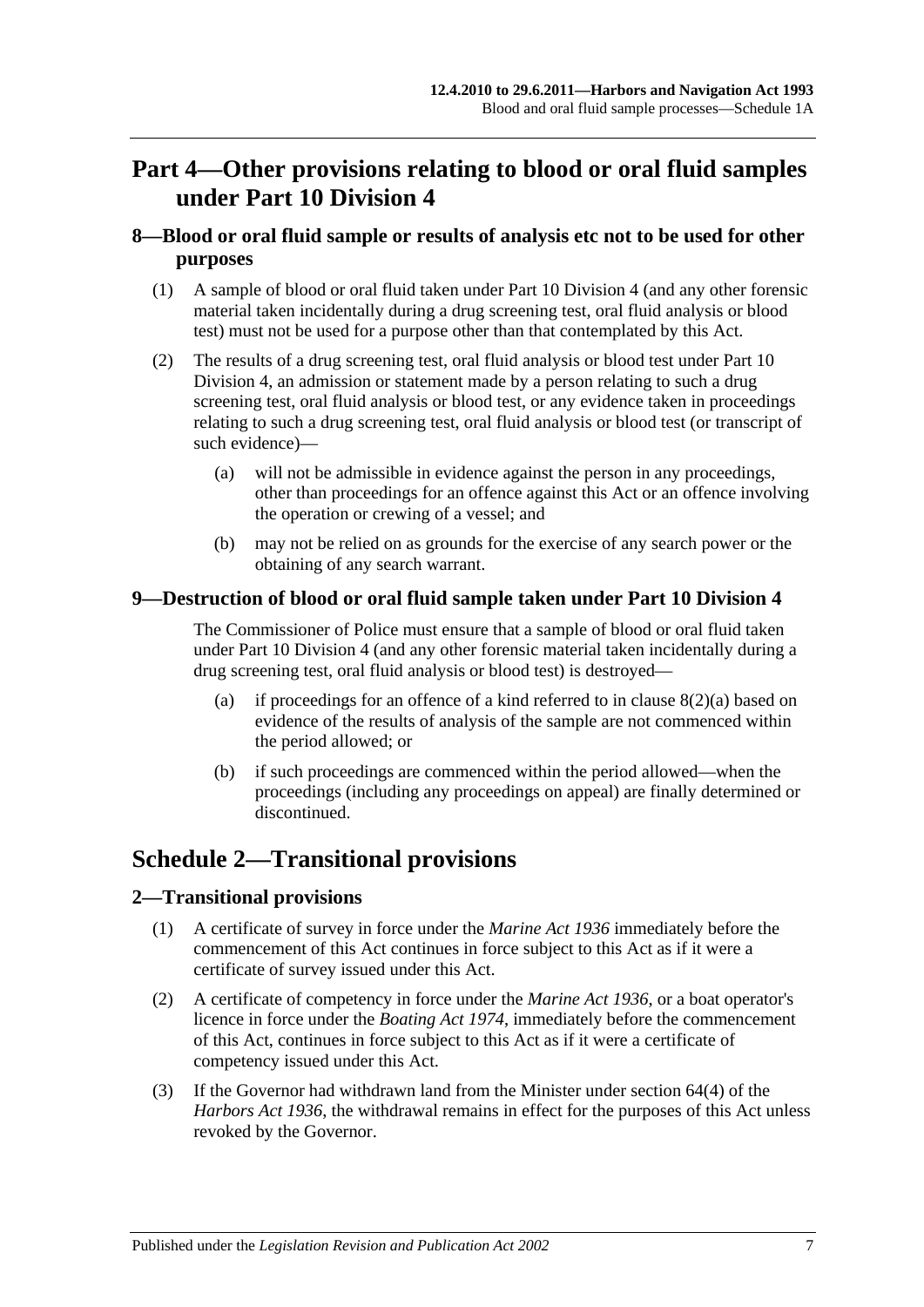- (4) A loadline certificate in force under the *[Marine Act](http://www.legislation.sa.gov.au/index.aspx?action=legref&type=act&legtitle=Marine%20Act%201936) 1936* immediately before the commencement of this Act continues in force subject to this Act as if it were a loadline certificate issued under this Act.
- (5) A special permit to operate a vessel in force under the *[Boating Act](http://www.legislation.sa.gov.au/index.aspx?action=legref&type=act&legtitle=Boating%20Act%201974) 1974* immediately before the commencement of this Act continues in force subject to this Act as if it were a special permit issued under this Act.
- (6) A licence in force under Part 3A of the *[Boating Act](http://www.legislation.sa.gov.au/index.aspx?action=legref&type=act&legtitle=Boating%20Act%201974) 1974* immediately before the commencement of this Act continues in force subject to this Act as if it were a licence issued under [Part 8](#page-42-0) and as if the conditions of the licence had been imposed under [Part](#page-42-0) 8.
- (7) The registration of a vessel in force under the *[Boating Act](http://www.legislation.sa.gov.au/index.aspx?action=legref&type=act&legtitle=Boating%20Act%201974) 1974* immediately before the commencement of this Act continues in force subject to this Act as if it were registration of the vessel under this Act.
- (8) By-laws in force under the *[Harbors Act](http://www.legislation.sa.gov.au/index.aspx?action=legref&type=act&legtitle=Harbors%20Act%201936) 1936* immediately before the commencement of this Act continue in force subject to this Act as if they were made under this Act.

## **3—Vesting of land etc held in name of Minister of Marine**

- (1) All land vested in fee simple in the Minister of Marine<sup>1</sup> immediately before the commencement of this Act will be taken to have vested in fee simple, on the commencement of this Act, in the Minister responsible for the administration of this Act.
- (2) All other interests, rights and liabilities of the Minister of Marine in relation to land immediately before the commencement of this Act, will be taken to have become, on the commencement of this Act, interests, rights and liabilities of the Minister responsible for the administration of this Act.
- (3) A proclamation in force immediately before the commencement of this Act under which dedicated land was placed under the care, control and management of the Minister of Marine will, on the commencement of this Act, be taken to have been varied by replacing references to the Minister of Marine with references to the Minister responsible for the administration of this Act.
- (4) The Registrar-General will take such action for or in connection with—
	- (a) the issue, alteration, correction or cancellation of certificates or other documents of title; or
	- (b) the making, recording, alteration, correction or cancellation of entries or endorsements in the Register Books,

as may be necessary or expedient for the purposes of giving effect to this clause.

**Note—**

1 The Minister of Marine was a body corporate established under the provisions of the repealed *[Harbors Act](http://www.legislation.sa.gov.au/index.aspx?action=legref&type=act&legtitle=Harbors%20Act%201936) 1936*.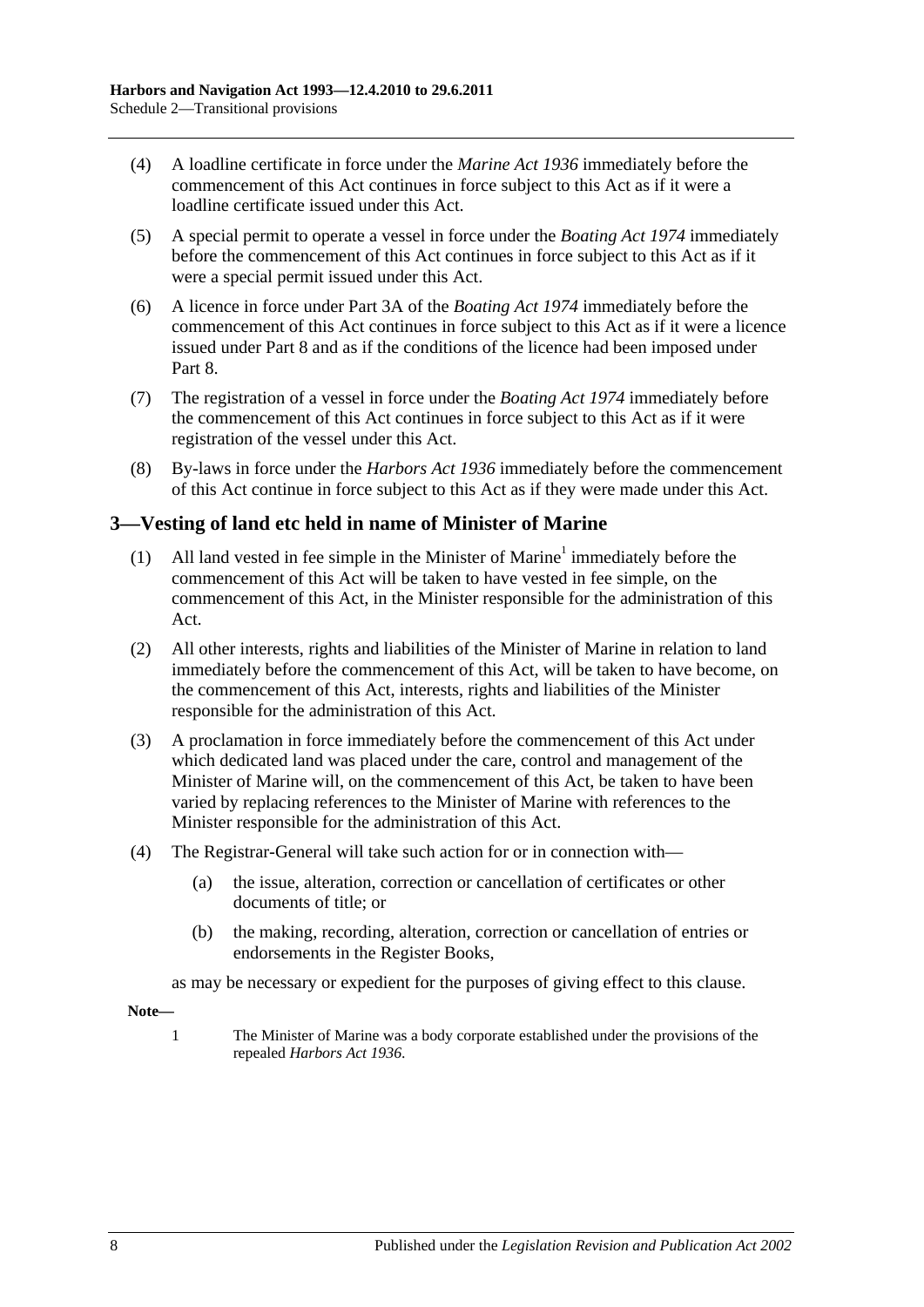# **Legislative history**

## **Notes**

• This version is comprised of the following:

| Part 1    | 1.2.2010                   |
|-----------|----------------------------|
| Part 2    | 1.2.2010                   |
| Part 3    | 15.12.2003 (Reprint No 11) |
| Part 4    | 6.11.2008                  |
| Part 5    | 15.12.2003 (Reprint No 11) |
| Part 5A   | 15.12.2003 (Reprint No 11) |
| Part 6    | 15.12.2003 (Reprint No 11) |
| Part 7    | 15.12.2003 (Reprint No 11) |
| Part 8    | 15.12.2003 (Reprint No 11) |
| Part 9    | 12.4.2010                  |
| Part 10   | 1.2.2010                   |
| Part 11   | 30.7.2006                  |
| Part 12   | 15.12.2003 (Reprint No 11) |
| Part 13   | 15.12.2003 (Reprint No 11) |
| Part 14   | 12.4.2010                  |
| Schedules | 1.2.2010                   |
|           |                            |

- Amendments of this version that are uncommenced are not incorporated into the text.
- Please note—References in the legislation to other legislation or instruments or to titles of bodies or offices are not automatically updated as part of the program for the revision and publication of legislation and therefore may be obsolete.
- Earlier versions of this Act (historical versions) are listed at the end of the legislative history.
- For further information relating to the Act and subordinate legislation made under the Act see the Index of South Australian Statutes or www.legislation.sa.gov.au.

## **Legislation repealed by principal Act**

The *Harbors and Navigation Act 1993* repealed the following:

*Boating Act 1974 Harbors Act 1936 Marine Act 1936*

## **Principal Act and amendments**

New entries appear in bold.

|         | Year No | Title                           | Assent | Commencement                                    |
|---------|---------|---------------------------------|--------|-------------------------------------------------|
| 1993 41 |         | Harbors and Navigation Act 1993 |        | 20.5.1993 24.10.1994 (Gazette 20.10.1994 p1220) |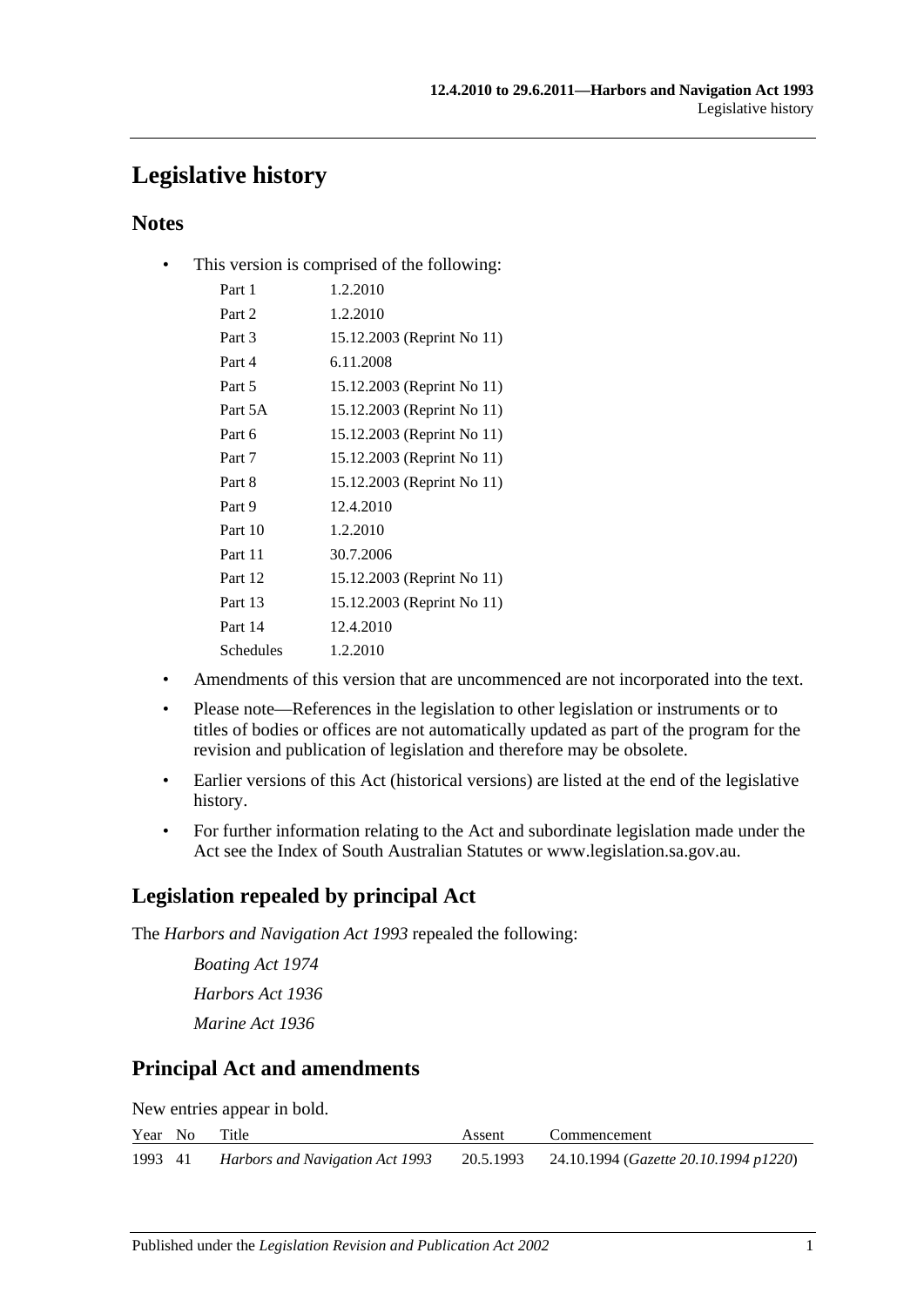| 1994 45 |                | Harbors and Navigation (Ports<br>Corporation and Miscellaneous)<br>Amendment Act 1994 | 2.6.1994   | 2.6.1994                                                                                                                                                          |
|---------|----------------|---------------------------------------------------------------------------------------|------------|-------------------------------------------------------------------------------------------------------------------------------------------------------------------|
| 1995    | 95             | <b>Statutes Amendment (Drink Driving)</b><br>Act 1995                                 | 7.12.1995  | Pt 2 (ss 4-10)-7.12.1997 (s 7(5) Acts<br>Interpretation Act 1915)                                                                                                 |
| 1996    | 34             | <b>Statutes Amendment and Repeal</b><br>(Common Expiation Scheme) Act 1996            | 2.5.1996   | Sch (cl 18)-3.2.1997 (Gazette<br>19.12.1996 p1923)                                                                                                                |
| 2000    | 79             | Harbors and Navigation<br>(Miscellaneous) Amendment Act 2000                          | 14.12.2000 | 2.1.2001 (Gazette 21.12.2000 p3688)<br>except ss 6, 7 & 13-12.4.2001 (Gazette<br>12.4.2001 p1582)                                                                 |
| 2000    | 81             | Harbors and Navigation (Control of<br>Harbors) Amendment Act 2000                     | 14.12.2000 | 25.1.2001 (Gazette 25.1.2001 p300)<br>except ss $3(a)$ , $4(a)$ , $5(b)$ , $8$ , $9(a)$ , $11$ , $12(a)$<br>& 20-31.10.2001 (Gazette 25.10.2001<br><i>p</i> 4686) |
| 2001    | 17             | <b>Statutes Amendment (Transport</b><br>Portfolio) Act 2001                           | 17.5.2001  | Pt 2 s 4-30.10.2001 (Gazette 25.10.2001<br>p4687); ss 5-9-27.5.2002 (Gazette<br>23.5.2002 p1928)                                                                  |
| 2002    | 37             | <b>Statutes Amendment (Transport</b><br>Portfolio) Act 2002                           | 28.11.2002 | Pt 3 (ss 6-9)-3.7.2003 (Gazette<br>3.7.2003 p2877)                                                                                                                |
| 2003    | 8              | <b>Statutes Amendment (Road Safety</b><br>Reforms) Act 2003                           | 12.6.2003  | Pt 2 (ss 5-7)-15.12.2003 (Gazette<br>11.12.2003 p4431)                                                                                                            |
| 2003    | 33             | Coroners Act 2003                                                                     | 31.7.2003  | Sch (cl 14)-1.7.2005 (Gazette 23.6.2005<br>p1899)                                                                                                                 |
| 2003    | 35             | River Murray Act 2003                                                                 | 31.7.2003  | Sch (cl 8)-24.11.2003 (Gazette<br>20.11.2003 p4203)                                                                                                               |
| 2005    | 5              | Adelaide Dolphin Sanctuary Act 2005 14.4.2005                                         |            | Sch 2 (cll 25-28)-1.7.2005 (Gazette<br>2.6.2005 p1684)                                                                                                            |
| 2005    | 53             | <b>Statutes Amendment (Transport</b><br>Portfolio) Act 2005                           | 27.10.2005 | Pt 2 (s 4)-17.11.2005 (Gazette<br>17.11.2005 p3973)                                                                                                               |
| 2005    | 81             | Statutes Amendment (Vehicle and<br>Vessel Offences) Act 2005                          | 8.12.2005  | Pt 4 (ss 14-17)-30.7.2006 (Gazette<br>27.7.2006 p2400)                                                                                                            |
| 2007    | $\overline{4}$ | <b>Fisheries Management Act 2007</b>                                                  | 8.3.2007   | Sch 2 (cl 5)-1.12.2007 (Gazette<br>15.11.2007 p4241)                                                                                                              |
| 2007    | 23             | Harbors and Navigation (Australian<br><b>Builders Plate) Amendment Act 2007</b>       | 28.6.2007  | 4.2.2008 (Gazette 25.10.2007 p4044)                                                                                                                               |
| 2007    | 60             | Marine Parks Act 2007                                                                 | 29.11.2007 | Sch 1 (cll 24-27)-6.11.2008 (Gazette<br>6.11.2008 p5055)                                                                                                          |
| 2008    | 26             | <b>Statutes Amendment (Transport</b><br>Portfolio) Act 2008                           | 26.6.2008  | Pt 2 (s 4)-25.9.2008 (Gazette 18.9.2008<br><i>p4504</i> )                                                                                                         |
| 2009    | 8              | <b>Statutes Amendment (Transport</b><br>Portfolio-Alcohol and Drugs) Act<br>2009      | 12.3.2009  | Pt 2 (ss 4-11)-1.2.2010 (Gazette<br>10.12.2009 p6169)                                                                                                             |
| 2009    | 42             | <b>Harbors and Navigation</b><br>(Miscellaneous) Amendment Act<br>2009                | 1.10.2009  | 12.4.2010 (Gazette 3.12.2009 p5981)                                                                                                                               |
| 2011    | 13             | <b>Statutes Amendment (Transport</b><br>Portfolio-Penalties) Act 2011                 | 12.5.2011  | Pt 2 (ss $4 - 7$ ) -30.6.2011 ( <i>Gazette</i><br>19.5.2011 p1508)                                                                                                |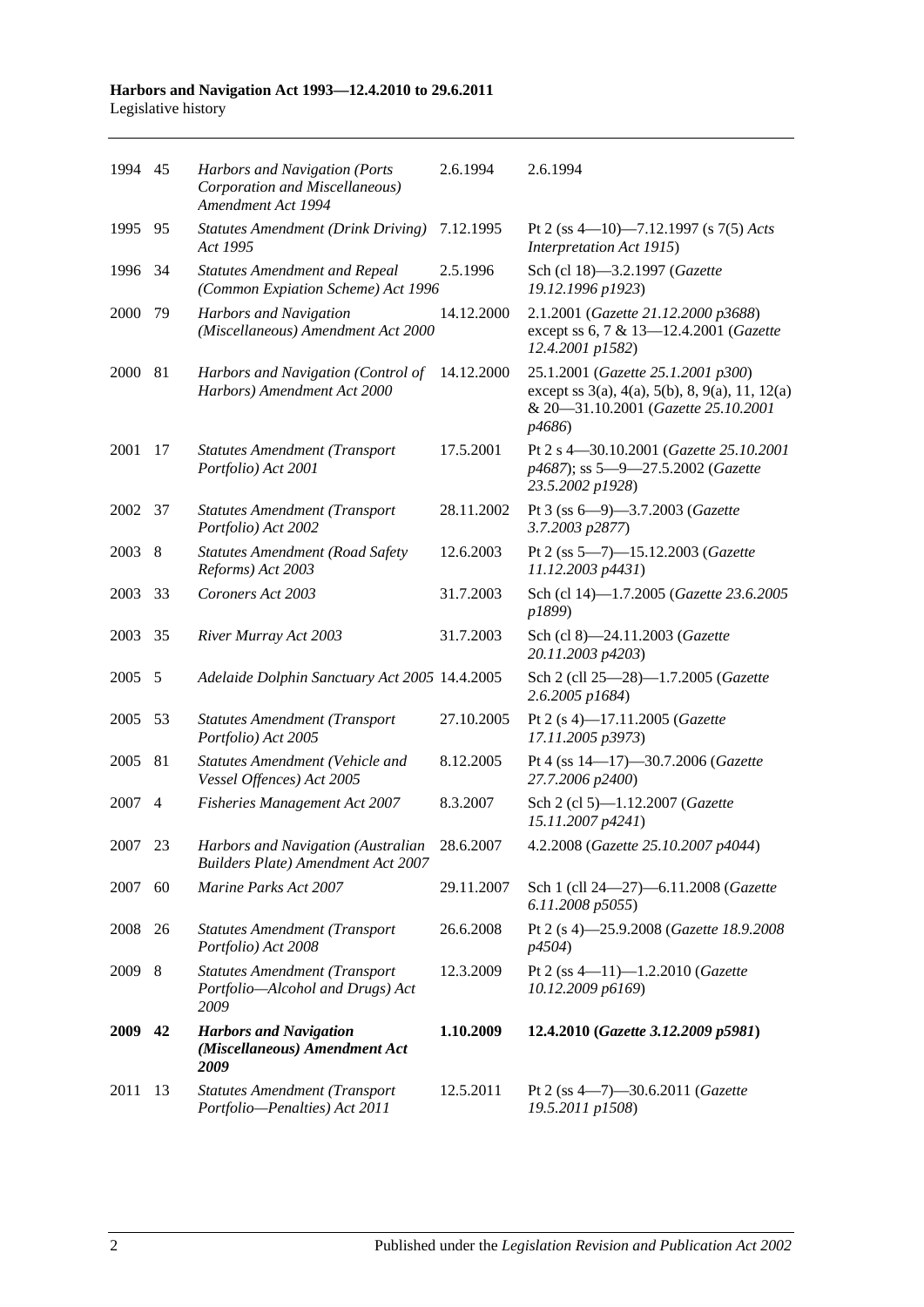# **Provisions amended**

New entries appear in bold.

Entries that relate to provisions that have been deleted appear in italics.

| Provision                             | How varied                                                            | Commencement |
|---------------------------------------|-----------------------------------------------------------------------|--------------|
| Long title                            | amended under Legislation Revision and<br><b>Publication Act 2002</b> | 3.7.2003     |
| Pt1                                   |                                                                       |              |
| s <sub>2</sub>                        | omitted under Legislation Revision and<br><b>Publication Act 2002</b> | 3.7.2003     |
| s 3                                   | amended by 5/2005 Sch 2 (cl 25)                                       | 1.7.2005     |
|                                       | amended by 60/2007 Sch 1 cl 24                                        | 6.11.2008    |
| s <sub>4</sub>                        |                                                                       |              |
| s(4(1))                               |                                                                       |              |
| Sanctuary                             | Adelaide Dolphin inserted by 5/2005 Sch 2 (cl 26)                     | 1.7.2005     |
| analyst                               | inserted by $8/2009$ s $4(1)$                                         | 1.2.2010     |
| kit                                   | approved blood test inserted by $8/2009$ s $4(1)$                     | 1.2.2010     |
| authorised person                     | amended by $8/2009$ s $4(2)$                                          | 1.2.2010     |
| breath analysis                       | inserted by $8/2009$ s $4(3)$                                         | 1.2.2010     |
|                                       | category 1 offence inserted by 8/2009 s 4(3)                          | 1.2.2010     |
|                                       | category 2 offence inserted by 8/2009 s 4(3)                          | 1.2.2010     |
|                                       | category 3 offence inserted by 8/2009 s 4(3)                          | 1.2.2010     |
| the Corporation                       | inserted by $45/1994 s 2$                                             | 2.6.1994     |
|                                       | deleted by $81/2000 s 3(a)$                                           | 31.10.2001   |
|                                       | a Corporation port inserted by 45/1994 s 2                            | 2.6.1994     |
|                                       | deleted by $81/2000 s 3(a)$                                           | 31.10.2001   |
|                                       | drug screening test inserted by $8/2009$ s $4(4)$                     | 1.2.2010     |
| fishing vessel                        | substituted by 45/1994 s 11                                           | 2.6.1994     |
|                                       | amended by 4/2007 Sch 2 cl 5                                          | 1.12.2007    |
| hospital                              | inserted by $8/2009$ s $4(5)$                                         | 1.2.2010     |
| marine park                           | inserted by 60/2007 Sch 1 cl 25                                       | 6.11.2008    |
| Metropolitan<br>Adelaide              | inserted by $8/2009$ s $4(6)$                                         | 1.2.2010     |
| oral fluid                            | inserted by $8/2009$ s $4(7)$                                         | 1.2.2010     |
| oral fluid analysis                   | inserted by $8/2009$ s $4(7)$                                         | 1.2.2010     |
| port                                  | inserted by $81/2000$ s $3(b)$                                        | 25.1.2001    |
| port management<br>officer            | inserted by $81/2000$ s $3(b)$                                        | 25.1.2001    |
| port operator                         | inserted by $81/2000$ s $3(b)$                                        | 25.1.2001    |
| prescribed alcohol<br>or drug offence | inserted by $8/2009$ s $4(8)$                                         | 1.2.2010     |
| prescribed<br>circumstances           | inserted by $8/2009$ s $4(8)$                                         | 1.2.2010     |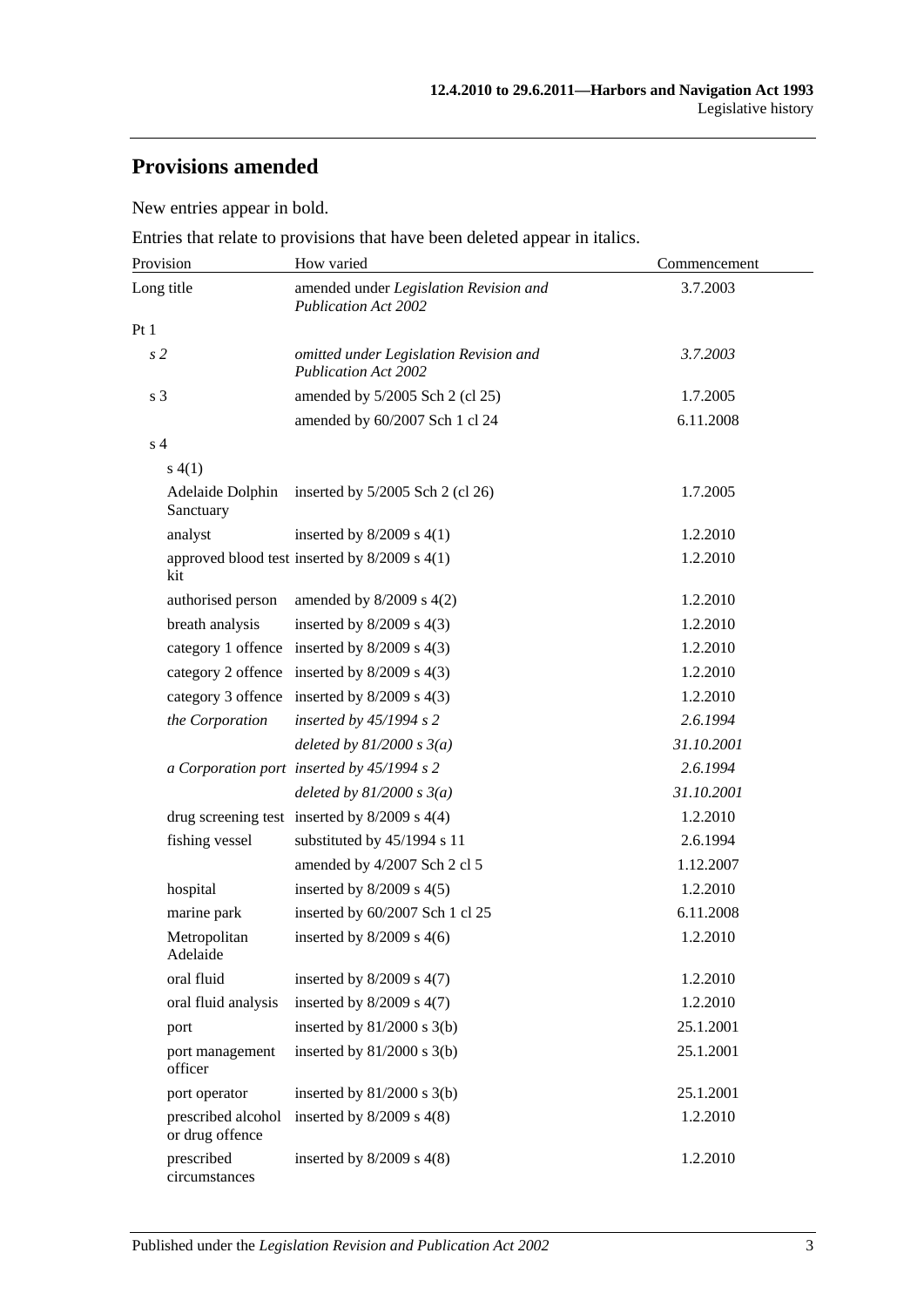| prescribed<br>concentration of<br>alcohol |                           | inserted by $8/2009$ s $4(8)$                        | 1.2.2010   |
|-------------------------------------------|---------------------------|------------------------------------------------------|------------|
| prescribed drug                           |                           | inserted by $8/2009$ s $4(8)$                        | 1.2.2010   |
| $\overline{s}$ 6                          |                           | substituted by 79/2000 s 3                           | 2.1.2001   |
| Pt 2                                      |                           |                                                      |            |
| Pt 2 Div 4                                |                           |                                                      |            |
| s 12                                      |                           |                                                      |            |
| s 12(1a)                                  | inserted by 45/1994 s 3   |                                                      | 2.6.1994   |
|                                           |                           | substituted by $81/2000$ s $4(a)$                    | 31.10.2001 |
| s 12(1b)                                  |                           | inserted by $79/2000$ s $4(a)$                       | 2.1.2001   |
| s 12(2)                                   |                           | amended by $79/2000$ s $4(b)$                        | 2.1.2001   |
| s 12(3)                                   |                           | substituted by $81/2000$ s $4(b)$                    | 25.1.2001  |
| s 13                                      | amended by 8/2009 s 5     |                                                      | 1.2.2010   |
| s <sub>14</sub>                           |                           |                                                      |            |
| s 14(1)                                   |                           | amended by 79/2000 s 5                               | 2.1.2001   |
| s 14(1a)                                  | inserted by $37/2002$ s 6 |                                                      | 3.7.2003   |
| s 14(2)                                   |                           | amended by 79/2000 Sch cl (b)                        | 2.1.2001   |
| Pt 2 Div 5                                |                           | inserted by 5/2005 Sch 2 (cl 27)                     | 1.7.2005   |
| s 14A                                     |                           | substituted by 60/2007 Sch 1 cl 26                   | 6.11.2008  |
| Pt 3                                      |                           |                                                      |            |
| s <sub>15</sub>                           |                           |                                                      |            |
| s 15(3)                                   |                           | amended by 45/1994 s 4                               | 2.6.1994   |
|                                           |                           | amended by $81/2000$ s $5(a)$                        | 25.1.2001  |
|                                           |                           | (ba) deleted by $81/2000$ s $5(b)$                   | 31.10.2001 |
| s 18A                                     |                           | inserted by 45/1994 s 12                             | 2.6.1994   |
| s 18A(1)                                  |                           | substituted by 81/2000 s 6                           | 25.1.2001  |
| $s$ 18A $(1a)$                            | inserted by 81/2000 s 6   |                                                      | 25.1.2001  |
| s <sub>20</sub>                           |                           |                                                      |            |
| $s \ 20(2)$                               |                           | amended by 81/2000 s 7                               | 25.1.2001  |
| s 21                                      |                           |                                                      |            |
| $s \, 21(1)$                              |                           | amended by 45/1994 s 5                               | 2.6.1994   |
|                                           |                           | amended by 81/2000 s 8                               | 31.10.2001 |
| Pt 4                                      |                           |                                                      |            |
| s 22                                      |                           |                                                      |            |
| $s\ 22(1)$                                |                           | s 22 amended by 45/1994 s 6                          | 2.6.1994   |
|                                           |                           | s 22 redesignated as s $22(1)$ by $81/2000$ s $9(b)$ | 25.1.2001  |
|                                           |                           | amended by $81/2000$ s $9(a)$                        | 31.10.2001 |
| $s\,22(2)$ —(4)                           |                           | inserted by $81/2000$ s $9(b)$                       | 25.1.2001  |
| s 23                                      |                           |                                                      |            |
| $s\,23(3)$                                |                           | amended by 79/2000 Sch cl (b)                        | 2.1.2001   |
| s 24                                      |                           |                                                      |            |
| $s 24(1)$ and $(5)$                       |                           | amended by 79/2000 Sch cl (b)                        | 2.1.2001   |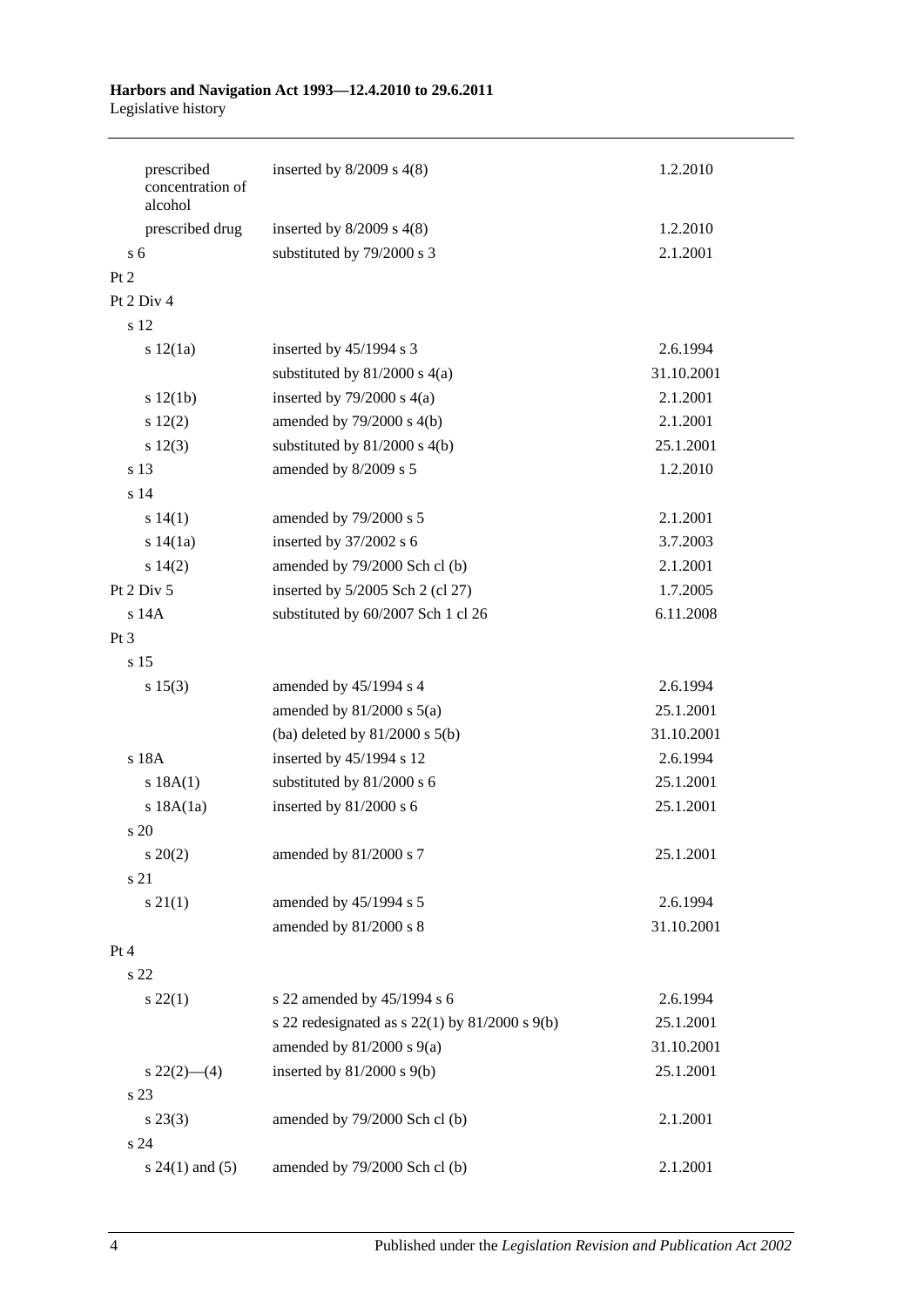| s <sub>25</sub>   |                                     |            |
|-------------------|-------------------------------------|------------|
| $s \, 25(1a)$     | inserted by $81/2000$ s $10(a)$     | 25.1.2001  |
| s 25(2)           | amended by 45/1994 s 13             | 2.6.1994   |
| $s \, 25(2a)$     | inserted by $81/2000$ s $10(b)$     | 25.1.2001  |
| $s\,25(3)$        | substituted by $81/2000$ s $10(c)$  | 25.1.2001  |
| s 25(4)           | amended by 79/2000 Sch cl (b)       | 2.1.2001   |
| s 25(5)           | inserted by $81/2000$ s $10(d)$     | 25.1.2001  |
| s 26              | amended by 45/1994 s 7              | 2.6.1994   |
|                   | amended by 17/2001 s 4              | 30.10.2001 |
|                   | substituted by 81/2000 s 11         | 31.10.2001 |
| $s \; 26(2a)$     | inserted by $35/2003$ Sch cl $8(a)$ | 24.11.2003 |
| $s \, 26(2b)$     | inserted by $35/2003$ Sch cl $8(a)$ | 24.11.2003 |
|                   | substituted by 5/2005 Sch 2 (cl 28) | 1.7.2005   |
|                   | substituted by 60/2007 Sch 1 cl 27  | 6.11.2008  |
| $s \, 26(2c)$     | inserted by 5/2005 Sch 2 (cl 28)    | 1.7.2005   |
| $s \; 26(6)$      | inserted by $35/2003$ Sch cl $8(b)$ | 24.11.2003 |
| s 27              |                                     |            |
| $s \, 27(1a)$     | inserted by 45/1994 s 8             | 2.6.1994   |
|                   | substituted by $81/2000$ s $12(a)$  | 31.10.2001 |
| $s\,27(3)$        | substituted by $81/2000$ s $12(b)$  | 25.1.2001  |
| Pt 5              | heading substituted by 81/2000 s 13 | 25.1.2001  |
| Pt 5 Div 1        | amended by 45/1994 s 9              | 2.6.1994   |
|                   | substituted by 81/2000 s 13         | 25.1.2001  |
| Pt 5 Div 2        | substituted by 81/2000 s 13         | 25.1.2001  |
| Pt 5 Div 2A       | inserted by 81/2000 s 13            | 25.1.2001  |
| Pt 5 Div 3        | substituted by 81/2000 s 13         | 25.1.2001  |
| Pt 5 Div 4        | substituted by 81/2000 s 13         | 25.1.2001  |
| Pt 5 Div 5        | heading deleted by 81/2000 s 14     | 25.1.2001  |
| Pt 5A             | heading inserted by 81/2000 s 14    | 25.1.2001  |
| s 33              |                                     |            |
| $s \, 33(1a)$     | inserted by $45/1994$ s $14(a)$     | 2.6.1994   |
| $s \, 33(3)$      | amended by 81/2000 s 15             | 25.1.2001  |
| $s \, 33(4)$      | amended by 79/2000 Sch cl (b)       | 2.1.2001   |
|                   | amended by 81/2000 s 15             | 25.1.2001  |
| $s \, 33(5)$      | substituted by $45/1994$ s $14(b)$  | 2.6.1994   |
| $s \, 33(6)$      | amended by 79/2000 Sch cl (b)       | 2.1.2001   |
| s 34              |                                     |            |
| $s \frac{34}{1a}$ | inserted by $45/1994$ s $15(a)$     | 2.6.1994   |
| $s \; 34(3)$      | amended by 81/2000 s 16             | 25.1.2001  |
| $s \; 34(4)$      | amended by 79/2000 Sch cl (b)       | 2.1.2001   |
|                   | amended by 81/2000 s 16             | 25.1.2001  |
| $s \frac{34}{4a}$ | inserted by 45/1994 s 15(b)         | 2.6.1994   |
| $s \, 34(6)$      | amended by 79/2000 Sch cl (b)       | 2.1.2001   |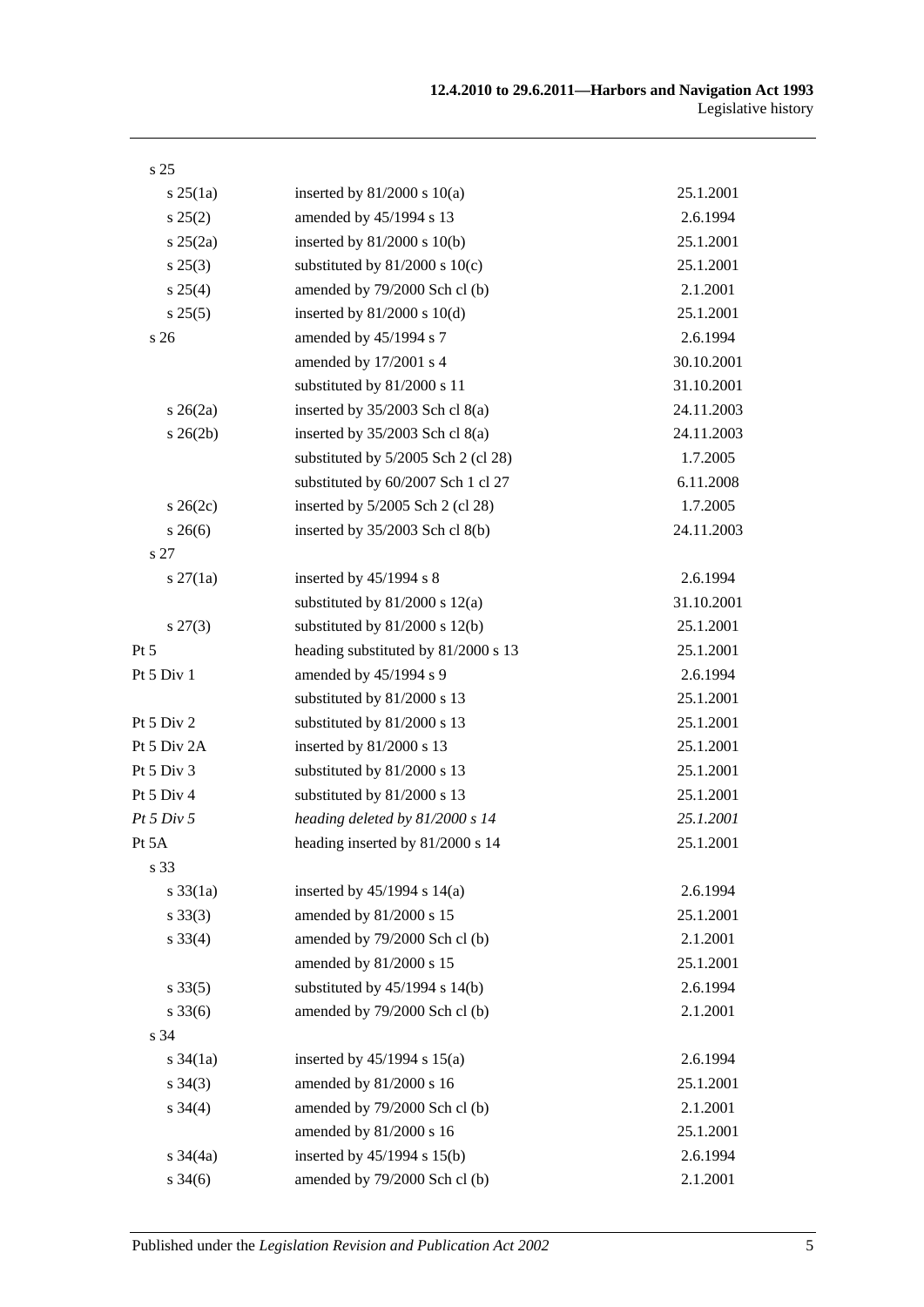| s 35                |                                    |           |
|---------------------|------------------------------------|-----------|
| $s \, 35(1)$        | amended by 81/2000 s 17            | 25.1.2001 |
| $s \, 35(2)$        | amended by 79/2000 Sch cl (b)      | 2.1.2001  |
| $s \; 35(4)$        | inserted by 45/1994 s 16           | 2.6.1994  |
| Pt 6                |                                    |           |
| s 38                |                                    |           |
| s $38(1)$ and $(2)$ | amended by 79/2000 Sch cl (b)      | 2.1.2001  |
| s 39A               | inserted by 79/2000 s 6            | 12.4.2001 |
| s 40                |                                    |           |
| $s\ 40(2)$          | amended by $79/2000$ s $7(a)$      | 12.4.2001 |
| $s\ 40(2a)$         | inserted by $79/2000$ s $7(b)$     | 12.4.2001 |
| s 41                |                                    |           |
| $s\ 41(3)$          | amended by 79/2000 s 8             | 2.1.2001  |
| s 42A               | inserted by 79/2000 s 9            | 2.1.2001  |
| s 44                |                                    |           |
| $s\,44(2)$          | amended by 79/2000 Sch cl (b)      | 2.1.2001  |
| Pt 7                |                                    |           |
| s 46                | amended by 45/1994 s 17            | 2.6.1994  |
| s 47                |                                    |           |
| $s\,47(1)$          | amended by $45/1994$ s $18(a)$     | 2.6.1994  |
|                     | amended by 79/2000 Sch cl (b)      | 2.1.2001  |
| $s\,47(2)$          | amended by 45/1994 s 18(b)         | 2.6.1994  |
|                     | amended by 79/2000 Sch cl (b)      | 2.1.2001  |
| $s\,47(3)$          | amended by 34/1996 s 4 (Sch cl 18) | 3.2.1997  |
|                     | amended by 79/2000 Sch cl (b)      | 2.1.2001  |
| $s\,47(3a)$         | inserted by 37/2002 s 7            | 3.7.2003  |
| $s\,47(4)$          | amended by 34/1996 s 4 (Sch cl 18) | 3.2.1997  |
|                     | amended by 79/2000 Sch cl (b)      | 2.1.2001  |
| s <sub>50</sub>     |                                    |           |
| s 50(1)             | amended by 45/1994 s 19(a)         | 2.6.1994  |
| s 50(2)             | amended by 45/1994 s 19(b)         | 2.6.1994  |
| $s\ 50(3)$          | amended by 79/2000 Sch cl (b)      | 2.1.2001  |
| Pt 8                |                                    |           |
| s 52                | amended by 79/2000 Sch cl (b)      | 2.1.2001  |
| s 52A               | inserted by 45/1994 s 20           | 2.6.1994  |
| s 53                |                                    |           |
| $s 53(3)$ and $(5)$ | amended by 79/2000 Sch cl (b)      | 2.1.2001  |
| Pt <sub>9</sub>     |                                    |           |
| heading             | substituted by 23/2007 s 4         | 4.2.2008  |
| Pt 9 Div 1          |                                    |           |
| s 54                | amended by 45/1994 s 21            | 2.6.1994  |
| s 55                |                                    |           |
| s 55(2)             | amended by 34/1996 s 4 (Sch cl 18) | 3.2.1997  |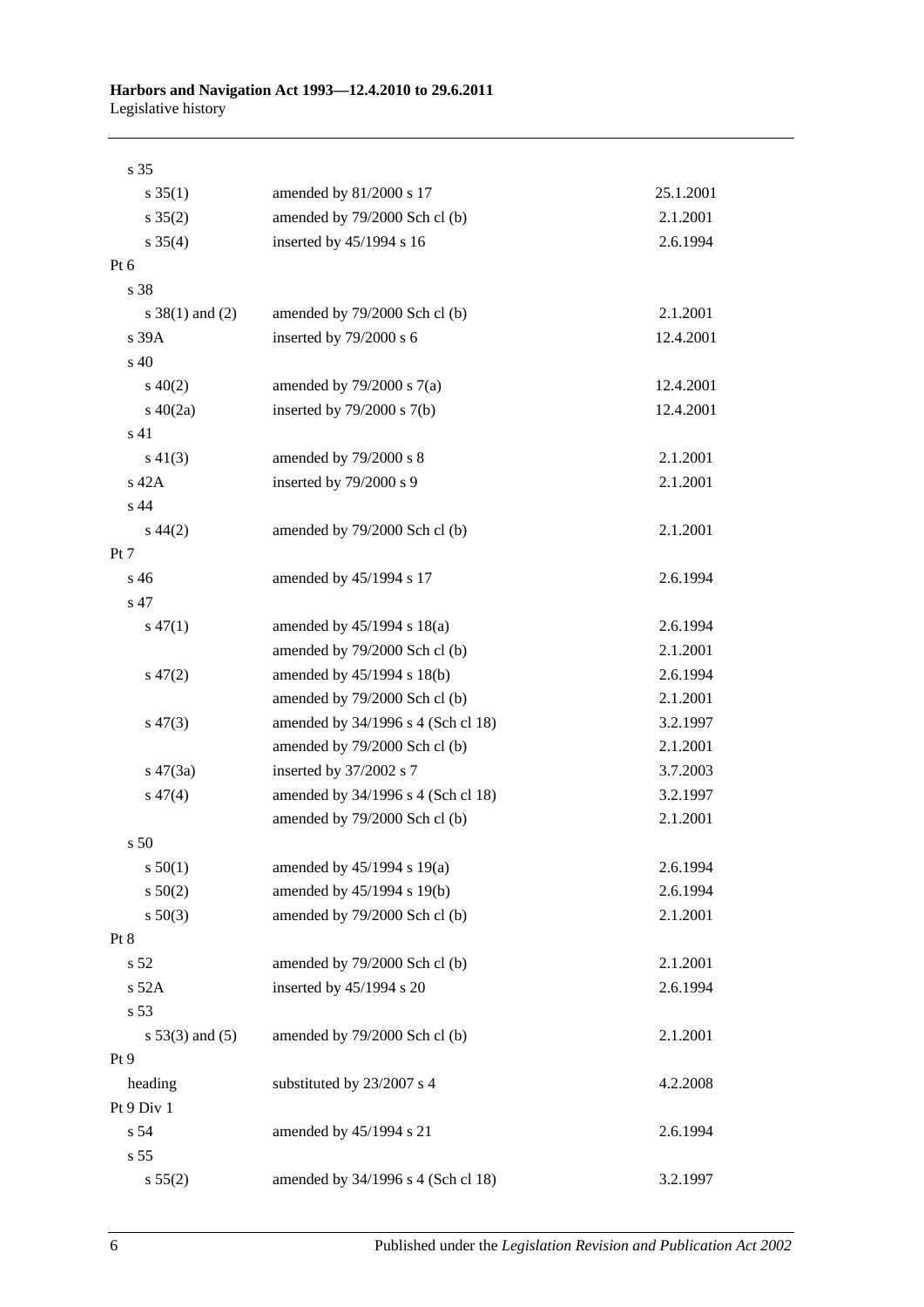|                                           | amended by 79/2000 Sch cl (b)      | 2.1.2001   |
|-------------------------------------------|------------------------------------|------------|
|                                           | amended by 42/2009 s 4             | 12.4.2010  |
| Pt 9 Div 2                                |                                    |            |
| s 57                                      |                                    |            |
| $s\,57(3)$                                | amended by 79/2000 Sch cl (b)      | 2.1.2001   |
| s 57(4)                                   | inserted by 45/1994 s 22           | 2.6.1994   |
| s 57(5)                                   | inserted by 45/1994 s 22           | 2.6.1994   |
|                                           | amended by 79/2000 Sch cl (b)      | 2.1.2001   |
| s 59                                      |                                    |            |
| s 59(5)                                   | amended by 79/2000 Sch cl (b)      | 2.1.2001   |
| s 60                                      |                                    |            |
| s $60(1)$ and $(2)$                       | amended by 79/2000 Sch cl (b)      | 2.1.2001   |
| Pt 9 Div 3                                |                                    |            |
| s 63                                      |                                    |            |
| s 63(5)                                   | amended by 79/2000 Sch cl (b)      | 2.1.2001   |
| s 64                                      |                                    |            |
| s $64(1)$ and $(2)$                       | amended by 79/2000 Sch cl (b)      | 2.1.2001   |
| Pt 9 Div 4                                | inserted by 23/2007 s 5            | 4.2.2008   |
| Pt 10                                     |                                    |            |
| s <sub>65</sub>                           |                                    |            |
| s 65(2)                                   | amended by 34/1996 s 4 (Sch cl 18) | 3.2.1997   |
|                                           | amended by 79/2000 s 10            | 2.1.2001   |
| $s$ 65A                                   | inserted by 79/2000 s 11           | 2.1.2001   |
| s 65A(1)                                  | amended by 26/2008 s 4             | 25.9.2008  |
| s 66                                      |                                    |            |
| s 66(1)                                   | amended by 79/2000 s 12            | 2.1.2001   |
| $s\,66(3)$                                | amended by 79/2000 Sch cl (b)      | 2.1.2001   |
| s 67                                      | amended by 79/2000 Sch cl (b)      | 2.1.2001   |
|                                           | substituted by 81/2000 s 18        | 25.1.2001  |
| s 68                                      |                                    |            |
| s 68(1)                                   | amended by 79/2000 s 13            | 12.4.2001  |
| s68(3)                                    | amended by 79/2000 Sch cl (b)      | 2.1.2001   |
| s 69 before<br>substitution by<br>81/2005 |                                    |            |
| $s\,69(1)$ and (2)                        | amended by $79/2000$ Sch cl (b)    | 2.1.2001   |
| s 69                                      | substituted by 81/2005 s 14        | 30.7.2006  |
| s 69A                                     | inserted by 81/2005 s 14           | 30.7.2006  |
| s 70                                      |                                    |            |
| 570(1)                                    | amended by $8/2009$ s $6(1)$       | 1.2.2010   |
| $s \, 70(3)$                              | substituted by $8/2009$ s $6(2)$   | 1.2.2010   |
| $s \, 70(3a)$ and $(3b)$                  | inserted by $8/2009$ s $6(2)$      | 1.2.2010   |
| $s \, 70(4)$                              | substituted by 8/2003 s 5          | 15.12.2003 |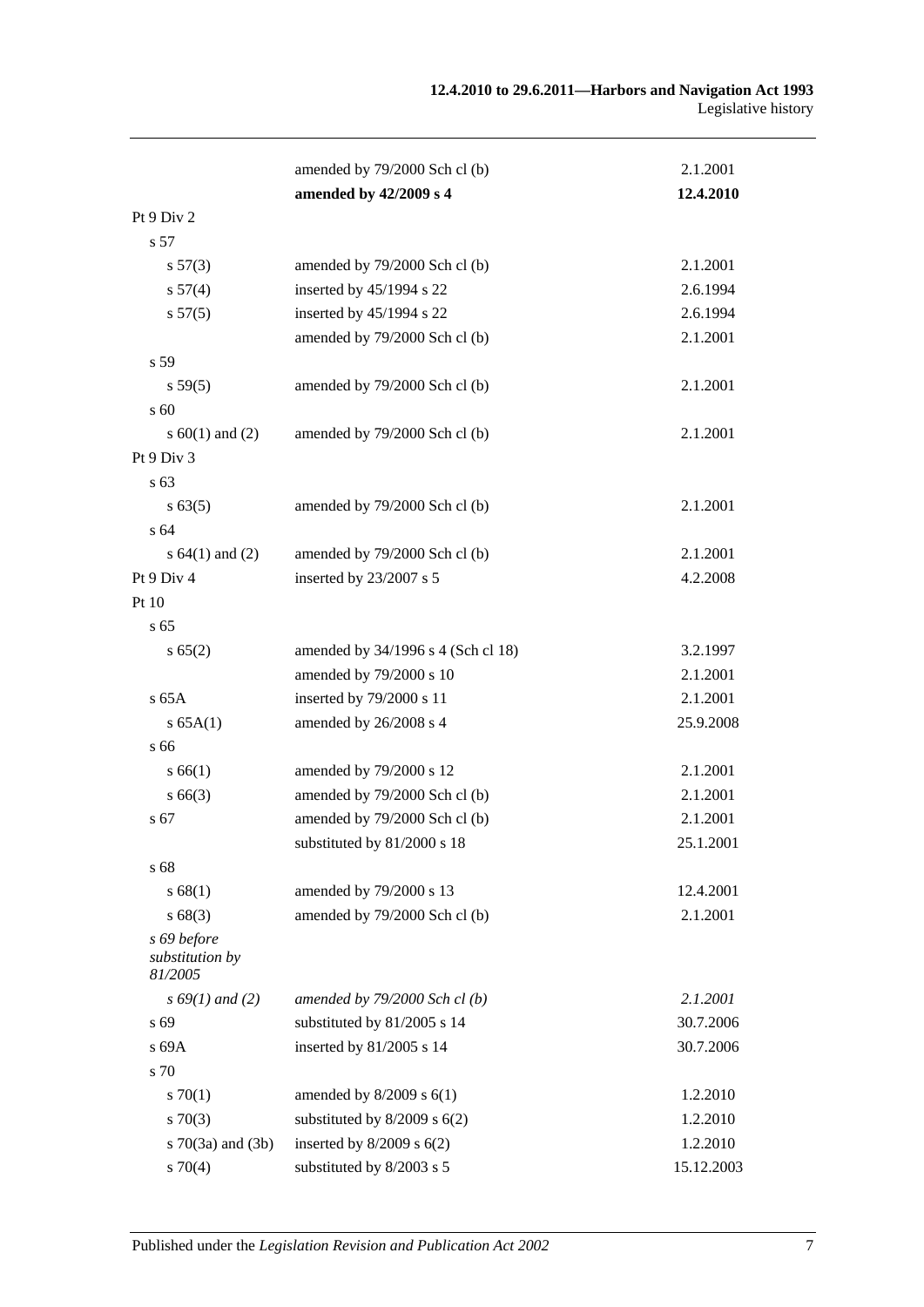|                                       | amended by $8/2009$ s $6(3)$      | 1.2.2010   |
|---------------------------------------|-----------------------------------|------------|
| s 71 before<br>substitution by 8/2009 |                                   |            |
| s 7l(1)                               | amended by 81/2005 s 15           | 30.7.2006  |
| $s \, 7l(2)$                          | amended by $79/2000$ Sch cl(b)    | 2.1.2001   |
| $s \, 7l(3a)$                         | inserted by $17/2001$ s $5(a)$    | 27.5.2002  |
| $s \, 7I(4)$                          | substituted by $17/2001$ s $5(b)$ | 27.5.2002  |
| $s \, 71(5)$                          | substituted by $95/1995 s 4$      | 7.12.1997  |
| $s \, 7l(6)$                          | inserted by 95/1995 s 4           | 7.12.1997  |
| s 71                                  | substituted by 8/2009 s 7         | 1.2.2010   |
| s 72 before<br>substitution by 8/2009 |                                   |            |
| $s\,72(1)$                            | deleted by $95/1995 s 5(a)$       | 7.12.1997  |
| $s\,72(2)$                            | amended by $95/1995 s 5(b)$       | 7.12.1997  |
|                                       | amended by 37/2002 s 8            | 3.7.2003   |
| $s\,72(3)$                            | amended by 95/1995 s $5(c)$       | 7.12.1997  |
| $s\,72(4)$                            | substituted by $95/1995$ s $5(d)$ | 7.12.1997  |
| $s\,72(5)$                            | deleted by $95/1995 s 5(d)$       | 7.12.1997  |
| s 72                                  | substituted by 8/2009 s 7         | 1.2.2010   |
| s 72A                                 | inserted by 95/1995 s 6           | 7.12.1997  |
|                                       | substituted by 8/2009 s 7         | 1.2.2010   |
| s 72B before deletion<br>by 8/2009    | inserted by $95/1995 s 6$         | 7.12.1997  |
| $s$ 72 $B(2)$                         |                                   |            |
| registered nurse                      | substituted by $8/2003$ s 6       | 15.12.2003 |
| $s$ 72 $B$                            | deleted by $8/2009 s 7$           | 1.2.2010   |
| s 72C                                 | inserted by 17/2001 s 6           | 27.5.2002  |
| s 73 before<br>substitution by 8/2009 |                                   |            |
| $s \, 73(1)$                          | amended by 95/1995 s $7(a)$ , (b) | 7.12.1997  |
| $s \, 73(2)$                          | substituted by $95/1995$ s $7(c)$ | 7.12.1997  |
| $s \, 73(2a)$                         | inserted by $95/1995 s 7(c)$      | 7.12.1997  |
|                                       | substituted by $81/2005$ s 16     | 30.7.2006  |
| $s \, 73(3)$                          | amended by $17/2001 s 7(a)$       | 27.5.2002  |
| $s \, 73(4)$                          | amended by $95/1995 s 7(d)$       | 7.12.1997  |
| $s \, 73(5)$                          | amended by 95/1995 s 7(e), (f)    | 7.12.1997  |
|                                       | amended by $17/2001 s 7(b)$ , (c) | 27.5.2002  |
| $s \, 73(5a)$                         | inserted by $95/1995 s 7(g)$      | 7.12.1997  |
|                                       | amended by $17/2001 s 7(d)$       | 27.5.2002  |
| $s \, 73(6)$                          | amended by $95/1995 s 7(h)$       | 7.12.1997  |
| $s$ 73(7) and (8)                     | inserted by $95/1995 s 7(i)$      | 7.12.1997  |
| s 73                                  | substituted by 8/2009 s 8         | 1.2.2010   |
| s 73A                                 | inserted by 95/1995 s 8           | 7.12.1997  |
| s 73B                                 | inserted by 8/2009 s 9            | 1.2.2010   |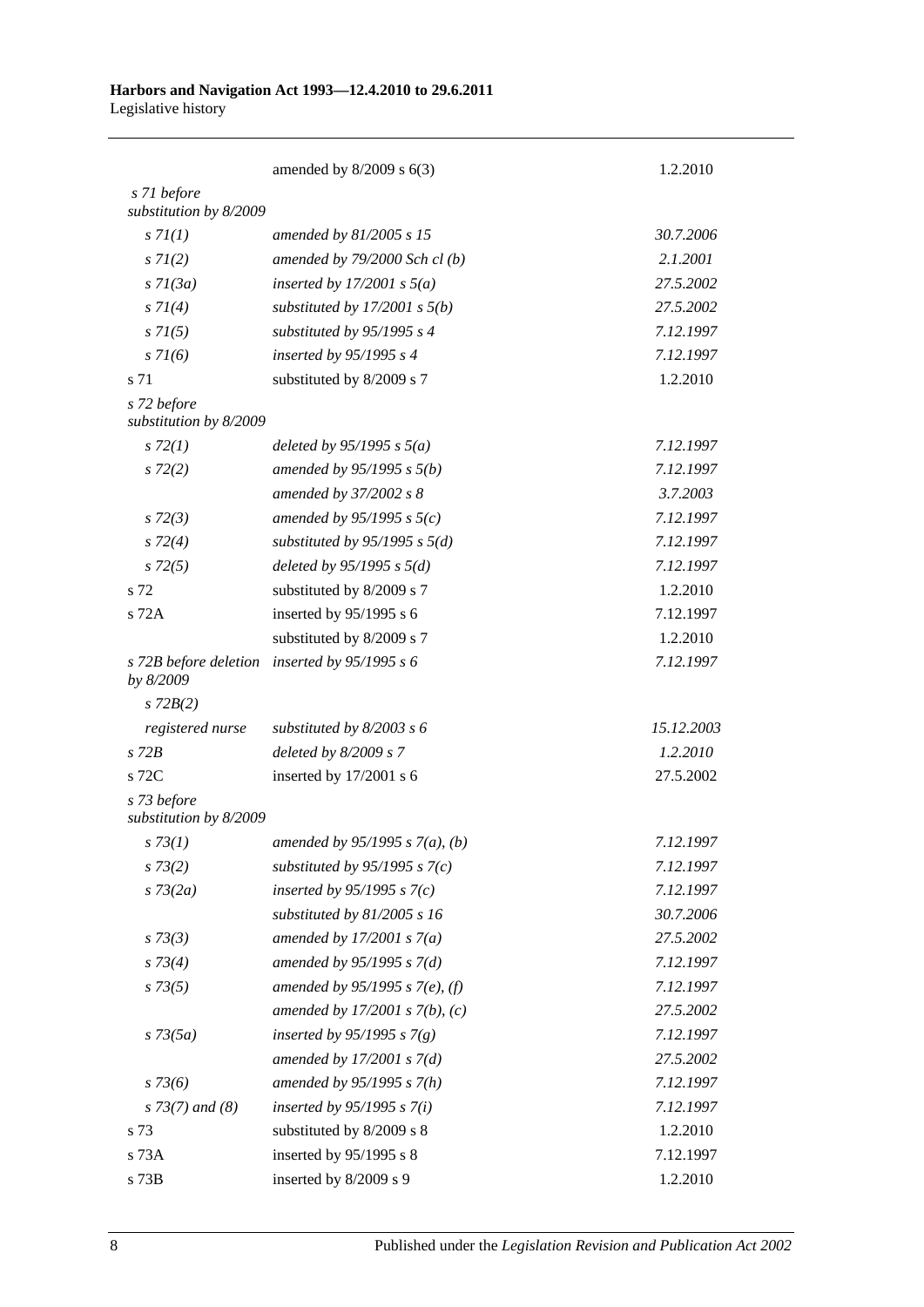| s 74                 |                                        |            |
|----------------------|----------------------------------------|------------|
| s74(1)               | amended by 8/2009 s 10(1), (2)         | 1.2.2010   |
| $s \, 74(2)$ and (3) | deleted by $8/2009 s 10(3)$            | 1.2.2010   |
| s 74(4)              | amended by 33/2003 Sch (cl 14(1), (2)) | 1.7.2005   |
|                      | amended by 8/2009 s 10(4)              | 1.2.2010   |
| s74(5)               | amended by 33/2003 Sch (cl 14(3))      | 1.7.2005   |
| $s\,74(7)$           | substituted by $95/1995 s 9(a)$        | 7.12.1997  |
|                      | deleted by $8/2009 s 10(5)$            | 1.2.2010   |
| $s$ 74(8) and (9)    | deleted by $8/2009 s 10(5)$            | 1.2.2010   |
| $s\,74(10)$          | substituted by $95/1995$ s $9(b)$      | 7.12.1997  |
|                      | deleted by $8/2009 s 10(5)$            | 1.2.2010   |
| $s\,74(10a)$         | inserted by $95/1995 s 9(b)$           | 7.12.1997  |
|                      | deleted by $8/2009 s 10(5)$            | 1.2.2010   |
| s $74(11)$ — $(16)$  | deleted by $8/2009 s 10(5)$            | 1.2.2010   |
| $s\,74(16a)$         | inserted by $17/2001 s 8$              | 27.5.2002  |
|                      | deleted by $8/2009 s 10(5)$            | 1.2.2010   |
| $s\,74(17)$          | amended by 95/1995 s 9(c), (d)         | 7.12.1997  |
|                      | deleted by $8/2009 s 10(5)$            | 1.2.2010   |
| s74(19)              | substituted by 8/2003 s 7              | 15.12.2003 |
|                      | amended by 8/2009 s 10(6)              | 1.2.2010   |
| Pt 11                |                                        |            |
| s 75                 |                                        |            |
| $s \, 75(3)$         | amended by 34/1996 s 4 (Sch cl 18)     | 3.2.1997   |
|                      | amended by 79/2000 Sch cl (b)          | 2.1.2001   |
| s 76                 |                                        |            |
| $s \, 76(1)$         | amended by $95/1995$ s $10(a)$         | 7.12.1997  |
|                      | amended by 81/2005 s 17(1), (2)        | 30.7.2006  |
| $s \, 76(2)$         | amended by 81/2005 s 17(3), (4)        | 30.7.2006  |
| $s \, 76(3)$         | amended by 95/1995 s 10(b)             | 7.12.1997  |
|                      | amended by 79/2000 Sch cl (b)          | 2.1.2001   |
|                      | deleted by 81/2005 s 17(5)             | 30.7.2006  |
| Pt 12                |                                        |            |
| s 80                 |                                        |            |
| 80(2)                | substituted by 81/2000 s 19            | 25.1.2001  |
| Pt 13                |                                        |            |
| s 81                 | substituted by 45/1994 s 23            | 2.6.1994   |
| Pt 14                |                                        |            |
| s 83                 |                                        |            |
| s 83(2)              | amended by 45/1994 s 10                | 2.6.1994   |
|                      | amended by 81/2000 s 20                | 31.10.2001 |
| 84                   |                                        |            |
| s $84(1)$ and $(2)$  | amended by 79/2000 Sch cl (b)          | 2.1.2001   |
| s 85                 | amended by 79/2000 Sch cl (b)          | 2.1.2001   |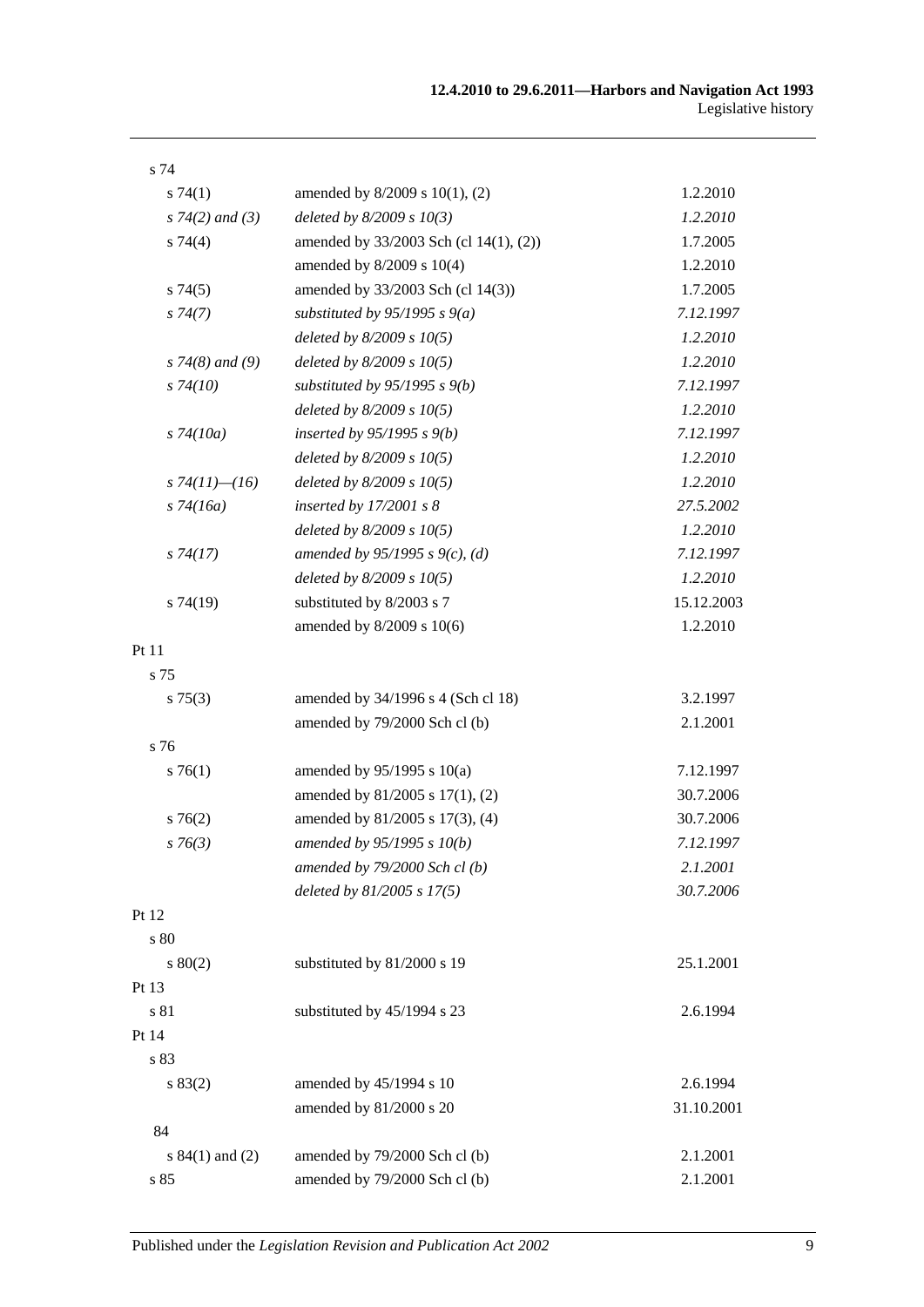| s 86              | deleted by 34/1996 s 4 (Sch cl 18)                                    | 3.2.1997   |
|-------------------|-----------------------------------------------------------------------|------------|
|                   | inserted by 23/2007 s 6                                               | 4.2.2008   |
| s 87              |                                                                       |            |
| s 87(1)           | amended by 23/2007 s 7                                                | 4.2.2008   |
| s 88              | deleted by 37/2002 s 9                                                | 3.7.2003   |
| s 89              |                                                                       |            |
| s 89(3)           | substituted by 81/2000 s 21                                           | 25.1.2001  |
| $s 89(4)$ and (5) | inserted by 81/2000 s 21                                              | 25.1.2001  |
| s 90              |                                                                       |            |
| $s \, 90(2)$      | amended by 42/2009 s 5                                                | 12.4.2010  |
| s 90A             | inserted by 42/2009 s 6                                               | 12.4.2010  |
| s 91              |                                                                       |            |
| $s \, 91(1)$      | amended by 23/2007 s 8(1)                                             | 4.2.2008   |
| $s \, 91(2)$      | amended by 23/2007 s 8(2)                                             | 4.2.2008   |
|                   | (ad) and (ae) deleted by $42/2009$ s $7(1)$                           | 12.4.2010  |
|                   | amended by 42/2009 s 7(2)                                             | 12.4.2010  |
| $s\,91(7)$        | substituted by 79/2000 Sch cl (a)                                     | 2.1.2001   |
| $s\,91(8)$        | inserted by 34/1996 s 4 (Sch cl 18)                                   | 3.2.1997   |
| Sch 1             |                                                                       |            |
| cl <sub>1</sub>   |                                                                       |            |
| cl $1(1)$         | amended by 45/1994 s 24                                               | 2.6.1994   |
| Sch 1A            | inserted by 8/2009 s 11                                               | 1.2.2010   |
| Sch <sub>2</sub>  |                                                                       |            |
| $cl$ $1$          | omitted under Legislation Revision and<br><b>Publication Act 2002</b> | 3.7.2003   |
| cl <sub>2</sub>   |                                                                       |            |
| cl $2(4)$ - (8)   | inserted by 45/1994 s 25                                              | 2.6.1994   |
| cl <sub>3</sub>   | inserted by 53/2005 s 4                                               | 17.11.2005 |
|                   |                                                                       |            |

## **Transitional etc provisions associated with Act or amendments**

## *Statutes Amendment and Repeal (Common Expiation Scheme) Act 1996*

## **5—Transitional provision**

An Act repealed or amended by this Act will continue to apply (as in force immediately prior to the repeal or amendment coming into operation) to an expiation notice issued under the repealed or amended Act.

## *Harbors and Navigation (Miscellaneous) Amendment Act 2000*

## **14—Transitional provision**

(1) On the commencement of section 7 of this Act, the appointed members of the State Crewing Committee who held office immediately prior to that commencement vacate their offices so that appointments may be made to the Committee under the principal Act as amended by this Act.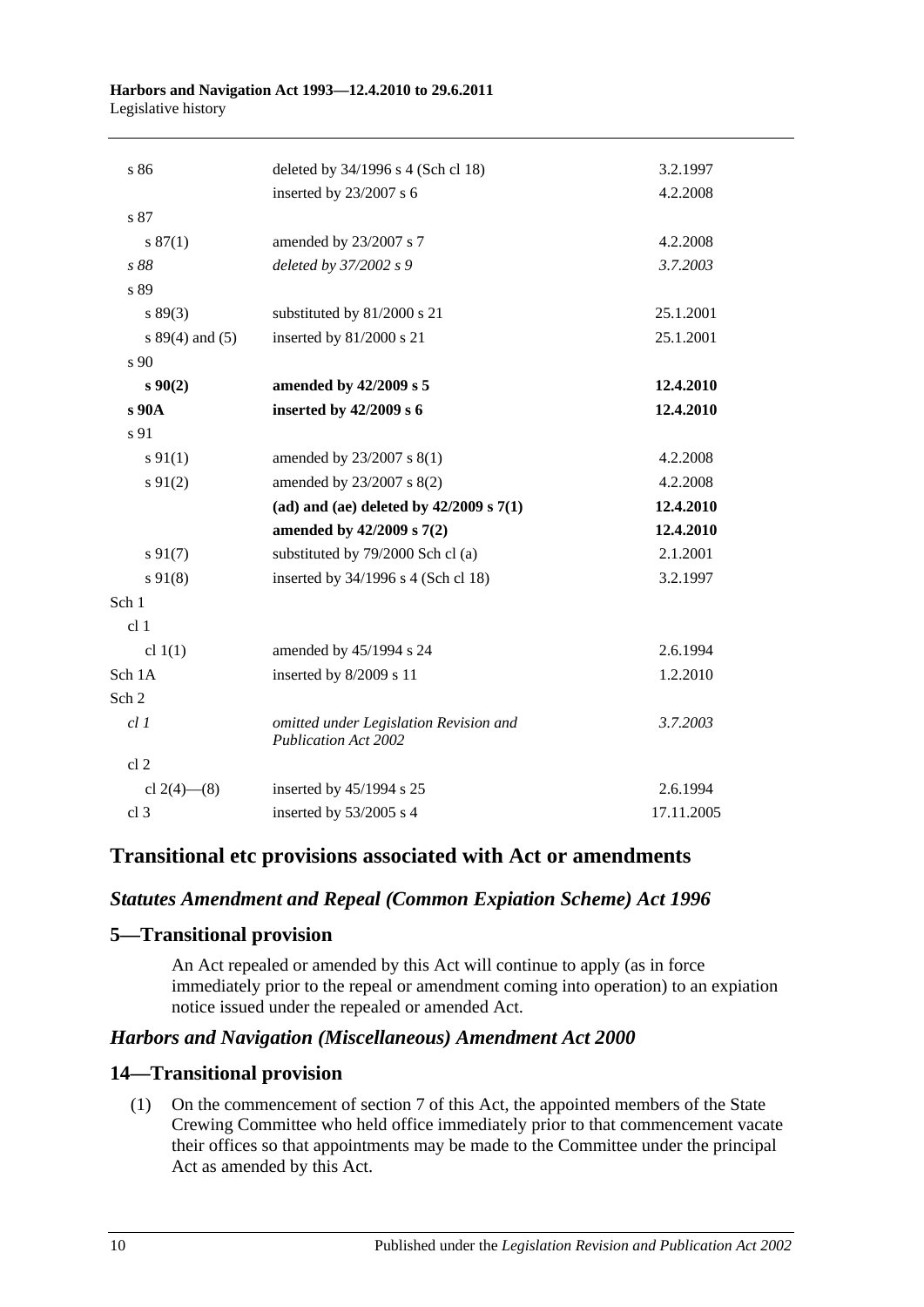(2) Subsection (1) does not derogate from section 16 of the *[Acts Interpretation Act](http://www.legislation.sa.gov.au/index.aspx?action=legref&type=act&legtitle=Acts%20Interpretation%20Act%201915) 1915*.

### *Statutes Amendment (Transport Portfolio) Act 2001*

#### **9—Transitional provision**

An amendment to the principal Act effected by a provision of this Part does not apply in relation to an offence committed before the commencement of that provision.

## *Harbors and Navigation (Australian Builders Plate) Amendment Act 2007, Sch 1—Validation provision*

Part 9 Division 1A of the *[Harbors and Navigation Regulations](http://www.legislation.sa.gov.au/index.aspx?action=legref&type=subordleg&legtitle=Harbors%20and%20Navigation%20Regulations%201994) 1994* has the same force and effect, and will be taken to always have had the same force and effect, as if made under the *[Harbors and Navigation Act](http://www.legislation.sa.gov.au/index.aspx?action=legref&type=act&legtitle=Harbors%20and%20Navigation%20Act%201993) 1993* as amended by section 8(2) of this Act.

## *Harbors and Navigation (Miscellaneous) Amendment Act 2009, Sch 1—Transitional provisions*

## **1—Interpretation**

In this Schedule—

*Facilities Fund* means the Fund established under section 90A of the *[Harbors and](http://www.legislation.sa.gov.au/index.aspx?action=legref&type=act&legtitle=Harbors%20and%20Navigation%20Act%201993)  [Navigation Act](http://www.legislation.sa.gov.au/index.aspx?action=legref&type=act&legtitle=Harbors%20and%20Navigation%20Act%201993) 1993* as inserted by this Act;

*Recreational Boating Facilities Fund* means the Fund established under Part 15 of the *[Harbors and Navigation Regulations](http://www.legislation.sa.gov.au/index.aspx?action=legref&type=subordleg&legtitle=Harbors%20and%20Navigation%20Regulations%202009) 2009* as in force immediately before the commencement of this Act.

## **2—Funds**

On the commencement of this Act, all money in the Recreational Boating Facilities Fund must be transferred into the Facilities Fund.

## **Historical versions**

Reprint No 1—2.6.1994 Reprint No 2—3.2.1997 Reprint No 3—7.12.1997 Reprint No 4—2.1.2001 Reprint No 5—25.1.2001 Reprint No 6—12.4.2001 Reprint No 7—31.10.2001 Reprint No 8—27.5.2002 Reprint No 9—3.7.2003 Reprint No 10—24.11.2003 Reprint No 11—15.12.2003 1.7.2005 17.11.2005 30.7.2006 1.12.2007